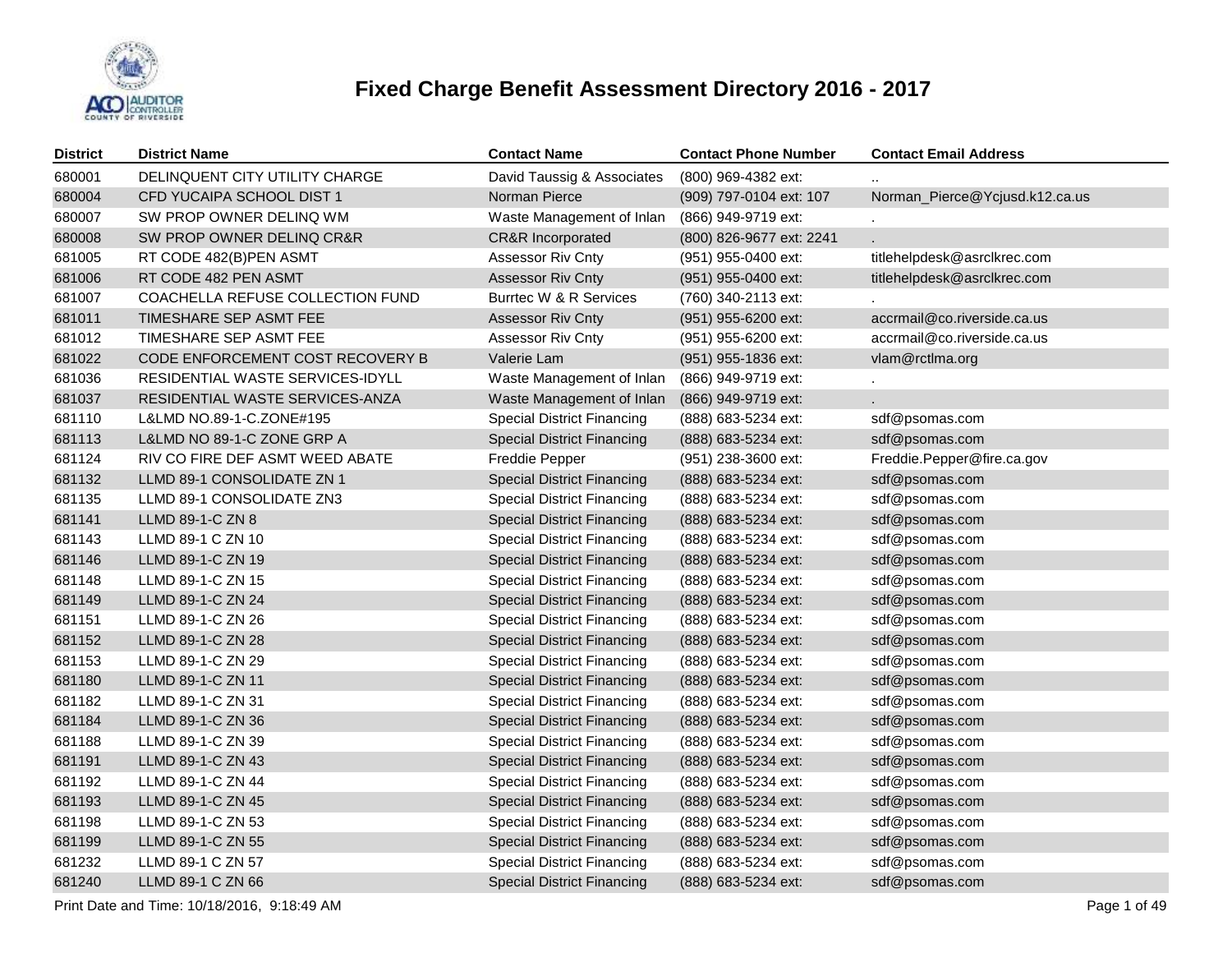

| <b>District</b> | <b>District Name</b>            | <b>Contact Name</b>               | <b>Contact Phone Number</b> | <b>Contact Email Address</b> |
|-----------------|---------------------------------|-----------------------------------|-----------------------------|------------------------------|
| 681247          | LLMD 89-1 C ZN 54               | Josephine Perez-Moses             | (951) 587-3537 ext:         | jperezmoses@willdan.com      |
| 681249          | LLMD 89-1 C ZN 74               | <b>Special District Financing</b> | (888) 683-5234 ext:         | sdf@psomas.com               |
| 681261          | LLMD 89-1 C ZN 91               | <b>Special District Financing</b> | (888) 683-5234 ext:         | sdf@psomas.com               |
| 681265          | LLMD 89-1 C ZN 97               | <b>Special District Financing</b> | (888) 683-5234 ext:         | sdf@psomas.com               |
| 681288          | LLMD 89-1 C ZN 72               | <b>Special District Financing</b> | (888) 683-5234 ext:         | sdf@psomas.com               |
| 681292          | LLMD 89-1 C ZN 109              | <b>Special District Financing</b> | (888) 683-5234 ext:         | sdf@psomas.com               |
| 681300          | CFD 05-8 SCOTT RD               | Albert A. Webb Associates         | (800) 439-6553 ext:         |                              |
| 681301          | CFD 03-1 NEWPORT RD             | Albert A. Webb Associates         | (800) 439-6553 ext:         | $\epsilon$                   |
| 681310          | CFD SO A STREET 87-1            | Albert A. Webb Associates         | (800) 439-6553 ext:         | $\mathbf{r}$                 |
| 681318          | CFD RIV CO 07-2 CLINTON KEITH   | Albert A. Webb Associates         | (800) 439-6553 ext:         | $\epsilon$                   |
| 681319          | CFD RIV CO 04-2 LAKEHILLS CREST | Albert A. Webb Associates         | (800) 439-6553 ext:         | $\mathbf{r}$                 |
| 681327          | CFD RIV CO 89-1 MTN COVE        | Albert A. Webb Associates         | (800) 439-6553 ext:         | $\mathbf{r}$                 |
| 681328          | CFD RIV CO 89-4 WALSH MED CTR   | Albert A. Webb Associates         | (800) 439-6553 ext:         | $\mathbf{r}$                 |
| 681329          | CFD 89-5 RANCON                 | David Taussig & Associate.        | (800) 969-4382 ext:         | $\mathbf{r}$                 |
| 681338          | AD RIV CO 168                   | Albert A. Webb Associates         | (800) 439-6553 ext:         | $\epsilon$                   |
| 681377          | FLD CNTL STORMWATER/CLEANWATER  | Albert A. Webb Associates         | (800) 439-6553 ext:         | $\mathbf{r}$                 |
| 681378          | FLD CNTL STORMWATER/CLEANWATER  | Albert A. Webb Associates         | (800) 439-6553 ext:         |                              |
| 681379          | FLD CNTL STORMWATER/CLEANWATER  | Albert A. Webb Associates         | (800) 439-6553 ext:         |                              |
| 681390          | LLMD NO 89-1-C ZN 135           | <b>Special District Financing</b> | (888) 683-5234 ext:         | sdf@psomas.com               |
| 681393          | LLMD NO 89-1-C ZN 124           | <b>Special District Financing</b> | (888) 683-5234 ext:         | sdf@psomas.com               |
| 681428          | LLMD NO 89-1-C ZN 145           | <b>Special District Financing</b> | (888) 683-5234 ext:         | sdf@psomas.com               |
| 681430          | LLMD 89-1 C ZN 100              | <b>Special District Financing</b> | (888) 683-5234 ext:         | sdf@psomas.com               |
| 681450          | LLMD 89-1 C ZN 112              | <b>Special District Financing</b> | (888) 683-5234 ext:         | sdf@psomas.com               |
| 681487          | L&LMD NO 89-1-C ZONE 172        | <b>Special District Financing</b> | (888) 683-5234 ext:         | sdf@psomas.com               |
| 681493          | L&LMD NO 89-1-C ZONE 168        | <b>Special District Financing</b> | (888) 683-5234 ext:         | sdf@psomas.com               |
| 681495          | L&LMD NO 89-1-C ZONE 162        | <b>Special District Financing</b> | (888) 683-5234 ext:         | sdf@psomas.com               |
| 681498          | L&LMD NO. 89-1-C STL ZONE GRP 2 | <b>Special District Financing</b> | (888) 683-5234 ext:         | sdf@psomas.com               |
| 681499          | L&LMD NO.89-1-C STL ZONE GRP 1  | <b>Special District Financing</b> | (888) 683-5234 ext:         | sdf@psomas.com               |
| 681500          | DESERT VALLEY DISPOSAL COLLECT  | Albert A. Webb Associates         | (800) 439-6553 ext:         |                              |
| 681501          | CITY OF DHS DAD NO.1 ZN 1       | City of Desert Hot Springs.       | (800) 439-6553 ext:         | $\ddot{\phantom{a}}$         |
| 681502          | CITY OF DHS DAD NO.1 ZN 2       | City of Desert Hot Springs.       | (800) 439-6553 ext:         | $\sim$                       |
| 681503          | CITY OF DHS DAD NO.1 ZN 3       | City of Desert Hot Springs.       | (800) 439-6553 ext:         | $\sim$                       |
| 681504          | CITY OF DHS DAD NO.1 ZN 4       | City of Desert Hot Springs.       | (800) 439-6553 ext:         | $\sim$                       |
| 681505          | CITY OF DHS DAD NO.1 ZN 5       | City of Desert Hot Springs.       | (800) 439-6553 ext:         | $\cdot$ .                    |
| 681506          | CITY OF DHS DAD NO.1 ZN 6       | City of Desert Hot Springs.       | (800) 439-6553 ext:         | $\ddotsc$                    |
| 681507          | CITY OF DHS DAD NO.1 ZN 7       | City of Desert Hot Springs.       | (800) 439-6553 ext:         | $\ddot{\phantom{a}}$         |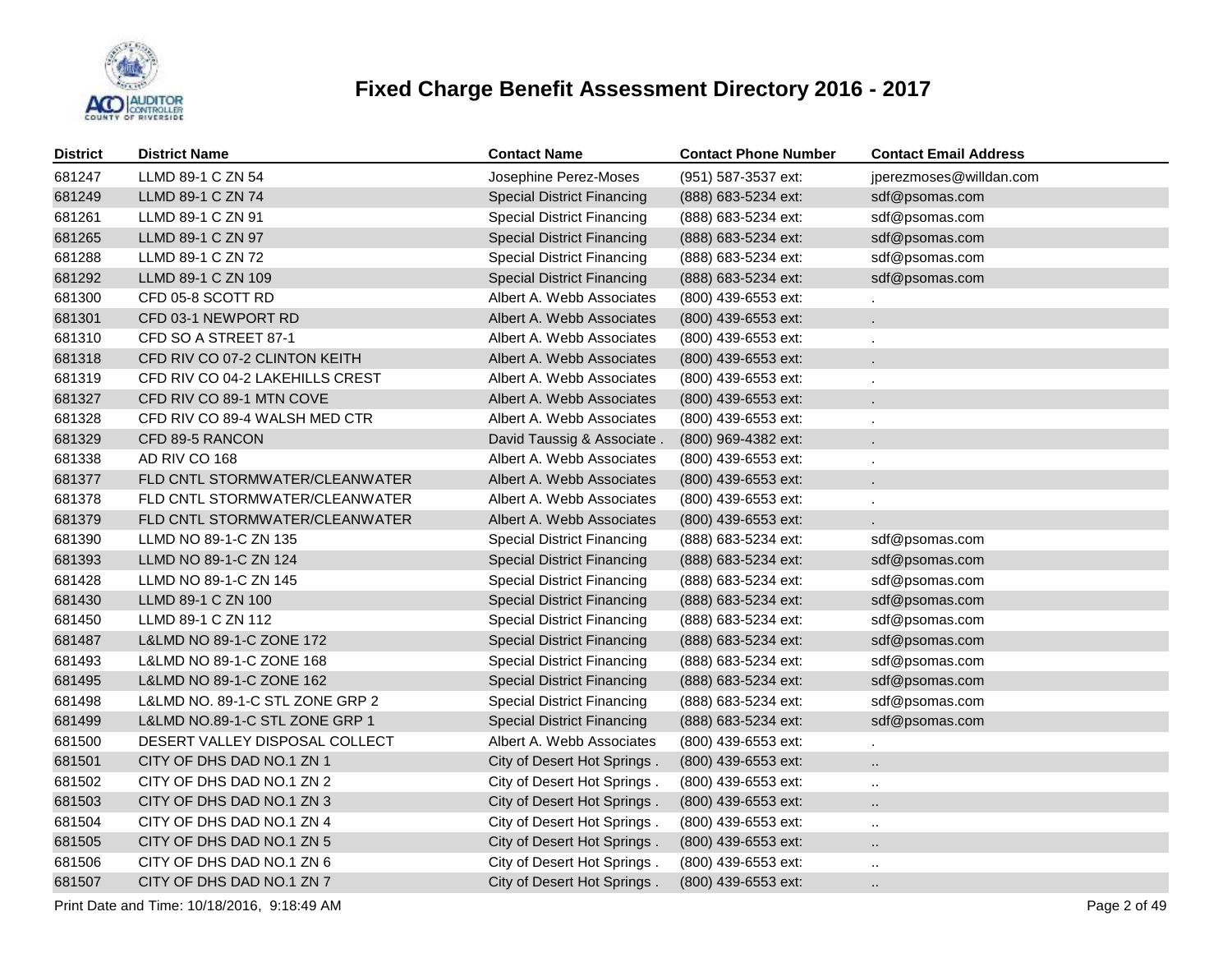

| <b>District</b> | <b>District Name</b>       | <b>Contact Name</b>               | <b>Contact Phone Number</b> | <b>Contact Email Address</b> |
|-----------------|----------------------------|-----------------------------------|-----------------------------|------------------------------|
| 681508          | CITY OF DHS DAD NO.1 ZN 8  | City of Desert Hot Springs.       | (800) 439-6553 ext:         |                              |
| 681510          | CITY OF DHS DAD NO.1 ZN 10 | City of Desert Hot Springs.       | (800) 439-6553 ext:         | $\ddotsc$                    |
| 681512          | CITY OF DHS DAD NO.1 ZN 12 | City of Desert Hot Springs.       | (800) 439-6553 ext:         | ٠.                           |
| 681513          | CITY OF DHS DAD NO.1 ZN 13 | City of Desert Hot Springs.       | (800) 439-6553 ext:         | $\ddotsc$                    |
| 681514          | CITY OF DHS DAD NO.1 ZN 14 | City of Desert Hot Springs.       | (800) 439-6553 ext:         |                              |
| 681517          | CITY OF DHS DAD NO.1 ZN 17 | Albert A. Webb Associates         | (800) 439-6553 ext:         | $\mathbf{r}$                 |
| 681518          | CITY OF DHS LMD NO.2 ZN 1  | City Of Desert Hot Springs.       | (800) 439-6553 ext:         |                              |
| 681519          | CITY OF DHS LMD NO.2 ZN 2  | City Of Desert Hot Springs.       | (800) 439-6553 ext:         | $\ddotsc$                    |
| 681520          | CITY OF DHS LMD NO.2 ZN 3  | City Of Desert Hot Springs.       | (800) 439-6553 ext:         |                              |
| 681521          | CITY OF DHS LMD NO.2 ZN 4  | City Of Desert Hot Springs.       | (800) 439-6553 ext:         | $\ddotsc$                    |
| 681522          | CITH OF DHS LMD NO.2 ZN 5  | City Of Desert Hot Springs.       | (800) 439-6553 ext:         |                              |
| 681523          | CITY OF DHS LMD NO.2 ZN 6  | City Of Desert Hot Springs.       | (800) 439-6553 ext:         | $\ddotsc$                    |
| 681524          | CITY OF DHS LMD NO.2 ZN 7  | City Of Desert Hot Springs.       | (800) 439-6553 ext:         |                              |
| 681525          | CITY OF DHS LMD NO.2 ZN 8  | City Of Desert Hot Springs.       | (800) 439-6553 ext:         | Ω.                           |
| 681526          | CITY OF DHS LMD NO.2 ZN 9  | City Of Desert Hot Springs.       | (800) 439-6553 ext:         |                              |
| 681527          | CITY OF DHS LMD NO.2 ZN 10 | Albert A. Webb Associates         | (800) 439-6553 ext:         | $\mathbf{r}$                 |
| 681528          | CITY OF DHS LMD NO.2 ZN 11 | Albert A. Webb Associates         | (800) 439-6553 ext:         | ä,                           |
| 681530          | CITY OF DHS LMD NO.2 ZN 13 | City Of Desert Hot Springs.       | (800) 439-6553 ext:         | Ω.                           |
| 681532          | CITY OF DHS LMD NO.2 ZN 15 | City Of Desert Hot Springs.       | (800) 439-6553 ext:         |                              |
| 681535          | CITY OF DHS LMD NO.2 ZN 18 | Albert A. Webb Associates         | (800) 439-6553 ext:         |                              |
| 681536          | LLMD 89-1-C ZONE 4         | <b>Special District Financing</b> | (888) 683-5234 ext:         | sdf@psomas.com               |
| 681537          | LLMD 89-1-C ZONE 5         | <b>Special District Financing</b> | (888) 683-5234 ext:         | sdf@psomas.com               |
| 681538          | LLMD 89-1-C ZONE 6         | <b>Special District Financing</b> | (888) 683-5234 ext:         | sdf@psomas.com               |
| 681539          | LLMD 89-1-C ZONE 7         | <b>Special District Financing</b> | (888) 683-5234 ext:         | sdf@psomas.com               |
| 681540          | LLMD 89-1-C ZONE 9         | <b>Special District Financing</b> | (888) 683-5234 ext:         | sdf@psomas.com               |
| 681541          | LLMD 89-1-C ZONE 14        | <b>Special District Financing</b> | (888) 683-5234 ext:         | sdf@psomas.com               |
| 681542          | LLMD 89-1-C ZONE 16        | <b>Special District Financing</b> | (888) 683-5234 ext:         | sdf@psomas.com               |
| 681543          | LLMD 89-1-C ZONE 17        | <b>Special District Financing</b> | (888) 683-5234 ext:         | sdf@psomas.com               |
| 681544          | LLMD 89-1-C ZONE 21        | <b>Special District Financing</b> | (888) 683-5234 ext:         | sdf@psomas.com               |
| 681545          | LLMD 89-1-C ZONE 34        | <b>Special District Financing</b> | (888) 683-5234 ext:         | sdf@psomas.com               |
| 681546          | LLMD 89-1-C ZONE 61        | <b>Special District Financing</b> | (888) 683-5234 ext:         | sdf@psomas.com               |
| 681547          | LLMD 89-1-C ZONE 73        | <b>Special District Financing</b> | (888) 683-5234 ext:         | sdf@psomas.com               |
| 681548          | LLMD 89-1-C ZONE 78        | <b>Special District Financing</b> | (888) 683-5234 ext:         | sdf@psomas.com               |
| 681551          | LLMD 89-1-C ZONE 106       | <b>Special District Financing</b> | (888) 683-5234 ext:         | sdf@psomas.com               |
| 681552          | LLMD 89-1-C ZONE 126       | <b>Special District Financing</b> | (888) 683-5234 ext:         | sdf@psomas.com               |
| 681554          | LLMD 89-1-C ZONE 132       | <b>Special District Financing</b> | (888) 683-5234 ext:         | sdf@psomas.com               |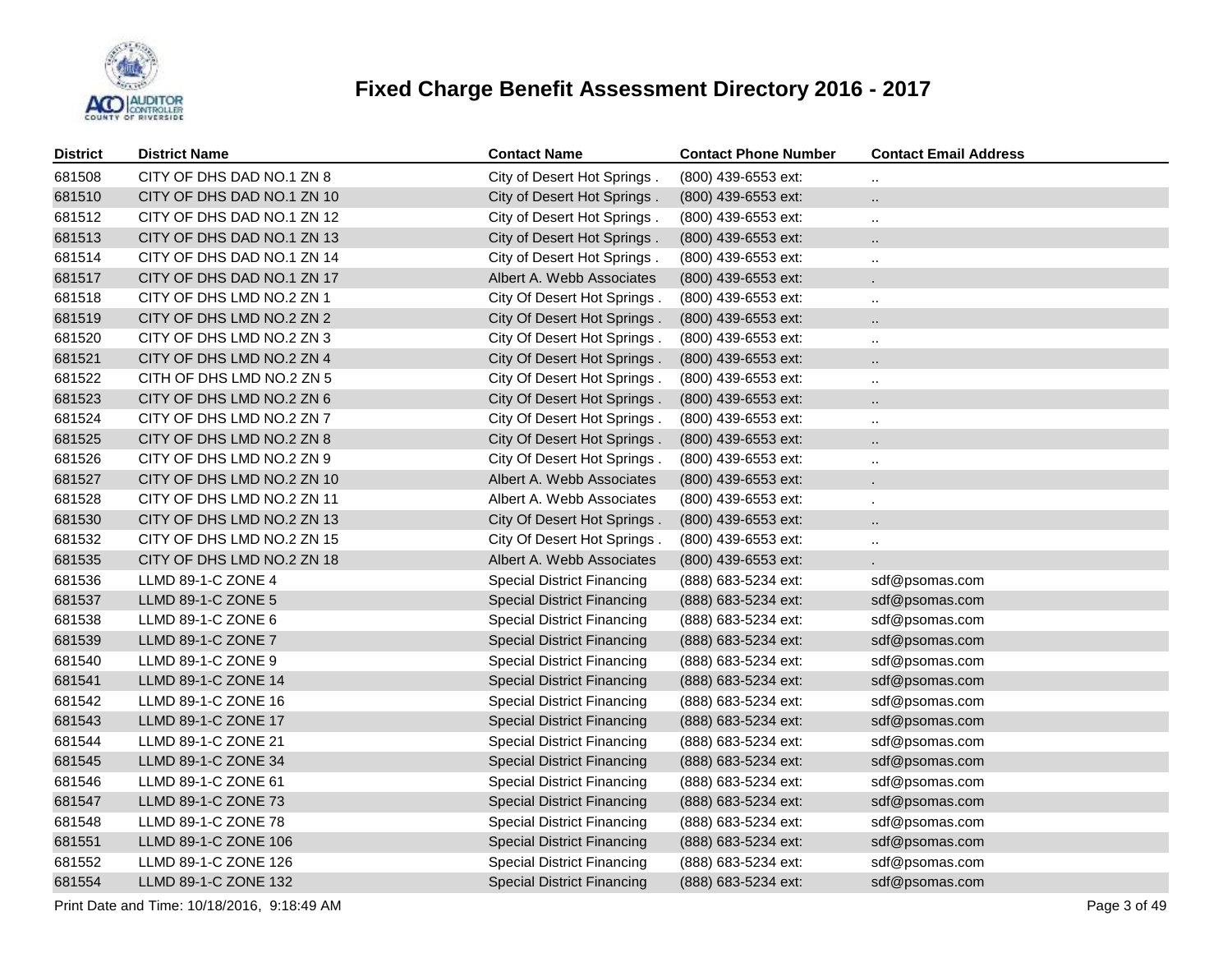

| <b>District</b> | <b>District Name</b>             | <b>Contact Name</b>               | <b>Contact Phone Number</b> | <b>Contact Email Address</b> |
|-----------------|----------------------------------|-----------------------------------|-----------------------------|------------------------------|
| 681555          | LLMD 89-1-C ZONE 137             | <b>Special District Financing</b> | (888) 683-5234 ext:         | sdf@psomas.com               |
| 681558          | LLMD 89-1-C ZONE 173             | <b>Special District Financing</b> | (888) 683-5234 ext:         | sdf@psomas.com               |
| 681559          | LLMD 89-1-C ZONE 182             | <b>Special District Financing</b> | (888) 683-5234 ext:         | sdf@psomas.com               |
| 681560          | LLMD 89-1-C STL ZONES            | <b>Special District Financing</b> | (888) 683-5234 ext:         | sdf@psomas.com               |
| 681561          | CFD 2013-001 BELLEGRAVE A        | <b>Special District Financing</b> | (888) 683-5234 ext:         | sdf@psomas.com               |
| 681562          | CFD 2014-001 HARVEST             | <b>Special District Financing</b> | (888) 683-5234 ext:         | sdf@psomas.com               |
| 681563          | CFD 2014-002 MISSION ESTATES     | <b>Special District Financing</b> | (888) 683-5234 ext:         | sdf@psomas.com               |
| 681564          | CFD 2013-001 BELLEGRAVE B        | <b>Special District Financing</b> | (888) 683-5234 ext:         | sdf@psomas.com               |
| 681565          | CFD 2015-001 RIVERBEND           | <b>Special District Financing</b> | (888) 683-5234 ext:         | sdf@psomas.com               |
| 681567          | CFD 2010-1 (ZONE 6) CITY OF DHS  | Albert A. Webb Associates         | (800) 439-6553 ext:         |                              |
| 681569          | CFD 2010-1 (ZONE 5) CITY OF DHS  | Albert A. Webb Associates         | (800) 439-6553 ext:         |                              |
| 681701          | <b>CSA#1</b>                     | <b>Special District Financing</b> | (888) 683-5234 ext:         | sdf@psomas.com               |
| 681712          | CSA #115                         | <b>Special District Financing</b> | (888) 683-5234 ext:         | sdf@psomas.com               |
| 681714          | <b>CSA #13</b>                   | <b>Special District Financing</b> | (888) 683-5234 ext:         | sdf@psomas.com               |
| 681724          | <b>CSA #22</b>                   | <b>Special District Financing</b> | (888) 683-5234 ext:         | sdf@psomas.com               |
| 681727          | CSA #117                         | <b>Special District Financing</b> | (888) 683-5234 ext:         | sdf@psomas.com               |
| 681729          | <b>CSA #27</b>                   | <b>Special District Financing</b> | (888) 683-5234 ext:         | sdf@psomas.com               |
| 681739          | <b>CSA #36</b>                   | <b>Special District Financing</b> | (888) 683-5234 ext:         | sdf@psomas.com               |
| 681744          | CSA #142                         | <b>Special District Financing</b> | (888) 683-5234 ext:         | sdf@psomas.com               |
| 681747          | <b>CSA #43</b>                   | <b>Special District Financing</b> | (888) 683-5234 ext:         | sdf@psomas.com               |
| 681756          | CSA #51                          | <b>Special District Financing</b> | (888) 683-5234 ext:         | sdf@psomas.com               |
| 681765          | <b>CSA #59</b>                   | <b>Special District Financing</b> | (888) 683-5234 ext:         | sdf@psomas.com               |
| 681768          | CSA #62                          | <b>Special District Financing</b> | (888) 683-5234 ext:         | sdf@psomas.com               |
| 681776          | <b>CSA #69</b>                   | <b>Special District Financing</b> | (888) 683-5234 ext:         | sdf@psomas.com               |
| 681789          | CSA #132                         | <b>Special District Financing</b> | (888) 683-5234 ext:         | sdf@psomas.com               |
| 681793          | <b>CSA #84</b>                   | <b>Special District Financing</b> | (888) 683-5234 ext:         | sdf@psomas.com               |
| 681794          | <b>CSA #85</b>                   | <b>Special District Financing</b> | (888) 683-5234 ext:         | sdf@psomas.com               |
| 681796          | <b>CSA #87</b>                   | <b>Special District Financing</b> | (888) 683-5234 ext:         | sdf@psomas.com               |
| 681799          | CSA #89                          | <b>Special District Financing</b> | (888) 683-5234 ext:         | sdf@psomas.com               |
| 681802          | CSA #91                          | <b>Special District Financing</b> | (888) 683-5234 ext:         | sdf@psomas.com               |
| 681805          | CSA #94                          | <b>Special District Financing</b> | (888) 683-5234 ext:         | sdf@psomas.com               |
| 681808          | <b>CSA #97</b>                   | <b>Special District Financing</b> | (888) 683-5234 ext:         | sdf@psomas.com               |
| 681811          | CFD 93-1 IA 7A1 BEAUMONT         | Albert A. Webb Associates         | (800) 439-6553 ext:         | $\blacksquare$               |
| 681812          | CFD 93-1 IA 7A1 BEAUMONT SERVICE | Albert A. Webb Associates         | (800) 439-6553 ext:         |                              |
| 681815          | CSA #103                         | <b>Special District Financing</b> | (888) 683-5234 ext:         | sdf@psomas.com               |
| 681816          | CSA #104                         | <b>Special District Financing</b> | (888) 683-5234 ext:         | sdf@psomas.com               |

Print Date and Time: 10/18/2016, 9:18:49 AM Page 4 of 49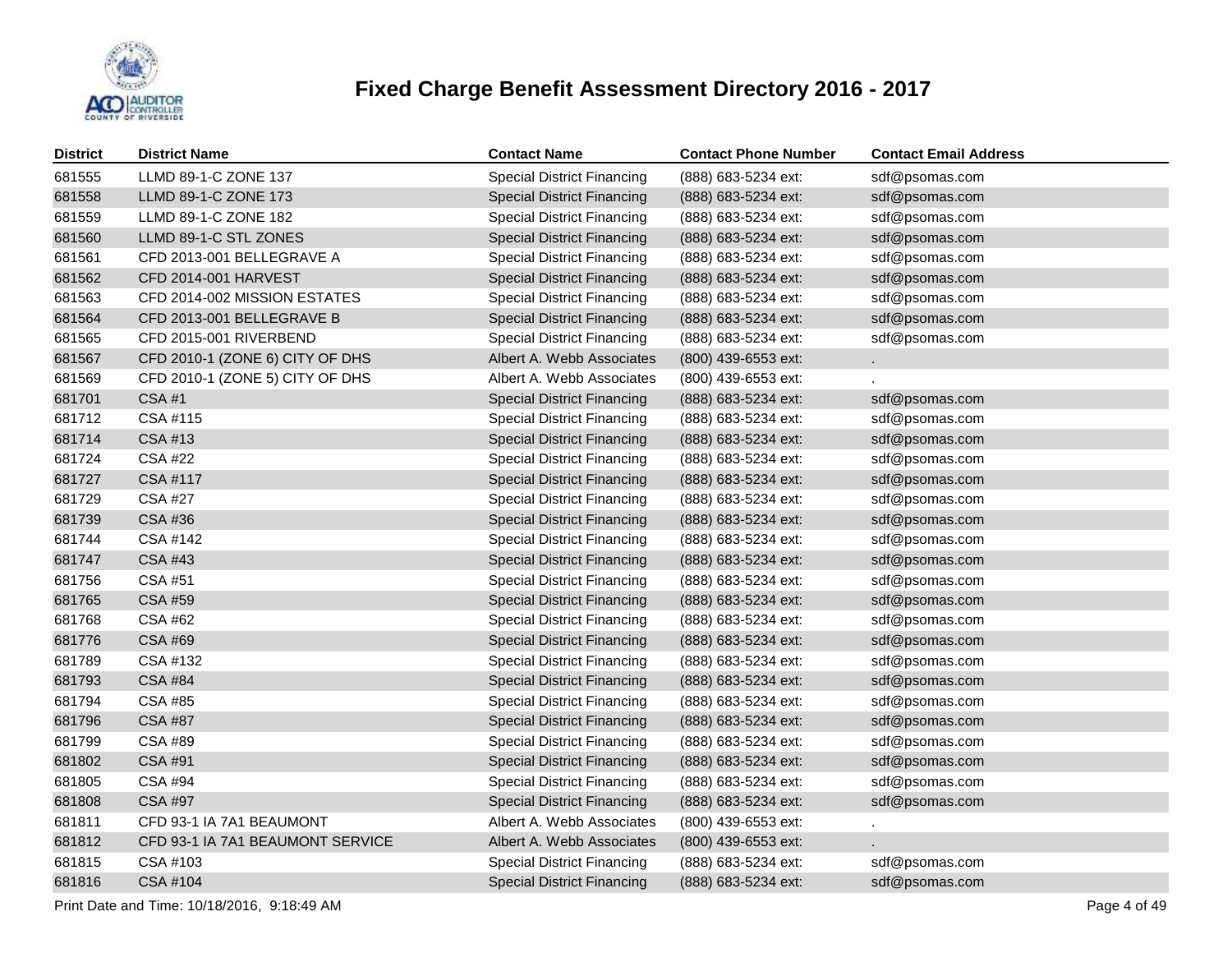

| <b>District</b> | <b>District Name</b>                   | <b>Contact Name</b>               | <b>Contact Phone Number</b> | <b>Contact Email Address</b> |
|-----------------|----------------------------------------|-----------------------------------|-----------------------------|------------------------------|
| 681817          | CSA #105                               | <b>Special District Financing</b> | (888) 683-5234 ext:         | sdf@psomas.com               |
| 681818          | CFD 2016-1 BEAUMONT                    | Albert A. Webb Associates         | (800) 439-6553 ext:         |                              |
| 681819          | CFD 2016-1 SERVICES BEAUMONT           | Albert A. Webb Associates         | (800) 439-6553 ext:         |                              |
| 681820          | CSA #108                               | <b>Special District Financing</b> | (888) 683-5234 ext:         | sdf@psomas.com               |
| 681822          | CSA #134                               | <b>Special District Financing</b> | (888) 683-5234 ext:         | sdf@psomas.com               |
| 681823          | CSA #143                               | <b>Special District Financing</b> | (888) 683-5234 ext:         | sdf@psomas.com               |
| 681825          | CSA #113                               | <b>Special District Financing</b> | (888) 683-5234 ext:         | sdf@psomas.com               |
| 681828          | <b>CSA #143C</b>                       | <b>Special District Financing</b> | (888) 683-5234 ext:         | sdf@psomas.com               |
| 681829          | CSA #143D                              | <b>Special District Financing</b> | (888) 683-5234 ext:         | sdf@psomas.com               |
| 681833          | CSA #121                               | <b>Special District Financing</b> | (888) 683-5234 ext:         | sdf@psomas.com               |
| 681834          | CSA #122                               | <b>Special District Financing</b> | (888) 683-5234 ext:         | sdf@psomas.com               |
| 681836          | CSA #124                               | <b>Special District Financing</b> | (888) 683-5234 ext:         | sdf@psomas.com               |
| 681843          | CSA #135                               | <b>Special District Financing</b> | (888) 683-5234 ext:         | sdf@psomas.com               |
| 681848          | <b>CSA #149A</b>                       | <b>Special District Financing</b> | (888) 683-5234 ext:         | sdf@psomas.com               |
| 681849          | CSA #149                               | <b>Special District Financing</b> | (888) 683-5234 ext:         | sdf@psomas.com               |
| 681851          | CSA #146                               | <b>Special District Financing</b> | (888) 683-5234 ext:         | sdf@psomas.com               |
| 681852          | CSA #152                               | <b>Special District Financing</b> | (888) 683-5234 ext:         | sdf@psomas.com               |
| 681853          | CSA 152-RIVERSIDE STORMWATER           | <b>Special District Financing</b> | (888) 683-5234 ext:         | sdf@psomas.com               |
| 681854          | CSA 152-CORONA STORMWATER              | <b>Special District Financing</b> | (888) 683-5234 ext:         | sdf@psomas.com               |
| 681857          | CSA 152-DHSPRINGS STORMWATER           | <b>Special District Financing</b> | (888) 683-5234 ext:         | sdf@psomas.com               |
| 681859          | CSA 152-LA QUINTA STORMWATER           | <b>Special District Financing</b> | (888) 683-5234 ext:         | sdf@psomas.com               |
| 681860          | CSA 152-MORENO VLY STORMWATER          | <b>Special District Financing</b> | (888) 683-5234 ext:         | sdf@psomas.com               |
| 681861          | CSA 152-MURRIETA STORMWATER            | <b>Special District Financing</b> | (888) 683-5234 ext:         | sdf@psomas.com               |
| 681862          | CSA 152-NORCO STORMWATER               | <b>Special District Financing</b> | (888) 683-5234 ext:         | sdf@psomas.com               |
| 681864          | CSA 152-PLM SPRINGS STORMWATER         | <b>Special District Financing</b> | (888) 683-5234 ext:         | sdf@psomas.com               |
| 681865          | CSA 152-RNCHOMIRAGE STORMWATER         | <b>Special District Financing</b> | (888) 683-5234 ext:         | sdf@psomas.com               |
| 681867          | CSA 152-LK ELSINORE STORMWATER         | <b>Special District Financing</b> | (888) 683-5234 ext:         | sdf@psomas.com               |
| 681868          | CSA 152-SAN JACINTO STORMWATER         | <b>Special District Financing</b> | (888) 683-5234 ext:         | sdf@psomas.com               |
| 681869          | <b>CSA 152</b>                         | <b>Special District Financing</b> | (888) 683-5234 ext:         | sdf@psomas.com               |
| 681870          | <b>CSA 152B</b>                        | <b>Special District Financing</b> | (888) 683-5234 ext:         | sdf@psomas.com               |
| 681883          | CSA #126                               | <b>Special District Financing</b> | (888) 683-5234 ext:         | sdf@psomas.com               |
| 681885          | <b>CSA #128E</b>                       | <b>Special District Financing</b> | (888) 683-5234 ext:         | sdf@psomas.com               |
| 681886          | CSA #128W                              | <b>Special District Financing</b> | (888) 683-5234 ext:         | sdf@psomas.com               |
| 682053          | CITY OF BANNING WEED CONTROL           | Lynn Bennet                       | (951) 922-3210 ext:         | Ibennett@ci.banning.ca.us    |
| 682058          | <b>BANNING LAND &amp; MAINT DIST 1</b> | City Of Banning                   | (951) 922-3130 ext:         | Isampson@ci.banning.ca.us    |
| 682065          | BANNING IMP DIST 2004-1 FAIR OAK       | <b>Willdan Financial Service</b>  | (866) 807-6864 ext:         | jperezmoses@willdan.com      |

Print Date and Time: 10/18/2016, 9:18:49 AM Page 5 of 49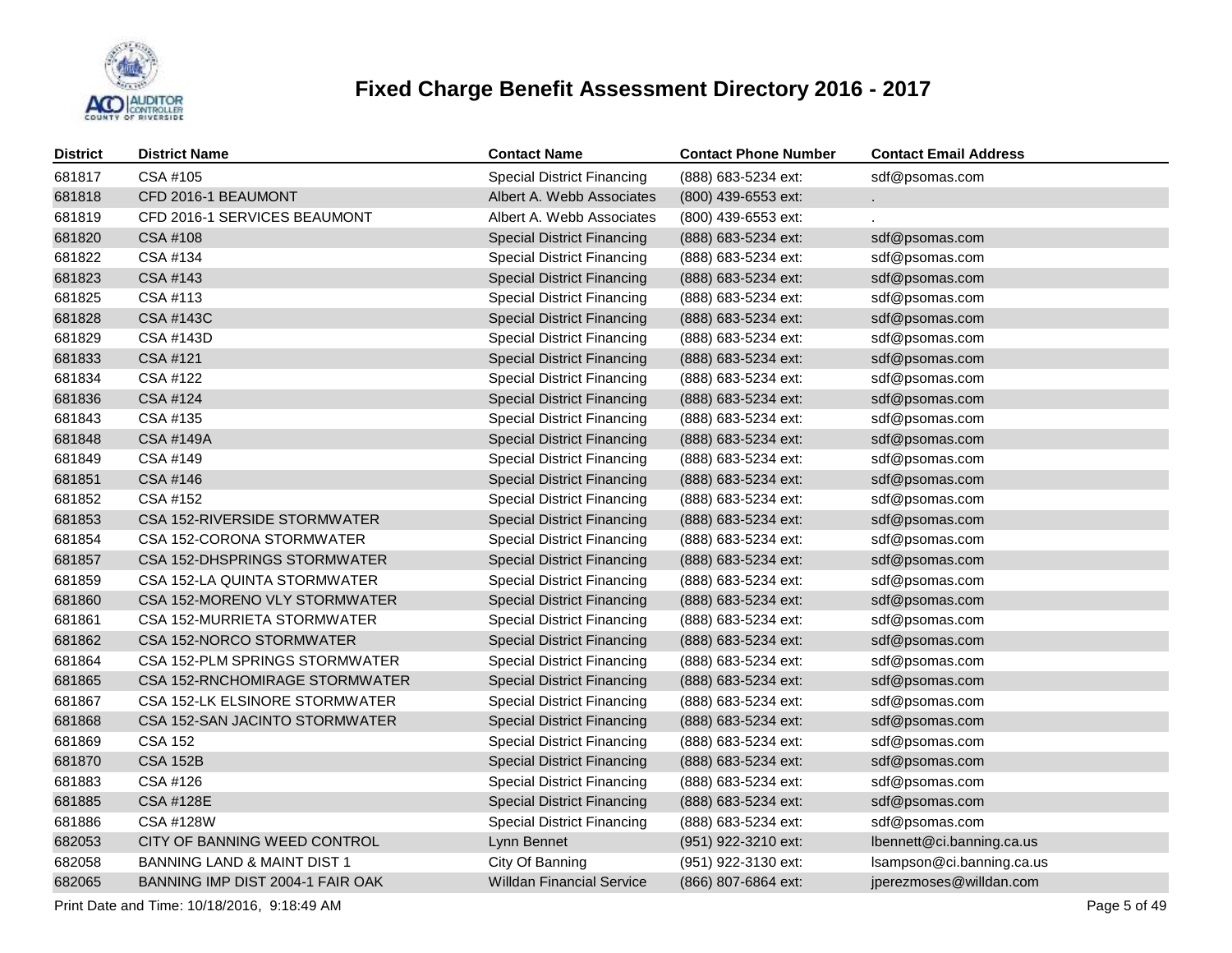

| District | <b>District Name</b>             | <b>Contact Name</b>       | <b>Contact Phone Number</b> | <b>Contact Email Address</b> |
|----------|----------------------------------|---------------------------|-----------------------------|------------------------------|
| 682088   | CFD 93-1 IA 6A1 SERV BEAUMONT    | Albert A. Webb Associates | (800) 439-6553 ext:         |                              |
| 682089   | CFD 93-1 IA 17B SERV BEAUMONT    | Albert A. Webb Associates | (800) 439-6553 ext:         | $\mathbf{r}$                 |
| 682090   | CFD 93-1 IA 17A SERV BEAUMONT    | Albert A. Webb Associates | (800) 439-6553 ext:         | ä,                           |
| 682091   | CFD 93-1 IA 20 SERV BEAUMONT     | Albert A. Webb Associates | (800) 439-6553 ext:         |                              |
| 682093   | CFD 93-1 IA 16 SERV BEAUMONT     | Albert A. Webb Associates | (800) 439-6553 ext:         | ä,                           |
| 682094   | CFD 93-1 IA 7C SERV BEAUMONT     | Albert A. Webb Associates | (800) 439-6553 ext:         |                              |
| 682095   | CFD 93-1 IA 7B SERV BEAUMONT     | Albert A. Webb Associates | (800) 439-6553 ext:         | ä,                           |
| 682096   | CFD 93-1 IA 19A SERV BEAUMONT    | Albert A. Webb Associates | (800) 439-6553 ext:         |                              |
| 682097   | CFD 93-1 IA 18 SERV BEAUMONT     | Albert A. Webb Associates | (800) 439-6553 ext:         | ä,                           |
| 682098   | CFD 93-1 IA 17C SERV BEAUMONT    | Albert A. Webb Associates | $(800)$ 439-6553 ext:       |                              |
| 682099   | CFD 93-1 IA 19C SERV BEAUMONT    | Albert A. Webb Associates | (800) 439-6553 ext:         | ä,                           |
| 682100   | CITY OF BEAUMONT SEWER STDBY FEE | City Of Beaumont          | (951) 769-8520 ext:         | $\mathbf{r}$                 |
| 682101   | CFD 93-1 IA 8A BEAUMONT SERVICE  | Albert A. Webb Associates | (800) 439-6553 ext:         | ä,                           |
| 682102   | CFD 93-1 IA 8B BEAUMONT SERVICE  | Albert A. Webb Associates | $(800)$ 439-6553 ext:       | ×.                           |
| 682104   | CFD 93-1 IA 8E BEAUMONT          | Albert A. Webb Associates | (800) 439-6553 ext:         |                              |
| 682105   | CITY OF BEAUMONT-SANITATION CHG  | City Of Beaumont          | (951) 769-8520 ext:         | $\mathbf{r}$                 |
| 682106   | CITY OF BEAUMONT NUISANCE ABATE  | City Of Beaumont          | (951) 769-8520 ext:         |                              |
| 682108   | CITY OF BEAUMONT WEED ABATEMENT  | City Of Beaumont          | (951) 769-8520 ext:         | $\mathbf{r}$                 |
| 682109   | CFD 93-1 1 CITY OF BEAUMONT      | Albert A. Webb Associates | (800) 439-6553 ext:         |                              |
| 682110   | CFD 93-1 2 CITY OF BEAUMONT      | Albert A. Webb Associates | $(800)$ 439-6553 ext:       | $\mathbf{r}$                 |
| 682111   | CFD 93-1 3 CITY OF BEAUMONT      | Albert A. Webb Associates | (800) 439-6553 ext:         | ä,                           |
| 682112   | CFD 93-1 4 CITY OF BEAUMONT      | Albert A. Webb Associates | $(800)$ 439-6553 ext:       | ×.                           |
| 682113   | CFD 93-1 5 CITY OF BEAUMONT      | Albert A. Webb Associates | (800) 439-6553 ext:         | ä,                           |
| 682114   | CFD 93-1 6A CITY OF BEAUMONT     | Albert A. Webb Associates | (800) 439-6553 ext:         |                              |
| 682115   | CFD 93-1 6B CITY OF BEAUMONT     | Albert A. Webb Associates | (800) 439-6553 ext:         | $\epsilon$                   |
| 682116   | CFD 93-1 9 CITY OF BEAUMONT      | Albert A. Webb Associates | (800) 439-6553 ext:         | ×.                           |
| 682117   | CFD 93-1 10 CITY OF BEAUMONT     | Albert A. Webb Associates | (800) 439-6553 ext:         | $\epsilon$                   |
| 682118   | CFD 93-1 11 CITY OF BEAUMONT     | Albert A. Webb Associates | $(800)$ 439-6553 ext:       | $\mathbf{r}$                 |
| 682119   | CFD 93-1 12 CITY OF BEAUMONT     | Albert A. Webb Associates | (800) 439-6553 ext:         | ×,                           |
| 682120   | CFD 93-1 13 CITY OF BEAUMONT     | Albert A. Webb Associates | $(800)$ 439-6553 ext:       | ۰                            |
| 682121   | CFD 11 SRV CITY OF BEAUMONT      | Albert A. Webb Associates | (800) 439-6553 ext:         | ä,                           |
| 682122   | CFD 93-1 14 CITY OF BEAUMONT     | Albert A. Webb Associates | $(800)$ 439-6553 ext:       | ×.                           |
| 682123   | CFD 3 SRV CITY OF BEAUMONT       | Albert A. Webb Associates | (800) 439-6553 ext:         | ä,                           |
| 682124   | CFD 9 SRV CITY OF BEAUMONT       | Albert A. Webb Associates | $(800)$ 439-6553 ext:       | $\ddot{\phantom{0}}$         |
| 682125   | CFD 93-1 IA 14 SRV BEAUMONT      | Albert A. Webb Associates | (800) 439-6553 ext:         |                              |
| 682126   | CFD 93-1 IA 10 SRV BEAUMONT      | Albert A. Webb Associates | (800) 439-6553 ext:         | $\mathbf{r}$                 |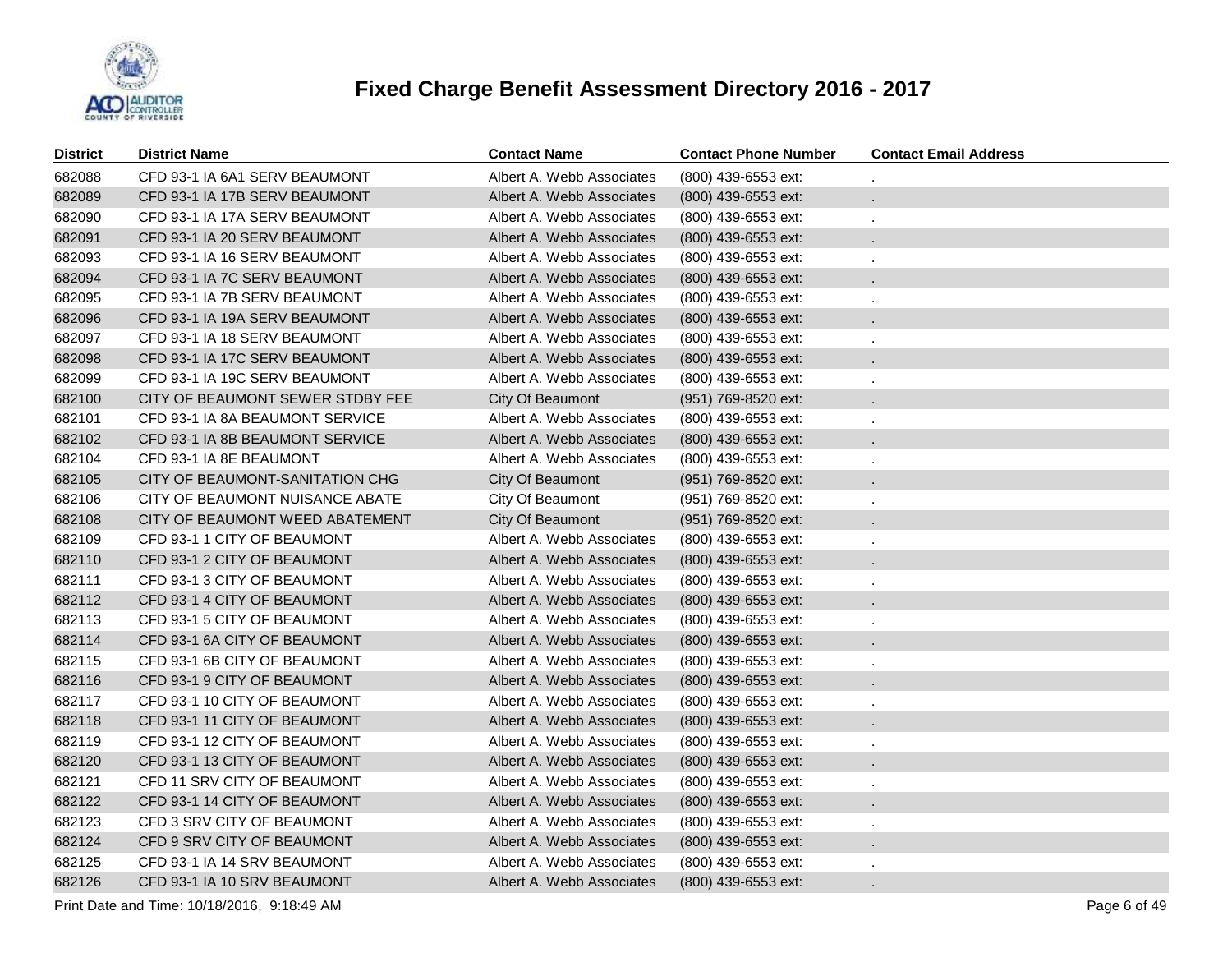

| <b>District</b> | <b>District Name</b>            | <b>Contact Name</b>               | <b>Contact Phone Number</b> | <b>Contact Email Address</b> |
|-----------------|---------------------------------|-----------------------------------|-----------------------------|------------------------------|
| 682127          | CFD 93-1 IA 8 BEAUMONT          | Albert A. Webb Associates         | (800) 439-6553 ext:         |                              |
| 682128          | CFD 15 SRV BEAUMONT             | Albert A. Webb Associates         | (800) 439-6553 ext:         | ÷.                           |
| 682129          | CFD 93-1 8 SRV BEAUMONT         | Albert A. Webb Associates         | (800) 439-6553 ext:         |                              |
| 682130          | CFD 93-1 12 SRV BEAUMONT        | Albert A. Webb Associates         | (800) 439-6553 ext:         | $\mathbf{r}$                 |
| 682131          | CFD 93-1 17A BEAUMONT           | Albert A. Webb Associates         | (800) 439-6553 ext:         | ä,                           |
| 682132          | CFD 93-1 18 BEAUMONT            | Albert A. Webb Associates         | (800) 439-6553 ext:         |                              |
| 682134          | CFD 93-1 16 BEAUMONT            | Albert A. Webb Associates         | (800) 439-6553 ext:         |                              |
| 682135          | CFD 93-1 19A BEAUMONT           | Albert A. Webb Associates         | (800) 439-6553 ext:         |                              |
| 682136          | CFD 93-1 8A BEAUMONT            | Albert A. Webb Associates         | (800) 439-6553 ext:         | ÷,                           |
| 682137          | CFD 93-1 19C BEAUMONT           | Albert A. Webb Associates         | (800) 439-6553 ext:         |                              |
| 682138          | CFD 93-1 23 BEAUMONT            | Albert A. Webb Associates         | (800) 439-6553 ext:         |                              |
| 682139          | CFD 93-1 IA 7B BEAUMONT         | Albert A. Webb Associates         | (800) 439-6553 ext:         |                              |
| 682140          | CFD 93-1 IA 8B BEAUMONT         | Albert A. Webb Associates         | (800) 439-6553 ext:         |                              |
| 682141          | CFD 93-1 IA 8C BEAUMONT         | Albert A. Webb Associates         | (800) 439-6553 ext:         |                              |
| 682142          | CFD 93-1 IA 17B BEAUMONT        | Albert A. Webb Associates         | (800) 439-6553 ext:         |                              |
| 682143          | CFD 93-1 IA 20 BEAUMONT         | Albert A. Webb Associates         | (800) 439-6553 ext:         |                              |
| 682144          | CFD 93-1 IA 21 BEAUMONT         | Albert A. Webb Associates         | (800) 439-6553 ext:         |                              |
| 682146          | CFD 93-1 IA 7C BEAUMONT         | Albert A. Webb Associates         | (800) 439-6553 ext:         |                              |
| 682147          | CFD 93-1 IA 8D BEAUMONT         | Albert A. Webb Associates         | (800) 439-6553 ext:         |                              |
| 682149          | CFD 93-1 IA 8C BEAUMONT SERVICE | Albert A. Webb Associates         | (800) 439-6553 ext:         |                              |
| 682150          | CFD 93-1 IA 8D BEAUMONT SERVICE | Albert A. Webb Associates         | (800) 439-6553 ext:         |                              |
| 682153          | CITY OF BLYTHE WEED CNTL        | David Taussig Associates          | (800) 969-4382 ext:         |                              |
| 682154          | CITY OF BLYTHE BLDG ABATE       | David Taussig Associates          | (800) 969-4382 ext:         |                              |
| 682155          | CITY OF BLYTHE LTG DIST 1       | <b>Willdan Financial Services</b> | (866) 807-6864 ext:         |                              |
| 682156          | CITY OF BLYTHE LTG DIST 2       | <b>Willdan Financial Services</b> | (866) 807-6864 ext:         |                              |
| 682160          | CFD 2004-1 BLYTHE               | David Taussig & Associates        | (800) 969-4382 ext:         | $\ldots$                     |
| 682161          | CFD 93-1 IA 8E BEAUMONT SERVICE | Albert A. Webb Associates         | (800) 439-6553 ext:         |                              |
| 682165          | CFD CALIMESA 2013-1 FAC IA 2    | Koppel & Gruber Public Fina       | (888) 510-0290 ext:         | info@kgpf.net                |
| 682166          | CFD CALIMESA 2013-1 FAC IA 1    | Douglas Floyd                     | (760) 510-0290 ext:         | doug@kgpf.net                |
| 682167          | CFD CALIMESA 2013-1 SERVICES    | Koppel & Gruber Public Fina       | (888) 510-0290 ext:         | info@kgpf.net                |
| 682168          | CFD CALIMESA 2012-1 SERVICES    | Koppel & Gruber Public Fina       | (888) 510-0290 ext:         | info@kgpf.net                |
| 682169          | CFD CALIMESA 2012-1 FAC IA2     | Douglas Floyd                     | (760) 510-0290 ext:         | doug@kgpf.net                |
| 682170          | CFD CALIMESA 2012-1 FAC IA1     | Koppel & Gruber Public Fina       | (888) 510-0290 ext:         | info@kgpf.net                |
| 682171          | CITY OF CALIMESA LLMD           | Calimesa City of                  | (909) 795-9801 ext:         |                              |
| 682172          | CALIMESA DELQ SOLID WASTE       | Darlene Gerdes                    | (909) 795-9801 ext: 233     | dgerdes@cityofcalimesa.net   |
| 682174          | CFD 1 CALIMESA                  | Koppel & Gruber Public Fi         | (888) 510-0290 ext:         | info@kgpf.net                |

Print Date and Time: 10/18/2016, 9:18:49 AM Page 7 of 49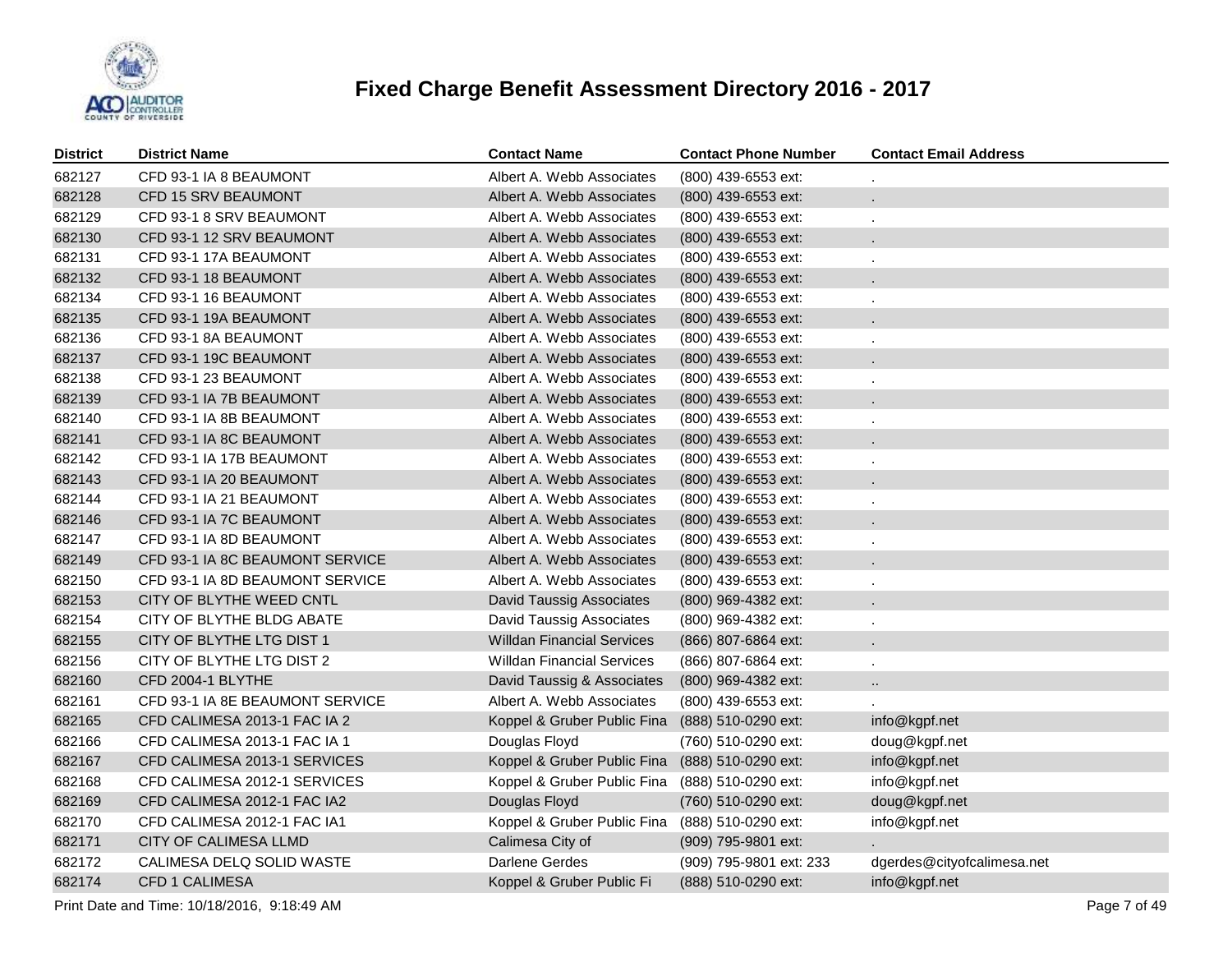

| <b>District</b> | <b>District Name</b>             | <b>Contact Name</b>               | <b>Contact Phone Number</b> | <b>Contact Email Address</b> |
|-----------------|----------------------------------|-----------------------------------|-----------------------------|------------------------------|
| 682179          | CFD 93-1 IA 7D BEAUMONT          | Albert A. Webb Associates         | (800) 439-6553 ext:         |                              |
| 682180          | CFD 93-1 IA 7D BEAUMONT SERVICES | Albert A. Webb Associates         | (800) 439-6553 ext:         | ÷                            |
| 682181          | CFD 93-1 IA 14A BEAUMONT         | Albert A. Webb Associates         | (800) 439-6553 ext:         |                              |
| 682182          | CFD 93-1 IA 14B BEAUMONT         | Albert A. Webb Associates         | (800) 439-6553 ext:         |                              |
| 682183          | CFD 93-1 IA 6A1 BEAUMONT         | Albert A. Webb Associates         | (800) 439-6553 ext:         |                              |
| 682190          | <b>CANYON LAKE REFUSE</b>        | David Fahrion                     | (951) 943-1991 ext:         | davidf@crrmail.com           |
| 682200          | CATHEDRAL CITY LMD 1 ZN 18       | <b>Willdan Financial Service</b>  | (866) 807-6864 ext:         | jperezmoses@willdan.com      |
| 682209          | CATHEDRAL CITY LLMD 1 ZN 21      | <b>Willdan Financial Service</b>  | (866) 807-6864 ext:         | jperezmoses@willdan.com      |
| 682210          | CATHED CITY LMD 1 ZN19 ALICANTE  | <b>Willdan Financial Service</b>  | (866) 807-6864 ext:         | jperezmoses@willdan.com      |
| 682211          | CATHED CITY LMD 1 ZN20 CIMARRON  | <b>Willdan Financial Service</b>  | (866) 807-6864 ext:         | jperezmoses@willdan.com      |
| 682212          | CATHEDRAL CITY LMD 1 ZN 2        | <b>Willdan Financial Service</b>  | (866) 807-6864 ext:         | jperezmoses@willdan.com      |
| 682213          | CATHEDRAL CITY LMD 1 ZN 5        | <b>Willdan Financial Service</b>  | (866) 807-6864 ext:         | jperezmoses@willdan.com      |
| 682214          | CATHEDRAL CITY LMD 1 ZN 7        | <b>Willdan Financial Service</b>  | (866) 807-6864 ext:         | jperezmoses@willdan.com      |
| 682215          | CATHEDRAL CITY LMD 1 ZN 8        | <b>Willdan Financial Service</b>  | (866) 807-6864 ext:         | jperezmoses@willdan.com      |
| 682216          | CATHEDRAL LMD 1 ZN 9 LA PASADA   | <b>Willdan Financial Service</b>  | (866) 807-6864 ext:         | jperezmoses@willdan.com      |
| 682217          | CATHEDRAL LMD 1 ZN 11 DTOWN CORE | <b>Willdan Financial Service</b>  | (866) 807-6864 ext:         | jperezmoses@willdan.com      |
| 682218          | CATHEDRAL LMD 1 ZN12 MERCY HOUSE | <b>Willdan Financial Service</b>  | (866) 807-6864 ext:         | jperezmoses@willdan.com      |
| 682219          | CATHEDRAL CITY LMD 1 ZN15 LANDAU | <b>Willdan Financial Service</b>  | (866) 807-6864 ext:         | jperezmoses@willdan.com      |
| 682220          | CATHEDRAL CITY LMD1 ZN16 CENTURY | <b>Willdan Financial Service</b>  | (866) 807-6864 ext:         | jperezmoses@willdan.com      |
| 682221          | CATHEDR CITY LMD1 ZN 17 PANORAMA | <b>Willdan Financial Service</b>  | (866) 807-6864 ext:         | jperezmoses@willdan.com      |
| 682222          | CATHEDRAL CITY LLMD MAINT        | <b>Willdan Financial Service</b>  | (866) 807-6864 ext:         | jperezmoses@willdan.com      |
| 682225          | CATHEDRAL CITY NUISANCE ABATE    | <b>Willdan Financial Service</b>  | (866) 807-6864 ext:         | jperezmoses@willdan.com      |
| 682234          | AD CATHEDRAL CITY RIO VISTA 96-1 | <b>Willdan Financial Service</b>  | (866) 807-6864 ext:         | jperezmoses@willdan.com      |
| 682235          | AD CATHEDRAL CITY 2001-01        | <b>Willdan Financial Service</b>  | (866) 807-6864 ext:         | jperezmoses@willdan.com      |
| 682236          | AD CATHEDRAL CITY 35TH 2003-01   | <b>Willdan Financial Service</b>  | (866) 807-6864 ext:         | jperezmoses@willdan.com      |
| 682237          | AD CATHEDRAL CITY DREAM 2004-01  | <b>Willdan Financial Service</b>  | (866) 807-6864 ext:         | jperezmoses@willdan.com      |
| 682238          | AD CATHEDRAL CITY COVE 2001-02   | <b>Willdan Financial Service</b>  | (866) 807-6864 ext:         | jperezmoses@willdan.com      |
| 682239          | SOLID WASTE UTILITY USER TAX     | Burrtec W & R Services            | (760) 340-2113 ext:         |                              |
| 682240          | <b>USER UTILITY TAX CHARGE</b>   | Burrtec W & R Services            | (760) 340-2113 ext:         |                              |
| 682241          | <b>COACHELLA SANITARY SEWER</b>  | <b>Willdan Financial Services</b> | (866) 807-6864 ext:         |                              |
| 682243          | CFD 2006-1 IA4 CATH CITY         | David Taussig 7 Associates        | (800) 969-4382 ext:         | $\mathbf{r}$ .               |
| 682244          | CFD 2006-1 IA2 CATH CITY         | David Taussig 7 Associates        | (800) 969-4382 ext:         |                              |
| 682245          | CFD 2000-01 CATH CITY            | <b>Willdan Financial Service</b>  | (866) 807-6864 ext:         | jperezmoses@willdan.com      |
| 682246          | <b>COACHELLA LLD 16</b>          | City of Coachella                 | (760) 398-5744 ext:         |                              |
| 682247          | <b>COACHELLA LLD 17</b>          | City of Coachella                 | (760) 398-5744 ext:         |                              |
| 682248          | <b>COACHELLA LLD 18</b>          | City of Coachella                 | (760) 398-5744 ext:         |                              |
|                 |                                  |                                   |                             |                              |

Print Date and Time: 10/18/2016, 9:18:49 AM Page 8 of 49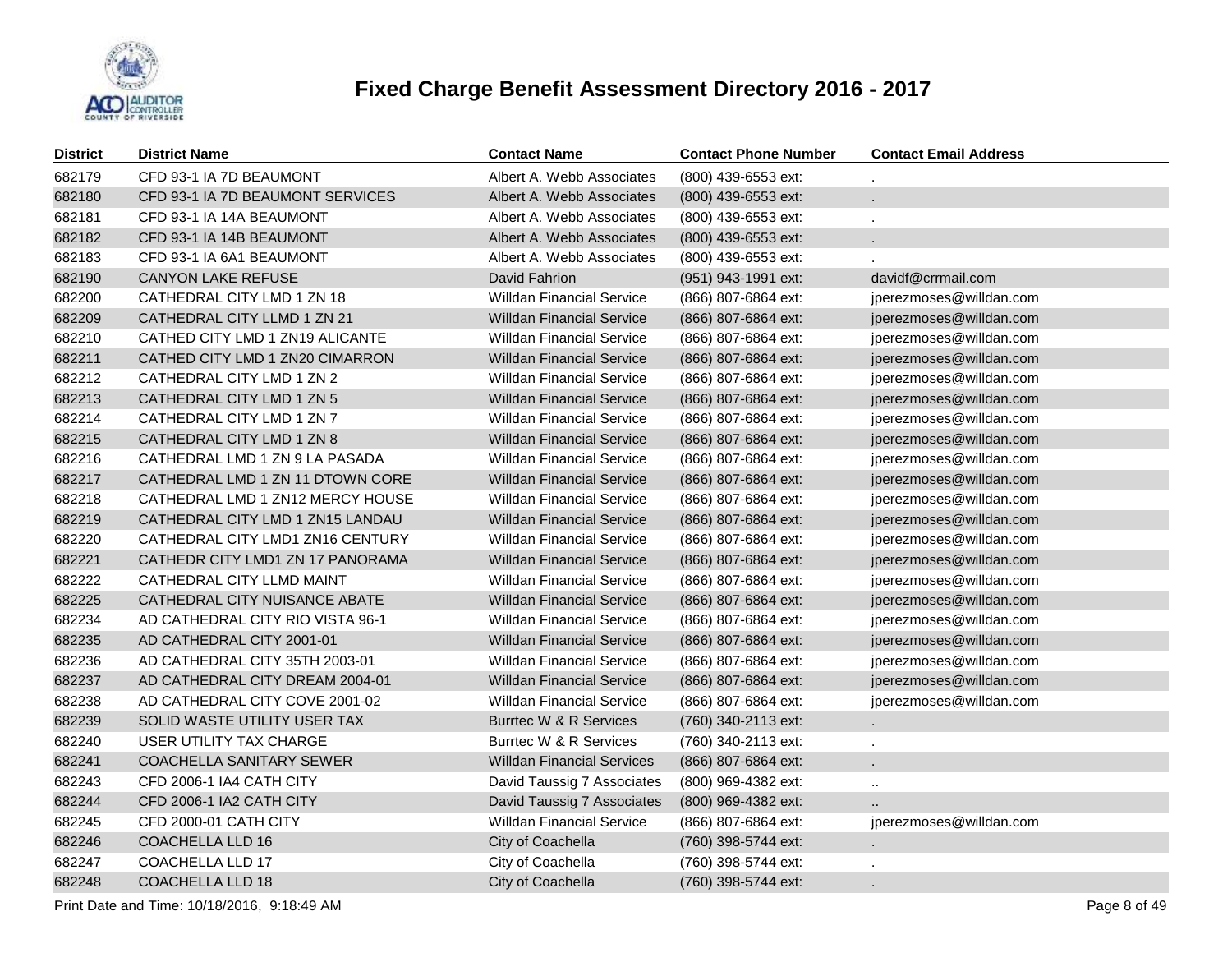

| <b>District</b> | <b>District Name</b>         | <b>Contact Name</b>       | <b>Contact Phone Number</b> | <b>Contact Email Address</b> |
|-----------------|------------------------------|---------------------------|-----------------------------|------------------------------|
| 682249          | <b>COACHELLA LLD 19</b>      | City of Coachella         | (760) 398-5744 ext:         |                              |
| 682250          | COACHELLA LLD 20             | City of Coachella         | (760) 398-5744 ext:         | ä.                           |
| 682254          | COACHELLA LLD 21             | City of Coachella         | (760) 398-5744 ext:         |                              |
| 682255          | <b>COACHELLA LLD 1</b>       | City of Coachella         | (760) 398-5744 ext:         |                              |
| 682256          | COACHELLA LLD 2              | City of Coachella         | (760) 398-5744 ext:         |                              |
| 682257          | <b>COACHELLA LLD 3</b>       | City of Coachella         | (760) 398-5744 ext:         |                              |
| 682258          | COACHELLA LLD 4              | City of Coachella         | (760) 398-5744 ext:         |                              |
| 682261          | COACHELLA LLD 6              | City of Coachella         | (760) 398-5744 ext:         |                              |
| 682262          | COACHELLA LLD 7 LA PAZ       | City of Coachella         | (760) 398-5744 ext:         |                              |
| 682263          | COACHELLA LLD 8 PONDEROSA    | City of Coachella         | (760) 398-5744 ext:         |                              |
| 682264          | COACHELLA LLD 9 SUNSHINE     | City of Coachella         | (760) 398-5744 ext:         |                              |
| 682265          | COACHELLA LLDM 10            | City of Coachella         | (760) 398-5744 ext:         |                              |
| 682266          | <b>COACHELLA LLD 11</b>      | City of Coachella         | (760) 398-5744 ext:         |                              |
| 682267          | <b>COACHELLA LLD 12</b>      | City of Coachella         | (760) 398-5744 ext:         | $\ddot{\phantom{a}}$         |
| 682268          | <b>COACHELLA LLD 13</b>      | City of Coachella         | (760) 398-5744 ext:         |                              |
| 682269          | <b>COACHELLA LLD 14</b>      | City of Coachella         | (760) 398-5744 ext:         | $\ddot{\phantom{a}}$         |
| 682270          | <b>COACHELLA LLD 15</b>      | City of Coachella         | (760) 398-5744 ext:         |                              |
| 682271          | CORONA LGT MAINT 2003-1      | Albert A. Webb Associates | (800) 439-6553 ext:         | ÷.                           |
| 682272          | CFD 2002-2 LDS CORONA        | Albert A. Webb Associates | (800) 439-6553 ext:         |                              |
| 682273          | CFD 2002-3 LDS CORONA        | Albert A. Webb Associates | $(800)$ 439-6553 ext:       | ÷.                           |
| 682274          | CFD 2001-2 IMP AREA 1 CORONA | Shepherd & Staats, Inc    | (800) 641-8403 ext:         |                              |
| 682276          | AD CORONA 96-1 SERIES 1999 A | Shepherd & Staats, Inc.   | $(800)$ 641-8403 ext:       | ÷.                           |
| 682277          | AD CORONA 96-1 SERIES 1997 A | Shepherd & Staats, Inc    | (800) 641-8403 ext:         |                              |
| 682278          | AD CORONA 96-1 SERIES 1997 B | Shepherd & Staats, Inc.   | (800) 641-8403 ext:         |                              |
| 682279          | AD CORONA 96-1 SERIES 1996 A | Shepherd & Staats, Inc    | (800) 641-8403 ext:         |                              |
| 682280          | AD CITY OF CORONA 95-1       | Shepherd & Staats, Inc.   | $(800)$ 641-8403 ext:       | ÷.                           |
| 682281          | CORONA LLMD 84-2 ZN 1        | Albert A. Webb Associates | (800) 439-6553 ext:         |                              |
| 682282          | CORONA LLMD 84-2 ZN 2        | Albert A. Webb Associates | (800) 439-6553 ext:         |                              |
| 682284          | CORONA LLMD 84-2 ZN 4        | Albert A. Webb Associates | (800) 439-6553 ext:         |                              |
| 682286          | CORONA LLMD 84-2 ZN 6        | Albert A. Webb Associates | (800) 439-6553 ext:         |                              |
| 682287          | CORONA LLMD 84-2 ZN 7        | Albert A. Webb Associates | (800) 439-6553 ext:         |                              |
| 682290          | CORONA LLMD 84-2 ZN 10       | Albert A. Webb Associates | (800) 439-6553 ext:         |                              |
| 682294          | CORONA LLMD 84-2 ZN 14       | Albert A. Webb Associates | (800) 439-6553 ext:         |                              |
| 682295          | CORONA LLMD 84-2 ZN 15       | Albert A. Webb Associates | (800) 439-6553 ext:         |                              |
| 682297          | CORONA LLMD 84-2 ZN 17       | Albert A. Webb Associates | (800) 439-6553 ext:         |                              |
| 682298          | CORONA LLMD 84-2 ZN 18       | Albert A. Webb Associates | (800) 439-6553 ext:         |                              |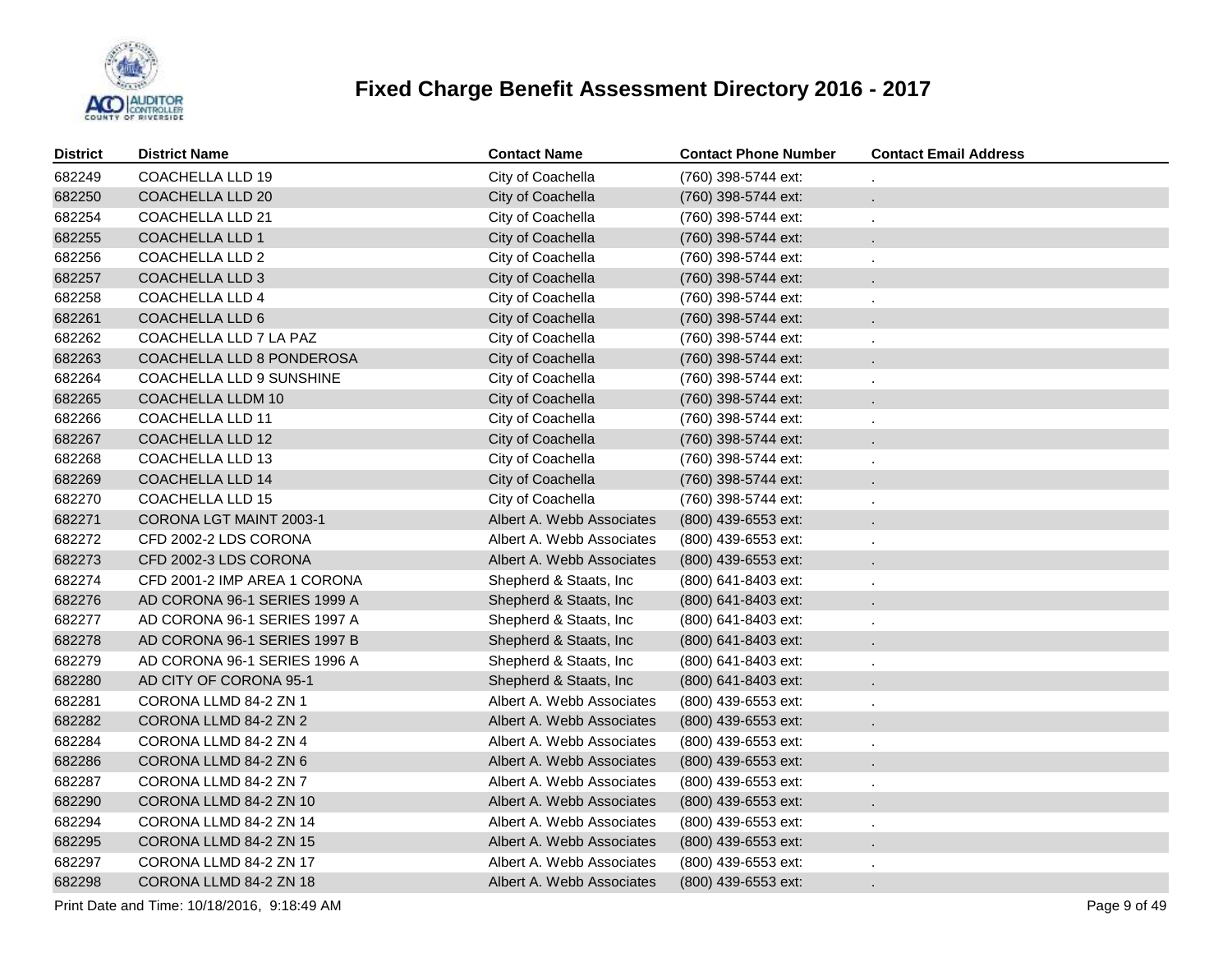

| <b>District</b> | <b>District Name</b>             | <b>Contact Name</b>            | <b>Contact Phone Number</b> | <b>Contact Email Address</b> |
|-----------------|----------------------------------|--------------------------------|-----------------------------|------------------------------|
| 682299          | CORONA LLMD 84-2 ZN 19           | Albert A. Webb Associates      | (800) 439-6553 ext:         |                              |
| 682300          | CORONA LLMD 84-2 ZN 20           | Albert A. Webb Associates      | (800) 439-6553 ext:         |                              |
| 682301          | CFD 2002-1 DOS LAGOS CORONA      | Shepherd & Staats, Inc.        | (800) 641-8403 ext:         |                              |
| 682304          | CFD CORONA (N MAIN) 2011-1       | Albert A. Webb Associates      | (800) 439-6553 ext:         | $\mathbf{r}$                 |
| 682307          | CORONA MALL BUS IMP DIST         | Albert A. Webb Associates      | (800) 439-6553 ext:         | $\epsilon$                   |
| 682311          | CORONA LMD 84-1                  | Albert A. Webb Associates      | (800) 439-6553 ext:         | $\mathbf{r}$                 |
| 682314          | CFD 86-2 CORONA                  | Shepherd & Staats, Inc         | (800) 641-8403 ext:         |                              |
| 682321          | CFD 89-1 1990 SERIES A CORONA    | Shepherd & Staats, Inc.        | (800) 641-8403 ext:         |                              |
| 682322          | CFD 89-1 1990 SERIES B CORONA    | Shepherd & Staats, Inc         | (800) 641-8403 ext:         |                              |
| 682324          | CITY OF DESERT HOT SPRINGS LMD   | City of Desert Hot Springs.    | (800) 439-6553 ext:         | $\ddotsc$                    |
| 682325          | CITY OF DHS NUISANCE ABATE       | Albert A. Webb Associates      | (800) 439-6553 ext:         |                              |
| 682326          | CITY OF DHS WASTE DISPOSAL       | Albert A. Webb Associates      | (800) 439-6553 ext:         |                              |
| 682332          | DHS PUBLIC SAFETY MEASURE TAX    | Albert A. Webb Associates      | (800) 439-6553 ext:         |                              |
| 682335          | CFD 90-1 SERIES A CORONA         | Shepherd & Staats, Inc         | (800) 641-8403 ext:         |                              |
| 682337          | CFD 97-1 LDS CORONA              | Albert A. Webb Associates      | (800) 439-6553 ext:         |                              |
| 682338          | CFD 97-2 CORONA                  | Shepherd & Staats, Inc.        | (800) 641-8403 ext:         |                              |
| 682339          | CFD 2000-1 DEBRIS BASIN CORONA   | Shepherd & Staats, Inc         | (800) 641-8403 ext:         |                              |
| 682340          | CFD 2000-1 EAGLE GLEN II CORONA  | Shepherd & Staats, Inc.        | (800) 641-8403 ext:         |                              |
| 682341          | CFD 2001-1 LLMD CORONA           | Albert A. Webb Associates      | (800) 439-6553 ext:         |                              |
| 682342          | CFD 2001-2 IMP AREA 2 CORONA     | Shepherd & Staats, Inc         | (800) 641-8403 ext:         |                              |
| 682343          | CFD 2002-4 COR CROSSINGS CORONA  | Shepherd & Staats, Inc.        | (800) 641-8403 ext:         |                              |
| 682344          | CFD 2003-2 HIGHLANDS COLL CORONA | Shepherd & Staats, Inc         | (800) 641-8403 ext:         |                              |
| 682345          | CFD 99-1 LAKE ELSINORE USD       | Cooperative strategies         | (877) 250-1503 ext:         | taxinfo@coopstrategies.com   |
| 682346          | CFD 2001-1 LAKE ELSINORE USD     | Cooperative strategies         | (877) 250-1503 ext:         | taxinfo@coopstrategies.com   |
| 682347          | CFD 2001-2 LAKE ELSINORE USD     | Cooperative strategies         | (877) 250-1503 ext:         | taxinfo@coopstrategies.com   |
| 682348          | CFD 2001-3 LAKE ELSINORE USD     | Cooperative strategies         | (877) 250-1503 ext:         | taxinfo@coopstrategies.com   |
| 682349          | CFD 2002-1 LAKE ELSINORE USD     | Cooperative strategies         | (877) 250-1503 ext:         | taxinfo@coopstrategies.com   |
| 682352          | CFD PUBLIC SAFETY LAKE ELSINORE  | <b>Spicer Consulting Group</b> | (866) 504-2067 ext:         |                              |
| 682354          | LAKE ELSINORE WEED ABATE         | Nicole McCalmont               | (951) 674-3124 ext: 245     | nmccalmont@Lake-Elsinore.org |
| 682357          | LAKE ELSINORE LLMD               | <b>Spicer Consulting Group</b> | (866) 504-2067 ext:         |                              |
| 682360          | CFD 89-1 LAKE ELSINORE UNIFIED   | Cooperative strategies         | (877) 250-1503 ext:         | taxinfo@coopstrategies.com   |
| 682364          | CFD 90-2 LAKE ELSINORE           | <b>Spicer Consulting Group</b> | (866) 504-2067 ext:         |                              |
| 682366          | <b>CFD 98-1 LAKE ELSINORE</b>    | <b>Spicer Consulting Group</b> | (866) 504-2067 ext:         | ÷                            |
| 682367          | CFD 88-3 WEST LAKE ELSINORE      | <b>Spicer Consulting Group</b> | (866) 504-2067 ext:         |                              |
| 682369          | AD LAKE ELSINORE 93-1            | <b>Spicer Consulting Group</b> | (866) 504-2067 ext:         |                              |
| 682370          | LAKE ELSINORE REFUSE COLL        | David Fahrion                  | (951) 943-1991 ext:         | davidf@crrmail.com           |
|                 |                                  |                                |                             |                              |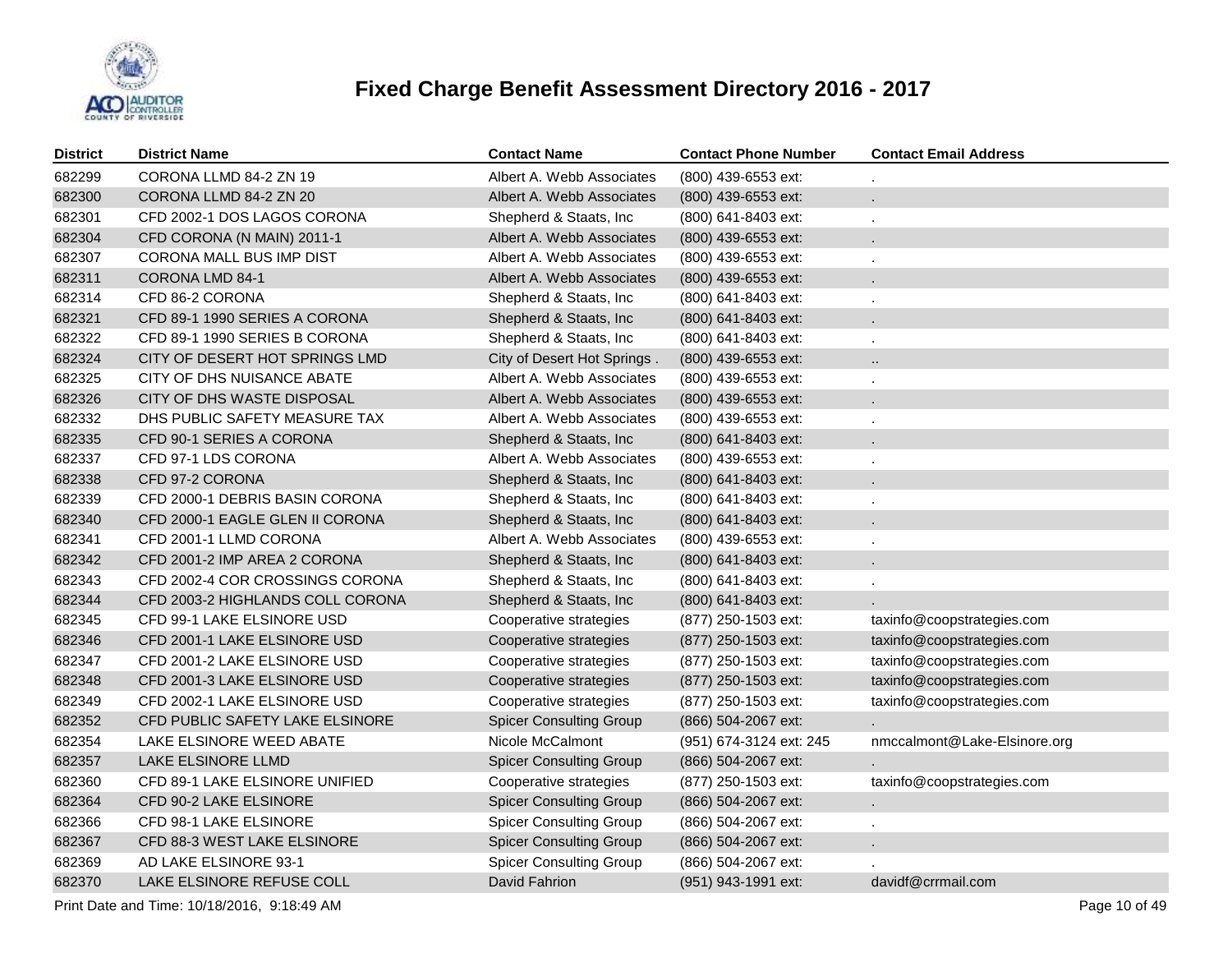

| <b>District</b> | <b>District Name</b>             | <b>Contact Name</b>               | <b>Contact Phone Number</b> | <b>Contact Email Address</b> |
|-----------------|----------------------------------|-----------------------------------|-----------------------------|------------------------------|
| 682372          | CFD 95-1 LAKE ELSINORE           | <b>Spicer Consulting Group</b>    | (866) 504-2067 ext:         |                              |
| 682373          | LA QUINTA LLD                    | <b>Willdan Financial Services</b> | (866) 807-6864 ext:         | das-aa@willdan.com           |
| 682376          | LA QUINTA WASTE DISPOSAL         | Burrtec W & R Services            | (760) 340-2113 ext:         |                              |
| 682390          | CFD 2005-1 PUB SAFETY SRV HEMET  | <b>Special District Financing</b> | (888) 683-5234 ext:         | sdf@psomas.com               |
| 682391          | HEMET HEARTLAND LTG DIST         | <b>Special District Financing</b> | (888) 683-5234 ext:         | sdf@psomas.com               |
| 682392          | HEMET HEARTLAND LANDSCAPING DIST | <b>Special District Financing</b> | (888) 683-5234 ext:         | sdf@psomas.com               |
| 682393          | HEMET STONEY MOUNTAIN LTG        | <b>Special District Financing</b> | (888) 683-5234 ext:         | sdf@psomas.com               |
| 682394          | HEMET STONEY MOUNTAIN LANDSCAPE  | <b>Special District Financing</b> | (888) 683-5234 ext:         | sdf@psomas.com               |
| 682395          | HEMET CREAN HOMES LTG            | <b>Special District Financing</b> | (888) 683-5234 ext:         | sdf@psomas.com               |
| 682396          | HEMET CREAN HOMES LANDSCAPING    | <b>Special District Financing</b> | (888) 683-5234 ext:         | sdf@psomas.com               |
| 682397          | HEMET MONTANA LTG DIST           | <b>Special District Financing</b> | (888) 683-5234 ext:         | sdf@psomas.com               |
| 682398          | HEMET MONTANA LANDSCAPING DIST   | <b>Special District Financing</b> | (888) 683-5234 ext:         | sdf@psomas.com               |
| 682399          | <b>CFD HEARTLAND HEMET</b>       | <b>Special District Financing</b> | (888) 683-5234 ext:         | sdf@psomas.com               |
| 682402          | HEMET DIST 101 AP SOLAR LTG      | <b>Special District Financing</b> | (888) 683-5234 ext:         | sdf@psomas.com               |
| 682403          | HEMET DIST 20B ORCHARD LND       | <b>Special District Financing</b> | (888) 683-5234 ext:         | sdf@psomas.com               |
| 682405          | <b>HEMET LTG DIST</b>            | <b>Special District Financing</b> | (888) 683-5234 ext:         | sdf@psomas.com               |
| 682406          | HEMET LANDSCAPE DIST             | <b>Special District Financing</b> | (888) 683-5234 ext:         | sdf@psomas.com               |
| 682407          | <b>HEMET LTG DIST 19</b>         | <b>Special District Financing</b> | (888) 683-5234 ext:         | sdf@psomas.com               |
| 682408          | HEMET PARKHILL LTG DIST          | <b>Special District Financing</b> | (888) 683-5234 ext:         | sdf@psomas.com               |
| 682410          | HEMET LANDSCAPE DIST 19          | <b>Special District Financing</b> | (888) 683-5234 ext:         | sdf@psomas.com               |
| 682412          | HEMET NORTH ANX LTG DIST         | <b>Special District Financing</b> | (888) 683-5234 ext:         | sdf@psomas.com               |
| 682415          | HEMET DIST44 AUTUMN RIDGE II LND | <b>Special District Financing</b> | (888) 683-5234 ext:         | sdf@psomas.com               |
| 682417          | INDIAN WELLS LLD 91-1 ZN A25     | Susana Medina                     | (866) 807-6864 ext:         | smedina@willdan.com          |
| 682418          | INDIAN WELLS LLD 91-1 ZN A23     | Susana Medina                     | (866) 807-6864 ext:         | smedina@willdan.com          |
| 682419          | INDIAN WELLS LLD 91-1 ZN A22     | Susana Medina                     | (866) 807-6864 ext:         | smedina@willdan.com          |
| 682420          | INDIAN WELLS LLD 91-1 ZN A21     | Susana Medina                     | (866) 807-6864 ext:         | smedina@willdan.com          |
| 682421          | INDIAN WELLS ST LTG 2000-01      | Susana Medina                     | (866) 807-6864 ext:         | smedina@willdan.com          |
| 682422          | INDIAN WELLS 91-1 ZN A20         | Susana Medina                     | (866) 807-6864 ext:         | smedina@willdan.com          |
| 682423          | INDIAN WELLS LLD 91-1 ZN A19     | Susana Medina                     | (866) 807-6864 ext:         | smedina@willdan.com          |
| 682424          | INDIAN WELLS LLD 91-1 ZN E       | Susana Medina                     | (866) 807-6864 ext:         | smedina@willdan.com          |
| 682425          | <b>INDIAN WELLS LLD 5B</b>       | Susana Medina                     | (866) 807-6864 ext:         | smedina@willdan.com          |
| 682426          | INDIAN WELLS A11C CLUB DR        | Susana Medina                     | (866) 807-6864 ext:         | smedina@willdan.com          |
| 682428          | <b>INDIAN WELLS LLD 11</b>       | Susana Medina                     | (866) 807-6864 ext:         | smedina@willdan.com          |
| 682430          | <b>INDIAN WILLS LLD 8</b>        | Susana Medina                     | (866) 807-6864 ext:         | smedina@willdan.com          |
| 682436          | HEMET DIST 101 AP SOLAR LND      | <b>Special District Financing</b> | (888) 683-5234 ext:         | sdf@psomas.com               |
| 682440          | <b>INDIAN WELLS LLD 3</b>        | Susana Medina                     | (866) 807-6864 ext:         | smedina@willdan.com          |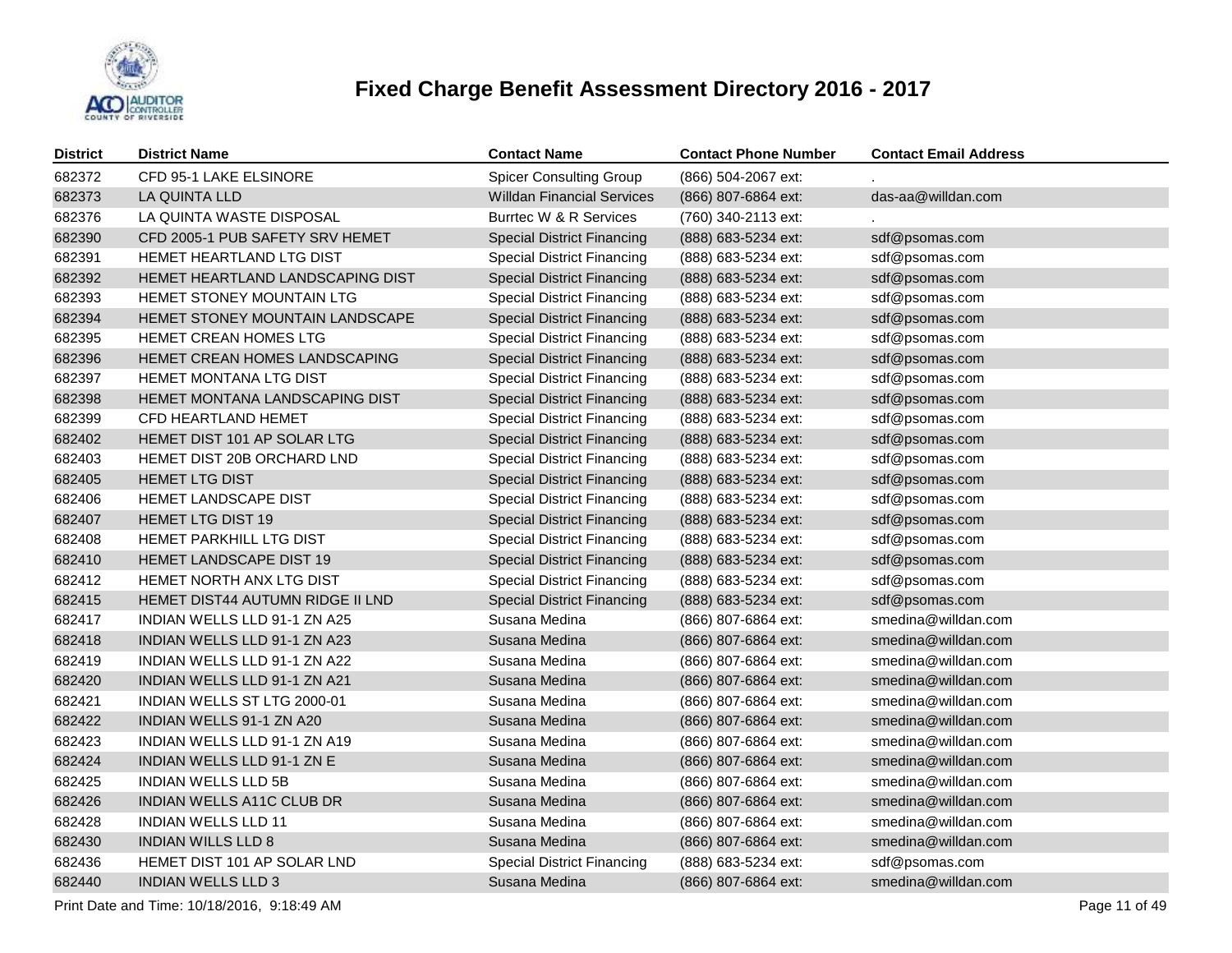

| <b>District</b> | <b>District Name</b>           | <b>Contact Name</b>               | <b>Contact Phone Number</b> | <b>Contact Email Address</b> |
|-----------------|--------------------------------|-----------------------------------|-----------------------------|------------------------------|
| 682443          | INDIAN WELLS FIRE AC MT1       | Susana Medina                     | (866) 807-6864 ext:         | smedina@willdan.com          |
| 682444          | <b>INDIAN WELLS LLD 1</b>      | Susana Medina                     | (866) 807-6864 ext:         | smedina@willdan.com          |
| 682446          | <b>INDIAN WELLS SO WASTE</b>   | Burrtec W & R Services            | (760) 340-2113 ext:         |                              |
| 682447          | HEMET DIST 44 AUTUMN RIDGE LTG | <b>Special District Financing</b> | (888) 683-5234 ext:         | sdf@psomas.com               |
| 682448          | INDIAN WELLS EMG UPGRADE       | Susana Medina                     | (866) 807-6864 ext:         | smedina@willdan.com          |
| 682449          | <b>INDIAN WELLS LLD 2</b>      | Susana Medina                     | (866) 807-6864 ext:         | smedina@willdan.com          |
| 682452          | <b>INDIO LLD 13</b>            | Susana Medina                     | (866) 807-6864 ext:         | smedina@willdan.com          |
| 682454          | INDIO SOLID WASTE CHG          | Burrtec W & R Services            | (760) 340-2113 ext:         |                              |
| 682456          | <b>INDIO LM1</b>               | Susana Medina                     | (866) 807-6864 ext:         | smedina@willdan.com          |
| 682457          | <b>INDIO LM 2</b>              | Susana Medina                     | (866) 807-6864 ext:         | smedina@willdan.com          |
| 682458          | INDIO LM3                      | Susana Medina                     | (866) 807-6864 ext:         | smedina@willdan.com          |
| 682459          | <b>INDIO LM4</b>               | Susana Medina                     | (866) 807-6864 ext:         | smedina@willdan.com          |
| 682460          | <b>INDIO LM 5</b>              | Susana Medina                     | (866) 807-6864 ext:         | smedina@willdan.com          |
| 682461          | <b>INDIO LM6</b>               | Susana Medina                     | (866) 807-6864 ext:         | smedina@willdan.com          |
| 682463          | <b>INDIO LM7</b>               | Susana Medina                     | (866) 807-6864 ext:         | smedina@willdan.com          |
| 682464          | <b>INDIO LLD 8</b>             | Susana Medina                     | (866) 807-6864 ext:         | smedina@willdan.com          |
| 682466          | <b>INDIO LLD 9</b>             | Susana Medina                     | (866) 807-6864 ext:         | smedina@willdan.com          |
| 682467          | <b>INDIO LLD 10</b>            | Susana Medina                     | (866) 807-6864 ext:         | smedina@willdan.com          |
| 682468          | <b>INDIO LLD 11</b>            | Susana Medina                     | (866) 807-6864 ext:         | smedina@willdan.com          |
| 682469          | <b>INDIO LLD 12</b>            | Susana Medina                     | (866) 807-6864 ext:         | smedina@willdan.com          |
| 682472          | <b>INDIO LTG 14</b>            | Susana Medina                     | (866) 807-6864 ext:         | smedina@willdan.com          |
| 682473          | <b>INDIO LTG 15</b>            | Susana Medina                     | (866) 807-6864 ext:         | smedina@willdan.com          |
| 682474          | <b>INDIO LTG 16</b>            | Susana Medina                     | (866) 807-6864 ext:         | smedina@willdan.com          |
| 682475          | <b>INDIO LTG 17</b>            | Susana Medina                     | (866) 807-6864 ext:         | smedina@willdan.com          |
| 682476          | <b>INDIO LLD 18</b>            | Susana Medina                     | (866) 807-6864 ext:         | smedina@willdan.com          |
| 682477          | <b>INDIO LLD 19</b>            | Susana Medina                     | (866) 807-6864 ext:         | smedina@willdan.com          |
| 682478          | <b>INDIO LLD 20</b>            | Susana Medina                     | (866) 807-6864 ext:         | smedina@willdan.com          |
| 682479          | <b>INDIO LLD 21</b>            | Susana Medina                     | (866) 807-6864 ext:         | smedina@willdan.com          |
| 682480          | <b>INDIO LLD 22</b>            | Susana Medina                     | (866) 807-6864 ext:         | smedina@willdan.com          |
| 682489          | CFD 87-1 IMP 1 MORENO VALLEY   | <b>Candace Cassel</b>             | (951) 413-3480 ext:         | specialdistricts@moval.org   |
| 682491          | CFD 1 NEIGHBOR PK MNT MO VLY   | <b>Candace Cassel</b>             | (951) 413-3480 ext:         | specialdistricts@moval.org   |
| 682494          | MORENO VALLEY WEED ABATE       | Adria Reinertsons                 | (951) 413-3370 ext:         | fireprevention@moval.org     |
| 682498          | CFD 2002-1 USD MORENO VALLEY   | Barbara Hale-Carter               | (760) 233-2630 ext:         | barbc@sdfa.com               |
| 682499          | CFD 91-1 USD MORENO VALLEY     | <b>Willdan Financial Services</b> | (866) 807-6864 ext:         |                              |
| 682500          | MARCH JPA MERIDIAN LLMD        | Shepherd & Staats, Inc            | (800) 641-8403 ext:         |                              |
| 682503          | NORCO WEED CONTROL             | City Of Norco                     | (951) 737-8097 ext: 4720    |                              |

Print Date and Time: 10/18/2016, 9:18:49 AM Page 12 of 49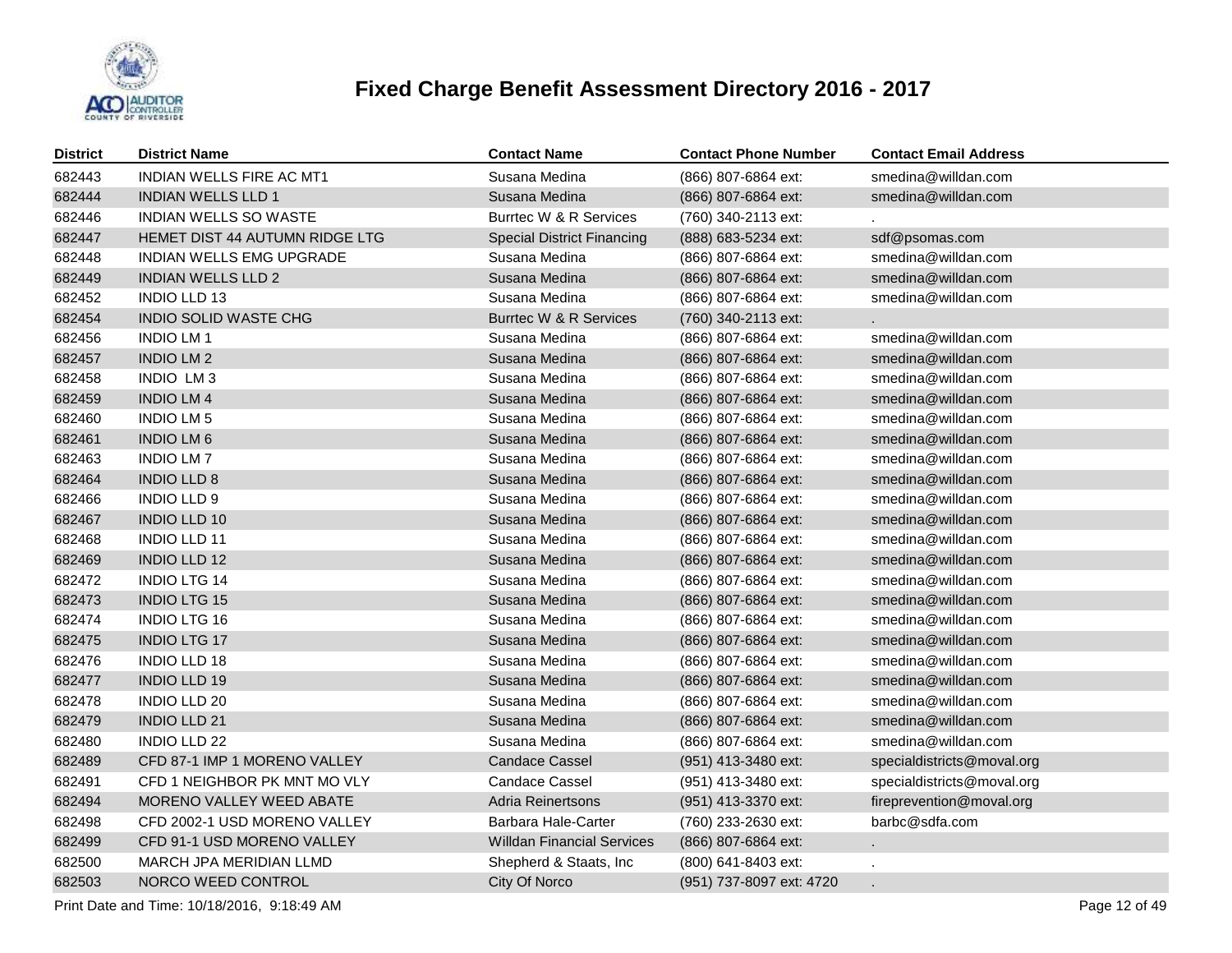

| <b>District</b> | <b>District Name</b>             | <b>Contact Name</b>              | <b>Contact Phone Number</b> | <b>Contact Email Address</b> |
|-----------------|----------------------------------|----------------------------------|-----------------------------|------------------------------|
| 682516          | CFD 93-1 NORCO                   | <b>Willdan Financial Service</b> | (866) 807-6864 ext:         | jperezmoses@willdan.com      |
| 682517          | NORCO BEAZER LMD                 | Cody Howing                      | (909) 594-9702 ext:         | chowing@rkagroup.com         |
| 682518          | NORCO ESTATES LMD                | Cody Howing                      | (909) 594-9702 ext:         | chowing@rkagroup.com         |
| 682519          | NORCO CENTEX LMD                 | Cody Howing                      | (909) 594-9702 ext:         | chowing@rkagroup.com         |
| 682520          | NORCO RIDGE RANCH LMD            | Cody Howing                      | (909) 594-9702 ext:         | chowing@rkagroup.com         |
| 682521          | NORCO HAWKS CREST LMD            | Cody Howing                      | (909) 594-9702 ext:         | chowing@rkagroup.com         |
| 682525          | CFD 97-1 NORCO                   | Willdan Financial Service        | (866) 807-6864 ext:         | jperezmoses@willdan.com      |
| 682526          | <b>CFD 2002-1 NORCO</b>          | <b>Willdan Financial Service</b> | (866) 807-6864 ext:         | jperezmoses@willdan.com      |
| 682527          | CFD 2001-1 NORCO                 | <b>Willdan Financial Service</b> | (866) 807-6864 ext:         | jperezmoses@willdan.com      |
| 682541          | PALM DESERT LL ZONE 5 SC         | <b>Willdan Financial Service</b> | (866) 807-6864 ext:         | jperezmoses@willdan.com      |
| 682542          | PALM DESERT LL ZONE PR           | <b>Willdan Financial Service</b> | (866) 807-6864 ext:         | jperezmoses@willdan.com      |
| 682543          | PALM DESERT LL ZONE 6 LI         | <b>Willdan Financial Service</b> | (866) 807-6864 ext:         | jperezmoses@willdan.com      |
| 682544          | PALM DESERT LL ZONE 6 LIII       | <b>Willdan Financial Service</b> | (866) 807-6864 ext:         | jperezmoses@willdan.com      |
| 682545          | PALM DESERT LL ZONE 6 MM         | <b>Willdan Financial Service</b> | (866) 807-6864 ext:         | jperezmoses@willdan.com      |
| 682546          | PALM DESERT LL ZONE 6 SP         | <b>Willdan Financial Service</b> | (866) 807-6864 ext:         | jperezmoses@willdan.com      |
| 682547          | PALM DESERT LL ZONE 6 SW         | <b>Willdan Financial Service</b> | (866) 807-6864 ext:         | jperezmoses@willdan.com      |
| 682548          | PALM DESERT LL ZONE 6 HCW        | <b>Willdan Financial Service</b> | (866) 807-6864 ext:         | jperezmoses@willdan.com      |
| 682549          | PALM DESERT LL ZONE 6 HE         | <b>Willdan Financial Service</b> | (866) 807-6864 ext:         | jperezmoses@willdan.com      |
| 682550          | PALM DESERT LL ZONE 6 SII        | <b>Willdan Financial Service</b> | (866) 807-6864 ext:         | jperezmoses@willdan.com      |
| 682551          | PALM DESERT LL ZONE 6 SI         | <b>Willdan Financial Service</b> | (866) 807-6864 ext:         | jperezmoses@willdan.com      |
| 682552          | PALM DESERT LL ZONE 6 PC         | <b>Willdan Financial Service</b> | (866) 807-6864 ext:         | jperezmoses@willdan.com      |
| 682553          | PALM DESERT LL ZONE 6 HG         | <b>Willdan Financial Service</b> | (866) 807-6864 ext:         | jperezmoses@willdan.com      |
| 682554          | PALM DESERT LL ZONE 6 LII        | <b>Willdan Financial Service</b> | (866) 807-6864 ext:         | jperezmoses@willdan.com      |
| 682555          | PALM DESERT LL ZONE 16 PI        | <b>Willdan Financial Service</b> | (866) 807-6864 ext:         | jperezmoses@willdan.com      |
| 682556          | PALM DESERT LL ZONE 16 SE        | <b>Willdan Financial Service</b> | (866) 807-6864 ext:         | jperezmoses@willdan.com      |
| 682557          | PALM DESERT LL ZONE 16 CVI       | <b>Willdan Financial Service</b> | (866) 807-6864 ext:         | jperezmoses@willdan.com      |
| 682558          | PALM DESERT LL ZONE 16 BD        | <b>Willdan Financial Service</b> | (866) 807-6864 ext:         | jperezmoses@willdan.com      |
| 682559          | PALM DESERT LL ZONE 16 SD        | <b>Willdan Financial Service</b> | (866) 807-6864 ext:         | jperezmoses@willdan.com      |
| 682560          | PALM DESERT CC ZN 13             | <b>Willdan Financial Service</b> | (866) 807-6864 ext:         | jperezmoses@willdan.com      |
| 682561          | PALM DESERT K & B ZN 14          | <b>Willdan Financial Service</b> | (866) 807-6864 ext:         | jperezmoses@willdan.com      |
| 682562          | AD PALM DESERT SILVER SPUR 01-01 | <b>Willdan Financial Service</b> | (866) 807-6864 ext:         | jperezmoses@willdan.com      |
| 682563          | AD PALM DESERT HIGHLANDS 04-01   | <b>Willdan Financial Service</b> | (866) 807-6864 ext:         | jperezmoses@willdan.com      |
| 682565          | PALM DESERT UNIVERSITY PK 05-01  | <b>Willdan Financial Service</b> | (866) 807-6864 ext:         | jperezmoses@willdan.com      |
| 682566          | AD PALM DESERT SEC 29 2004-02    | <b>Willdan Financial Service</b> | (866) 807-6864 ext:         | jperezmoses@willdan.com      |
| 682567          | AD PALM DESERT 1                 | <b>Willdan Financial Service</b> | (866) 807-6864 ext:         | jperezmoses@willdan.com      |
| 682568          | PALM DESERT LL ZN 06 DIAMONDBACK | <b>Willdan Financial Service</b> | (866) 807-6864 ext:         | jperezmoses@willdan.com      |

Print Date and Time: 10/18/2016, 9:18:49 AM Page 13 of 49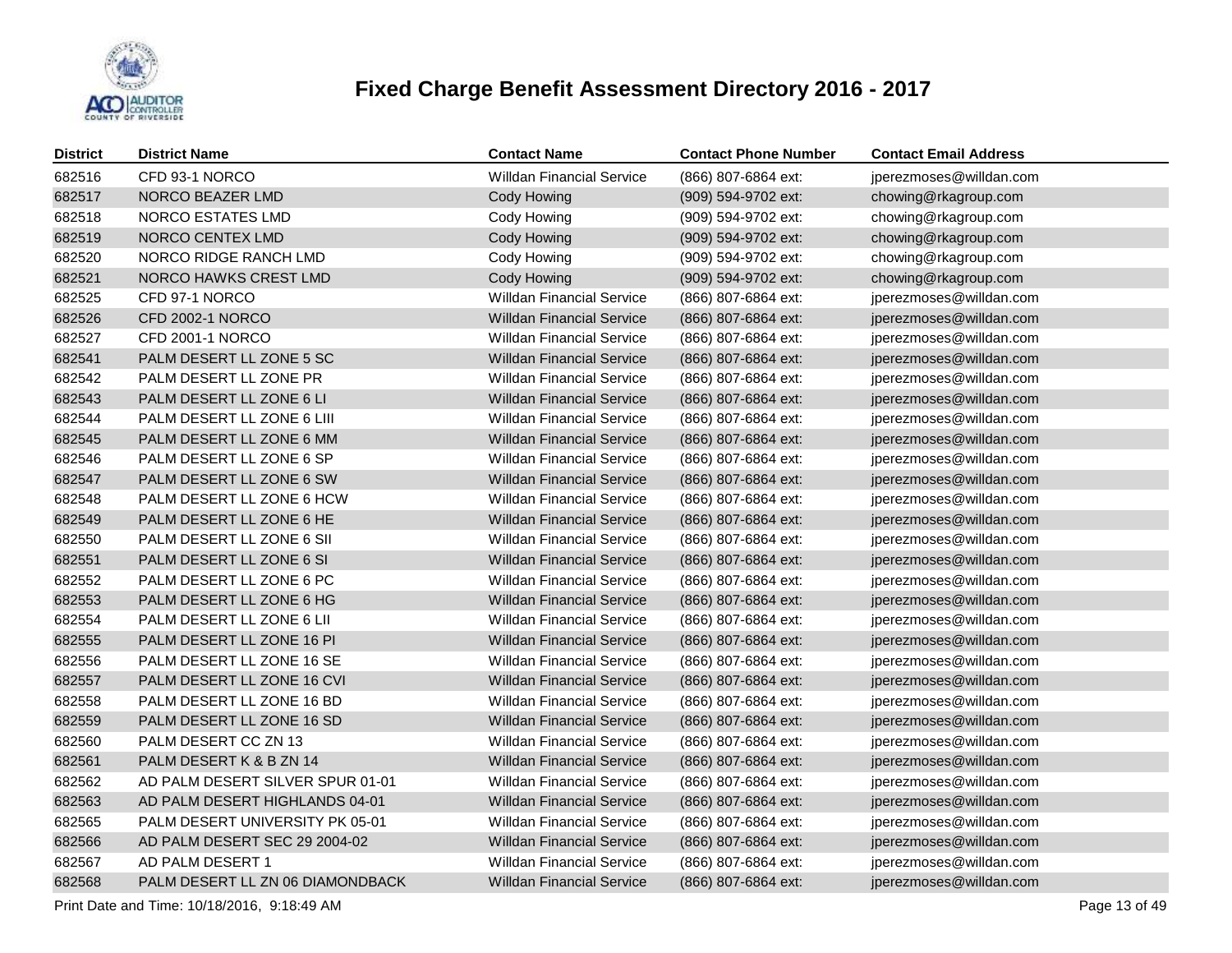

| <b>District</b> | <b>District Name</b>             | <b>Contact Name</b>               | <b>Contact Phone Number</b> | <b>Contact Email Address</b>         |
|-----------------|----------------------------------|-----------------------------------|-----------------------------|--------------------------------------|
| 682569          | PALM DESERT LL ZN 16             | <b>Willdan Financial Service</b>  | (866) 807-6864 ext:         | jperezmoses@willdan.com              |
| 682570          | PALM DESERT LL ZN 15             | <b>Willdan Financial Service</b>  | (866) 807-6864 ext:         | jperezmoses@willdan.com              |
| 682571          | PALM DESERT PRES. PLAZA III PBID | <b>Willdan Financial Service</b>  | (866) 807-6864 ext:         | jperezmoses@willdan.com              |
| 682572          | AD PALM DESERT 98-1 CANYONS      | <b>Willdan Financial Service</b>  | (866) 807-6864 ext:         | jperezmoses@willdan.com              |
| 682575          | AD PALM DESERT 94-3 MERANO       | <b>Willdan Financial Service</b>  | (866) 807-6864 ext:         | jperezmoses@willdan.com              |
| 682577          | PALM DESERT LL ZN 9 THE GROVE    | <b>Willdan Financial Service</b>  | (866) 807-6864 ext:         | jperezmoses@willdan.com              |
| 682580          | PALM DESERT LLD ZN 4 PKVWEST     | <b>Willdan Financial Service</b>  | (866) 807-6864 ext:         | jperezmoses@willdan.com              |
| 682582          | PALM DESERT LL DIST ZN 5 CCC     | <b>Willdan Financial Service</b>  | (866) 807-6864 ext:         | jperezmoses@willdan.com              |
| 682583          | PALM DESERT ENERGY LOAN PROG     | Willdan Financial Service         | (866) 807-6864 ext:         | jperezmoses@willdan.com              |
| 682584          | PALM DESERT LL DIST ZN 2 CYN CV  | <b>Willdan Financial Service</b>  | (866) 807-6864 ext:         | jperezmoses@willdan.com              |
| 682586          | PALM DESERT EMG SRV              | <b>Willdan Financial Service</b>  | (866) 807-6864 ext:         | jperezmoses@willdan.com              |
| 682587          | PALM DESERT LL ZN 1 PRES PLZ     | <b>Willdan Financial Service</b>  | (866) 807-6864 ext:         | jperezmoses@willdan.com              |
| 682588          | PALM DESERT LL DIST ZN 3 VNYDS   | <b>Willdan Financial Service</b>  | (866) 807-6864 ext:         | jperezmoses@willdan.com              |
| 682590          | REFUSE & RECYCLE SERVICE BILLING | Burrtec Waste and Recyclin        | (760) 340-2113 ext:         | rcaputo@burrtedesert.com             |
| 682592          | CFD 91-1 PALM DESERT             | <b>Willdan Financial Service</b>  | (866) 807-6864 ext:         | jperezmoses@willdan.com              |
| 682593          | CFD 91-1 LLMD 11 PALM DESERT     | <b>Willdan Financial Service</b>  | (866) 807-6864 ext:         | jperezmoses@willdan.com              |
| 682598          | PALM DESERT LLD 6 HOVLEY LANE    | <b>Willdan Financial Service</b>  | (866) 807-6864 ext:         | jperezmoses@willdan.com              |
| 682599          | PALM DESERT LL ZN 7 WARING CT    | <b>Willdan Financial Service</b>  | (866) 807-6864 ext:         | jperezmoses@willdan.com              |
| 682600          | PALM DESERT LL ZN 8 PALM GATE    | <b>Willdan Financial Service</b>  | (866) 807-6864 ext:         | jperezmoses@willdan.com              |
| 682606          | RE AD 2015-1                     | NBS.                              | (800) 676-7516 ext:         | info@nbsgov.com                      |
| 682612          | PALM SPRINGS LMD 3               | <b>NBS</b>                        | (800) 676-7516 ext:         | info@nbsgov.com                      |
| 682616          | PALM SPRINGS NUISANCE            | Robert Burkholder                 | (760) 323-8223 ext:         | Robert.Burkholder@palmsprings-ca.gov |
| 682617          | <b>PALM SPRINGS SEWER CHG</b>    | Greg Paige                        | (760) 323-8166 ext: 123     |                                      |
| 682618          | CTY OF PALM SPRINGS SEWER CHG PY | <b>Greg Paige</b>                 | (760) 323-8166 ext: 123     |                                      |
| 682619          | PALM SPRINGS PKWY MAINT DIST 6-A | <b>NBS</b>                        | (800) 676-7516 ext:         | info@nbsgov.com                      |
| 682621          | PALM SPRINGS PKWY MAINT DIST 6-C | <b>NBS</b>                        | (800) 676-7516 ext:         | info@nbsgov.com                      |
| 682622          | PALM SPRINGS WASTE DISPOSAL      | Della Roop                        | (760) 327-1351 ext:         |                                      |
| 682623          | PALM SPRINGS PKWY MAINT 7        | <b>NBS</b>                        | (800) 676-7516 ext:         | info@nbsgov.com                      |
| 682624          | PALM SPRINGS PKWY MAINT 8        | <b>NBS</b>                        | (800) 676-7516 ext:         | info@nbsgov.com                      |
| 682630          | PALM SPRINGS PKWY MAINT DIST 9   | <b>NBS</b>                        | (800) 676-7516 ext:         | info@nbsgov.com                      |
| 682631          | PALM SPRINGS PKWY MAINT DIST 10  | <b>NBS</b>                        | (800) 676-7516 ext:         | info@nbsgov.com                      |
| 682632          | PALM SPGS PKWY MAINT DIST 10 ZN2 | <b>NBS</b>                        | (800) 676-7516 ext:         | info@nbsgov.com                      |
| 682636          | CFD 2005-1 PALM SPRINGS          | NBS.                              | (800) 676-7516 ext:         | info@nbsgov.com                      |
| 682637          | CFD 2007-1 PALM SPRINGS          | NBS.                              | (800) 676-7516 ext:         | info@nbsgov.com                      |
| 682638          | PALM SPRINGS LMD 12              | <b>NBS</b>                        | (800) 676-7516 ext:         | info@nbsgov.com                      |
| 682639          | PALM SPRINGS CA PACE PROGRAM     | <b>Willdan Financial Services</b> | (866) 807-6864 ext:         | das-aa@willdan.com                   |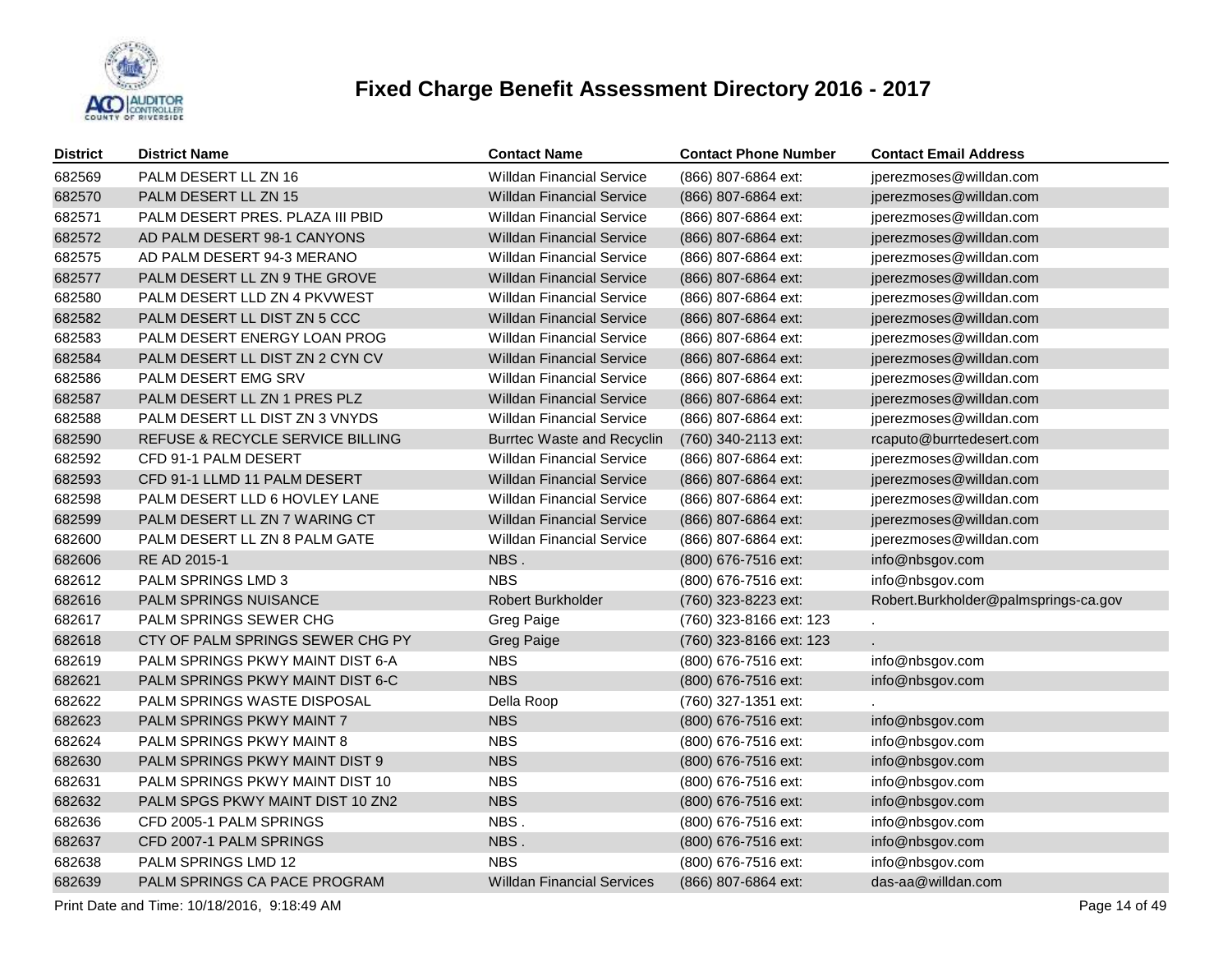

| <b>District</b> | <b>District Name</b>             | <b>Contact Name</b>               | <b>Contact Phone Number</b> | <b>Contact Email Address</b> |
|-----------------|----------------------------------|-----------------------------------|-----------------------------|------------------------------|
| 682642          | CFD 2001-1 IA 4 MAY FARMS PERRIS | <b>Willdan Financial Services</b> | (866) 807-6864 ext:         |                              |
| 682643          | CFD 2004-3 IA 2 MONUMENT PERRIS  | <b>Willdan Financial Services</b> | (866) 807-6864 ext:         | ÷.                           |
| 682644          | CFD 2004-3 IA 1 MONUMENT PERRIS  | <b>Willdan Financial Services</b> | (866) 807-6864 ext:         | ×,                           |
| 682645          | CFD 2004-5 AMBER OAKS II PERRIS  | <b>Willdan Financial Services</b> | (866) 807-6864 ext:         | $\mathbf{r}$                 |
| 682646          | CFD 2004-1 AMBER OAKS PERRIS     | <b>Willdan Financial Services</b> | (866) 807-6864 ext:         | ×,                           |
| 682647          | CFD 2004-2 CLC PERRIS            | <b>Willdan Financial Services</b> | (866) 807-6864 ext:         | $\ddot{\phantom{0}}$         |
| 682648          | CFD 2001-1 IA 2 PERRIS           | <b>Willdan Financial Services</b> | (866) 807-6864 ext:         | ×,                           |
| 682649          | CFD 2001-1 IA 3 PERRIS           | <b>Willdan Financial Services</b> | (866) 807-6864 ext:         | $\ddot{\phantom{0}}$         |
| 682651          | PERRIS MAINT DIST 84-1           | City of Perris                    | (951) 943-4610 ext:         | ×,                           |
| 682652          | PERRIS LANDSCAPE DIST 1          | City of Perris                    | (951) 943-4610 ext:         | $\ddot{\phantom{0}}$         |
| 682653          | CFD 2005-2 HARMONY GROVE PERRIS  | <b>Willdan Financial Services</b> | (866) 807-6864 ext:         | $\epsilon$                   |
| 682654          | CFD 2005-4 STRTFRD RANCH PERRIS  | <b>Willdan Financial Services</b> | (866) 807-6864 ext:         | $\ddot{\phantom{0}}$         |
| 682655          | CFD 2006-2 MNMT PK ESTS PERRIS   | <b>Willdan Financial Services</b> | (866) 807-6864 ext:         | $\epsilon$                   |
| 682656          | CFD 2006-3 ALDER PERRIS          | <b>Willdan Financial Services</b> | (866) 807-6864 ext:         | $\ddot{\phantom{0}}$         |
| 682657          | PERRIS STORM DRAIN DIST 1        | City of Perris                    | (951) 943-4610 ext:         |                              |
| 682658          | CFD 2001-1 IA 1 PERRIS           | <b>Willdan Financial Services</b> | (866) 807-6864 ext:         | $\ddot{\phantom{0}}$         |
| 682659          | CFD 88-1 PERRIS                  | <b>Willdan Financial Services</b> | (866) 807-6864 ext:         |                              |
| 682661          | CFD 88-3 PERRIS                  | <b>Willdan Financial Services</b> | (866) 807-6864 ext:         | $\epsilon$                   |
| 682663          | CFD 93-1R MAY RANCH PERRIS       | <b>Willdan Financial Services</b> | (866) 807-6864 ext:         |                              |
| 682664          | CFD 90-1 PERRIS                  | <b>Willdan Financial Services</b> | (866) 807-6864 ext:         | $\epsilon$                   |
| 682666          | CFD 2014-2 PERRIS SPECTRUM       | <b>Willdan Financial Services</b> | (866) 807-6864 ext:         |                              |
| 682669          | CFD 93-2 PLAZA PERRIS            | <b>Willdan Financial Services</b> | (866) 807-6864 ext:         |                              |
| 682670          | CFD 2001-2 PERRIS                | <b>Willdan Financial Services</b> | (866) 807-6864 ext:         |                              |
| 682671          | CFD 2002-1 PERRIS                | <b>Willdan Financial Services</b> | (866) 807-6864 ext:         |                              |
| 682672          | <b>CFD 2003-1 PERRIS</b>         | <b>Willdan Financial Services</b> | (866) 807-6864 ext:         |                              |
| 682673          | CFD2001-3 N PUBLIC SAFETY PERRIS | <b>Willdan Financial Services</b> | (866) 807-6864 ext:         |                              |
| 682674          | AD RANCHO MIRAGE 30-02 CLANCY LN | <b>Willdan Financial Services</b> | (866) 807-6864 ext:         |                              |
| 682675          | AD RANCHO MIRAGE 29-96 WHITE SUN | <b>Willdan Financial Services</b> | (866) 807-6864 ext:         |                              |
| 682676          | AD RANCHO MIRAGE 25-90 VISTA DUN | <b>Willdan Financial Services</b> | (866) 807-6864 ext:         |                              |
| 682677          | AD RANCHO MIRAGE 27-92           | <b>Willdan Financial Services</b> | (866) 807-6864 ext:         |                              |
| 682679          | CFD 1 RANCHO MIRAGE              | <b>Willdan Financial Services</b> | (866) 807-6864 ext:         |                              |
| 682681          | RANCHO MIRAGE NUISANCE ABATE     | <b>Willdan Financial Services</b> | (866) 807-6864 ext:         |                              |
| 682683          | CITY OF RANCHO MIR FIRE PROT     | <b>Willdan Financial Services</b> | (866) 807-6864 ext:         |                              |
| 682685          | RANCHO MIRAGE LLD ZN F           | <b>Willdan Financial Services</b> | (866) 807-6864 ext:         |                              |
| 682686          | RANCHO MIRAGE LANDSCAPE ZN       | <b>Willdan Financial Services</b> | (866) 807-6864 ext:         |                              |
| 682687          | RANCHO MIRAGE LANDSCAPE ZN A     | <b>Willdan Financial Services</b> | (866) 807-6864 ext:         |                              |

Print Date and Time: 10/18/2016, 9:18:49 AM Page 15 of 49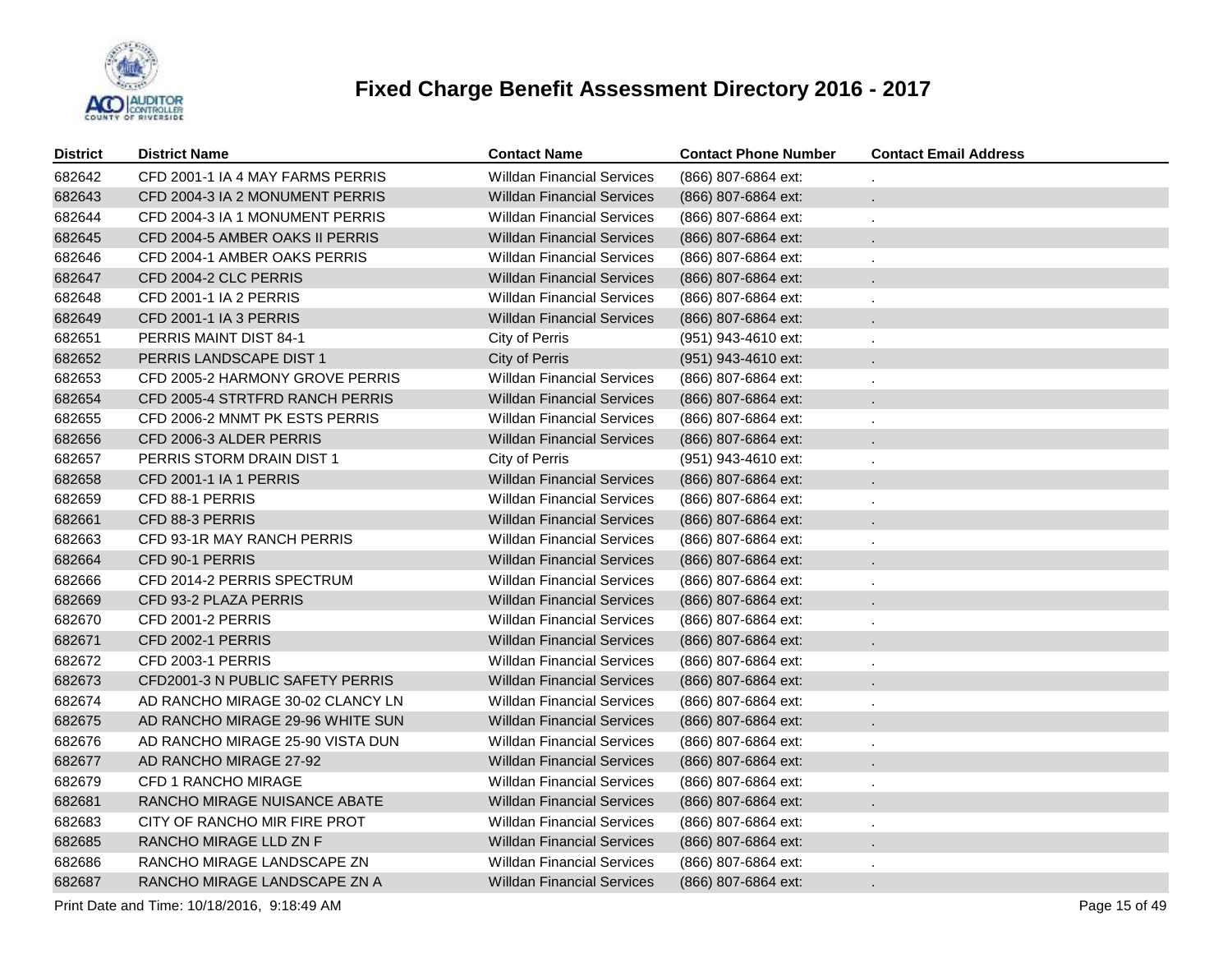

| <b>District</b> | <b>District Name</b>                                         | <b>Contact Name</b>               | <b>Contact Phone Number</b> | <b>Contact Email Address</b> |  |  |  |
|-----------------|--------------------------------------------------------------|-----------------------------------|-----------------------------|------------------------------|--|--|--|
| 682688          | RANCHO MIRAGE LANDSCAPE ZN 2                                 | <b>Willdan Financial Services</b> | (866) 807-6864 ext:         |                              |  |  |  |
| 682694          | RANCHO MIRAGE FIRE EXCISE TAX                                | <b>Willdan Financial Services</b> | (866) 807-6864 ext:         |                              |  |  |  |
| 682695          | RANCHO MIRAGE CITYWIDE LANDSCAPE                             | <b>Willdan Financial Services</b> | (866) 807-6864 ext:         | ä,                           |  |  |  |
| 682696          | RANCHO MIRAGE LANDSCAPE ZN3                                  | <b>Willdan Financial Services</b> | (866) 807-6864 ext:         |                              |  |  |  |
| 682697          | RANCHO MIRAGE CITYWIDE PARK TAX                              | <b>Willdan Financial Services</b> | (866) 807-6864 ext:         |                              |  |  |  |
| 682698          | AD RANCHO MIR 22-85RR FSINATRA                               | <b>Willdan Financial Services</b> | (866) 807-6864 ext:         |                              |  |  |  |
| 682700          | RIV ADMIN CIVIL PENALTIES                                    | City of Riverside                 | (951) 826-5633 ext:         |                              |  |  |  |
| 682701          | RIV ADMIN CITATION                                           | City of Riverside                 | (951) 826-5633 ext:         |                              |  |  |  |
| 682703          | RIV WEED CONTROL                                             | City of Riverside                 | (951) 826-5633 ext:         |                              |  |  |  |
| 682704          | RIVERSIDE BLDG ABATE                                         | City of Riverside                 | (951) 826-5633 ext:         |                              |  |  |  |
| 682705          | RIVERSIDE LTG DIST                                           | Albert A. Webb Associates         | (800) 439-6553 ext:         |                              |  |  |  |
| 682706          | AD RIVERSIDE RIVERWALK                                       | Riverside City of                 | (800) 439-6553 ext:         |                              |  |  |  |
| 682712          | RIVERSIDE CITY LIBRARY SRVS                                  | Albert A. Webb Associates         | (800) 439-6553 ext:         |                              |  |  |  |
| 682713          | AD RIV RIVERWALK BUS CTR                                     | Riverside City of                 | (800) 439-6553 ext:         |                              |  |  |  |
| 682714          | AD RIV HUNTER PARK                                           | Riverside City of                 | (800) 439-6553 ext:         |                              |  |  |  |
| 682715          | CFD TEMECULA USD 2014-1                                      | Barbara Hale-Carter               | (760) 233-2630 ext:         | barbc@sdfa.com               |  |  |  |
| 682723          | CFD 92-1 RIV SYCAMORE CYN                                    | Riverside City of                 | (800) 439-6553 ext:         |                              |  |  |  |
| 682725          | CFD 2004-1 GALLERIA RIV                                      | Riverside City of                 | (800) 439-6553 ext:         |                              |  |  |  |
| 682726          | CFD 2006-1 RIV RIVERWALK VISTA                               | Riverside City of                 | (800) 439-6553 ext:         |                              |  |  |  |
| 682728          | JURUPA VALLEY TRASH #2                                       | Vicki Wasko                       | (951) 332-6464 ext:         | vwasko@jurupavalley.org      |  |  |  |
| 682731          | RIV LITTER & TRASH ABATE                                     | City of Riverside                 | (951) 826-5633 ext:         |                              |  |  |  |
| 682734          | <b>RIVERSIDE LLMD 1</b>                                      | Riverside City of                 | (800) 439-6553 ext:         |                              |  |  |  |
| 682736          | RIVERSIDE RIVERWALK LMD                                      | Riverside City of                 | (800) 439-6553 ext:         |                              |  |  |  |
| 682742          | CFD 2006-1 RIVERWALK IMP AREA 2                              | Riverside City of                 | (800) 439-6553 ext:         |                              |  |  |  |
| 682743          | CFD 2014-2 (HIGHLANDS)                                       | Riverside City of                 | (800) 439-6553 ext:         |                              |  |  |  |
| 682799          | CFD 2002-1 SAN JACINTO                                       | NBS.                              | (800) 676-7516 ext:         | info@nbsgov.com              |  |  |  |
| 682800          | CFD 2003-1 SAN JACINTO                                       | <b>NBS</b>                        | (800) 676-7516 ext:         | info@nbsgov.com              |  |  |  |
| 682801          | CFD 2003-2 SAN JACINTO                                       | <b>NBS</b>                        | (800) 676-7516 ext:         | info@nbsgov.com              |  |  |  |
| 682803          | SAN JACINTO CODE VIOLATIONS                                  | Marcee Maupin                     | (951) 487-7321 ext:         | mmaupin@sanjacintoca.us      |  |  |  |
| 682810          | SAN JACINTO LL PARK 1                                        | <b>NBS</b>                        | (800) 676-7516 ext:         | info@nbsgov.com              |  |  |  |
| 682813          | SAN JACINTO LLPD 2 ZN 1                                      | <b>NBS</b>                        | (800) 676-7516 ext:         | info@nbsgov.com              |  |  |  |
| 682814          | SAN JACINTO LLPD 2 ZN 2                                      | <b>NBS</b>                        | (800) 676-7516 ext:         | info@nbsgov.com              |  |  |  |
| 682815          | SAN JACINTO LLPD 2 ZN 3                                      | <b>NBS</b>                        | (800) 676-7516 ext:         | info@nbsgov.com              |  |  |  |
| 682816          | SAN JACINTO LLPD 2 ZN 4                                      | <b>NBS</b>                        | (800) 676-7516 ext:         | info@nbsgov.com              |  |  |  |
| 682817          | SAN JACINTO LLPD 2 ZN 5                                      | <b>NBS</b>                        | (800) 676-7516 ext:         | info@nbsgov.com              |  |  |  |
| 682818          | SAN JACINTO LLPD 2 ZN 6                                      | <b>NBS</b>                        | (800) 676-7516 ext:         | info@nbsgov.com              |  |  |  |
|                 | Print Date and Time: 10/18/2016, 9:18:49 AM<br>Page 16 of 49 |                                   |                             |                              |  |  |  |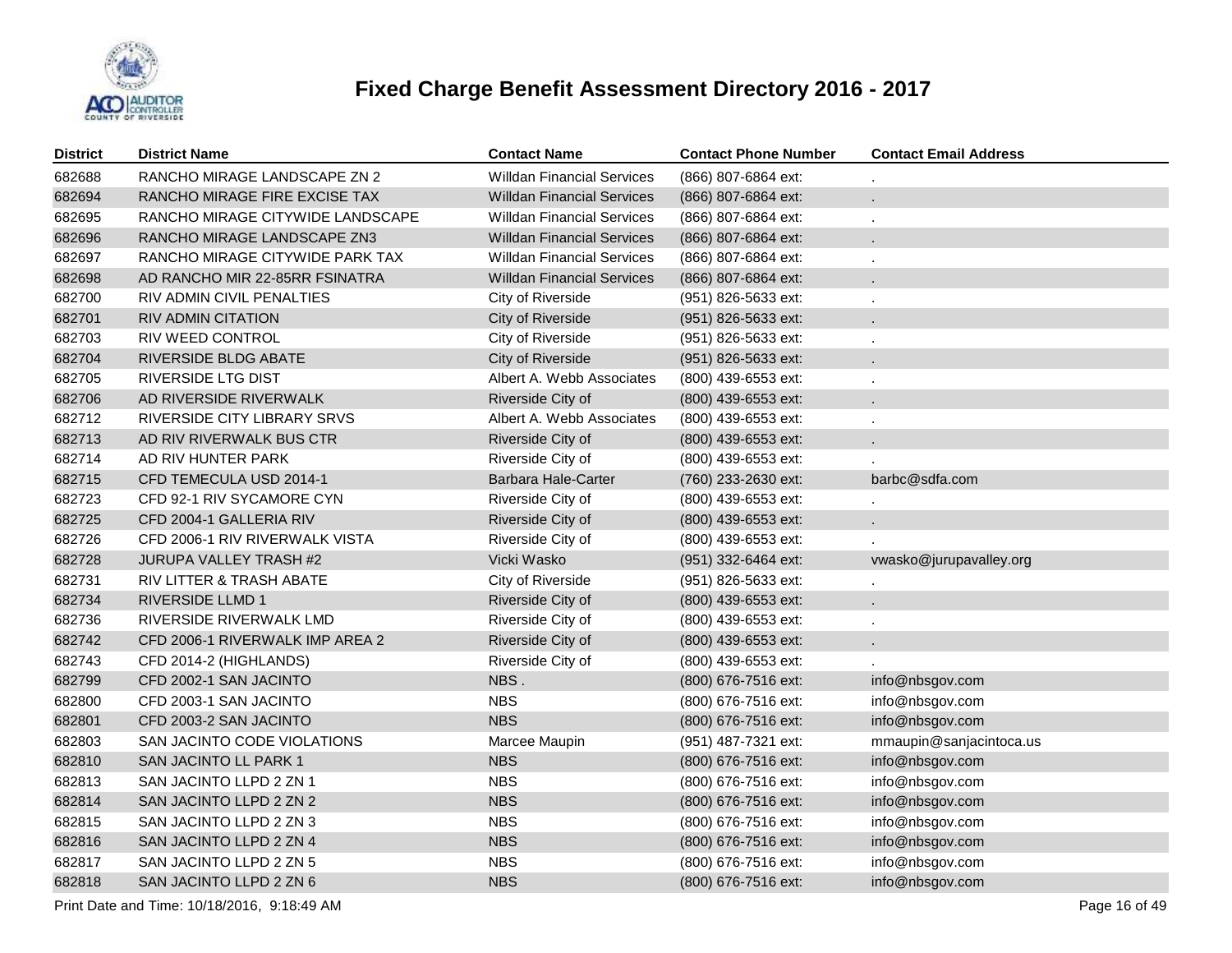

| <b>District</b> | <b>District Name</b>     | <b>Contact Name</b>       | <b>Contact Phone Number</b> | <b>Contact Email Address</b> |
|-----------------|--------------------------|---------------------------|-----------------------------|------------------------------|
| 682819          | SAN JACINTO LLPD 2 ZN 7  | <b>NBS</b>                | (800) 676-7516 ext:         | info@nbsgov.com              |
| 682820          | SAN JACINTO LLPD 2 ZN 8  | <b>NBS</b>                | (800) 676-7516 ext:         | info@nbsgov.com              |
| 682821          | SAN JACINTO LLPD 2 ZN 9  | <b>NBS</b>                | (800) 676-7516 ext:         | info@nbsgov.com              |
| 682822          | SAN JACINTO LLPD 2 ZN 10 | <b>NBS</b>                | (800) 676-7516 ext:         | info@nbsgov.com              |
| 682823          | SAN JACINTO LLPD 2 ZN 14 | <b>NBS</b>                | (800) 676-7516 ext:         | info@nbsgov.com              |
| 682824          | SAN JACINTO LLPD 2 ZN 16 | <b>NBS</b>                | (800) 676-7516 ext:         | info@nbsgov.com              |
| 682825          | SAN JACINTO LLPD 2 ZN 17 | <b>NBS</b>                | (800) 676-7516 ext:         | info@nbsgov.com              |
| 682826          | SAN JACINTO LLPD 2 ZN 18 | <b>NBS</b>                | (800) 676-7516 ext:         | info@nbsgov.com              |
| 682828          | SAN JACINTO LLPD 2 ZN 12 | <b>NBS</b>                | (800) 676-7516 ext:         | info@nbsgov.com              |
| 682829          | SAN JACINTO LLPD 2 ZN 13 | <b>NBS</b>                | (800) 676-7516 ext:         | info@nbsgov.com              |
| 682830          | SAN JACINTO LLPD 2 ZN 15 | <b>NBS</b>                | (800) 676-7516 ext:         | info@nbsgov.com              |
| 682831          | SAN JACINTO LLPD 2 ZN 19 | <b>NBS</b>                | (800) 676-7516 ext:         | info@nbsgov.com              |
| 682832          | SAN JACINTO LLPD 2 ZN 20 | <b>NBS</b>                | (800) 676-7516 ext:         | info@nbsgov.com              |
| 682833          | SAN JACINTO LLPD 2 ZN 21 | <b>NBS</b>                | (800) 676-7516 ext:         | info@nbsgov.com              |
| 682834          | SAN JACINTO LLPD 2 ZN 22 | <b>NBS</b>                | (800) 676-7516 ext:         | info@nbsgov.com              |
| 682835          | SAN JACINTO LLPD 2 ZN 23 | <b>NBS</b>                | (800) 676-7516 ext:         | info@nbsgov.com              |
| 682836          | SAN JACINTO LLPD 2 ZN 24 | <b>NBS</b>                | (800) 676-7516 ext:         | info@nbsgov.com              |
| 682837          | SAN JACINTO LLPD 2 ZN 25 | <b>NBS</b>                | (800) 676-7516 ext:         | info@nbsgov.com              |
| 682838          | SAN JACINTO LLPD 2 ZN 26 | <b>NBS</b>                | (800) 676-7516 ext:         | info@nbsgov.com              |
| 682839          | SAN JACINTO LLPD 2 ZN 27 | <b>NBS</b>                | (800) 676-7516 ext:         | info@nbsgov.com              |
| 682840          | SAN JACINTO LLPD 2 ZN 28 | <b>NBS</b>                | (800) 676-7516 ext:         | info@nbsgov.com              |
| 682841          | SAN JACINTO LLPD 2 ZN 29 | <b>NBS</b>                | (800) 676-7516 ext:         | info@nbsgov.com              |
| 682842          | SAN JACINTO LLPD 2 ZN 30 | <b>NBS</b>                | (800) 676-7516 ext:         | info@nbsgov.com              |
| 682843          | SAN JACINTO LLPD 2 ZN 31 | <b>NBS</b>                | (800) 676-7516 ext:         | info@nbsgov.com              |
| 682844          | SAN JACINTO LLPD 2 ZN 32 | <b>NBS</b>                | (800) 676-7516 ext:         | info@nbsgov.com              |
| 682845          | SAN JACINTO LLPD 2 ZN 33 | <b>NBS</b>                | (800) 676-7516 ext:         | info@nbsgov.com              |
| 682846          | SAN JACINTO LLPD 2 ZN 34 | <b>NBS</b>                | (800) 676-7516 ext:         | info@nbsgov.com              |
| 682847          | SAN JACINTO LLPD 2 ZN 35 | <b>NBS</b>                | (800) 676-7516 ext:         | info@nbsgov.com              |
| 682848          | SAN JACINTO LLPD 2 ZN 36 | <b>NBS</b>                | (800) 676-7516 ext:         | info@nbsgov.com              |
| 682849          | SAN JACINTO LLPD 2 ZN 37 | <b>NBS</b>                | (800) 676-7516 ext:         | info@nbsgov.com              |
| 682850          | SAN JACINTO LLPD 2 ZN 38 | <b>NBS</b>                | (800) 676-7516 ext:         | info@nbsgov.com              |
| 682851          | SAN JACINTO LLPD 2 ZN 39 | <b>NBS</b>                | (800) 676-7516 ext:         | info@nbsgov.com              |
| 682852          | SAN JACINTO LLPD 2 ZN 40 | <b>NBS</b>                | (800) 676-7516 ext:         | info@nbsgov.com              |
| 682858          | SAN JACINTO LLPD 2 ZN 85 | <b>NBS</b>                | (800) 676-7516 ext:         | info@nbsgov.com              |
| 682859          | SAN JACINTO LLPD 2 ZN 86 | <b>NBS</b>                | (800) 676-7516 ext:         | info@nbsgov.com              |
| 682912          | TEMECULA PKS/LTG SRVS    | Albert A. Webb Associates | (800) 439-6553 ext:         |                              |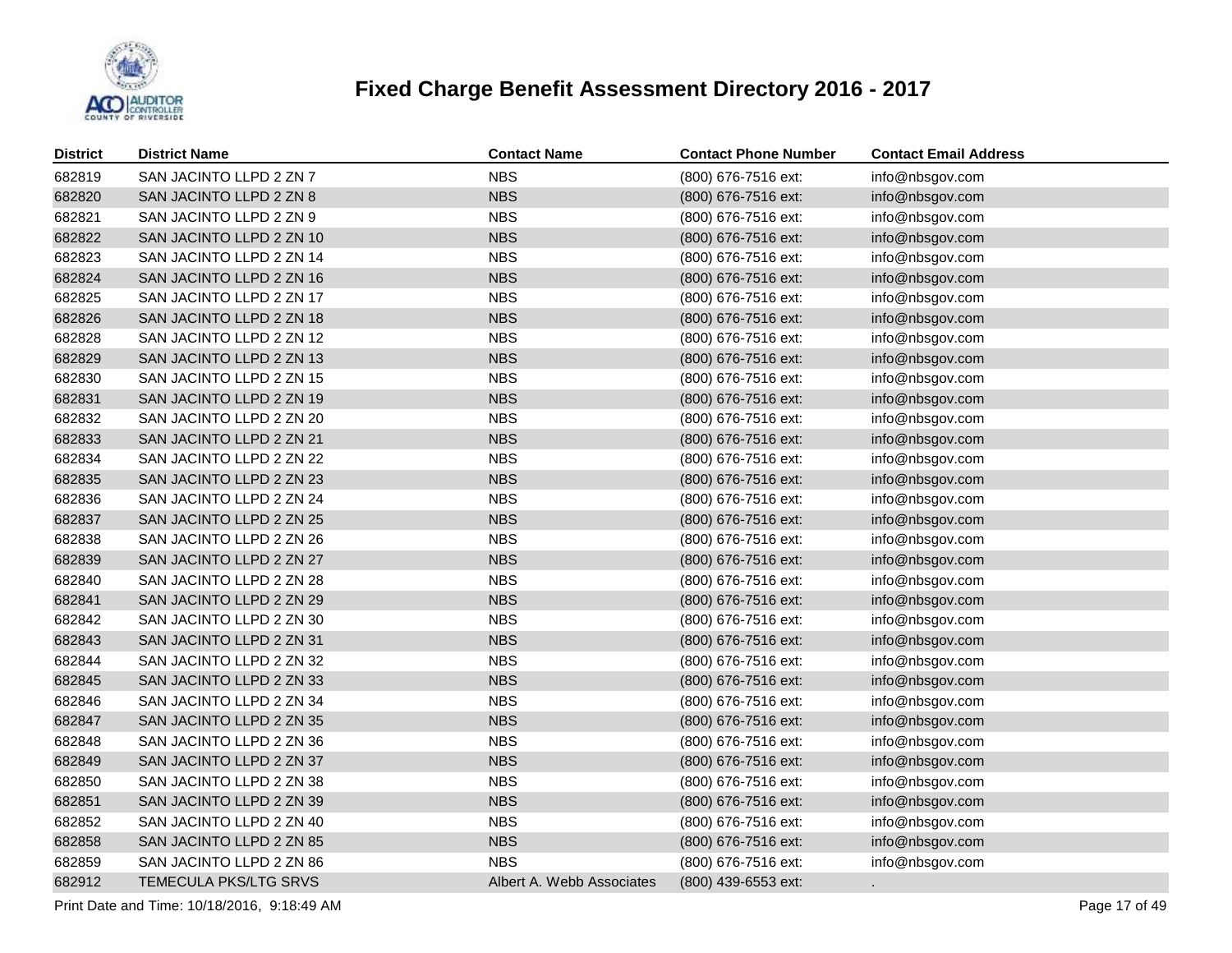

| District | <b>District Name</b>             | <b>Contact Name</b>            | <b>Contact Phone Number</b> | <b>Contact Email Address</b> |
|----------|----------------------------------|--------------------------------|-----------------------------|------------------------------|
| 682914   | TEMECULA RESIDENTIAL ST LIGHTS   | Albert A. Webb Associates      | (800) 439-6553 ext:         |                              |
| 682916   | TEMECULA TRASH/RECYCLING         | Albert A. Webb Associates      | $(800)$ 439-6553 ext:       | ¥.                           |
| 682917   | TEMECULA RD MAINT                | Albert A. Webb Associates      | (800) 439-6553 ext:         | ä,                           |
| 682919   | <b>TEMECULA WEED ABATE</b>       | <b>Temecula Weed Abatement</b> | (951) 302-4144 ext:         |                              |
| 682921   | CFD 03-03 WOLF CREEK A TEMECULA  | Albert A. Webb Associates      | $(800)$ 439-6553 ext:       | ä,                           |
| 682923   | AD TEMECULA 03-04 JOHN WARNER    | Albert A. Webb Associates      | (800) 439-6553 ext:         |                              |
| 682924   | CFD 03-06 HARVESTON 11 TEMECULA  | Albert A. Webb Associates      | (800) 439-6553 ext:         | ä,                           |
| 682926   | CFD 01-2 HARVESTON B TEMECULA    | Albert A. Webb Associates      | (800) 439-6553 ext:         |                              |
| 682927   | CFD 01-2 HARVESTON A TEMECULA    | Albert A. Webb Associates      | (800) 439-6553 ext:         | ä,                           |
| 682928   | CFD 03-1 CROWNE HILL TEMECULA    | Albert A. Webb Associates      | (800) 439-6553 ext:         |                              |
| 682929   | CFD 03-2 RORIPAUGH RANCH TEM     | Albert A. Webb Associates      | (800) 439-6553 ext:         | ä,                           |
| 682930   | <b>TEMECULA PERIMTR LDS ZN 1</b> | Albert A. Webb Associates      | (800) 439-6553 ext:         |                              |
| 682931   | TEMECULA PERIMTR LDS ZN 2        | Albert A. Webb Associates      | (800) 439-6553 ext:         | ä,                           |
| 682932   | TEMECULA PERIMTR LDS ZN 3        | Albert A. Webb Associates      | (800) 439-6553 ext:         |                              |
| 682933   | TEMECULA PERIMTR LDS ZN 4        | Albert A. Webb Associates      | (800) 439-6553 ext:         |                              |
| 682934   | TEMECULA PERIMTR LDS ZN 5        | Albert A. Webb Associates      | (800) 439-6553 ext:         | $\blacksquare$               |
| 682935   | TEMECULA PERIMTR LDS ZN 6        | Albert A. Webb Associates      | (800) 439-6553 ext:         |                              |
| 682936   | TEMECULA PERIMTR LDS ZN 7        | Albert A. Webb Associates      | (800) 439-6553 ext:         | $\blacksquare$               |
| 682937   | TEMECULA PERIMTR LDS ZN 8        | Albert A. Webb Associates      | (800) 439-6553 ext:         |                              |
| 682938   | TEMECULA PERIMTR LDS ZN 9        | Albert A. Webb Associates      | (800) 439-6553 ext:         | ä,                           |
| 682939   | TEMECULA PERIMTR LDS ZN 10       | Albert A. Webb Associates      | (800) 439-6553 ext:         |                              |
| 682940   | TEMECULA PERIMTR LDS ZN 11       | Albert A. Webb Associates      | (800) 439-6553 ext:         | ä,                           |
| 682941   | TEMECULA PERIMTR LDS ZN 12       | Albert A. Webb Associates      | (800) 439-6553 ext:         |                              |
| 682942   | TEMECULA PERIMTR LDS ZN 13       | Albert A. Webb Associates      | (800) 439-6553 ext:         |                              |
| 682943   | TEMECULA PERIMTR LDS ZN 14       | Albert A. Webb Associates      | (800) 439-6553 ext:         |                              |
| 682944   | TEMECULA PERIMTR LDS ZN 15       | Albert A. Webb Associates      | (800) 439-6553 ext:         | ä,                           |
| 682945   | TEMECULA PERIMTR LDS ZN 16       | Albert A. Webb Associates      | (800) 439-6553 ext:         |                              |
| 682946   | TEMECULA PERIMTR LDS ZN 17       | Albert A. Webb Associates      | (800) 439-6553 ext:         |                              |
| 682947   | TEMECULA PERIMTR LDS ZN 18       | Albert A. Webb Associates      | (800) 439-6553 ext:         |                              |
| 682948   | TEMECULA PERIMTR LDS ZN 19       | Albert A. Webb Associates      | (800) 439-6553 ext:         |                              |
| 682949   | TEMECULA PERIMTR LDS ZN 20       | Albert A. Webb Associates      | (800) 439-6553 ext:         |                              |
| 682950   | TEMECULA PERIMTR LDS ZN 21       | Albert A. Webb Associates      | (800) 439-6553 ext:         |                              |
| 682951   | TEMECULA PERIMTR LDS ZN 22       | Albert A. Webb Associates      | (800) 439-6553 ext:         |                              |
| 682952   | TEMECULA PERIMTR LDS ZN 23       | Albert A. Webb Associates      | (800) 439-6553 ext:         |                              |
| 682953   | TEMECULA PERIMTR LDS ZN 24       | Albert A. Webb Associates      | (800) 439-6553 ext:         |                              |
| 682954   | TEMECULA PERIMTR LDS ZN 25       | Albert A. Webb Associates      | (800) 439-6553 ext:         |                              |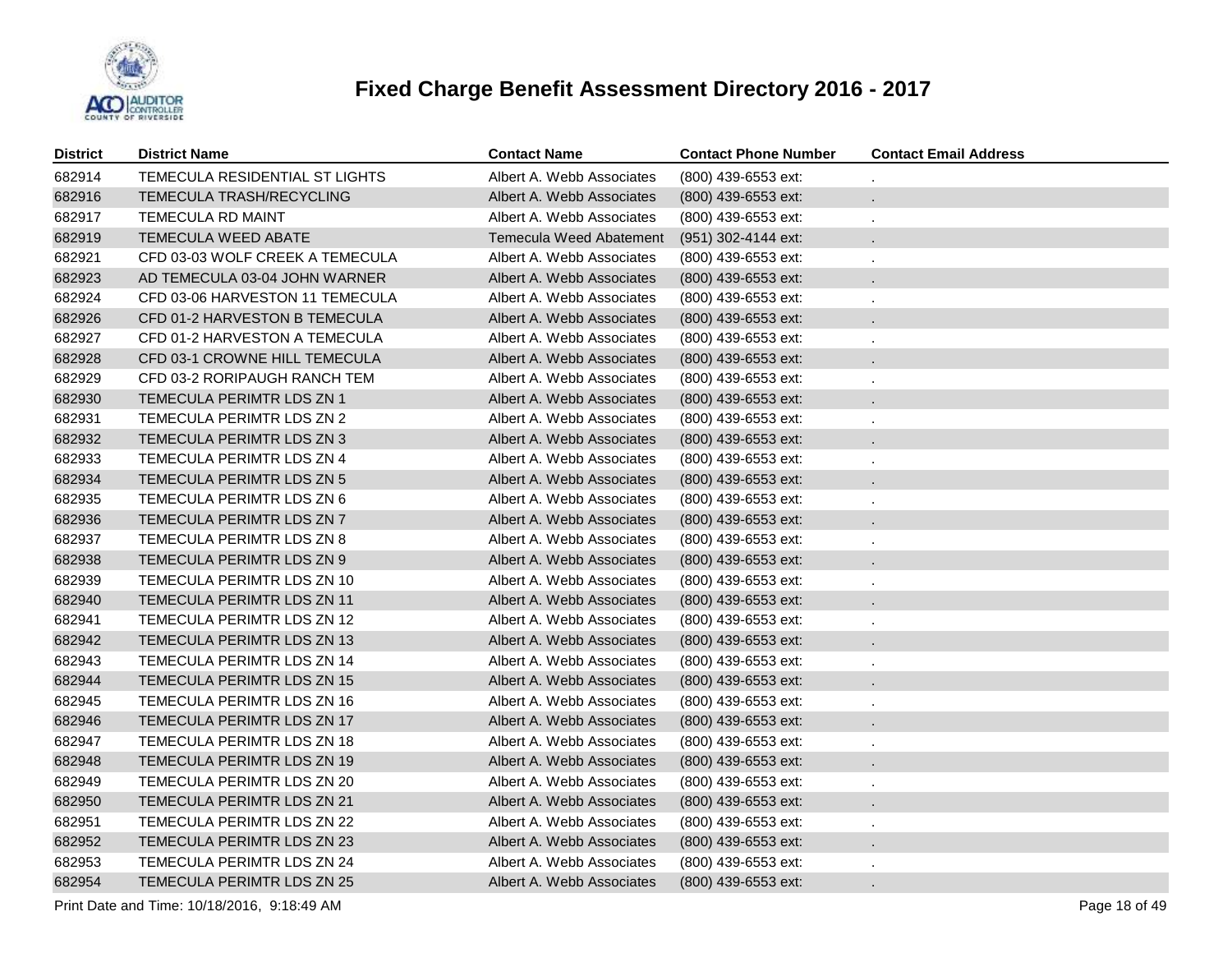

| <b>District</b> | <b>District Name</b>             | <b>Contact Name</b>       | <b>Contact Phone Number</b> | <b>Contact Email Address</b> |
|-----------------|----------------------------------|---------------------------|-----------------------------|------------------------------|
| 682955          | TEMECULA PERIMTR LDS ZN 26       | Albert A. Webb Associates | (800) 439-6553 ext:         |                              |
| 682956          | TEMECULA PERIMTR LDS ZN 27       | Albert A. Webb Associates | (800) 439-6553 ext:         |                              |
| 682957          | TEMECULA PERIMTR LDS ZN 28       | Albert A. Webb Associates | (800) 439-6553 ext:         |                              |
| 682958          | TEMECULA PERIMTR LDS ZN 29       | Albert A. Webb Associates | (800) 439-6553 ext:         |                              |
| 683000          | CFD 2001-1 ALVORD USD            | Dolinka Group             | (877) 250-1503 ext:         | taxinfo@dolinkagroup.com     |
| 683001          | CFD 2002-1 ALVORD USD            | Dolinka Group             | (877) 250-1503 ext:         | taxinfo@dolinkagroup.com     |
| 683002          | ALVORD USD 2006-1 TAX A          | Dolinka Group             | (877) 250-1503 ext:         | taxinfo@dolinkagroup.com     |
| 683003          | ALVORD USD 2006-1 TAX B          | Dolinka Group             | (877) 250-1503 ext:         | taxinfo@dolinkagroup.com     |
| 683142          | CFD 03-5 CORONA-NORCO USD        | Corona-Norco Unified Scho | (800) 676-3680 ext:         |                              |
| 683143          | CFD 03-4 CORONA-NORCO USD        | Corona-Norco Unified Scho | (800) 676-3680 ext:         |                              |
| 683144          | CFD 03-3 A CORONA-NORCO USD      | Corona-Norco Unified Scho | (800) 676-3680 ext:         |                              |
| 683145          | CFD 03-3 B CORONA-NORCO USD      | Corona-Norco Unified Scho | (800) 676-3680 ext:         |                              |
| 683146          | CFD 03-2 CORONA-NORCO USD        | Corona-Norco Unified Scho | $(800)$ 676-3680 ext:       |                              |
| 683147          | CFD 03-1 CORONA-NORCO USD        | Corona-Norco Unified Scho | (800) 676-3680 ext:         |                              |
| 683148          | CFD 02-2 A CORONA-NORCO USD      | Corona-Norco Unified Scho | (800) 676-3680 ext:         |                              |
| 683149          | CFD 02-2 B CORONA-NORCO USD      | Corona-Norco Unified Scho | $(800)$ 676-3680 ext:       |                              |
| 683150          | CFD 00-1 CORONA-NORCO USD        | Corona-Norco Unified Scho | (800) 676-3680 ext:         |                              |
| 683151          | CFD 01-1 AREA A CORONA-NORCO USD | Corona-Norco Unified Scho | (800) 676-3680 ext:         |                              |
| 683152          | CFD 01-1 AREA B CORONA-NORCO USD | Corona-Norco Unified Scho | (800) 676-3680 ext:         |                              |
| 683153          | CFD 02-1 CORONA-NORCO USD        | Corona-Norco Unified Scho | (800) 676-3680 ext:         |                              |
| 683154          | CFD 01-2 AREA A CORONA-NORCO USD | Corona-Norco Unified Scho | (800) 676-3680 ext:         |                              |
| 683155          | CFD 01-2 AREA B CORONA-NORCO USD | Corona-Norco Unified Scho | (800) 676-3680 ext:         |                              |
| 683156          | CFD 01-2 AREA C CORONA-NORCO USD | Corona-Norco Unified Scho | (800) 676-3680 ext:         |                              |
| 683157          | CFD 06-1 CORONA-NORCO USD        | Corona-Norco Unified Scho | (800) 676-3680 ext:         |                              |
| 683158          | CFD 06-2 CORONA-NORCO USD        | Corona-Norco Unified Scho | (800) 676-3680 ext:         |                              |
| 683160          | CFD 99-1 CORONA-NORCO USD        | Corona-Norco Unified Scho | (800) 676-3680 ext:         |                              |
| 683161          | CFD 99-2 AREA A CORONA-NORCO USD | Corona-Norco Unified Scho | (800) 676-3680 ext:         |                              |
| 683162          | CFD 99-2 AREA B CORONA-NORCO USD | Corona-Norco Unified Scho | (800) 676-3680 ext:         |                              |
| 683163          | CFD 99-2 AREA C CORONA-NORCO USD | Corona-Norco Unified Scho | (800) 676-3680 ext:         |                              |
| 683164          | CFD 05-1 CORONA-NORCO USD        | Corona-Norco Unified Scho | (800) 676-3680 ext:         |                              |
| 683166          | CFD 04-2 IA 3 CORONA-NORCO USD   | Corona-Norco Unified Scho | (800) 676-3680 ext:         |                              |
| 683167          | CFD 04-1 CORONA-NORCO USD        | Corona-Norco Unified Scho | (800) 676-3680 ext:         |                              |
| 683168          | CFD 04-2 IA1 CORONA-NORCO USD    | Corona-Norco Unified Scho | (800) 676-3680 ext:         |                              |
| 683169          | CFD 04-2 IA2 CORONA-NORCO USD    | Corona-Norco Unified Scho | (800) 676-3680 ext:         |                              |
| 683174          | CFD 94-1 CORONA-NORCO USD        | Corona-Norco Unified Scho | (800) 676-3680 ext:         |                              |
| 683175          | CFD 95-1 CORONA-NORCO            | Corona-Norco Unified Scho | (800) 676-3680 ext:         |                              |
|                 |                                  |                           |                             |                              |

Print Date and Time: 10/18/2016, 9:18:49 AM Page 19 of 49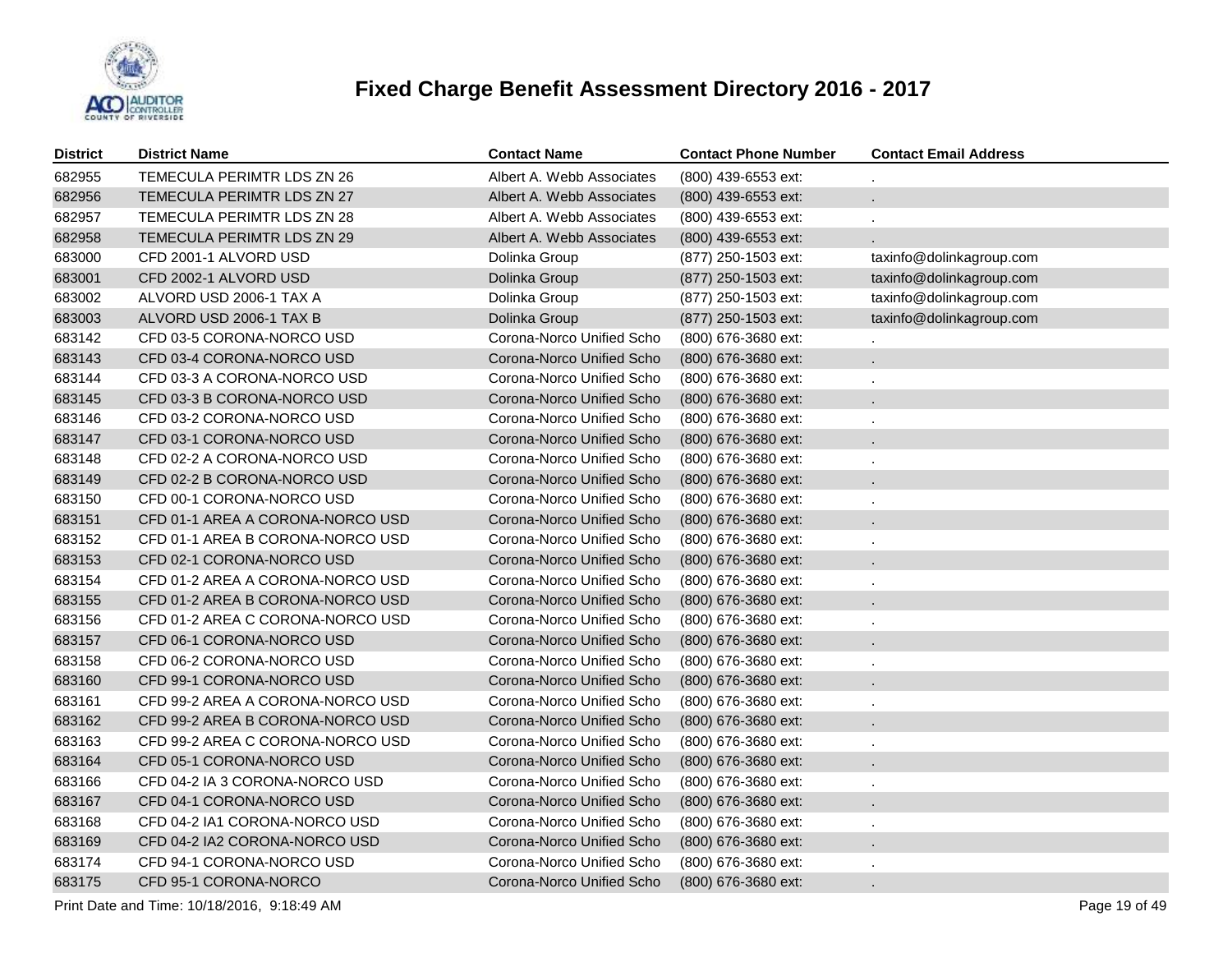

| <b>District</b> | <b>District Name</b>          | <b>Contact Name</b>       | <b>Contact Phone Number</b> | <b>Contact Email Address</b> |
|-----------------|-------------------------------|---------------------------|-----------------------------|------------------------------|
| 683176          | CFD 96-1 CORONA-NORCO         | Corona-Norco Unified Scho | (800) 676-3680 ext:         |                              |
| 683177          | CFD 97-1 CORONA-NORCO         | Corona-Norco Unified Scho | (800) 676-3680 ext:         |                              |
| 683178          | CFD 98-1 CORONA-NORCO USD     | Corona-Norco Unified Scho | (800) 676-3680 ext:         |                              |
| 683179          | CFD 98-2 CORONA-NORCO USD     | Corona-Norco Unified Scho | (800) 676-3680 ext:         |                              |
| 683181          | CFD 6 RIV UNIF                | Andrea Roess              | (949) 955-1500 ext:         | andrea@taussig.com           |
| 683182          | CFD 2 RIV UNIF                | Andrea Roess              | (949) 955-1500 ext:         | andrea@taussig.com           |
| 683183          | CFD 3 RIV UNIF                | Andrea Roess              | (949) 955-1500 ext:         | andrea@taussig.com           |
| 683184          | CFD 4 RIV UNIF                | Andrea Roess              | (949) 955-1500 ext:         | andrea@taussig.com           |
| 683185          | CFD 8 RIV USD                 | Andrea Roess              | (949) 955-1500 ext:         | andrea@taussig.com           |
| 683187          | CFD 16-1 (CORONA-NORCO USD)   | Corona-Norco Unified Scho | (800) 676-3680 ext:         |                              |
| 683191          | CFD 2003-1 IA 1 VAL VERDE USD | Cooperative strategies    | (877) 250-1503 ext:         | taxinfo@coopstrategies.com   |
| 683192          | CFD 2003-2 VAL VERDE USD      | Cooperative strategies    | (877) 250-1503 ext:         | taxinfo@coopstrategies.com   |
| 683193          | CFD 2003-1 IA 2 VAL VERDE USD | Cooperative strategies    | (877) 250-1503 ext:         | taxinfo@coopstrategies.com   |
| 683194          | CFD VAL VERDE USD 98-1        | Cooperative strategies    | (877) 250-1503 ext:         | taxinfo@coopstrategies.com   |
| 683200          | CFD 2002-1 IA-A VAL VERDE USD | Cooperative strategies    | (877) 250-1503 ext:         | taxinfo@coopstrategies.com   |
| 683281          | CFD 91-1 PERRIS UNION HS      | Koppel & Gruber Public Fi | (888) 510-0290 ext:         | info@kgpf.net                |
| 683282          | CFD 92-1 PERRIS UNION HS      | Koppel & Gruber Public Fi | (888) 510-0290 ext:         | info@kgpf.net                |
| 683300          | CFD 6 IMP AREA 2 RIV USD      | Andrea Roess              | (949) 955-1500 ext:         | andrea@taussig.com           |
| 683301          | CFD 7 RIV USD                 | Andrea Roess              | (949) 955-1500 ext:         | andrea@taussig.com           |
| 683302          | CFD 9 IMP AREA 1 RIV USD      | Andrea Roess              | (949) 955-1500 ext:         | andrea@taussig.com           |
| 683303          | CFD 9 IMP AREA 3 RIV USD      | Andrea Roess              | (949) 955-1500 ext:         | andrea@taussig.com           |
| 683304          | CFD 9 IMP AREA 4 RIV USD      | Andrea Roess              | (949) 955-1500 ext:         | andrea@taussig.com           |
| 683305          | CFD 9 IMP AREA 5 RIV USD      | Andrea Roess              | (949) 955-1500 ext:         | andrea@taussig.com           |
| 683306          | CFD 9 1A-2 RIV USD            | Andrea Roess              | (949) 955-1500 ext:         | andrea@taussig.com           |
| 683307          | CFD 10 RIV USD                | Andrea Roess              | (949) 955-1500 ext:         | andrea@taussig.com           |
| 683308          | CFD 11 RIV USD                | Andrea Roess              | (949) 955-1500 ext:         | andrea@taussig.com           |
| 683309          | CFD 12 RIV USD                | Andrea Roess              | (949) 955-1500 ext:         | andrea@taussig.com           |
| 683310          | CFD 16 RIV USD                | Andrea Roess              | (949) 955-1500 ext:         | andrea@taussig.com           |
| 683311          | CFD 14 RIV USD                | Andrea Roess              | (949) 955-1500 ext:         | andrea@taussig.com           |
| 683312          | CFD 15 IA 1 RIV USD           | Andrea Roess              | (949) 955-1500 ext:         | andrea@taussig.com           |
| 683313          | CFD 18 RIV USD                | Andrea Roess              | (949) 955-1500 ext:         | andrea@taussig.com           |
| 683314          | CFD 22 RIV USD                | Andrea Roess              | (949) 955-1500 ext:         | andrea@taussig.com           |
| 683315          | CFD 13 IA 1 RIV USD           | Andrea Roess              | (949) 955-1500 ext:         | andrea@taussig.com           |
| 683316          | CFD 17 RIV USD                | Andrea Roess              | (949) 955-1500 ext:         | andrea@taussig.com           |
| 683317          | CFD 15 IA 2 RIV USD           | Andrea Roess              | (949) 955-1500 ext:         | andrea@taussig.com           |
| 683318          | CFD 21 IA 2 RIV USD           | Andrea Roess              | (949) 955-1500 ext:         | andrea@taussig.com           |
|                 |                               |                           |                             |                              |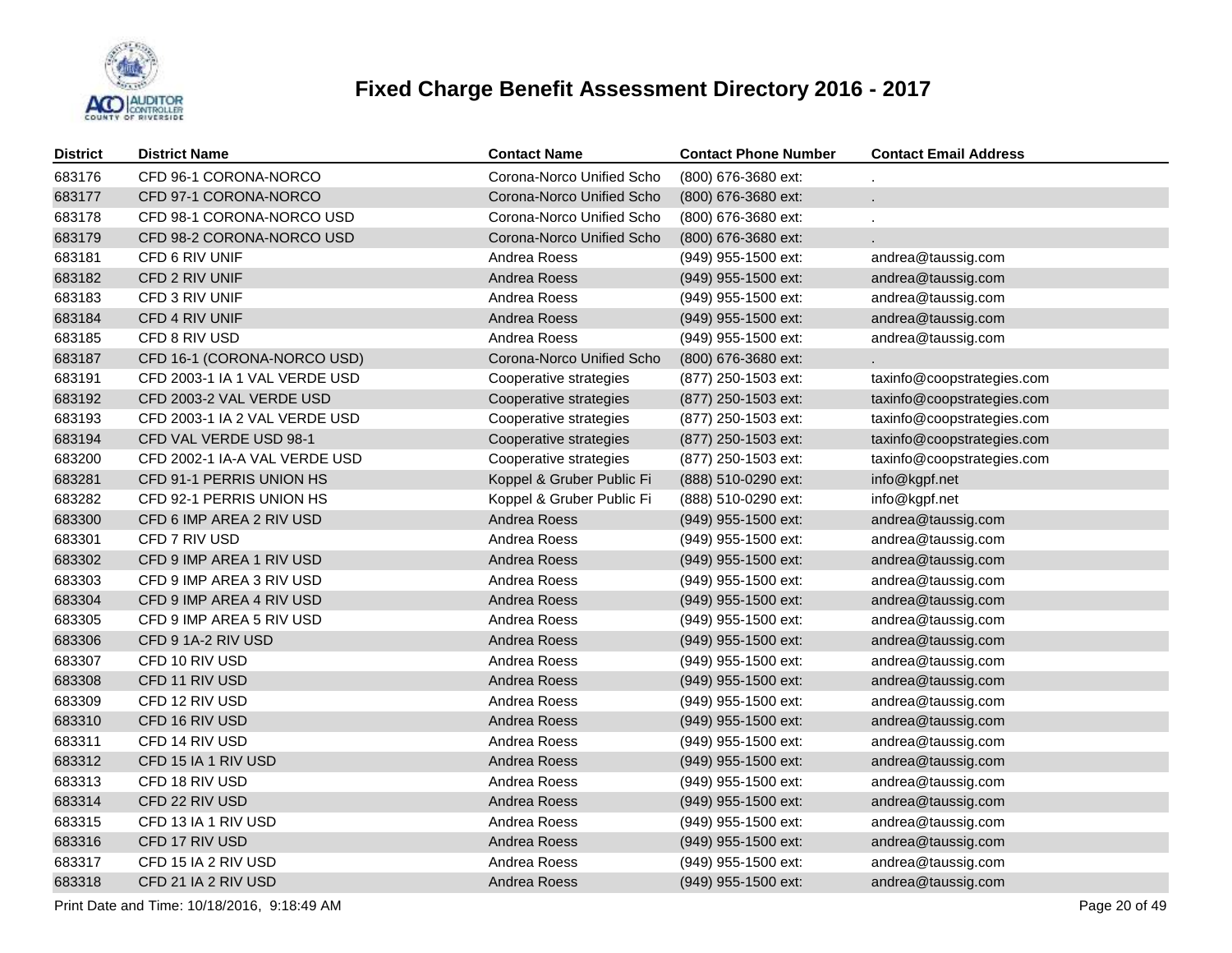

| <b>District</b> | <b>District Name</b>            | <b>Contact Name</b>             | <b>Contact Phone Number</b> | <b>Contact Email Address</b>    |
|-----------------|---------------------------------|---------------------------------|-----------------------------|---------------------------------|
| 683319          | CFD 20 RIV USD                  | Andrea Roess                    | (949) 955-1500 ext:         | andrea@taussig.com              |
| 683320          | CFD 24 RIV USD                  | Andrea Roess                    | (949) 955-1500 ext:         | andrea@taussig.com              |
| 683321          | CFD 15 IA 3 RIV USD             | Andrea Roess                    | (949) 955-1500 ext:         | andrea@taussig.com              |
| 683322          | CFD 26 RIV USD                  | Andrea Roess                    | (949) 955-1500 ext:         | andrea@taussig.com              |
| 683323          | CFD 27 RIV USD                  | Andrea Roess                    | (949) 955-1500 ext:         | andrea@taussig.com              |
| 683400          | CFD 90-1 MURRIETA VALLEY USD    | Monique Farquharson             | (949) 250-8300 ext:         | mfarquharson@coopstrategies.com |
| 683401          | CFD 98-1 MURRIETA VALLEY USD    | Cooperative strategies          | (877) 250-1503 ext:         | taxinfo@coopstrategies.com      |
| 683402          | CFD 98-2 MURRIETA VALLEY USD    | Cooperative strategies          | (877) 250-1503 ext:         | taxinfo@coopstrategies.com      |
| 683403          | CFD 98-3 MURRIETA VALLEY USD    | Cooperative strategies          | (877) 250-1503 ext:         | taxinfo@coopstrategies.com      |
| 683404          | CFD 99-1 IMP A MURRIETA VLY USD | Cooperative strategies          | (877) 250-1503 ext:         | taxinfo@coopstrategies.com      |
| 683405          | CFD 99-1 IMP B MURRIETA VLY USD | Cooperative strategies          | (877) 250-1503 ext:         | taxinfo@coopstrategies.com      |
| 683406          | CFD 2000-1 MURRIETA VALLEY USD  | Cooperative strategies          | (877) 250-1503 ext:         | taxinfo@coopstrategies.com      |
| 683408          | CFD 2000-2 MURRIETA VALLEY USD  | Cooperative strategies          | (877) 250-1503 ext:         | taxinfo@coopstrategies.com      |
| 683409          | CFD 2001-1 MURRIETA VALLEY USD  | Cooperative strategies          | (877) 250-1503 ext:         | taxinfo@coopstrategies.com      |
| 683410          | CFD 2001-2 MURRIETA VALLEY USD  | Cooperative strategies          | (877) 250-1503 ext:         | taxinfo@coopstrategies.com      |
| 683411          | CFD 2002-1 MURRIETA VALLEY USD  | Cooperative strategies          | (877) 250-1503 ext:         | taxinfo@coopstrategies.com      |
| 683412          | CFD 2002-2 MURRIETA VALLEY USD  | Cooperative strategies          | (877) 250-1503 ext:         | taxinfo@coopstrategies.com      |
| 683413          | CFD 2001-4 MURRIETA VALLEY USD  | Cooperative strategies          | (877) 250-1503 ext:         | taxinfo@coopstrategies.com      |
| 683414          | CFD 2002-3 MURRIETA VALLEY USD  | Cooperative strategies          | (877) 250-1503 ext:         | taxinfo@coopstrategies.com      |
| 683415          | CFD 2002-5 IA A MURRIETA VL USD | Cooperative strategies          | (877) 250-1503 ext:         | taxinfo@coopstrategies.com      |
| 683416          | CFD 2002-4 IA A MURRIETA VL USD | Cooperative strategies          | (877) 250-1503 ext:         | taxinfo@coopstrategies.com      |
| 683417          | CFD 2002-4 IA B MURRIETA VL USD | Cooperative strategies          | (877) 250-1503 ext:         | taxinfo@coopstrategies.com      |
| 683419          | CFD 2002-5 IA B MURRIETA VL USD | Cooperative strategies          | (877) 250-1503 ext:         | taxinfo@coopstrategies.com      |
| 683420          | CFD 2003-1 MURRIETA VALLEY USD  | Cooperative strategies          | (877) 250-1503 ext:         | taxinfo@coopstrategies.com      |
| 683421          | CFD 2003-2 MURRIETA VALLEY USD  | Cooperative strategies          | (877) 250-1503 ext:         | taxinfo@coopstrategies.com      |
| 683422          | CFD 2003-3 MURRIETA VALLEY USD  | Cooperative strategies          | (877) 250-1503 ext:         | taxinfo@coopstrategies.com      |
| 683423          | CFD 2003-4 MURRIETA VALLEY USD  | Cooperative strategies          | (877) 250-1503 ext:         | taxinfo@coopstrategies.com      |
| 683424          | CFD 2004-1 MURRIETA VALLEY USD  | Cooperative strategies          | (877) 250-1503 ext:         | taxinfo@coopstrategies.com      |
| 683426          | CFD 2006-1 IA B MURRIETA VL USD | Cooperative strategies          | (877) 250-1503 ext:         | taxinfo@coopstrategies.com      |
| 683427          | CFD 2006-1 IA A MURRIETA VL USD | Cooperative strategies          | (877) 250-1503 ext:         | taxinfo@coopstrategies.com      |
| 683428          | CFD 6-1 MVUSD IAC               | Cooperative strategies          | (877) 250-1503 ext:         | taxinfo@coopstrategies.com      |
| 683500          | CFD 1 DESERT SANDS USD          | <b>David Taussig Associates</b> | (800) 969-4382 ext:         |                                 |
| 683501          | CFD 2008-1 DESERT SANDS USD     | Barbara Hale-Carter             | (760) 233-2630 ext:         | barbc@sdfa.com                  |
| 683510          | <b>JURUPA VALLEY TRASH 1</b>    | Vicki Wasko                     | (951) 332-6464 ext:         | vwasko@jurupavalley.org         |
| 683628          | CFD 2 JURUPA USD                | Cooperative strategies          | (877) 250-1503 ext:         | taxinfo@coopstrategies.com      |
| 683629          | CFD 3 JURUPA USD                | Cooperative strategies          | (877) 250-1503 ext:         | taxinfo@coopstrategies.com      |
|                 |                                 |                                 |                             |                                 |

Print Date and Time: 10/18/2016, 9:18:49 AM Page 21 of 49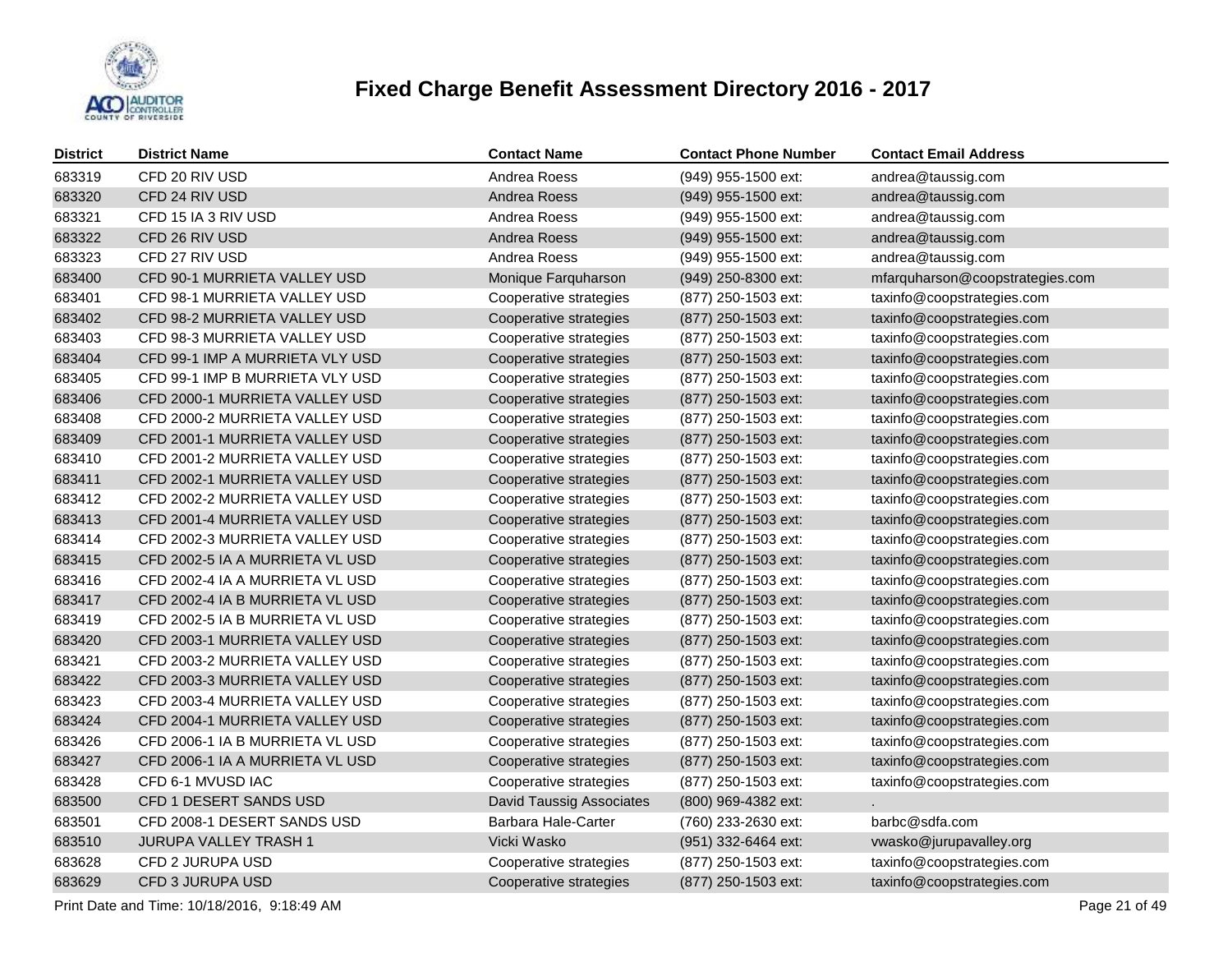

| <b>District</b> | <b>District Name</b>           | <b>Contact Name</b>    | <b>Contact Phone Number</b> | <b>Contact Email Address</b> |
|-----------------|--------------------------------|------------------------|-----------------------------|------------------------------|
| 683630          | CFD 4 JURUPA USD               | Cooperative strategies | (877) 250-1503 ext:         | taxinfo@coopstrategies.com   |
| 683631          | CFD 6 JURUPA USD               | Cooperative strategies | (877) 250-1503 ext:         | taxinfo@coopstrategies.com   |
| 683632          | CFD JURUPA USD NO 8            | Cooperative strategies | (877) 250-1503 ext:         | taxinfo@coopstrategies.com   |
| 683633          | CFD JURUPA USD NO 10           | Cooperative strategies | (877) 250-1503 ext:         | taxinfo@coopstrategies.com   |
| 683634          | CFD JURUPA USD NO 9            | Cooperative strategies | (877) 250-1503 ext:         | taxinfo@coopstrategies.com   |
| 683635          | JURUPA USD CFD NO 11 IA A      | Cooperative strategies | (877) 250-1503 ext:         | taxinfo@coopstrategies.com   |
| 683636          | CFD NO 12 JURUPA USD           | Cooperative strategies | (877) 250-1503 ext:         | taxinfo@coopstrategies.com   |
| 683638          | CFD NO 2011-1 IA 3 MENIFEE USD | Cooperative strategies | (877) 250-1503 ext:         | taxinfo@coopstrategies.com   |
| 683640          | JURUPA USD CFD NO 15           | Cooperative strategies | (877) 250-1503 ext:         | taxinfo@coopstrategies.com   |
| 683700          | CFD 2004-1 HEMET USD           | Barbara Hale-Carter    | (760) 233-2630 ext:         | barbc@sdfa.com               |
| 683703          | CFD 2005-4 HEMET USD           | Barbara Hale-Carter    | (760) 233-2630 ext:         | barbc@sdfa.com               |
| 683705          | CFD 2005-3 IA 1 HEMET USD      | Barbara Hale-Carter    | (760) 233-2630 ext:         | barbc@sdfa.com               |
| 683720          | CFD 2005-2 HEMET USD           | Barbara Hale-Carter    | (760) 233-2630 ext:         | barbc@sdfa.com               |
| 683721          | CFD 2005-6 HEMET USD           | Barbara Hale-Carter    | (760) 233-2630 ext:         | barbc@sdfa.com               |
| 683723          | CFD 2007-2 HEMET USD           | Barbara Hale-Carter    | (760) 233-2630 ext:         | barbc@sdfa.com               |
| 683800          | CFD 2003-1 MORENO VLY USD EMWD | Barbara Hale-Carter    | (760) 233-2630 ext:         | barbc@sdfa.com               |
| 683801          | CFD 2003-2 MORENO VLY USD EMWD | Barbara Hale-Carter    | (760) 233-2630 ext:         | barbc@sdfa.com               |
| 683802          | CFD 2004-1 MORENO VLY USD EMWD | Barbara Hale-Carter    | (760) 233-2630 ext:         | barbc@sdfa.com               |
| 683803          | CFD 2004-2 MORENO VLY USD EMWD | Barbara Hale-Carter    | (760) 233-2630 ext:         | barbc@sdfa.com               |
| 683804          | CFD 2004-3 MORENO VLY USD EMWD | Barbara Hale-Carter    | (760) 233-2630 ext:         | barbc@sdfa.com               |
| 683805          | CFD 2004-4 MORENO VLY USD EMWD | Barbara Hale-Carter    | (760) 233-2630 ext:         | barbc@sdfa.com               |
| 683806          | CFD 2004-5 MORENO VALLEY USD   | Barbara Hale-Carter    | (760) 233-2630 ext:         | barbc@sdfa.com               |
| 683807          | CFD 2004-6 ZN1 MO VLY USD EMWD | Barbara Hale-Carter    | (760) 233-2630 ext:         | barbc@sdfa.com               |
| 683808          | CFD 2004-6 ZN2 MO VLY USD EMWD | Barbara Hale-Carter    | (760) 233-2630 ext:         | barbc@sdfa.com               |
| 683809          | CFD 2004-6 ZN3 MO VLY USD EMWD | Barbara Hale-Carter    | (760) 233-2630 ext:         | barbc@sdfa.com               |
| 683810          | CFD 2004-6 ZN4 MO VLY USD EMWD | Barbara Hale-Carter    | (760) 233-2630 ext:         | barbc@sdfa.com               |
| 683811          | CFD 2005-1 MORENO VLY USD EMWD | Barbara Hale-Carter    | (760) 233-2630 ext:         | barbc@sdfa.com               |
| 683812          | CFD 2005-2 MORENO VLY USD EMWD | Barbara Hale-Carter    | (760) 233-2630 ext:         | barbc@sdfa.com               |
| 683813          | CFD 2005-3 MORENO VLY USD EMWD | Barbara Hale-Carter    | (760) 233-2630 ext:         | barbc@sdfa.com               |
| 683814          | CFD 2005-4 MORENO VLY USD EMWD | Barbara Hale-Carter    | (760) 233-2630 ext:         | barbc@sdfa.com               |
| 683815          | CFD 2005-5 MORENO VLY USD EMWD | Barbara Hale-Carter    | (760) 233-2630 ext:         | barbc@sdfa.com               |
| 683817          | CFD 2007-1 MORENO VLY USD EMWD | Barbara Hale-Carter    | (760) 233-2630 ext:         | barbc@sdfa.com               |
| 683900          | CFD MENIFEE USD 2011-1 IA2     | Cooperative strategies | (877) 250-1503 ext:         | taxinfo@coopstrategies.com   |
| 683901          | CFD 94-1 MENIFEE USD           | Cooperative strategies | (877) 250-1503 ext:         | taxinfo@coopstrategies.com   |
| 683902          | CFD 99-1 MENIFEE USD           | Cooperative strategies | (877) 250-1503 ext:         | taxinfo@coopstrategies.com   |
| 683903          | CFD 99-1 IA A MENIFEE USD      | Cooperative strategies | (877) 250-1503 ext:         | taxinfo@coopstrategies.com   |
|                 |                                |                        |                             |                              |

Print Date and Time: 10/18/2016, 9:18:49 AM Page 22 of 49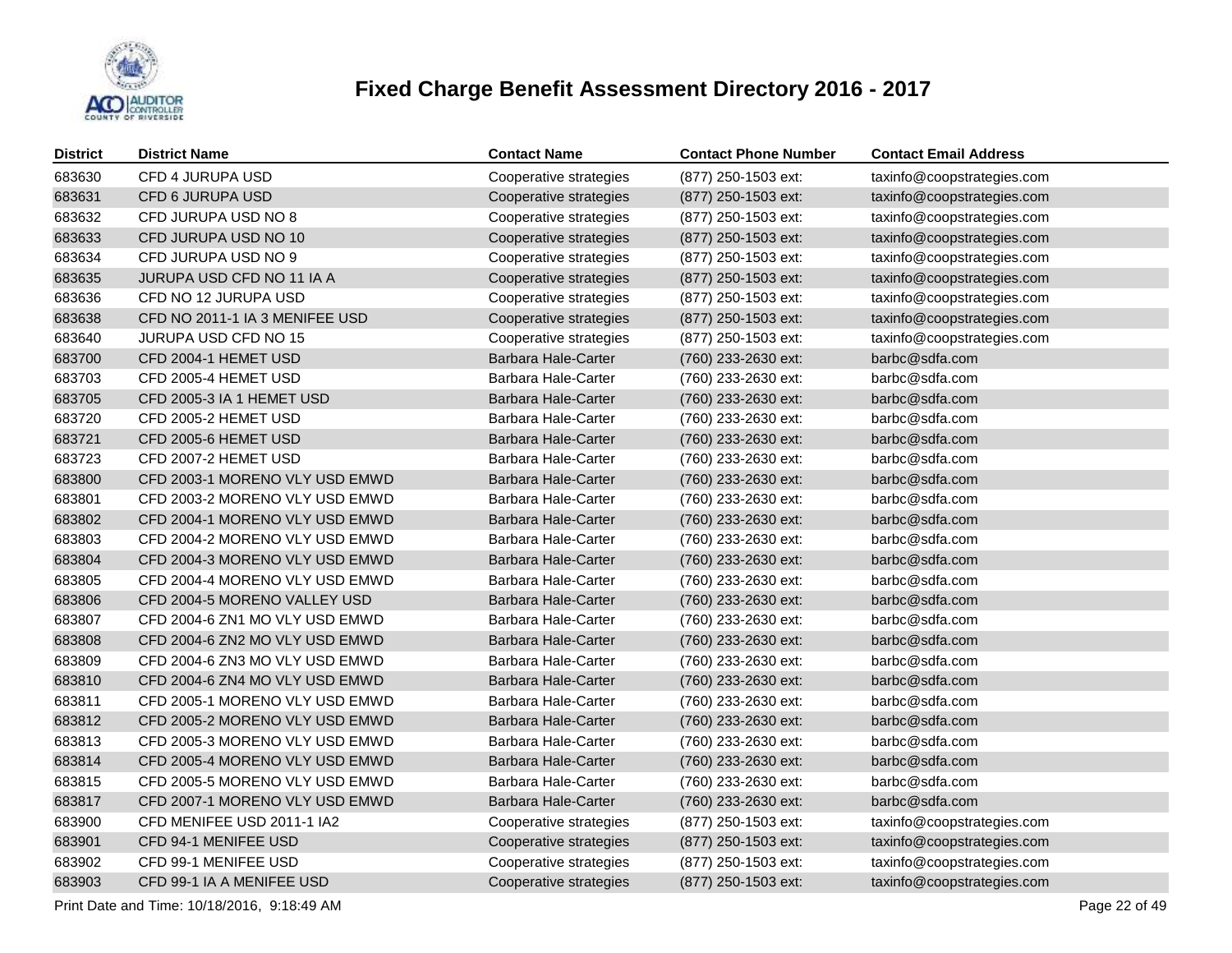

| <b>District</b> | <b>District Name</b>             | <b>Contact Name</b>       | <b>Contact Phone Number</b> | <b>Contact Email Address</b> |
|-----------------|----------------------------------|---------------------------|-----------------------------|------------------------------|
| 683904          | CFD 99-1 ZN 2 MENIFEE USD        | Cooperative strategies    | (877) 250-1503 ext:         | taxinfo@coopstrategies.com   |
| 683905          | CFD 2002-1 MENIFEE USD           | Cooperative strategies    | $(877)$ 250-1503 ext:       | taxinfo@coopstrategies.com   |
| 683906          | CFD 2002-3 MENIFEE USD           | Cooperative strategies    | (877) 250-1503 ext:         | taxinfo@coopstrategies.com   |
| 683907          | CFD 2002-4 MENIFEE USD           | Cooperative strategies    | (877) 250-1503 ext:         | taxinfo@coopstrategies.com   |
| 683908          | CFD 2002-5 MENIFEE USD           | Cooperative strategies    | (877) 250-1503 ext:         | taxinfo@coopstrategies.com   |
| 683909          | CFD 2003-3 MENIFEE USD           | Cooperative strategies    | $(877)$ 250-1503 ext:       | taxinfo@coopstrategies.com   |
| 683910          | CFD 2002-2 MENIFEE USD           | Cooperative strategies    | (877) 250-1503 ext:         | taxinfo@coopstrategies.com   |
| 683911          | CFD 2003-1 MENIFEE USD           | Cooperative strategies    | $(877)$ 250-1503 ext:       | taxinfo@coopstrategies.com   |
| 683912          | CFD 2003-4 MENIFEE USD           | Cooperative strategies    | (877) 250-1503 ext:         | taxinfo@coopstrategies.com   |
| 683913          | CFD 2004-3 MENIFEE USD           | Cooperative strategies    | $(877)$ 250-1503 ext:       | taxinfo@coopstrategies.com   |
| 683914          | CFD 2004-4 MENIFEE USD           | Cooperative strategies    | (877) 250-1503 ext:         | taxinfo@coopstrategies.com   |
| 683915          | CFD 2004-5 MENIFEE USD           | Cooperative strategies    | (877) 250-1503 ext:         | taxinfo@coopstrategies.com   |
| 683916          | CFD 2004-6 MENIFEE USD           | Cooperative strategies    | (877) 250-1503 ext:         | taxinfo@coopstrategies.com   |
| 683917          | MENIFEE USD 2004-2               | Cooperative strategies    | (877) 250-1503 ext:         | taxinfo@coopstrategies.com   |
| 683918          | MENIFEE USD 2005-2               | Cooperative strategies    | (877) 250-1503 ext:         | taxinfo@coopstrategies.com   |
| 683919          | MENIFEE USD 2003-2 IA A          | Cooperative strategies    | (877) 250-1503 ext:         | taxinfo@coopstrategies.com   |
| 683920          | MENIFEE USD 2006-1               | Cooperative strategies    | (877) 250-1503 ext:         | taxinfo@coopstrategies.com   |
| 683921          | MENIFEE USD 2006-2               | Cooperative strategies    | (877) 250-1503 ext:         | taxinfo@coopstrategies.com   |
| 683922          | MENIFEE USD 2006-3               | Cooperative strategies    | (877) 250-1503 ext:         | taxinfo@coopstrategies.com   |
| 683923          | MENIFEE USD 2006-4               | Cooperative strategies    | (877) 250-1503 ext:         | taxinfo@coopstrategies.com   |
| 683930          | MENIFEE-DELQ TRASH               | Waste Management          | (866) 949-9719 ext:         |                              |
| 683931          | CFD CITY OF MENIFEE 2012-1       | Albert A. Webb Associates | (800) 439-6553 ext:         |                              |
| 683932          | CFD MENIFEE USD 2011-1 IA 1      | Cooperative strategies    | (877) 250-1503 ext:         | taxinfo@coopstrategies.com   |
| 683933          | CFD MENIFEE 2012-02 HIDDEN HILLS | Albert A. Webb Associates | (800) 439-6553 ext:         |                              |
| 683934          | CFD MENIFEE USD 2014-2           | Cooperative strategies    | (877) 250-1503 ext:         | taxinfo@coopstrategies.com   |
| 683935          | CFD MENIFEE USD 2014-1           | Cooperative strategies    | (877) 250-1503 ext:         | taxinfo@coopstrategies.com   |
| 683936          | AD MENIFEE LLMD 89-1-C ZN 3      | Albert A. Webb Associates | (800) 439-6553 ext:         |                              |
| 683937          | AD MENIFEE LLMD 89-1-C ZN 27     | Albert A. Webb Associates | (800) 439-6553 ext:         | ä,                           |
| 683938          | AD MENIFEE LLMD 89-1-C ZN 37     | Albert A. Webb Associates | (800) 439-6553 ext:         | ä,                           |
| 683939          | AD MENIFEE LLMD 89-1-C ZN 38     | Albert A. Webb Associates | (800) 439-6553 ext:         | ä.                           |
| 683940          | AD MENIFEE LLMD 89-1-C ZN 44     | Albert A. Webb Associates | (800) 439-6553 ext:         | ä,                           |
| 683941          | AD MENIFEE LLMD 89-1-C ZN 47     | Albert A. Webb Associates | (800) 439-6553 ext:         | ÷.                           |
| 683942          | AD MENIFEE LLMD 89-1-C ZN 49     | Albert A. Webb Associates | (800) 439-6553 ext:         | ä,                           |
| 683943          | AD MENIFEE LLMD 89-1-C ZN 63     | Albert A. Webb Associates | (800) 439-6553 ext:         | ÷.                           |
| 683944          | AD MENIFEE LLMD 89-1-C ZN 69     | Albert A. Webb Associates | $(800)$ 439-6553 ext:       |                              |
| 683946          | AD MENIFEE LLMD 89-1-C ZN 77     | Albert A. Webb Associates | (800) 439-6553 ext:         | ÷.                           |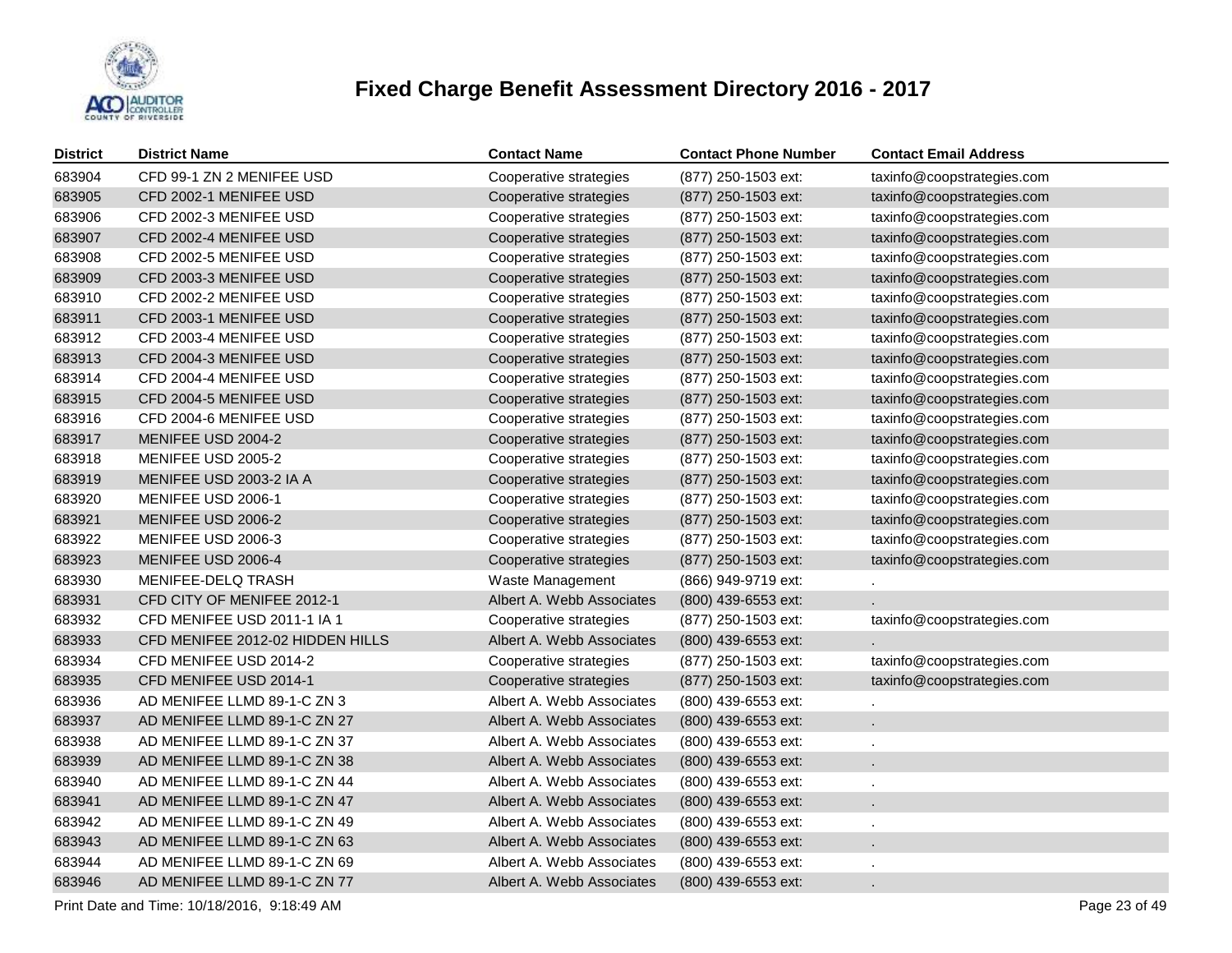

| <b>District</b> | <b>District Name</b>             | <b>Contact Name</b>       | <b>Contact Phone Number</b> | <b>Contact Email Address</b>   |
|-----------------|----------------------------------|---------------------------|-----------------------------|--------------------------------|
| 683947          | AD MENIFEE LLMD 89-1-C ZN 81     | Albert A. Webb Associates | (800) 439-6553 ext:         |                                |
| 683949          | AD MENIFEE LLMD 89-1-C ZN 114    | Albert A. Webb Associates | (800) 439-6553 ext:         |                                |
| 683950          | AD MENIFEE LLMD 89-1-C ZN 117    | Albert A. Webb Associates | (800) 439-6553 ext:         |                                |
| 683951          | AD MENIFEE LLMD 89-1-C ZN 118    | Albert A. Webb Associates | (800) 439-6553 ext:         | $\mathbf{r}$                   |
| 683952          | AD MENIFEE LLMD 89-1-C ZN 121    | Albert A. Webb Associates | (800) 439-6553 ext:         | ä,                             |
| 683953          | AD MENIFEE LLMD 89-1-C ZN 129    | Albert A. Webb Associates | (800) 439-6553 ext:         | ×.                             |
| 683954          | AD MENIFEE LLMD 89-1-C ZN 130    | Albert A. Webb Associates | (800) 439-6553 ext:         | ä,                             |
| 683956          | AD MENIFEE LLMD 89-1-C ZN 163    | Albert A. Webb Associates | (800) 439-6553 ext:         | ×.                             |
| 683958          | AD MENIFEE LLMD 89-1-C ZN 176    | Albert A. Webb Associates | (800) 439-6553 ext:         | ä,                             |
| 683959          | AD MENIFEE LLMD 89-1-C STL GRP 4 | Albert A. Webb Associates | (800) 439-6553 ext:         |                                |
| 683960          | AD MENIFEE CSA 33                | Albert A. Webb Associates | (800) 439-6553 ext:         | ä,                             |
| 683961          | AD MENIFEE CSA 43                | Albert A. Webb Associates | $(800)$ 439-6553 ext:       |                                |
| 683962          | AD MENIFEE CSA 84                | Albert A. Webb Associates | (800) 439-6553 ext:         | ä,                             |
| 683963          | AD MENIFEE CSA 86                | Albert A. Webb Associates | $(800)$ 439-6553 ext:       |                                |
| 683964          | AD MENIFEE CSA 138               | Albert A. Webb Associates | (800) 439-6553 ext:         | ä,                             |
| 683965          | AD MENIFEE CSA 145               | Albert A. Webb Associates | $(800)$ 439-6553 ext:       |                                |
| 683966          | CFD 2014-2 (COMMERCE POINTE)     | Albert A. Webb Associates | (800) 439-6553 ext:         |                                |
| 683967          | CFD 2014-1 (REGENT TOWN CENTER)  | Albert A. Webb Associates | $(800)$ 439-6553 ext:       |                                |
| 683968          | DELINQUENT WEED ABATEMENT        | City Of Menifee           | (951) 672-6777 ext:         |                                |
| 683969          | CFD 2003-2 IMP AREAB MENIFEE USD | Cooperative strategies    | (877) 250-1503 ext:         | taxinfo@coopstrategies.com     |
| 683972          | CFD 2015-2 TAX ZONE 1 MENIFEE    | Albert A. Webb Associates | $(800)$ 439-6553 ext:       |                                |
| 683973          | CFD 2015-2 TAX ZONE 2 MENIFEE    | Albert A. Webb Associates | $(800)$ 439-6553 ext:       |                                |
| 683974          | CFD 2015-2 TAX ZONE 3 MENIFEE    | Albert A. Webb Associates | $(800)$ 439-6553 ext:       |                                |
| 683975          | CFD 2015-2 TAX ZONE 4 MENIFEE    | Albert A. Webb Associates | (800) 439-6553 ext:         |                                |
| 683976          | CFD 2015-2 TAX ZONE 5 MENIFEE    | Albert A. Webb Associates | (800) 439-6553 ext:         |                                |
| 684000          | SAN GORGONIO HOSPITAL MEASURE D  | <b>NBS</b>                | (800) 676-7516 ext:         | info@nbsgov.com                |
| 684001          | JURUPA CSD LMD 2001-3 ZN R       | Doris Domen               | (951) 248-4285 ext:         | doris.domen@webbassociates.com |
| 684002          | JURUPA CSD LMD 2001-3 ZN S       | Albert A Webb Associates  | (800) 439-6553 ext:         | doris.domen@webbassociates.com |
| 684003          | JURUPA CSD LMD 2001-3 ZN T       | Albert A Webb Associates  | (800) 439-6553 ext:         | doris.domen@webbassociates.com |
| 684004          | JURUPA CSD LMD 2001-3 ZN U       | Albert A Webb Associates  | (800) 439-6553 ext:         | doris.domen@webbassociates.com |
| 684005          | JURUPA CSD LMD 2001-3 ZN V       | Albert A Webb Associates  | (800) 439-6553 ext:         | doris.domen@webbassociates.com |
| 684006          | JURUPA CSD LMD 2001-3 ZN W       | Albert A Webb Associates  | (800) 439-6553 ext:         | doris.domen@webbassociates.com |
| 684007          | JURUPA CSD LMD 2001-3 ZN X       | Albert A Webb Associates  | (800) 439-6553 ext:         | doris.domen@webbassociates.com |
| 684008          | JURUPA CSD LMD 2001-3 ZN Y       | Albert A Webb Associates  | (800) 439-6553 ext:         | doris.domen@webbassociates.com |
| 684009          | JURUPA CSD LMD 2001-3 ZN Z       | Albert A Webb Associates  | (800) 439-6553 ext:         | doris.domen@webbassociates.com |
| 684010          | JURUPA CSD LMD 2001-3 ZN AA      | Albert A Webb Associates  | (800) 439-6553 ext:         | doris.domen@webbassociates.com |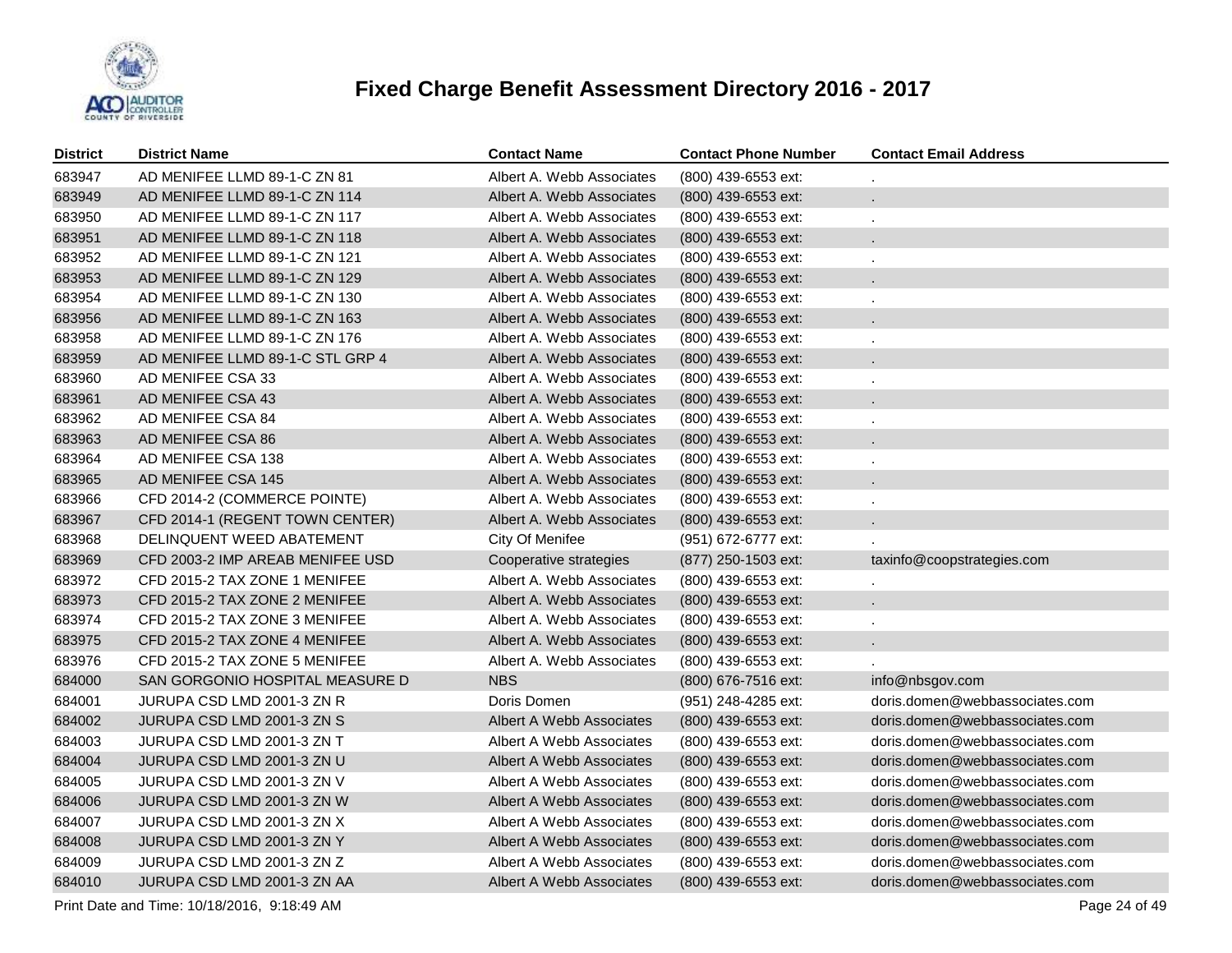

| <b>District</b> | <b>District Name</b>           | <b>Contact Name</b>       | <b>Contact Phone Number</b> | <b>Contact Email Address</b>   |
|-----------------|--------------------------------|---------------------------|-----------------------------|--------------------------------|
| 684011          | JURUPA CSD LMD 2001-3 ZN BB    | Albert A Webb Associates  | (800) 439-6553 ext:         | doris.domen@webbassociates.com |
| 684012          | JURUPA CSD LMD 2001-3 ZN CC    | Albert A Webb Associates  | (800) 439-6553 ext:         | doris.domen@webbassociates.com |
| 684013          | JURUPA CSD LMD 2001-3 ZN DD    | Albert A Webb Associates  | (800) 439-6553 ext:         | doris.domen@webbassociates.com |
| 684014          | JURUPA CSD LMD 2001-3 ZN EE    | Albert A Webb Associates  | (800) 439-6553 ext:         | doris.domen@webbassociates.com |
| 684015          | JURUPA CSD LMD 2001-3 ZN FF    | Albert A Webb Associates  | (800) 439-6553 ext:         | doris.domen@webbassociates.com |
| 684016          | JURUPA CSD LMD 2001-3 ZN GG    | Albert A Webb Associates  | (800) 439-6553 ext:         | doris.domen@webbassociates.com |
| 684017          | JURUPA CSD LMD 2001-3 ZN HH    | Albert A Webb Associates  | (800) 439-6553 ext:         | doris.domen@webbassociates.com |
| 684018          | JURUPA CSD LMD 2001-3 ZN II    | Albert A Webb Associates  | (800) 439-6553 ext:         | doris.domen@webbassociates.com |
| 684019          | JURUPA CSD LMD 2003-1 (C) ZN B | Albert A Webb Associates  | (800) 439-6553 ext:         | doris.domen@webbassociates.com |
| 684020          | CFD 8 O&M ANNX 2 JURUPA CSD    | Albert A Webb Associates  | (800) 439-6553 ext:         | doris.domen@webbassociates.com |
| 684021          | CFD 8 O&M ANNX 3 JURUPA CSD    | Albert A Webb Associates  | (800) 439-6553 ext:         | doris.domen@webbassociates.com |
| 684022          | CFD 8 O&M ANNX 4 JURUPA CSD    | Albert A Webb Associates  | (800) 439-6553 ext:         | doris.domen@webbassociates.com |
| 684023          | CFD 14 O&M JURUPA CSD          | Albert A Webb Associates  | (800) 439-6553 ext:         | doris.domen@webbassociates.com |
| 684024          | CFD 15 O&M JURUPA CSD          | Albert A Webb Associates  | (800) 439-6553 ext:         | doris.domen@webbassociates.com |
| 684025          | CFD 17 O&M JURUPA CSD          | Albert A Webb Associates  | (800) 439-6553 ext:         | doris.domen@webbassociates.com |
| 684026          | CFD 18 O&M JURUPA CSD          | Albert A Webb Associates  | (800) 439-6553 ext:         | doris.domen@webbassociates.com |
| 684027          | CFD 19 O&M JURUPA CSD          | Albert A Webb Associates  | (800) 439-6553 ext:         | doris.domen@webbassociates.com |
| 684028          | CFD 20 O&M JURUPA CSD          | Albert A Webb Associates  | $(800)$ 439-6553 ext:       | doris.domen@webbassociates.com |
| 684029          | CFD 21 O&M JURUPA CSD          | Albert A Webb Associates  | (800) 439-6553 ext:         | doris.domen@webbassociates.com |
| 684030          | CFD 23 O&M JURUPA CSD          | Albert A Webb Associates  | (800) 439-6553 ext:         | doris.domen@webbassociates.com |
| 684031          | CFD 24 O&M JURUPA CSD          | Albert A Webb Associates  | (800) 439-6553 ext:         | doris.domen@webbassociates.com |
| 684032          | CFD 25 O&M JURUPA CSD          | Albert A Webb Associates  | (800) 439-6553 ext:         | doris.domen@webbassociates.com |
| 684033          | CFD 22 O&M JURUPA CSD          | Albert A Webb Associates  | (800) 439-6553 ext:         | doris.domen@webbassociates.com |
| 684034          | CFD 26 O&M JURUPA CSD          | Albert A Webb Associates  | (800) 439-6553 ext:         | doris.domen@webbassociates.com |
| 684035          | CFD 27 O&M JURUPA CSD          | Albert A. Webb Associate  | (800) 439-6553 ext:         |                                |
| 684036          | CFD 28 O&M JURUPA CSD          | Jurupa community Service. | (800) 439-6553 ext:         |                                |
| 684037          | CFD 29 O&M JURUPA CSD          | Albert A Webb Associates  | (800) 439-6553 ext:         | doris.domen@webbassociates.com |
| 684038          | CFD 30 O&M JURUPA CSD          | Albert A Webb Associates  | (800) 439-6553 ext:         | doris.domen@webbassociates.com |
| 684039          | CFD 31 O&M JURUPA CSD          | Albert A Webb Associates  | (800) 439-6553 ext:         | doris.domen@webbassociates.com |
| 684040          | CFD 32 O&M JURUPA CSD          | Albert A Webb Associates  | (800) 439-6553 ext:         | doris.domen@webbassociates.com |
| 684041          | CFD 33 O&M JURUPA CSD          | Albert A Webb Associates  | (800) 439-6553 ext:         | doris.domen@webbassociates.com |
| 684042          | CFD 34 O&M JURUPA CSD          | Albert A Webb Associates  | (800) 439-6553 ext:         | doris.domen@webbassociates.com |
| 684043          | CFD 35 O&M JURUPA CSD          | Albert A Webb Associates  | (800) 439-6553 ext:         | doris.domen@webbassociates.com |
| 684044          | CFD 8 O&M-ANNEX 5 JURUPA CSD   | Albert A Webb Associates  | (800) 439-6553 ext:         | doris.domen@webbassociates.com |
| 684045          | CFD 22 DS JURUPA CSD           | Albert A Webb Associates  | (800) 439-6553 ext:         | doris.domen@webbassociates.com |
| 684046          | CFD 26 DS JURUPA CSD           | Albert A Webb Associates  | (800) 439-6553 ext:         | doris.domen@webbassociates.com |

Print Date and Time: 10/18/2016, 9:18:49 AM Page 25 of 49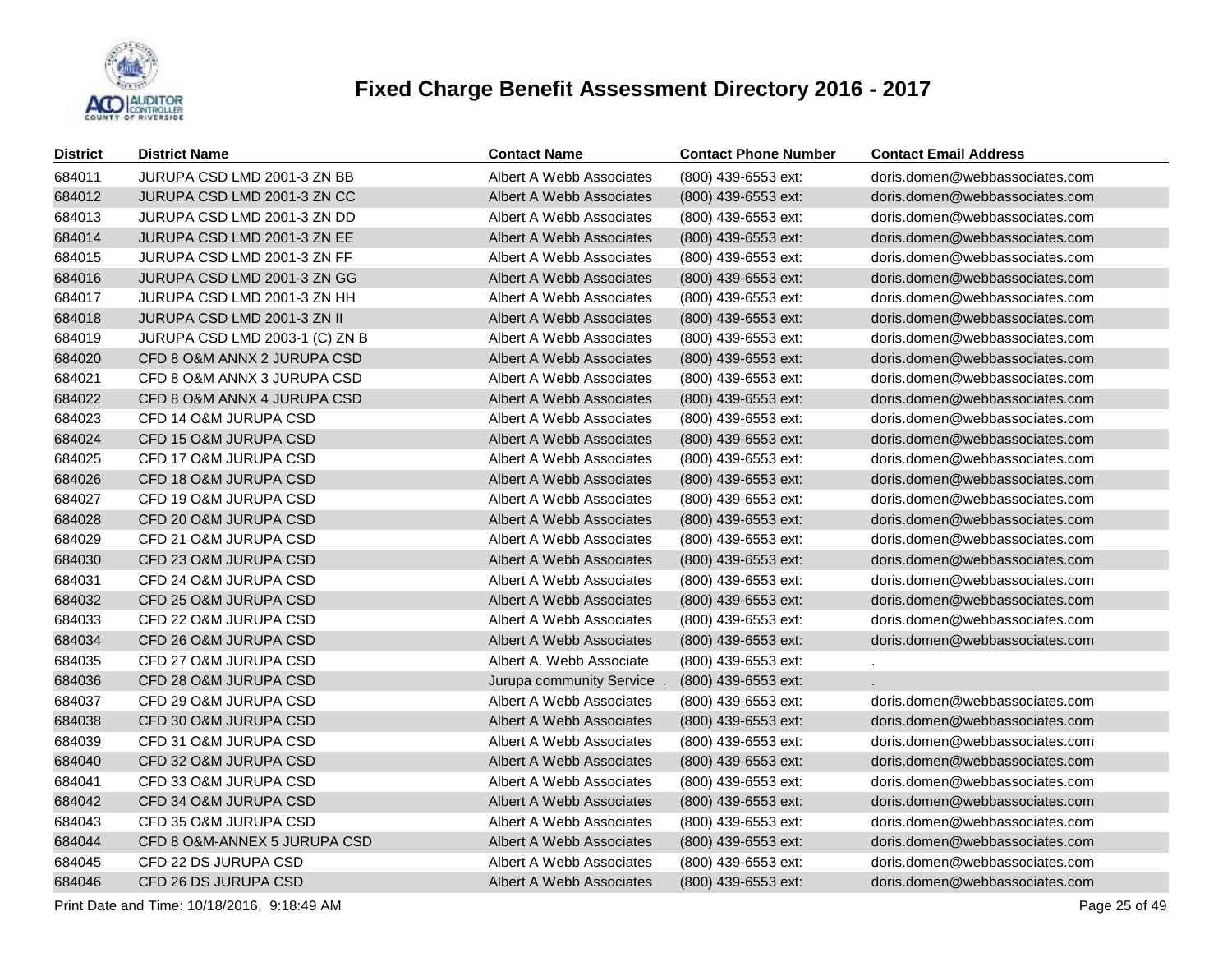

| <b>District</b> | <b>District Name</b>           | <b>Contact Name</b>      | <b>Contact Phone Number</b> | <b>Contact Email Address</b>   |
|-----------------|--------------------------------|--------------------------|-----------------------------|--------------------------------|
| 684047          | CFD 27 DS JURUPA CSD           | Albert A. Webb Associate | (800) 439-6553 ext:         |                                |
| 684048          | CFD 28 DS JURUPA CSD           | Jurupa community Service | (800) 439-6553 ext:         |                                |
| 684049          | CFD 29 DS JURUPA CSD           | Albert A Webb Associates | (800) 439-6553 ext:         | doris.domen@webbassociates.com |
| 684050          | CFD 30 DS JURUPA CSD           | Albert A Webb Associates | (800) 439-6553 ext:         | doris.domen@webbassociates.com |
| 684051          | CFD 31 DS JURUPA CSD           | Albert A Webb Associates | (800) 439-6553 ext:         | doris.domen@webbassociates.com |
| 684052          | CFD 32 DS JURUPA CSD           | Albert A Webb Associates | (800) 439-6553 ext:         | doris.domen@webbassociates.com |
| 684053          | CFD 33 DS JURUPA CSD           | Albert A Webb Associates | (800) 439-6553 ext:         | doris.domen@webbassociates.com |
| 684054          | CFD 34 DS JURUPA CSD           | Albert A Webb Associates | (800) 439-6553 ext:         | doris.domen@webbassociates.com |
| 684055          | CFD 35 DS JURUPA CSD           | Albert A Webb Associates | (800) 439-6553 ext:         | doris.domen@webbassociates.com |
| 684061          | CITRUS PEST CONTROL 2          | <b>NBS</b>               | (800) 676-7516 ext:         | info@nbsgov.com                |
| 684063          | JURUPA CSD LMD 2001-1 ZN BB    | Albert A Webb Associates | (800) 439-6553 ext:         | doris.domen@webbassociates.com |
| 684065          | JURUPA CSD LMD 2001-1 ZN V     | Albert A Webb Associates | (800) 439-6553 ext:         | doris.domen@webbassociates.com |
| 684066          | JURUPA CSD LMD 2001-2 ZN I     | Albert A Webb Associates | (800) 439-6553 ext:         | doris.domen@webbassociates.com |
| 684067          | JURUPA CSD LMD 2001-2 ZN J     | Albert A Webb Associates | (800) 439-6553 ext:         | doris.domen@webbassociates.com |
| 684068          | JURUPA CSD LMD 2001-2 ZN K     | Albert A Webb Associates | (800) 439-6553 ext:         | doris.domen@webbassociates.com |
| 684069          | JURUPA CSD LMD 2001-3 ZN AAA   | Albert A Webb Associates | (800) 439-6553 ext:         | doris.domen@webbassociates.com |
| 684070          | JURUPA CSD LMD 2001-3 ZN BBB   | Albert A Webb Associates | (800) 439-6553 ext:         | doris.domen@webbassociates.com |
| 684071          | JURUPA CSD LMD 2001-3 ZONE CCC | Albert A Webb Associates | (800) 439-6553 ext:         | doris.domen@webbassociates.com |
| 684072          | JURUPA CSD LMD 2001-3 ZN JJ    | Albert A Webb Associates | (800) 439-6553 ext:         | doris.domen@webbassociates.com |
| 684073          | JURUPA CSD LMD 2001-3 ZN KK    | Albert A Webb Associates | (800) 439-6553 ext:         | doris.domen@webbassociates.com |
| 684074          | JURUPA CSD LMD 2001-3 ZN LL    | Albert A Webb Associates | (800) 439-6553 ext:         | doris.domen@webbassociates.com |
| 684075          | JURUPA CSD LMD 2001-3 ZN MM    | Albert A Webb Associates | (800) 439-6553 ext:         | doris.domen@webbassociates.com |
| 684076          | JURUPA CSD LMD 2001-3 ZN NN    | Albert A Webb Associates | (800) 439-6553 ext:         | doris.domen@webbassociates.com |
| 684077          | JURUPA CSD LMD 2001-3 ZN OO    | Albert A Webb Associates | (800) 439-6553 ext:         | doris.domen@webbassociates.com |
| 684078          | JURUPA CSD LMD 2001-3 ZN PP    | Albert A Webb Associates | (800) 439-6553 ext:         | doris.domen@webbassociates.com |
| 684079          | JURUPA CSD LMD 2001-3 ZN QQ    | Albert A Webb Associates | (800) 439-6553 ext:         | doris.domen@webbassociates.com |
| 684080          | JURUPA CSD LMD 2001-3 ZN RR    | Albert A Webb Associates | (800) 439-6553 ext:         | doris.domen@webbassociates.com |
| 684081          | JURUPA CSD LMD 2001-3 ZN SS    | Albert A Webb Associates | (800) 439-6553 ext:         | doris.domen@webbassociates.com |
| 684082          | JURUPA CSD LMD 2001-3 ZN TT    | Albert A Webb Associates | (800) 439-6553 ext:         | doris.domen@webbassociates.com |
| 684083          | JURUPA CSD LMD 2001-3 ZN UU    | Albert A Webb Associates | (800) 439-6553 ext:         | doris.domen@webbassociates.com |
| 684084          | JURUPA CSD LMD 2001-3 ZN VV    | Albert A Webb Associates | (800) 439-6553 ext:         | doris.domen@webbassociates.com |
| 684085          | JURUPA CSD LMD 2001-3 ZN WW    | Albert A Webb Associates | (800) 439-6553 ext:         | doris.domen@webbassociates.com |
| 684086          | JURUPA CSD LMD 2001-3 ZN XX    | Albert A Webb Associates | (800) 439-6553 ext:         | doris.domen@webbassociates.com |
| 684087          | JURUPA CSD LMD 2001-3 ZN FFF   | Albert A Webb Associates | (800) 439-6553 ext:         | doris.domen@webbassociates.com |
| 684089          | JURUPA CSD LMD 2001-1 ZN EE    | Albert A Webb Associates | (800) 439-6553 ext:         | doris.domen@webbassociates.com |
| 684091          | JURUPA CSD LMD 2001-3 ZONE GGG | Albert A Webb Associates | (800) 439-6553 ext:         | doris.domen@webbassociates.com |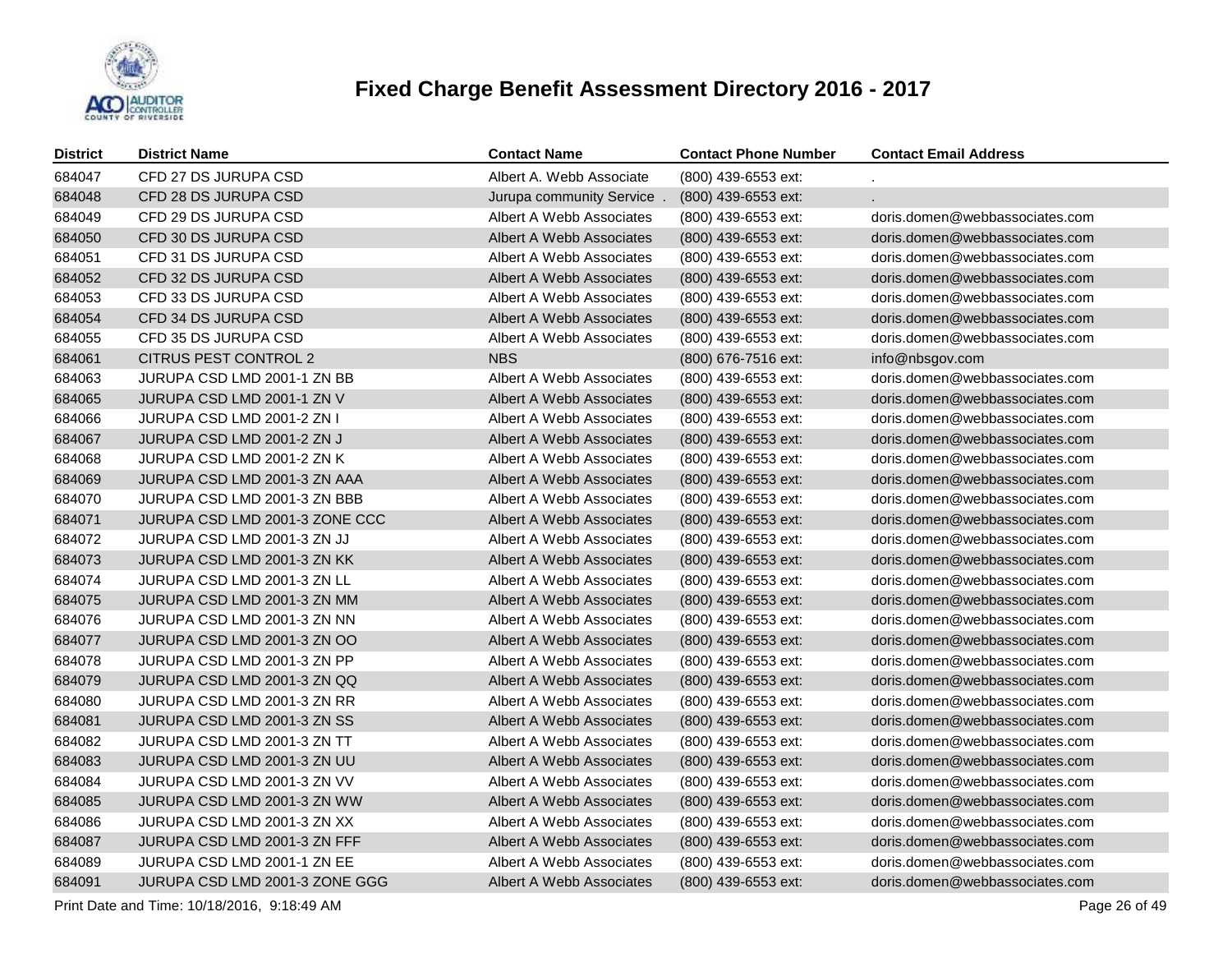

| <b>District</b> | <b>District Name</b>             | <b>Contact Name</b>              | <b>Contact Phone Number</b> | <b>Contact Email Address</b>   |
|-----------------|----------------------------------|----------------------------------|-----------------------------|--------------------------------|
| 684092          | CFD JURUPA CSD 42 O&M            | Albert A. Webb Associate         | (800) 439-6553 ext:         | doris.domen@webbassociates.com |
| 684093          | CFD JURUPA CSD 42 DEBT           | Albert A. Webb Associate         | (800) 439-6553 ext:         | doris.domen@webbassociates.com |
| 684095          | AD JURUPA CSD LMD 2001-3 ZN III  | Jurupa community Service         | (800) 439-6553 ext:         | $\ddot{\phantom{1}}$           |
| 684096          | AD JURUPA CSD LMD 2001-3 ZN JJJ  | Albert A. Webb Associates        | (800) 439-6553 ext:         |                                |
| 684097          | AD JURUPA CSD LMD 2001-3 ZN LLL  | Albert A. Webb Associates        | (800) 439-6553 ext:         |                                |
| 684098          | AD JURUPA CSD LMD 2001-3 ZN MMM  | Albert A. Webb Associates        | (800) 439-6553 ext:         |                                |
| 684099          | CFD JURUPA CSD 37 IA NO 2 DEBT   | Albert A. Webb Associates        | (800) 439-6553 ext:         | $\mathbf{r}$                   |
| 684100          | CFD JURUPA CSD 43 DEBT SERV      | <b>Jurupa Community Services</b> | (800) 439-6553 ext:         | Ω.                             |
| 684101          | CFD JURUPA CSD 43 O&M            | Jurupa Community Services        | (800) 439-6553 ext:         | $\ddot{\phantom{1}}$           |
| 684102          | CFD JURUPA CSD 44 IA NO 1 O&M    | Albert A. Webb Associates        | (800) 439-6553 ext:         |                                |
| 684103          | CFD JURUPA CSD 44 IA NO 2 O&M    | Albert A. Webb Associates        | (800) 439-6553 ext:         |                                |
| 684104          | CFD JURUPA CSD 45 IA NO 1 DEBT   | Albert A. Webb Associates        | (800) 439-6553 ext:         |                                |
| 684105          | CFD JURUPA CSD 45 IA NO 2 DEBT   | Albert A. Webb Associates        | (800) 439-6553 ext:         |                                |
| 684106          | CFD JURUPA CSD 46 DEBT SERV      | Albert A. Webb Associates        | (800) 439-6553 ext:         |                                |
| 684108          | CFD JURUPA CSD 47 DEBT SERV      | Albert A. Webb Associates        | (800) 439-6553 ext:         |                                |
| 684109          | CFD JURUPA CSD 47 O&M            | Albert A. Webb Associates        | (800) 439-6553 ext:         |                                |
| 684111          | CFD CATHEDRAL CITY 2006 1 IA5    | David Taussig & Associates       | (800) 969-4382 ext:         |                                |
| 684115          | CATHEDRAL CITY WASTE DISPOSAL CG | Burrtec W & R Services           | (760) 340-2113 ext:         |                                |
| 684116          | CFD CATHEDRAL CITY 2006-1 IA6    | David Taussig & Associates       | (800) 969-4382 ext:         |                                |
| 684117          | CFD CATHEDRAL CITY 2006-1 IA7    | David Taussig & Associates       | (800) 969-4382 ext:         |                                |
| 684118          | CFD CATHEDRAL CITY 2006-1 IA8    | David Taussig & Associates       | (800) 969-4382 ext:         |                                |
| 684121          | EDGEMONT COMMUNITY SRV SEWER CHG | <b>Edgemont Community Servi</b>  | (951) 784-2632 ext:         |                                |
| 684126          | EDGEMONT COMMUNITY SRV LGT CHG   | <b>Edgemont Community Servi</b>  | (951) 784-2632 ext:         |                                |
| 684128          | JURUPA CSD LLMD 2001-3 ZN D      | Albert A Webb Associates         | (800) 439-6553 ext:         | doris.domen@webbassociates.com |
| 684129          | JURUPA CSD LLMD 2001-3 ZN E      | Albert A Webb Associates         | (800) 439-6553 ext:         | doris.domen@webbassociates.com |
| 684130          | JURUPA CSD LLMD 2001-3 ZN F      | Albert A Webb Associates         | (800) 439-6553 ext:         | doris.domen@webbassociates.com |
| 684131          | JURUPA CSD LLMD 2001-1 ZN F      | Albert A Webb Associates         | (800) 439-6553 ext:         | doris.domen@webbassociates.com |
| 684132          | JURUPA CSD LLMD 2001-3 ZN G      | Albert A Webb Associates         | (800) 439-6553 ext:         | doris.domen@webbassociates.com |
| 684133          | JURUPA CSD LLMD 2001-3 ZN H      | Albert A Webb Associates         | (800) 439-6553 ext:         | doris.domen@webbassociates.com |
| 684134          | JURUPA CSD LLMD 98-1 ZN F        | Albert A Webb Associates         | (800) 439-6553 ext:         | doris.domen@webbassociates.com |
| 684135          | JURUPA CSD LLMD 98-1 ZN G        | Albert A Webb Associates         | (800) 439-6553 ext:         | doris.domen@webbassociates.com |
| 684136          | JURUPA CSD LLMD 98-2 ANNEX 1     | Albert A Webb Associates         | (800) 439-6553 ext:         | doris.domen@webbassociates.com |
| 684137          | JURUPA CSD LLMD 98-2 ANNEX 2     | Albert A Webb Associates         | (800) 439-6553 ext:         | doris.domen@webbassociates.com |
| 684138          | JURUPA CSD LLMD 98-2 ANNEX 3     | Albert A Webb Associates         | (800) 439-6553 ext:         | doris.domen@webbassociates.com |
| 684139          | JURUPA CSD LLMD 98-2 ANNEX 4     | Albert A Webb Associates         | (800) 439-6553 ext:         | doris.domen@webbassociates.com |
| 684140          | JURUPA CSD LLMD 98-2 ANNEX 6     | Albert A Webb Associates         | (800) 439-6553 ext:         | doris.domen@webbassociates.com |

Print Date and Time: 10/18/2016, 9:18:49 AM Page 27 of 49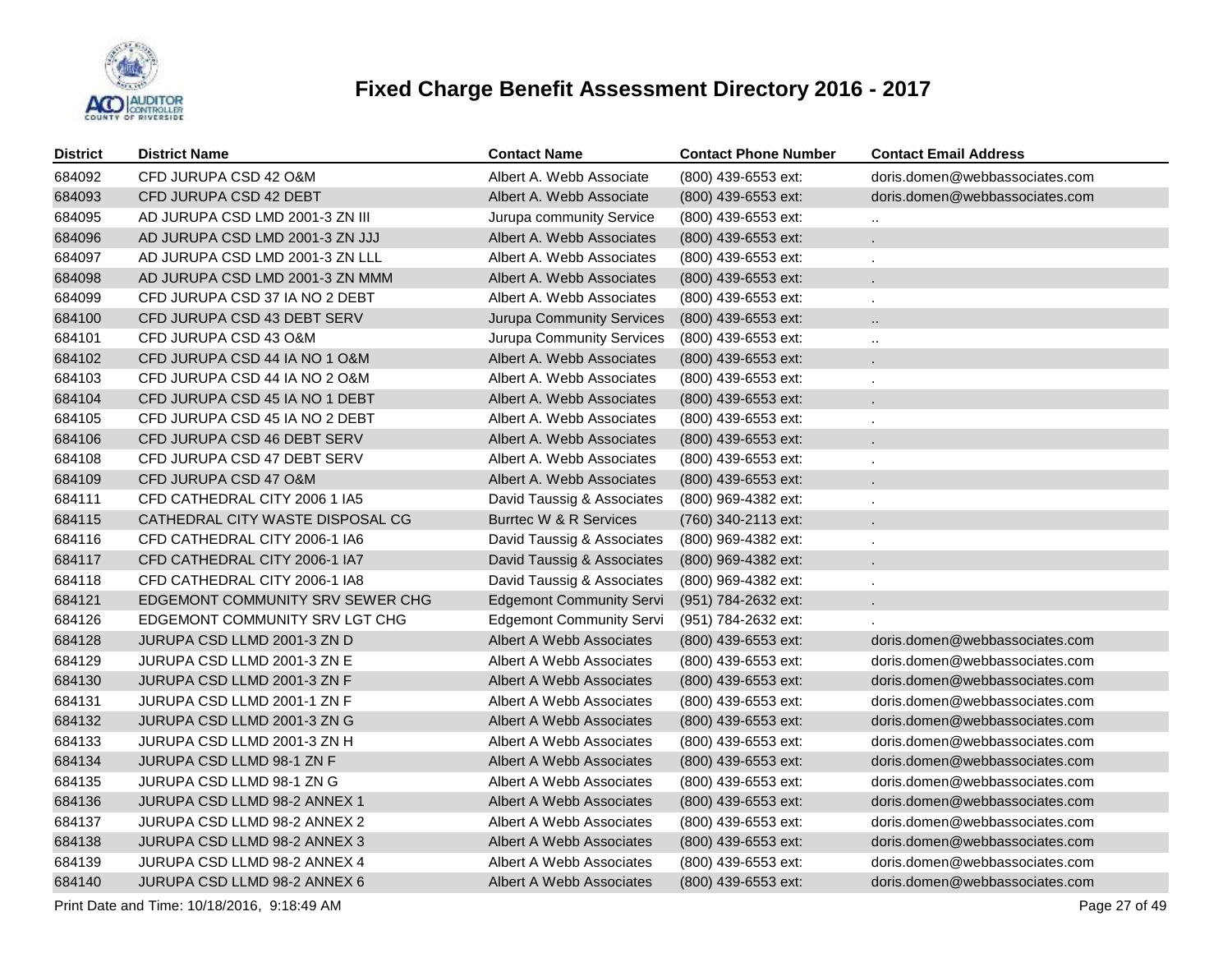

| <b>District</b> | <b>District Name</b>                  | <b>Contact Name</b>      | <b>Contact Phone Number</b> | <b>Contact Email Address</b>   |
|-----------------|---------------------------------------|--------------------------|-----------------------------|--------------------------------|
| 684141          | JURUPA CSD LLMD 2001-1 ZN B           | Albert A Webb Associates | (800) 439-6553 ext:         | doris.domen@webbassociates.com |
| 684142          | JURUPA CSD LLMD 2001-1 ZN C           | Albert A Webb Associates | (800) 439-6553 ext:         | doris.domen@webbassociates.com |
| 684143          | JURUPA CSD LLMD 2001-1 ZN D           | Albert A Webb Associates | (800) 439-6553 ext:         | doris.domen@webbassociates.com |
| 684144          | JURUPA CSD LLMD 2001-1 ZN E           | Albert A Webb Associates | (800) 439-6553 ext:         | doris.domen@webbassociates.com |
| 684145          | JURUPA CSD LLMD 2001-2 ZN B           | Albert A Webb Associates | (800) 439-6553 ext:         | doris.domen@webbassociates.com |
| 684146          | JURUPA CSD LLMD 2001-2 ZN C           | Albert A Webb Associates | (800) 439-6553 ext:         | doris.domen@webbassociates.com |
| 684147          | JURUPA CSD LLMD 2001-3 ZN A           | Albert A Webb Associates | (800) 439-6553 ext:         | doris.domen@webbassociates.com |
| 684148          | JURUPA CSD LLMD 2001-3 ZN B           | Albert A Webb Associates | (800) 439-6553 ext:         | doris.domen@webbassociates.com |
| 684149          | JURUPA CSD LLMD 2001-3 ZN C           | Albert A Webb Associates | (800) 439-6553 ext:         | doris.domen@webbassociates.com |
| 684156          | <b>JCSD ILLUMINATION NO 2</b>         | Albert A Webb Associates | (800) 439-6553 ext:         | doris.domen@webbassociates.com |
| 684157          | CFD #2-DS JURUPA CSD                  | Albert A Webb Associates | (800) 439-6553 ext:         | doris.domen@webbassociates.com |
| 684158          | CFD 1 JURUPA                          | Albert A Webb Associates | (800) 439-6553 ext:         | doris.domen@webbassociates.com |
| 684159          | JURUPA CSD LLMD 91-1 ZN 1             | Albert A Webb Associates | (800) 439-6553 ext:         | doris.domen@webbassociates.com |
| 684162          | JURUPA CSD LLMD 98-1 ZN A             | Albert A Webb Associates | (800) 439-6553 ext:         | doris.domen@webbassociates.com |
| 684163          | <b>JURUPA LLMD 98-2 ORIGINAL AREA</b> | Albert A Webb Associates | (800) 439-6553 ext:         | doris.domen@webbassociates.com |
| 684164          | JURUPA CSD LLMD 91-1 ZN 2             | Albert A Webb Associates | (800) 439-6553 ext:         | doris.domen@webbassociates.com |
| 684165          | JURUPA CSD LLMD 98-1 ZN B             | Albert A Webb Associates | (800) 439-6553 ext:         | doris.domen@webbassociates.com |
| 684166          | JURUPA CSD LLMD 98-1 ZN C             | Albert A Webb Associates | (800) 439-6553 ext:         | doris.domen@webbassociates.com |
| 684167          | JURUPA CSD LLMD 98-1 ZN D             | Albert A Webb Associates | (800) 439-6553 ext:         | doris.domen@webbassociates.com |
| 684168          | JURUPA CSD LLMD 98-1 ZN E             | Albert A Webb Associates | (800) 439-6553 ext:         | doris.domen@webbassociates.com |
| 684169          | JURUPA CSD LLMD 2001-1 ZN A           | Albert A Webb Associates | (800) 439-6553 ext:         | doris.domen@webbassociates.com |
| 684170          | JURUPA CSD LLMD 2001-2 ZN A           | Albert A Webb Associates | (800) 439-6553 ext:         | doris.domen@webbassociates.com |
| 684171          | DE LUZ COM SRV BENEFIT CHG            | De Luz CSD.              | (951) 696-0060 ext:         | $\mathbf{u}$                   |
| 684174          | DE LUZ CSD SHERIFF SPECIAL TAX        | De Luz CSD.              | (951) 696-0060 ext:         | $\ddotsc$                      |
| 684181          | SO COACHELLA VALLEY CSD               | Glenn Crowson            | (760) 329-2813 ext:         | crowsonmgt@aol.com             |
| 684182          | CFD 14 DS JURUPA CSD                  | Albert A Webb Associates | (800) 439-6553 ext:         | doris.domen@webbassociates.com |
| 684183          | CFD 15 DS JURUPA CSD                  | Albert A Webb Associates | (800) 439-6553 ext:         | doris.domen@webbassociates.com |
| 684184          | CFD 17 DS JURUPA CSD                  | Albert A Webb Associates | (800) 439-6553 ext:         | doris.domen@webbassociates.com |
| 684185          | CFD 18 DS JURUPA CSD                  | Albert A Webb Associates | (800) 439-6553 ext:         | doris.domen@webbassociates.com |
| 684186          | CFD 19 DS JURUPA CSD                  | Albert A Webb Associates | (800) 439-6553 ext:         | doris.domen@webbassociates.com |
| 684187          | CFD 21 DS JURUPA CSD                  | Albert A Webb Associates | (800) 439-6553 ext:         | doris.domen@webbassociates.com |
| 684188          | CFD 23 DS JURUPA CSD                  | Albert A Webb Associates | (800) 439-6553 ext:         | doris.domen@webbassociates.com |
| 684189          | CFD 24 DS JURUPA CSD                  | Albert A Webb Associates | (800) 439-6553 ext:         | doris.domen@webbassociates.com |
| 684190          | JURUPA CSD LLMD 2001-3 ZN I           | Albert A Webb Associates | (800) 439-6553 ext:         | doris.domen@webbassociates.com |
| 684191          | JURUPA CSD LLMD 2001-3 ZN J           | Albert A Webb Associates | (800) 439-6553 ext:         | doris.domen@webbassociates.com |
| 684192          | CFD 25 DS JURUPA CSD                  | Albert A Webb Associates | (800) 439-6553 ext:         | doris.domen@webbassociates.com |

Print Date and Time: 10/18/2016, 9:18:49 AM Page 28 of 49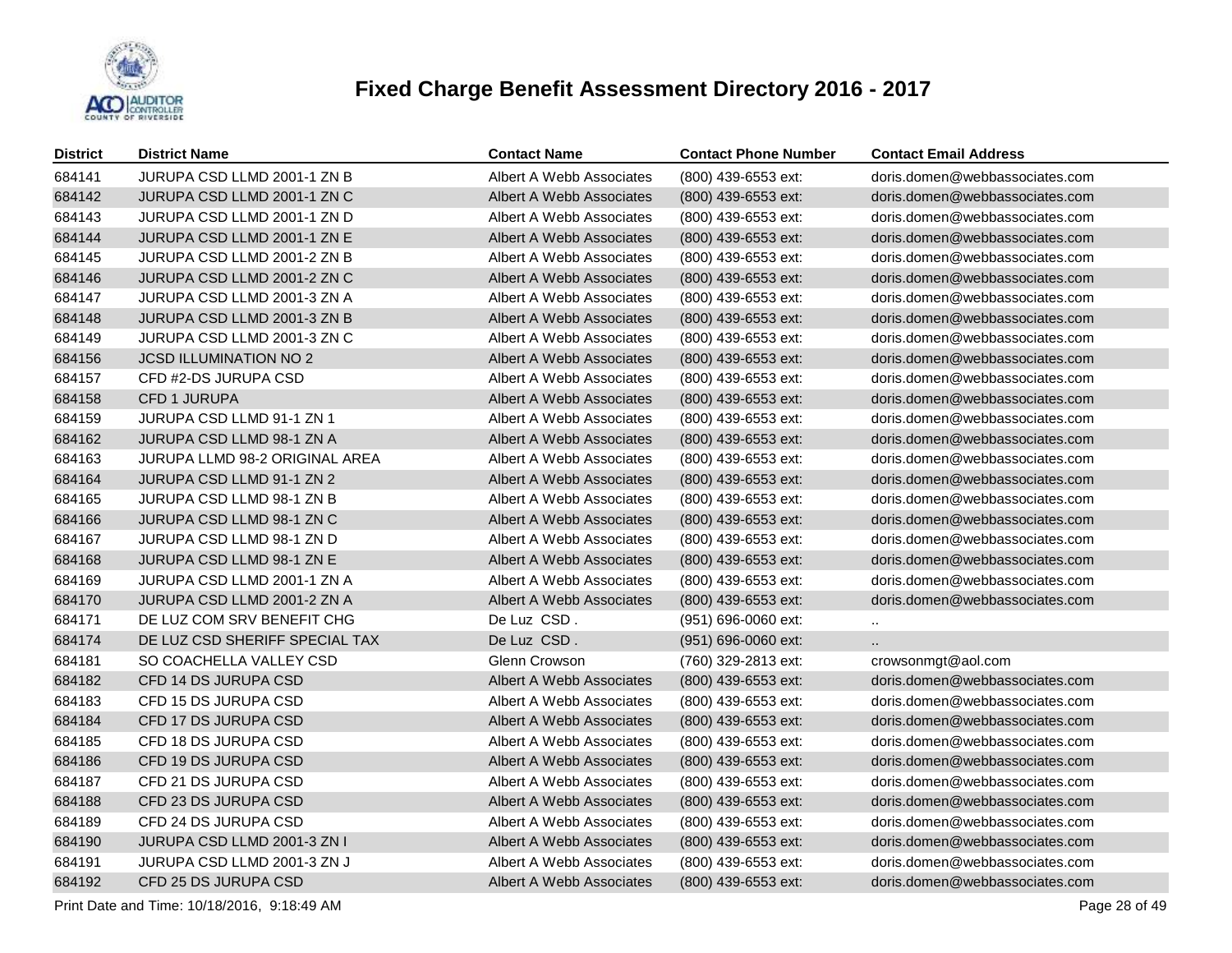

| <b>District</b> | <b>District Name</b>            | <b>Contact Name</b>       | <b>Contact Phone Number</b> | <b>Contact Email Address</b>   |
|-----------------|---------------------------------|---------------------------|-----------------------------|--------------------------------|
| 684200          | CFD 2 O&M JURUPA CSD            | Albert A Webb Associates  | (800) 439-6553 ext:         | doris.domen@webbassociates.com |
| 684201          | CFD 3 DS JURUPA CSD             | Albert A Webb Associates  | (800) 439-6553 ext:         | doris.domen@webbassociates.com |
| 684202          | CFD 3 O&M JURUPA CSD            | Albert A Webb Associates  | (800) 439-6553 ext:         | doris.domen@webbassociates.com |
| 684203          | CFD 4 DS JURUPA CSD             | Albert A Webb Associates  | (800) 439-6553 ext:         | doris.domen@webbassociates.com |
| 684204          | CFD 4 O&M JURUPA CSD            | Albert A Webb Associates  | (800) 439-6553 ext:         | doris.domen@webbassociates.com |
| 684205          | CFD 5 DS JURUPA CSD             | Albert A Webb Associates  | (800) 439-6553 ext:         | doris.domen@webbassociates.com |
| 684206          | CFD 5 O&M JURUPA CSD            | Albert A Webb Associates  | (800) 439-6553 ext:         | doris.domen@webbassociates.com |
| 684207          | CFD 6 DS JURUPA CSD             | Albert A Webb Associates  | (800) 439-6553 ext:         | doris.domen@webbassociates.com |
| 684208          | CFD 6 O&M JURUPA CSD            | Albert A Webb Associates  | (800) 439-6553 ext:         | doris.domen@webbassociates.com |
| 684209          | CFD 7 DS JURUPA CSD             | Albert A Webb Associates  | (800) 439-6553 ext:         | doris.domen@webbassociates.com |
| 684210          | CFD 7 O&M JURUPA CSD            | Albert A Webb Associates  | (800) 439-6553 ext:         | doris.domen@webbassociates.com |
| 684211          | CFD 8 O&M JURUPA CSD            | Albert A Webb Associates  | (800) 439-6553 ext:         | doris.domen@webbassociates.com |
| 684212          | CFD 9 O&M JURUPA CSD            | Albert A Webb Associates  | (800) 439-6553 ext:         | doris.domen@webbassociates.com |
| 684213          | CFD 10 DS JURUPA CSD            | Albert A Webb Associates  | (800) 439-6553 ext:         | doris.domen@webbassociates.com |
| 684214          | CFD 10 O&M JURUPA CSD           | Albert A Webb Associates  | (800) 439-6553 ext:         | doris.domen@webbassociates.com |
| 684215          | CFD 13 O&M JURUPA CSD           | Albert A Webb Associates  | (800) 439-6553 ext:         | doris.domen@webbassociates.com |
| 684216          | JURUPA CSD LTG-MD 2001-2 ZN D   | Albert A Webb Associates  | (800) 439-6553 ext:         | doris.domen@webbassociates.com |
| 684217          | JURUPA CSD LTG-MD 2001-2 ZN E   | Albert A Webb Associates  | (800) 439-6553 ext:         | doris.domen@webbassociates.com |
| 684218          | JURUPA CSD LTG-MD 2001-2 ZN F   | Albert A Webb Associates  | (800) 439-6553 ext:         | doris.domen@webbassociates.com |
| 684219          | JURUPA CSD LTG-MD 2001-2 ZN G   | Albert A Webb Associates  | (800) 439-6553 ext:         | doris.domen@webbassociates.com |
| 684220          | JURUPA CSD LTG-MD 2001-1 ZN G   | Albert A Webb Associates  | (800) 439-6553 ext:         | doris.domen@webbassociates.com |
| 684221          | JURUPA CSD LTG-MD 2001-1 ZN H   | Albert A. Webb Associates | (800) 439-6553 ext:         |                                |
| 684222          | JURUPA CSD LTG-MD 2001-1 ZN I   | Albert A Webb Associates  | (800) 439-6553 ext:         | doris.domen@webbassociates.com |
| 684223          | JURUPA CSD LTG-MD 2001-1 ZN J   | Albert A Webb Associates  | (800) 439-6553 ext:         | doris.domen@webbassociates.com |
| 684224          | JURUPA CSD LTG-MD 2001-3 ZN K   | Albert A Webb Associates  | (800) 439-6553 ext:         | doris.domen@webbassociates.com |
| 684225          | JURUPA CSD LTG-MD 2001-3 ZN L   | Albert A Webb Associates  | $(800)$ 439-6553 ext:       | doris.domen@webbassociates.com |
| 684226          | JURUPA CSD LTG-MD 2001-3 ZN M   | Albert A Webb Associates  | (800) 439-6553 ext:         | doris.domen@webbassociates.com |
| 684227          | JURUPA CSD LTG-MD 2001-3 ZN N   | Albert A Webb Associates  | (800) 439-6553 ext:         | doris.domen@webbassociates.com |
| 684228          | JURUPA CSD LTG-MD 2001-3 ZN O   | Albert A Webb Associates  | (800) 439-6553 ext:         | doris.domen@webbassociates.com |
| 684229          | JURUPA CSD LTG-MD 2001-3 ZN P   | Albert A Webb Associates  | (800) 439-6553 ext:         | doris.domen@webbassociates.com |
| 684230          | JURUPA CSD LTG-MD 2001-3 ZN Q   | Albert A Webb Associates  | (800) 439-6553 ext:         | doris.domen@webbassociates.com |
| 684231          | JURUPA CSD LTG-MD 2003-1 C ZN A | Albert A Webb Associates  | (800) 439-6553 ext:         | doris.domen@webbassociates.com |
| 684232          | CFD 11 O&M JURUPA CSD           | Albert A Webb Associates  | (800) 439-6553 ext:         | doris.domen@webbassociates.com |
| 684233          | CFD 11 DS JURUPA CSD            | Albert A Webb Associates  | (800) 439-6553 ext:         | doris.domen@webbassociates.com |
| 684234          | CFD 12 O&M JURUPA CSD           | Albert A Webb Associates  | (800) 439-6553 ext:         | doris.domen@webbassociates.com |
| 684235          | CFD 12 DS JURUPA CSD            | Albert A Webb Associates  | (800) 439-6553 ext:         | doris.domen@webbassociates.com |

Print Date and Time: 10/18/2016, 9:18:49 AM Page 29 of 49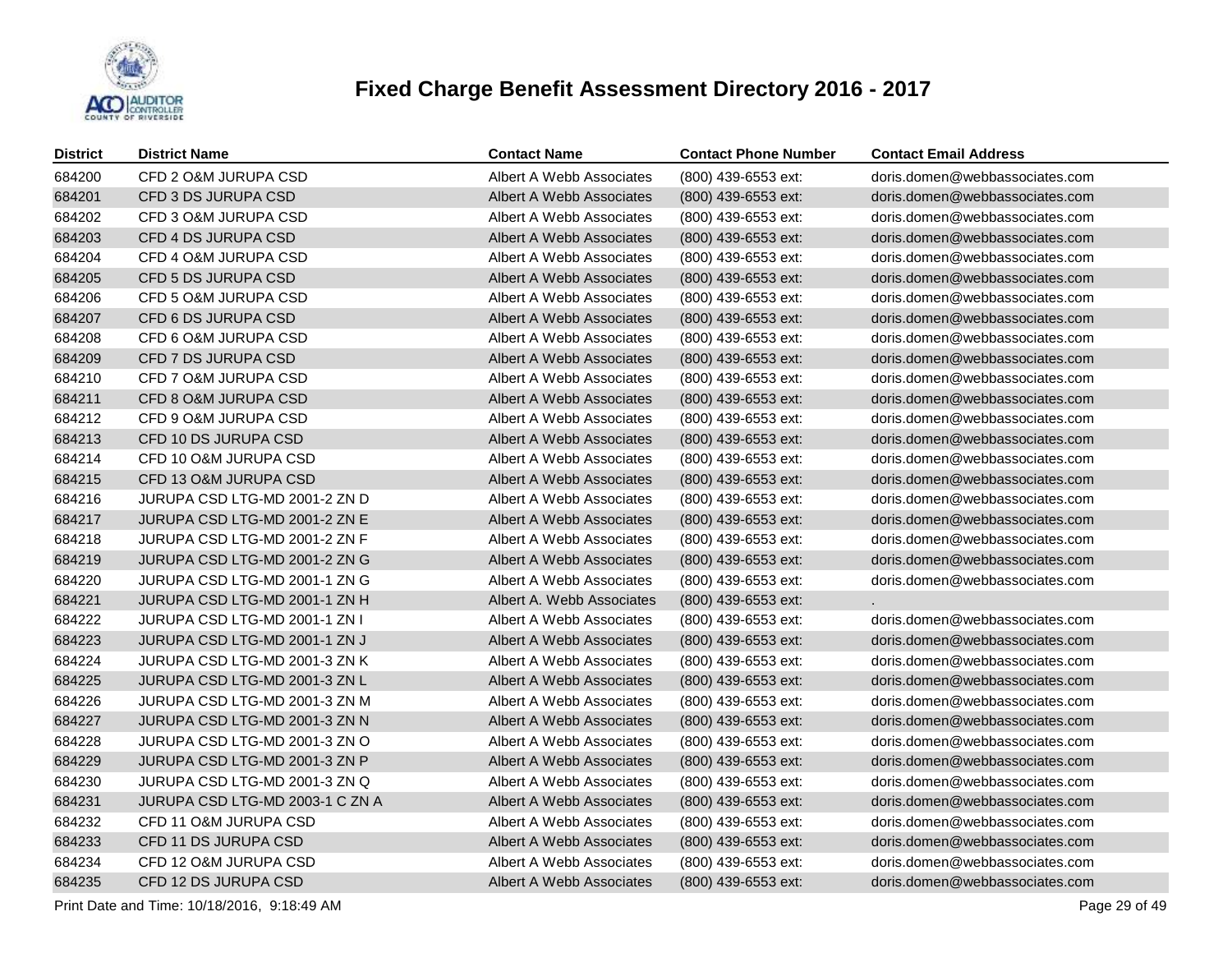

| <b>District</b> | <b>District Name</b>            | <b>Contact Name</b>               | <b>Contact Phone Number</b> | <b>Contact Email Address</b>   |
|-----------------|---------------------------------|-----------------------------------|-----------------------------|--------------------------------|
| 684236          | CFD 16 O&M JURUPA CSD           | Albert A Webb Associates          | (800) 439-6553 ext:         | doris.domen@webbassociates.com |
| 684237          | CFD 16 DS JURUPA CSD            | Albert A Webb Associates          | (800) 439-6553 ext:         | doris.domen@webbassociates.com |
| 684238          | CFD 8 ANEX 1 O&M JURUPA CSD     | Albert A Webb Associates          | (800) 439-6553 ext:         | doris.domen@webbassociates.com |
| 684239          | JURUPA CSD LMD 98-1 ZN H        | Albert A Webb Associates          | (800) 439-6553 ext:         | doris.domen@webbassociates.com |
| 684240          | JURUPA CSD LMD 2001-2 ZN H      | Albert A Webb Associates          | (800) 439-6553 ext:         | doris.domen@webbassociates.com |
| 684241          | <b>JURUPA CSD LMD 98-1 ZN I</b> | Albert A Webb Associates          | (800) 439-6553 ext:         | doris.domen@webbassociates.com |
| 684242          | JURUPA CSD LMD 98-1 ZN J        | Albert A Webb Associates          | (800) 439-6553 ext:         | doris.domen@webbassociates.com |
| 684243          | JURUPA CSD LMD 2001-1 ZN K      | Albert A Webb Associates          | (800) 439-6553 ext:         | doris.domen@webbassociates.com |
| 684244          | JURUPA CSD LMD 2001-1 ZN L      | Albert A Webb Associates          | (800) 439-6553 ext:         | doris.domen@webbassociates.com |
| 684245          | JURUPA CSD LMD 2001-1 ZN M      | Albert A Webb Associates          | (800) 439-6553 ext:         | doris.domen@webbassociates.com |
| 684246          | JURUPA CSD LMD 2001-1 ZN N      | Albert A Webb Associates          | (800) 439-6553 ext:         | doris.domen@webbassociates.com |
| 684247          | JURUPA CSD LMD 2001-1 ZN O      | Albert A Webb Associates          | (800) 439-6553 ext:         | doris.domen@webbassociates.com |
| 684248          | JURUPA CSD LMD 2001-1 ZN P      | Albert A Webb Associates          | (800) 439-6553 ext:         | doris.domen@webbassociates.com |
| 684249          | JURUPA CSD LMD 2001-1 ZN Q      | Albert A Webb Associates          | (800) 439-6553 ext:         | doris.domen@webbassociates.com |
| 684250          | JURUPA CSD LMD 2001-1 ZN R      | Albert A Webb Associates          | (800) 439-6553 ext:         | doris.domen@webbassociates.com |
| 684251          | JURUPA CSD LMD 2001-1 ZN S      | Albert A Webb Associates          | (800) 439-6553 ext:         | doris.domen@webbassociates.com |
| 684252          | JURUPA CSD LMD 2001-1 ZN T      | Albert A Webb Associates          | (800) 439-6553 ext:         | doris.domen@webbassociates.com |
| 684253          | JURUPA CSD LMD 2001-1 ZN U      | Albert A Webb Associates          | (800) 439-6553 ext:         | doris.domen@webbassociates.com |
| 684255          | JURUPA CSD LMD 2001-3 ZN ZZ     | Albert A Webb Associates          | (800) 439-6553 ext:         | doris.domen@webbassociates.com |
| 684256          | JURUPA CSD LMD 2001-3 ZN YY     | Albert A Webb Associates          | (800) 439-6553 ext:         | doris.domen@webbassociates.com |
| 684257          | RUBIDOUX COMM SRVS WEED CONTROL | <b>Rubidoux Comm Svs Weed</b>     | (951) 238-3625 ext:         | $\ddot{\phantom{a}}$           |
| 684259          | AD TENAJA 2004-1 RD MAINT       | Tenaja CSD.                       | (951) 678-9778 ext:         | $\ddotsc$                      |
| 684260          | <b>TENAJA COMMUNITY SRV</b>     | Tenaja CSD.                       | (951) 678-9778 ext:         | $\ddotsc$                      |
| 684262          | TENAJA ZONE OF BENEFIT          | Tenaja CSD.                       | (951) 678-9778 ext:         |                                |
| 684264          | CITY OF MURRIETA REFUSE & RECYC | Izzy Murguia                      | (951) 461-6099 ext:         | imurguia@murrieta.org          |
| 684265          | <b>MURRIETA CSD</b>             | <b>Willdan Financial Services</b> | (866) 807-6864 ext:         |                                |
| 684266          | <b>MURRIETA PARKS &amp; REC</b> | <b>Willdan Financial Services</b> | (866) 807-6864 ext:         |                                |
| 684267          | AD MURRIETA 98-1 GRIZZLEY RIDGE | <b>Willdan Financial Services</b> | (866) 807-6864 ext:         |                                |
| 684268          | <b>MURRIETA L&amp;L 2</b>       | <b>Willdan Financial Services</b> | (866) 807-6864 ext:         |                                |
| 684269          | <b>MURRIETA L&amp;L 1</b>       | <b>Willdan Financial Services</b> | (866) 807-6864 ext:         |                                |
| 684270          | MO VLY CSD ZN S SUNNYMEAD MNT   | Candace Cassel                    | (951) 413-3480 ext:         | specialdistricts@moval.org     |
| 684271          | MORENO VALLEY CS ZNA            | <b>Candace Cassel</b>             | (951) 413-3480 ext:         | specialdistricts@moval.org     |
| 684272          | MV LMD 2014-01 LIGHTING         | Candace Cassel                    | (951) 413-3480 ext:         | specialdistricts@moval.org     |
| 684274          | MORENO VALLEY CS ZN C           | <b>Candace Cassel</b>             | (951) 413-3480 ext:         | specialdistricts@moval.org     |
| 684275          | MORENO VALLEY CS ZN D           | <b>Candace Cassel</b>             | (951) 413-3480 ext:         | specialdistricts@moval.org     |
| 684276          | MORENO VALLEY CS ZN E           | <b>Candace Cassel</b>             | (951) 413-3480 ext:         | specialdistricts@moval.org     |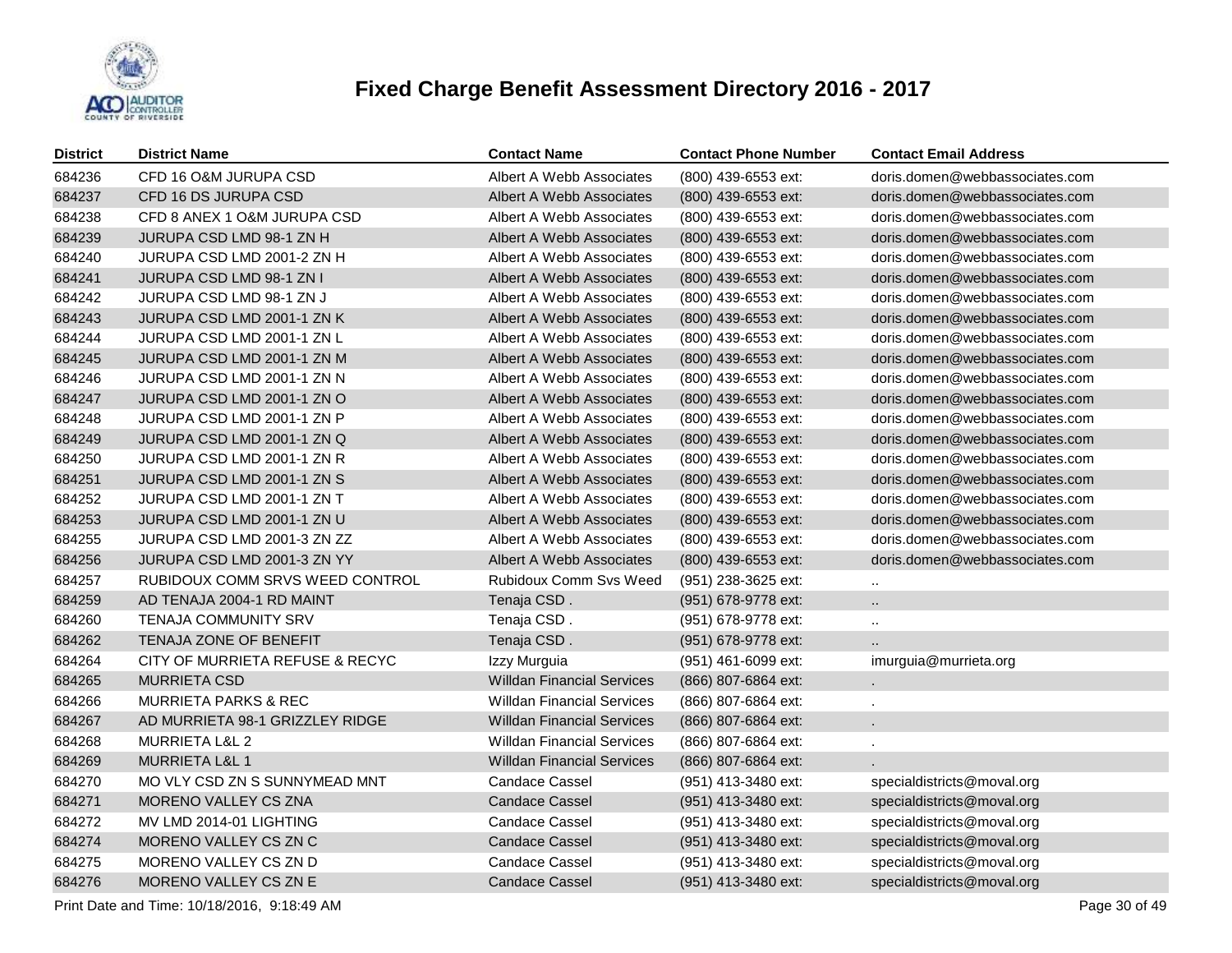

| <b>District</b> | <b>District Name</b>             | <b>Contact Name</b>               | <b>Contact Phone Number</b> | <b>Contact Email Address</b> |
|-----------------|----------------------------------|-----------------------------------|-----------------------------|------------------------------|
| 684277          | MORENO VLY TRASH DISPOSAL DELQ   | <b>WM Customer Service</b>        | (800) 423-9986 ext:         | wmservice@wm.com             |
| 684281          | MV LMD 2014-02 ZN01A LANDSCAPE   | <b>Candace Cassel</b>             | (951) 413-3480 ext:         | specialdistricts@moval.org   |
| 684283          | MORENO VALLEY ZNM COM/IND MEDIAN | <b>Candace Cassel</b>             | (951) 413-3480 ext:         | specialdistricts@moval.org   |
| 684284          | MV LMD 2014-02 ZN03A LANDSCAPE   | <b>Candace Cassel</b>             | (951) 413-3480 ext:         | specialdistricts@moval.org   |
| 684285          | MV LMD 2014-02 LANDSCAPE         | <b>Candace Cassell</b>            | (951) 413-3480 ext:         | Specialdistricts@moval.org   |
| 684286          | CFD MV 2014-01 MAINT SERV        | <b>Candace Cassel</b>             | (951) 413-3480 ext:         | Specialdistricts@moval.org   |
| 684290          | MORENO VALLEY FED MANDATED NPDES | Moreno Valley City of             | (951) 413-3120 ext:         | landdevelopment@moval.org    |
| 684292          | CFD 4 MAINT MORENO VALLEY        | <b>Candace Cassel</b>             | (951) 413-3480 ext:         | specialdistricts@moval.org   |
| 684293          | CFD 5 MORENO VALLEY              | <b>Candace Cassel</b>             | (951) 413-3480 ext:         | specialdistricts@moval.org   |
| 684331          | <b>IDYLLWILD FIRE PROTECTION</b> | Idyllwild Fire Protection Distr   | (951) 659-2153 ext:         |                              |
| 684341          | MURRIETA FIRE PROTECTION         | <b>Willdan Financial Services</b> | (866) 807-6864 ext:         |                              |
| 684350          | AD MURRIETA OAKS 95-1            | <b>Willdan Financial Services</b> | (866) 807-6864 ext:         |                              |
| 684358          | <b>MURRIETA L&amp;L 24</b>       | <b>Willdan Financial Services</b> | (866) 807-6864 ext:         |                              |
| 684359          | <b>MURRIETA L&amp;L 23</b>       | <b>Willdan Financial Services</b> | (866) 807-6864 ext:         |                              |
| 684360          | MURRIETA L&L 3                   | <b>Willdan Financial Services</b> | (866) 807-6864 ext:         |                              |
| 684361          | MURRIETA L&L 4                   | <b>Willdan Financial Services</b> | (866) 807-6864 ext:         |                              |
| 684362          | MURRIETA L&L 5                   | <b>Willdan Financial Services</b> | (866) 807-6864 ext:         |                              |
| 684363          | MURRIETA L&L 6                   | Willdan Financial Services        | (866) 807-6864 ext:         |                              |
| 684364          | MURRIETA L&L 7                   | <b>Willdan Financial Services</b> | (866) 807-6864 ext:         |                              |
| 684365          | MURRIETA L&L 8                   | <b>Willdan Financial Services</b> | (866) 807-6864 ext:         |                              |
| 684366          | MURRIETA L&L 9                   | <b>Willdan Financial Services</b> | (866) 807-6864 ext:         |                              |
| 684367          | MURRIETA L&L 10                  | <b>Willdan Financial Services</b> | (866) 807-6864 ext:         |                              |
| 684368          | <b>MURRIETA L&amp;L 11</b>       | <b>Willdan Financial Services</b> | (866) 807-6864 ext:         |                              |
| 684369          | MURRIETA L&L 12                  | <b>Willdan Financial Services</b> | (866) 807-6864 ext:         |                              |
| 684370          | <b>MURRIETA L&amp;L 13</b>       | <b>Willdan Financial Services</b> | (866) 807-6864 ext:         |                              |
| 684371          | <b>MURRIETA L&amp;L 14</b>       | <b>Willdan Financial Services</b> | (866) 807-6864 ext:         |                              |
| 684372          | MURRIETA L&L 15                  | <b>Willdan Financial Services</b> | (866) 807-6864 ext:         |                              |
| 684373          | <b>MURRIETA L&amp;L 16</b>       | <b>Willdan Financial Services</b> | (866) 807-6864 ext:         |                              |
| 684374          | MURRIETA L&L 17                  | <b>Willdan Financial Services</b> | (866) 807-6864 ext:         |                              |
| 684375          | <b>MURRIETA L&amp;L 18</b>       | Willdan Financial Services        | (866) 807-6864 ext:         |                              |
| 684376          | MURRIETA L&L 19                  | <b>Willdan Financial Services</b> | (866) 807-6864 ext:         |                              |
| 684377          | MURRIETA L&L 20                  | Willdan Financial Services        | (866) 807-6864 ext:         |                              |
| 684378          | <b>MURRIETA L&amp;L 21</b>       | <b>Willdan Financial Services</b> | (866) 807-6864 ext:         |                              |
| 684379          | MURRIETA L&L 22                  | Willdan Financial Services        | (866) 807-6864 ext:         |                              |
| 684380          | CFD 2000-1 GREER RANCH MURRIETA  | <b>Willdan Financial Services</b> | (866) 807-6864 ext:         |                              |
| 684381          | CFD 2001-1 MUR HIGHLAND MURRIETA | <b>Willdan Financial Services</b> | (866) 807-6864 ext:         |                              |

Print Date and Time: 10/18/2016, 9:18:49 AM Page 31 of 49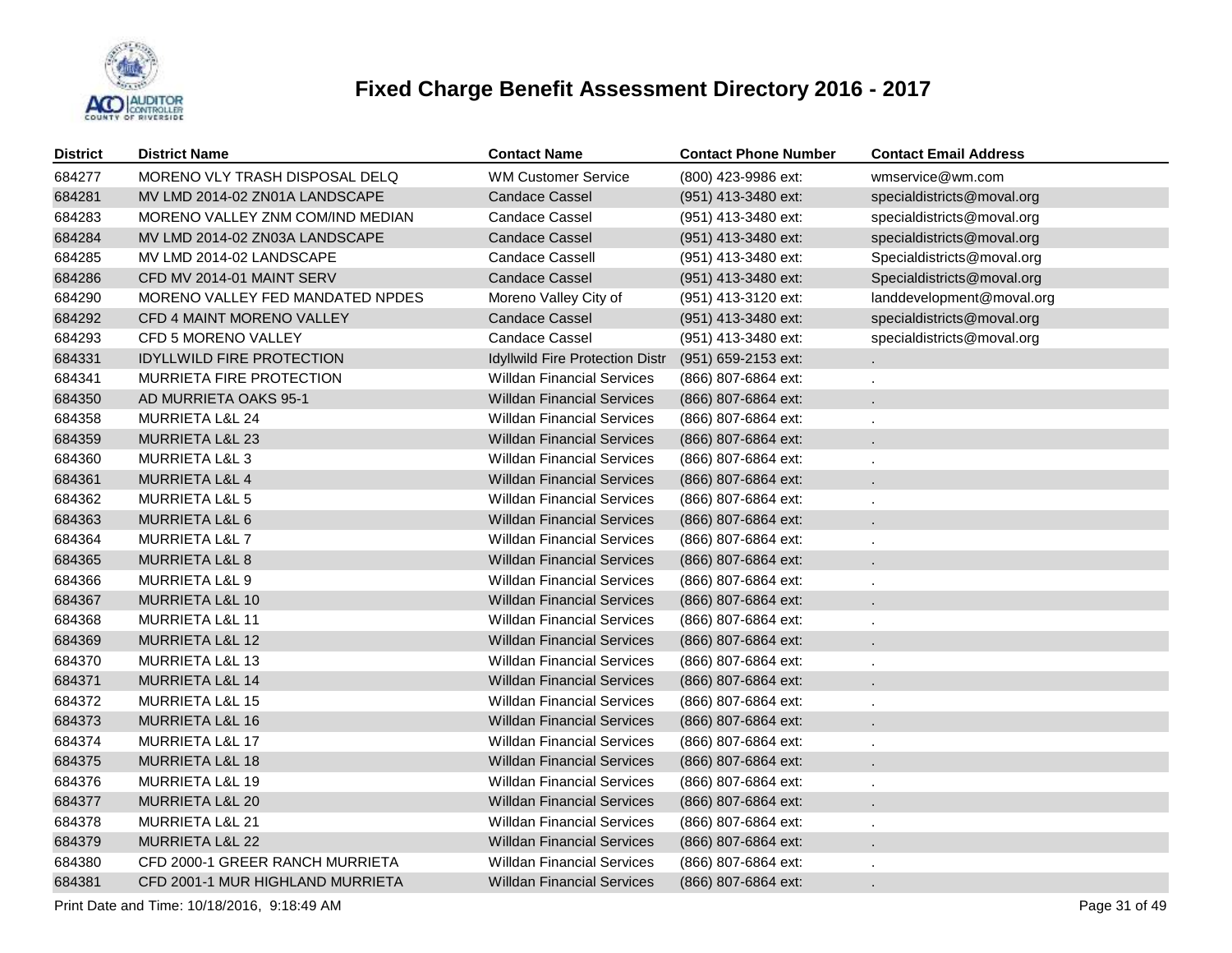

| <b>District</b> | <b>District Name</b>               | <b>Contact Name</b>               | <b>Contact Phone Number</b> | <b>Contact Email Address</b> |
|-----------------|------------------------------------|-----------------------------------|-----------------------------|------------------------------|
| 684382          | CFD 2003-2 BLACKMORE MURRIETA      | <b>Willdan Financial Services</b> | (866) 807-6864 ext:         |                              |
| 684383          | CFD 2003-4 BLUESTONE MURRIETA      | Willdan Financial Services        | (866) 807-6864 ext:         |                              |
| 684384          | CFD 2000-2 THE OAKS MURRIETA       | <b>Willdan Financial Services</b> | (866) 807-6864 ext:         |                              |
| 684385          | CFD 2003-1 MUR SPRINGS MURRIETA    | Willdan Financial Services        | (866) 807-6864 ext:         |                              |
| 684386          | CFD 2003-3 CREEKSIDE MURRIETA      | <b>Willdan Financial Services</b> | (866) 807-6864 ext:         |                              |
| 684387          | CFD 2004-1 BREMERTON MURRIETA      | <b>Willdan Financial Services</b> | (866) 807-6864 ext:         |                              |
| 684388          | CFD 2004-2 MUR FIELDS MURRIETA     | <b>Willdan Financial Services</b> | (866) 807-6864 ext:         |                              |
| 684389          | CFD 2005-1 SPRINGBROOK MURRIETA    | Daniel Louie                      | (866) 807-6864 ext:         | louied@willdan.com           |
| 684390          | CFD 2001-1B HIGHLANDS MURRIETA     | <b>Willdan Financial Services</b> | (866) 807-6864 ext:         |                              |
| 684391          | CFD 2000-2B THE OAKS MURRIETA      | <b>Willdan Financial Services</b> | (866) 807-6864 ext:         |                              |
| 684392          | CFD 2004-3 MURRIETA                | <b>Willdan Financial Services</b> | (866) 807-6864 ext:         |                              |
| 684393          | MURRIETA L&L 26                    | <b>Willdan Financial Services</b> | (866) 807-6864 ext:         |                              |
| 684394          | MURRIETA L&L ZN 27                 | <b>Willdan Financial Services</b> | (866) 807-6864 ext:         |                              |
| 684395          | MURRIETA L&L ZONE 28               | <b>Willdan Financial Services</b> | (866) 807-6864 ext:         |                              |
| 684397          | CFD 2005-5 GLDN CTY A MURRIETA     | <b>Willdan Financial Services</b> | (866) 807-6864 ext:         |                              |
| 684400          | CFD 2005-6 TOWNHOMES LK ELSINOR    | <b>Spicer Consulting Group</b>    | (866) 504-2067 ext:         |                              |
| 684556          | COACHELLA VALLEY MOSQUITO & RIFA   | <b>Willdan Financial Service</b>  | (866) 807-6864 ext:         | sreynods@willdan.com         |
| 684571          | NW MOSQUITO & VECTOR CONT DIST     | <b>SCI Consulting Group</b>       | $(800)$ 273-5167 ext:       | $\ddot{\phantom{a}}$         |
| 684572          | NW MOSQUITO & VECTOR CANYON LAKE   | SCI Consulting Group.             | (800) 273-5167 ext:         | $\ddot{\phantom{a}}$         |
| 684573          | NW MOSQUITO & VECTOR-RIVERSIDE     | <b>SCI Consulting Group.</b>      | (800) 273-5167 ext:         | ä.                           |
| 684612          | AD COACHELLA VALLEY RC/PK 93-1     | <b>Willdan Financial Service</b>  | (866) 807-6864 ext:         | sreynods@willdan.com         |
| 684613          | AD COACHELLA VL RC/PK TP 97-1      | Willdan Financial Service         | (866) 807-6864 ext:         | sreynods@willdan.com         |
| 684614          | AD COACHELLA VL RC/PK 01-1 INDIO   | <b>Willdan Financial Service</b>  | (866) 807-6864 ext:         | sreynods@willdan.com         |
| 684615          | AD COACHELLA VL RC/PK L&L 02-1     | <b>Willdan Financial Service</b>  | (866) 807-6864 ext:         | sreynods@willdan.com         |
| 684616          | AD COACHELLA VL RC/PK L&L 03-1     | <b>Willdan Financial Service</b>  | (866) 807-6864 ext:         | sreynods@willdan.com         |
| 684622          | <b>JURUPA PARK &amp; REC MAINT</b> | Koppel & Gruber Public Fi         | (888) 510-0290 ext:         | info@kgpf.net                |
| 684625          | CFD 2014-2 JURUPA REC & PARK       | Koppel & Gruber Public Fina       | (888) 510-0290 ext:         | info@kgpf.net                |
| 684626          | CFD 2015-1 JURUPA REC & PARK       | Koppel & Gruber Public Fina       | (888) 510-0290 ext:         | info@kgpf.net                |
| 684627          | CFD 2015-2 JURUPA REC & PARK       | Koppel & Gruber Public Fina       | (888) 510-0290 ext:         | info@kgpf.net                |
| 684628          | CFD 2016-1 JURUPA REC & PARK       | Koppel & Gruber Public Fina       | (888) 510-0290 ext:         | info@kgpf.net                |
| 684629          | CFD 2007-1 JURUPA REC & PARK       | Koppel & Gruber Public Fina       | (888) 510-0290 ext:         | info@kgpf.net                |
| 684630          | CFD JURUPA REC & PARK 2014-1       | Koppel & Gruber Public Fina       | (888) 510-0290 ext:         | info@kgpf.net                |
| 684636          | CFD 2004-1 JURUPA REC & PARK       | Koppel & Gruber Public Fi         | (888) 510-0290 ext:         | info@kgpf.net                |
| 684637          | CFD 2004-2 JURUPA REC & PARK       | Koppel & Gruber Public Fi         | (888) 510-0290 ext:         | info@kgpf.net                |
| 684638          | CFD 2005-1 JURUPA REC & PARK       | Koppel & Gruber Public Fi         | (888) 510-0290 ext:         | info@kgpf.net                |
| 684639          | CFD 2005-2 JURUPA REC & PARK       | Koppel & Gruber Public Fi         | (888) 510-0290 ext:         | info@kgpf.net                |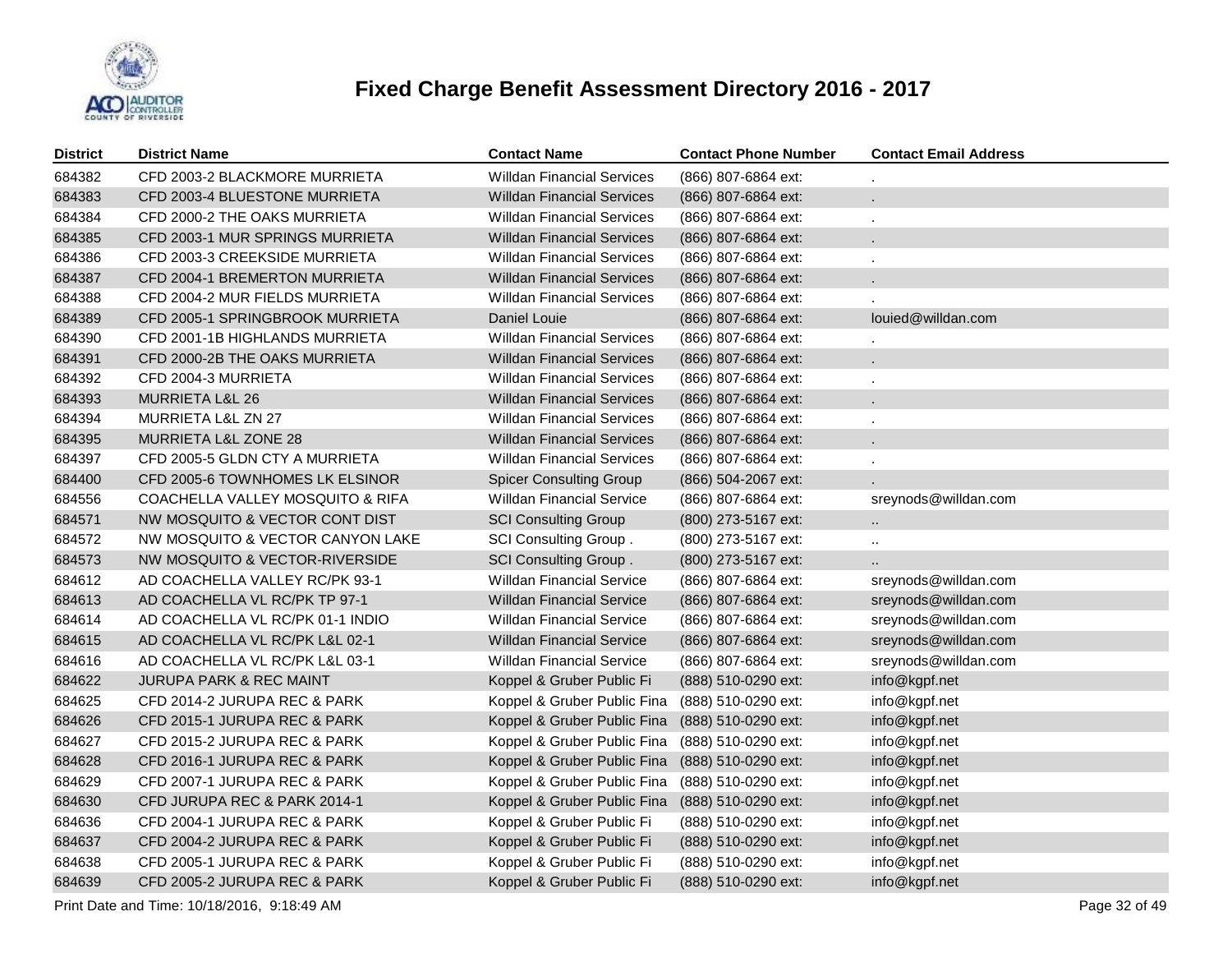

| <b>District</b> | <b>District Name</b>                  | <b>Contact Name</b>              | <b>Contact Phone Number</b> | <b>Contact Email Address</b> |
|-----------------|---------------------------------------|----------------------------------|-----------------------------|------------------------------|
| 684640          | CFD 2006-1 JURUPA REC & PARK          | Koppel & Gruber Public Fi        | (888) 510-0290 ext:         | info@kgpf.net                |
| 684642          | COMM SERVICE AREA 22 LTG              | Wildomar City of                 | (800) 439-6553 ext:         |                              |
| 684643          | COMM SERVICE AREA 142 LTG             | Wildomar City of                 | (800) 439-6553 ext:         |                              |
| 684644          | COMM SERV AREA 1 103 DRAIN LD         | Wildomar City of                 | (800) 439-6553 ext:         |                              |
| 684645          | COMM SERV AREA 103 LTG                | Wildomar City of                 | (800) 439-6553 ext:         |                              |
| 684646          | V-WIDE MENIFEE FAC, LMD 88-1          | <b>NBS</b>                       | (800) 676-7516 ext:         | info@nbsgov.com              |
| 684647          | V-WIDE REGIONAL FAC.LMD 88-1          | <b>NBS</b>                       | (800) 676-7516 ext:         | info@nbsgov.com              |
| 684652          | V-WIDE LMD FRENCH VLY                 | <b>NBS</b>                       | (800) 676-7516 ext:         | info@nbsgov.com              |
| 684653          | V-WIDE LMD MENIFEE NORTH PARK         | <b>NBS</b>                       | (800) 676-7516 ext:         | info@nbsgov.com              |
| 684654          | V-WIDE LMD MENIFEE SOUTH PARK         | <b>NBS</b>                       | (800) 676-7516 ext:         | info@nbsgov.com              |
| 684655          | V-WIDE WINCHESTER LMD                 | <b>NBS</b>                       | (800) 676-7516 ext:         | info@nbsgov.com              |
| 684656          | V-WIDE RIVERCREST ZN                  | <b>NBS</b>                       | (800) 676-7516 ext:         | info@nbsgov.com              |
| 684657          | CFD FRENCH VALLEY                     | David Schroeder                  | (951) 837-4017 ext:         | dschroeder@nbsgov.com        |
| 684681          | AD VL SANITARY 2004 SHADOW HILLS      | Shepherd & Staats, Inc           | (800) 641-8403 ext:         |                              |
| 684682          | VALLEY SANITARY SEWER SERVICE         | Joanne Padgham                   | (760) 238-5415 ext:         | jpadgham@valley-sanitary.org |
| 684693          | DELINQUENT SEWER CHARGES              | CVWD.                            | (760) 391-9600 ext:         | Customerbilling@cvwd.org     |
| 684815          | CABAZON CO WTR STANDBY                | Calvin Louie                     | (951) 849-4422 ext:         | clouie@cabazonwater.org      |
| 684817          | <b>CVWD ASST DIST 33</b>              | Albert A. Webb Associates        | (800) 439-6553 ext:         |                              |
| 684818          | AD CVWD 70                            | Albert A. Webb Associates        | (800) 439-6553 ext:         |                              |
| 684819          | AD CVWD 68                            | Albert A. Webb Associates        | (800) 439-6553 ext:         |                              |
| 684820          | AD CVWD 67                            | Albert A. Webb Associates        | (800) 439-6553 ext:         |                              |
| 684821          | <b>CVWD DELQ WTR CHARGES</b>          | CVWD.                            | (760) 391-9600 ext:         | Customerbilling@cvwd.org     |
| 684822          | DELINQUENT CANAL CHARGES              | CVWD.                            | (760) 391-9600 ext:         | Customerbilling@cvwd.org     |
| 684823          | CVWD DELQ IRRIG AVAILABILITY          | CVWD.                            | (760) 391-9600 ext:         | Customerbilling@cvwd.org     |
| 684827          | CVWD AVAILABILITY-DOMESTIC ID6        | CVWD.                            | (760) 391-9600 ext:         | Customerbilling@cvwd.org     |
| 684828          | <b>CVWD AVAILABILITY-DOMESTIC ID8</b> | CVWD.                            | (760) 391-9600 ext:         | Customerbilling@cvwd.org     |
| 684832          | <b>CVWD SEWER SERVICE CHARGE ID50</b> | CVWD.                            | (760) 391-9600 ext:         | Customerbilling@cvwd.org     |
| 684834          | <b>CVWD SEWER SERVICE CHARGE ID55</b> | CVWD.                            | (760) 391-9600 ext:         | Customerbilling@cvwd.org     |
| 684836          | <b>CVWD SEWER SERVICE CHARGE ID80</b> | CVWD.                            | (760) 391-9600 ext:         | Customerbilling@cvwd.org     |
| 684837          | <b>CVWD SEWER SERVICE CHARGE ID81</b> | CVWD.                            | (760) 391-9600 ext:         | Customerbilling@cvwd.org     |
| 684844          | CVWD AVAILABILITY-DOMESTIC ID13       | CVWD.                            | (760) 391-9600 ext:         | Customerbilling@cvwd.org     |
| 684849          | <b>CVWD AVAILABILITY-SEWER ID50</b>   | CVWD.                            | (760) 391-9600 ext:         | Customerbilling@cvwd.org     |
| 684853          | MISSION SPRINGS ID B STDBY            | Mission Springs Water Dis        | (760) 329-5169 ext:         | sh_s_inc@pacbell.net         |
| 684854          | MISSION SPRINGS DELQ WTR/SEWER        | Mission Springs Water Dis        | (760) 329-5169 ext:         | sh_s_inc@pacbell.net         |
| 684855          | <b>MISSION SPRINGS SEWER CHARGES</b>  | Mission Springs Water Distri     | (760) 329-6448 ext:         |                              |
| 684856          | MISSION SPRINGS ID 2 STDBY            | <b>Mission Springs Water Dis</b> | (760) 329-5169 ext:         | sh_s_inc@pacbell.net         |
|                 |                                       |                                  |                             |                              |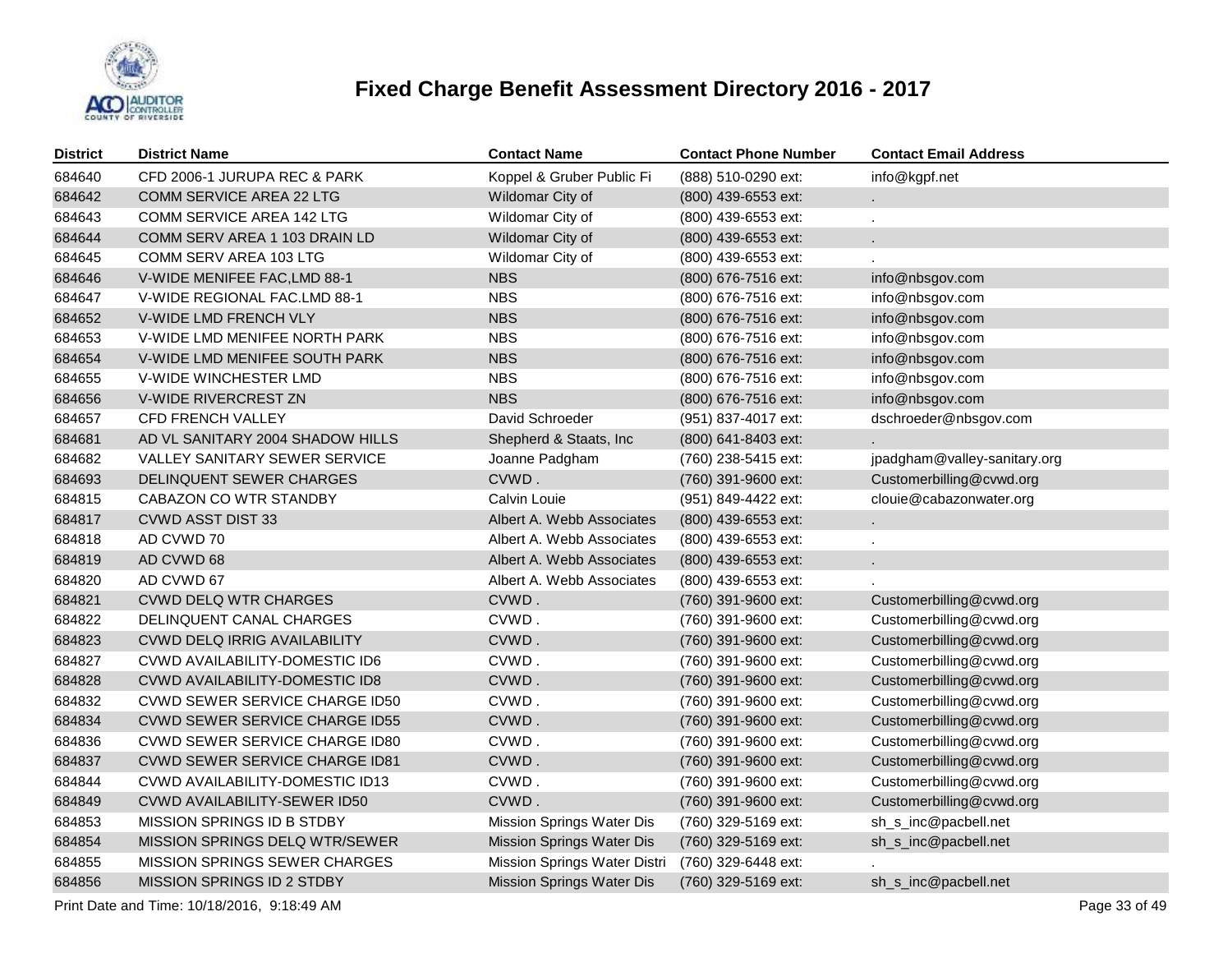

| <b>District</b> | <b>District Name</b>                        | <b>Contact Name</b>               | <b>Contact Phone Number</b> | <b>Contact Email Address</b>         |
|-----------------|---------------------------------------------|-----------------------------------|-----------------------------|--------------------------------------|
| 684859          | MISSION SPRINGS SRV AREA 2 STDBY            | <b>Mission Springs Water Dis</b>  | (760) 329-5169 ext:         | sh_s_inc@pacbell.net                 |
| 684861          | AD MISSION SPRINGS WTR 11 S-2               | Mission Springs Water Dis         | (760) 329-5169 ext:         | sh_s_inc@pacbell.net                 |
| 684863          | AD MISSION SPRINGS 12 PHASE I               | Mission Springs Water Dis         | (760) 329-5169 ext:         | sh_s_inc@pacbell.net                 |
| 684864          | AD MISSION SPRINGS 4                        | Mission Springs Water Dis         | (760) 329-5169 ext:         | sh_s_inc@pacbell.net                 |
| 684865          | AD MISSION SPRINGS 13                       | Albert A. Webb Associates         | (800) 439-6553 ext:         | Charmaine.mccarvel@Webbassocites.com |
| 684866          | <b>MISSION SPRINGS ID G STDBY</b>           | <b>Mission Springs Water Dis</b>  | (760) 329-5169 ext:         | sh_s_inc@pacbell.net                 |
| 684868          | MISSION SPRINGS ID F STDBY                  | Mission Springs Water Dis         | (760) 329-5169 ext:         | sh_s_inc@pacbell.net                 |
| 684869          | AD MISSION SPRINGS 7                        | <b>Mission Springs Water Dis</b>  | (760) 329-5169 ext:         | sh_s_inc@pacbell.net                 |
| 684870          | MISSION SPRINGS I.D. S STANDBY              | Mission Springs Water Dis         | (760) 329-5169 ext:         | sh_s_inc@pacbell.net                 |
| 684871          | <b>IDYLLWILD CO WTR STDBY</b>               | <b>Idyllwild Water District</b>   | (951) 659-2143 ext:         |                                      |
| 684872          | <b>IDYLLWILD CO WTR IMP 1 STDBY</b>         | Idyllwild Water District          | (951) 659-2143 ext:         | ÷.                                   |
| 684876          | CFD 99-1 WESTERN MUNI                       | Albert A. Webb Associates         | (800) 439-6553 ext:         |                                      |
| 684877          | WESTERN MUNI WTR STANDBY                    | Albert A. Webb Associates         | (800) 439-6553 ext:         |                                      |
| 684878          | <b>WESTERN MUNI SEWER STANDY</b>            | Albert A. Webb Associates         | (800) 439-6553 ext:         |                                      |
| 684879          | CFD 88-1 WESTERN MUNI                       | Albert A. Webb Associates         | (800) 439-6553 ext:         | Charmaine.mccarvel@Webbassocites.com |
| 684880          | WESTERN MUNI WTR 1A 2                       | Albert A. Associates              | (800) 439-6553 ext:         |                                      |
| 684882          | CVWD AVAILABILITY-DOMESTIC SA35             | CVWD.                             | (760) 391-9600 ext:         | Customerbilling@cvwd.org             |
| 684883          | CVWD AVAILABILITY-DOMESTIC ID10             | CVWD.                             | (760) 391-9600 ext:         | Customerbilling@cvwd.org             |
| 684884          | CVWD AVAILABILITY-DOMESTIC ID7              | CVWD.                             | (760) 391-9600 ext:         | Customerbilling@cvwd.org             |
| 684887          | CVWD AVAILABILITY-SEWER ID80                | CVWD.                             | (760) 391-9600 ext:         | Customerbilling@cvwd.org             |
| 684892          | PINION PINES CO WTR                         | <b>Christy Huss</b>               | (760) 349-3261 ext:         | chuss@pinyonpinescwd.ca.gov          |
| 684893          | PINE COVE COUNTY WTR STDBY                  | <b>Becky Smith</b>                | (951) 659-2675 ext:         | becky@pcwd.org                       |
| 684899          | CSCDA SCIP AD NO 15-01 (ARRIVE)             | David Taussig Associates          | (800) 969-4382 ext:         |                                      |
| 684900          | AD NO 14-01 CSCDA (YVWD)                    | David Taussig Associates          | (800) 969-4382 ext:         |                                      |
| 684901          | YUCAIPA VLY WTR SEWER EXPANSION             | Erin Anton                        | (909) 790-3308 ext:         | eanton@yvwd.dst.ca.us                |
| 684947          | SJ CR&R DELINQUENT SOLIDA WASTE             | <b>CR &amp;R.</b>                 | (800) 826-9677 ext:         | rdelacruz@crrmail.com                |
| 685000          | WEST VALLEY WTR DIST                        | <b>NBS</b>                        | (800) 676-7516 ext:         | info@nbsgov.com                      |
| 685230          | <b>ELSINORE WTR STANDBY</b>                 | Corrine Nikolic                   | (951) 674-3146 ext: 8362    | cnikolic@evmwd.net                   |
| 685252          | AD FERN VALLEY WTR DIST 96-1                | Jessica Priefer                   | (951) 659-2200 ext:         | fvwd@verizon.net                     |
| 685256          | HIGH VALLEY WTR STDBY                       | <b>High Valley Water District</b> | (951) 849-2612 ext:         |                                      |
| 685260          | TEMESCAL VALLEY WD STANDBY                  | <b>Willdan Financial Service</b>  | (866) 807-6864 ext:         | jperezmoses@willdan.com              |
| 685261          | TEMESCAL VALLEY WD ID NO 1                  | <b>Willdan Financial Service</b>  | (866) 807-6864 ext:         | jperezmoses@willdan.com              |
| 685262          | TEMESCAL VALLEY WD ID NO 2                  | <b>Willdan Financial Service</b>  | (866) 807-6864 ext:         | jperezmoses@willdan.com              |
| 685263          | CFD 2 TEMESCAL VALLEY WD                    | <b>Willdan Financial Service</b>  | (866) 807-6864 ext:         | jperezmoses@willdan.com              |
| 685264          | CFD 1 TEMESCAL VALLEY WD                    | <b>Willdan Financial Service</b>  | (866) 807-6864 ext:         | jperezmoses@willdan.com              |
| 685265          | CFD 3 TEMESCAL VALLEY WD                    | <b>Willdan Financial Service</b>  | (866) 807-6864 ext:         | jperezmoses@willdan.com              |
|                 | Print Date and Time: 10/18/2016, 9:18:49 AM |                                   |                             | Page 34 of 49                        |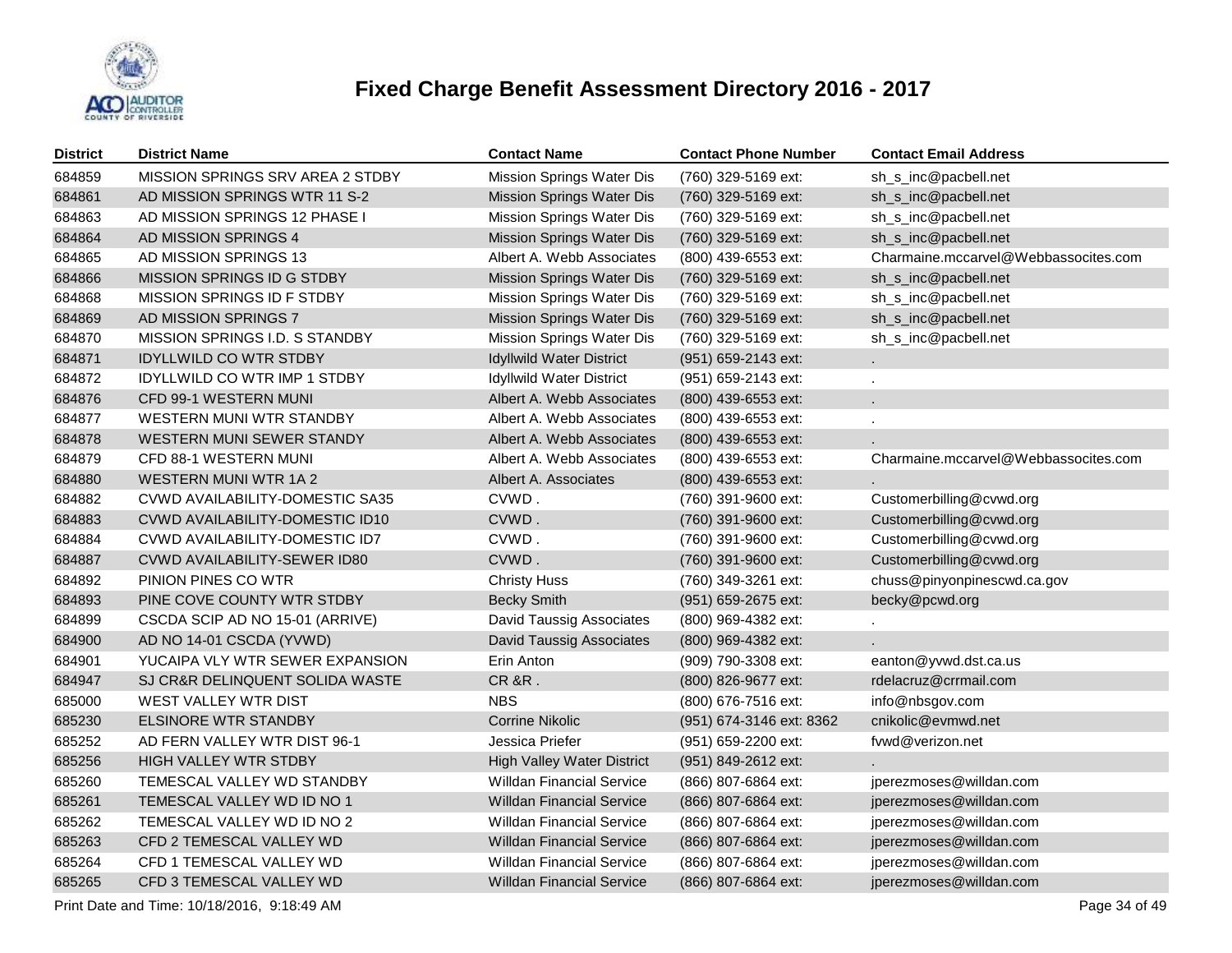

| <b>District</b> | <b>District Name</b>             | <b>Contact Name</b>                             | <b>Contact Phone Number</b> | <b>Contact Email Address</b> |
|-----------------|----------------------------------|-------------------------------------------------|-----------------------------|------------------------------|
| 685270          | RANCHO CA WTR RAD 2015-32A       | David Taussig & Associate.                      | (800) 969-4382 ext:         |                              |
| 685274          | RANCHO CA WTR FIRE SERVICE       | Vicki Browder                                   | (951) 296-6928 ext:         | browdery@ranchowater.com     |
| 685279          | AD SANTA ROSA 2 SEWER STANDBY    | Vicki Browder                                   | (951) 296-6928 ext:         | browderv@ranchowater.com     |
| 685280          | RANCHO CA WTR-DELQ CHGS          | Vicki Browder                                   | (951) 296-6928 ext:         | browdery@ranchowater.com     |
| 685291          | RANCHO CA WTR DELQ CHG SR        | Vicki Browder                                   | (951) 296-6928 ext:         | browderv@ranchowater.com     |
| 685292          | SANTA ROSA RANCHES WTR STDBY     | Vicki Browder                                   | (951) 296-6928 ext:         | browdery@ranchowater.com     |
| 685294          | NATURE CONSERVANCY               | Vicki Browder                                   | (951) 296-6928 ext:         | browderv@ranchowater.com     |
| 685295          | SANTA ROSA ID2 SEWER STDBY       | Vicki Browder                                   | (951) 296-6928 ext:         | browderv@ranchowater.com     |
| 685296          | SANTA ROSA WTR FIRE SERVICE      | Vicki Browder                                   | (951) 296-6928 ext:         | browderv@ranchowater.com     |
| 685297          | CFD 88-3 SPECIAL TAX A RCWD      | David Taussig & Associate.                      | (800) 969-4382 ext:         | ä.                           |
| 685300          | CFD 99-1 IMP A RCWD              | David Taussig & Associate.                      | (800) 969-4382 ext:         |                              |
| 685301          | CFD 99-1 IMP B RCWD              | David Taussig & Associate.                      | (800) 969-4382 ext:         | $\mathbf{r}$                 |
| 685302          | CFD 99-2 RCWD                    | David Taussig & Associate.                      | (800) 969-4382 ext:         |                              |
| 685305          | <b>MWD STANDBY EAST</b>          | <b>Beatrice Medina</b>                          | (866) 807-6864 ext:         | bmedina@willdan.com          |
| 685360          | MWD STANDBY WEST                 | <b>Beatrice Medina</b>                          | (866) 807-6864 ext:         | bmedina@willdan.com          |
| 685370          | CFD NO 2014-1 MURRIETA VLY USD   | Cooperative strategies                          | (877) 250-1503 ext:         | taxinfo@coopstrategies.com   |
| 685371          | CFD NO 2014-2 MURRIETA VLY USD   | Cooperative strategies                          | (877) 250-1503 ext:         | taxinfo@coopstrategies.com   |
| 685372          | CFD EMWD 2010-60 PASEO DEL SOL   | Eastern Municipal Water Dis                     | (800) 439-6553 ext:         | $\sim$                       |
| 685373          | CFD EMWD 2005-43 KONA RD/HOLIDAY | Eastern municipal Water Di                      | (800) 439-6553 ext:         | $\ddotsc$                    |
| 685374          | CFD 2003-14 CLIN KEITH IA A EMWD | Eastern Municipal Water Dis                     | (800) 439-6553 ext:         | $\ddot{\phantom{1}}$         |
| 685375          | CFD 2003-14 CLIN KEITH IA B EMWD | Eastern Municipal Water Dis                     | (800) 439-6553 ext:         | $\ddotsc$                    |
| 685376          | CFD 2003-14 CLIN KEITH IA C EMWD | Eastern Municipal Water Dis                     | (800) 439-6553 ext:         | $\ddot{\phantom{1}}$         |
| 685377          | CFD 2003-19 E&W RIDGE IA A EMWD  | Eastern Municipal Water Dis                     | (800) 439-6553 ext:         | $\ddot{\phantom{a}}$         |
| 685378          | CFD 2003-19 E&W RIDGE IA B EMWD  | Eastern Municipal Water Dis                     | (800) 439-6553 ext:         | $\ddot{\phantom{1}}$         |
| 685379          | CFD2005-38 AUTUMN RIDG IA A EMWD | Eastern Municipal Water Dis                     | (800) 439-6553 ext:         | $\ddot{\phantom{a}}$         |
| 685380          | CFD2005-38 AUTUMN RIDG IA B EMWD | Eastern Municipal Water Dis                     | (800) 439-6553 ext:         | $\ddot{\phantom{1}}$         |
| 685381          | CFD 2003-20 CORMAN L. IA A EMWD  | Eastern Municipal Water Dis                     | (800) 439-6553 ext:         | $\ddotsc$                    |
| 685382          | CFD 2003-20 CORMAN L. IA B EMWD  | Eastern Municipal Water Dis                     | (800) 439-6553 ext:         | $\ddot{\phantom{a}}$         |
| 685383          | CFD 2002-05 CROWN VLY EMWD       | Eastern Municipal Water Dis                     | (800) 439-6553 ext:         | $\ddotsc$                    |
| 685384          | CFD 2002-08 SERENA HILLS EMWD    | Eastern Municipal Water Dis                     | (800) 439-6553 ext:         |                              |
| 685385          | CFD 2002-10 SUMMIT RIDGE EMWD    | Eastern Municipal Water Dis                     | (800) 439-6553 ext:         |                              |
| 685386          | CFD 2003-12 TEM CREEK 1A A EMWD  | Eastern Municipal Water Dis                     | (800) 439-6553 ext:         | $\ddot{\phantom{a}}$         |
| 685387          | CFD 2003-12 TEM CREEK 1A B EMWD  | Eastern Municipal Water Dis                     | (800) 439-6553 ext:         | $\ddotsc$                    |
| 685388          | CFD 2003-16 PROMONTORY EMWD      | Eastern Municipal Water Dis                     | (800) 439-6553 ext:         | $\ddot{\phantom{a}}$         |
| 685389          | CFD 2001-01 FRENCH VL IA B EMWD  | Eastern Municipal Water Dis                     | (800) 439-6553 ext:         |                              |
| 685390          | CFD 2002-04 SHEFLD RBV IA 1 EMWD | Eastern Municipal Water Dis (800) 439-6553 ext: |                             | $\ddotsc$                    |

Print Date and Time: 10/18/2016, 9:18:50 AM Page 35 of 49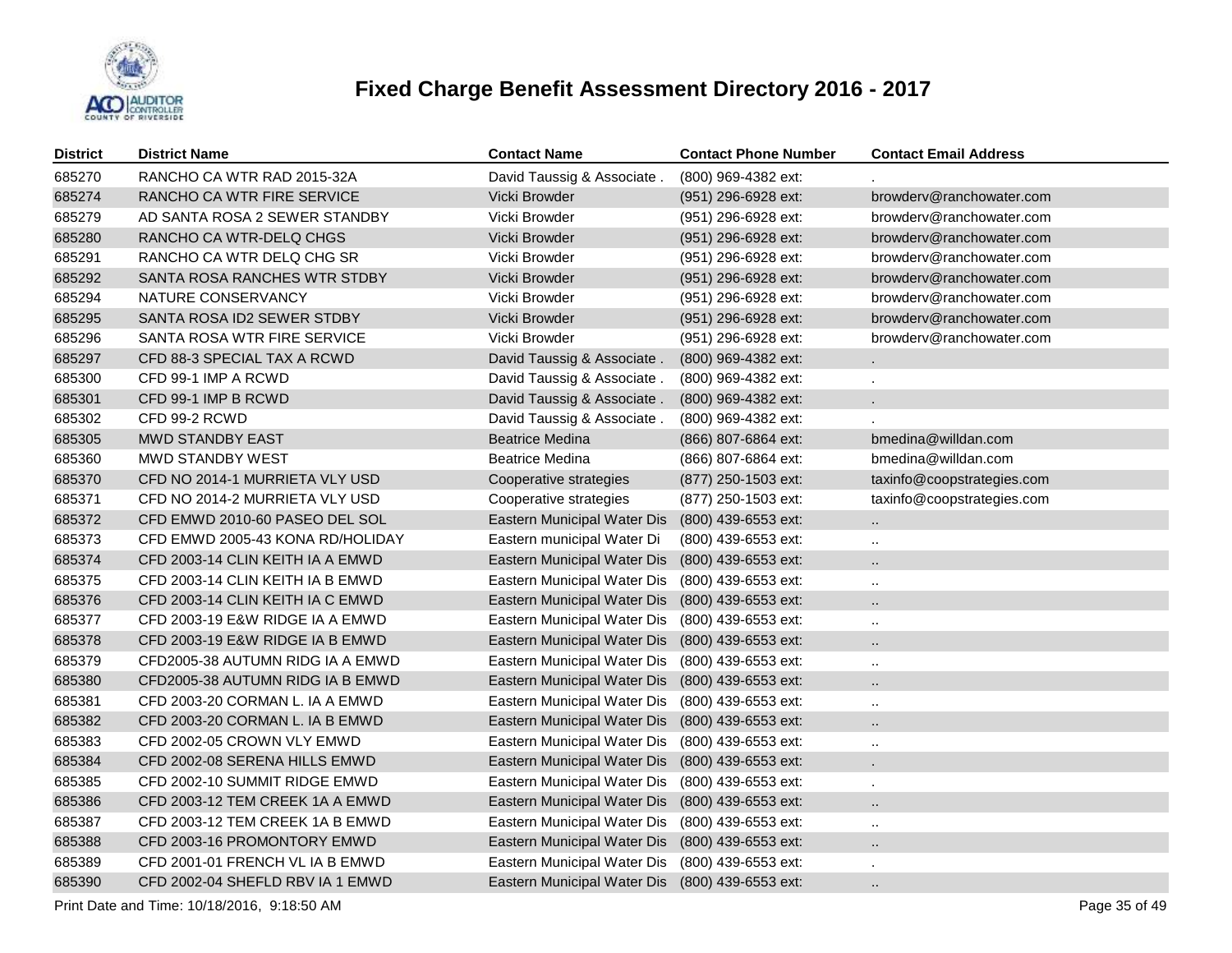

| District | <b>District Name</b>              | <b>Contact Name</b>         | <b>Contact Phone Number</b> | <b>Contact Email Address</b> |
|----------|-----------------------------------|-----------------------------|-----------------------------|------------------------------|
| 685391   | CFD 2002-04 SHEFLD/RBV IA 2 EMWD  | Eastern Municipal Water Dis | (800) 439-6553 ext:         |                              |
| 685392   | CFD 2002-04 SHEFLD/RBV IA 3 EMWD  | Eastern Municipal Water Dis | (800) 439-6553 ext:         | $\ddot{\phantom{1}}$         |
| 685393   | CFD 2002-04 SHEFLD/RBV IA 4 EMWD  | Eastern Municipal Water Dis | (800) 439-6553 ext:         | $\ddotsc$                    |
| 685394   | CFD 2002-04 SHEFLD/RBV IA 5 EMWD  | Eastern Municipal Water Dis | (800) 439-6553 ext:         |                              |
| 685395   | CFD 2002-06 A MORGAN HILL EMWD    | Eastern Municipal Water Dis | (800) 439-6553 ext:         |                              |
| 685396   | CFD 2002-06 B MORGAN HILL EMWD    | Eastern Municipal Water Dis | (800) 439-6553 ext:         | $\cdot$ .                    |
| 685398   | CFD 2002-09 WOODSIDE EMWD         | Eastern Municipal Water Dis | (800) 439-6553 ext:         | $\ddotsc$                    |
| 685399   | CFD2001-2 A SPGFLD/ARB GLEN EMWD  | Eastern Municipal Water Dis | (800) 439-6553 ext:         |                              |
| 685400   | CFD2001-2 B SPGFLD/ARB GLEN EMWD  | Eastern Municipal Water Dis | (800) 439-6553 ext:         | ä,                           |
| 685402   | <b>EMWD STDBY-COMBINED CHARGE</b> | Eastern Municipal Water Dis | (951) 928-3777 ext:         | $\ldots$                     |
| 685415   | AD EMWD 19-A GLENOAKS WTR         | Eastern Municipal Water Dis | (951) 928-3777 ext:         | $\sim$                       |
| 685418   | AD EMWD ROMOLAND AREA SEWERS 5    | Eastern Municipal Water Dis | (951) 928-3777 ext:         | $\ldots$                     |
| 685419   | AD EMWD HOMELAND GREEN ACRES 7    | Eastern Municipal Water Dis | (951) 928-3777 ext:         | $\sim$                       |
| 685422   | AD EMWD 8 STAGECOACH              | Eastern Municipal Water Dis | (951) 928-3777 ext:         | $\ldots$                     |
| 685423   | AD EMWD 12 PIGEON PASS            | Eastern Municipal Water Dis | (951) 928-3777 ext:         | $\ldots$                     |
| 685424   | AD EMWD 20 MENIFEE DEV            | Eastern Municipal Water Dis | (951) 928-3777 ext:         | $\ldots$                     |
| 685425   | CFD 2001-01 A FRENCH VALLEY       | Eastern Municipal Water Dis | (800) 439-6553 ext:         | $\ddot{\phantom{a}}$         |
| 685426   | CFD 2002-03 WILLOWS EMWD          | Eastern Municipal Water Dis | (800) 439-6553 ext:         | $\ddot{\phantom{1}}$         |
| 685427   | CFD 2004-30 BARRINGTON HGTS EMWD  | Eastern Municipal Water Dis | (800) 439-6553 ext:         | $\ddotsc$                    |
| 685428   | CFD 2004-26 SAN JACINTO IAA EMWD  | Eastern Municipal Water Dis | (800) 439-6553 ext:         | $\ddotsc$                    |
| 685429   | CFD 2004-28 QUINTA DO LARGO EMWD  | Eastern Municipal Water Dis | (800) 439-6553 ext:         | $\ddotsc$                    |
| 685430   | CFD 2003-15 MORGAN VLY EMWD       | Eastern Municipal Water Dis | (800) 439-6553 ext:         | $\ddot{\phantom{a}}$         |
| 685432   | CFD 2003-20 CORMANLEIGH IAC EMWD  | Eastern Municipal Water Dis | (800) 439-6553 ext:         | $\ddot{\phantom{a}}$         |
| 685434   | CFD 2006-58 MEADOW/STEIN/CIMM     | Eastern Municipal Water Dis | (800) 439-6553 ext:         |                              |
| 685501   | ELSINORE VALLEY MWD STDBY         | Corrine Nikolic             | (951) 674-3146 ext: 8362    | cnikolic@evmwd.net           |
| 685580   | CFD 98-2 WILDOMAR-TVP             | Jerry Wen                   | (800) 969-4382 ext:         | JerryW@Taussig.com           |
| 685581   | CFD 98-1 TEMESCAL VLY PROJ        | Jerry Wen                   | (800) 969-4382 ext:         | JerryW@Taussig.com           |
| 685582   | CFD 98-2 WILDOMAR PUBLIC FAC      | Jerry Wen                   | (800) 969-4382 ext:         | JerryW@Taussig.com           |
| 685583   | CFD 99-1 LA GONDA ELS VLY MWD     | Jerry Wen                   | (800) 969-4382 ext:         | JerryW@Taussig.com           |
| 685584   | CFD 2002-1 ELSINORE VALLEY MWD    | Jerry Wen                   | (800) 969-4382 ext:         | JerryW@Taussig.com           |
| 685585   | CFD 2003-2 ELSINORE VALLEY MWD    | Jerry Wen                   | (800) 969-4382 ext:         | JerryW@Taussig.com           |
| 685586   | CFD 2003-1 ELSINORE VALLEY MWD    | Jerry Wen                   | (800) 969-4382 ext:         | JerryW@Taussig.com           |
| 685587   | CFD 2004-1 ELSINORE VALLEY MWD    | Jerry Wen                   | (800) 969-4382 ext:         | JerryW@Taussig.com           |
| 685596   | ELS VLY MWD IMP U-2 W/S STDBY     | Corrine Nikolic             | (951) 674-3146 ext: 8362    | cnikolic@evmwd.net           |
| 685597   | <b>EVMWD REGIONAL SEWER</b>       | Corrine Nikolic             | (951) 674-3146 ext: 8362    | cnikolic@evmwd.net           |
| 685598   | EVMWD SOUTHERN SEWER              | Corrine Nikolic             | (951) 674-3146 ext: 8362    | cnikolic@evmwd.net           |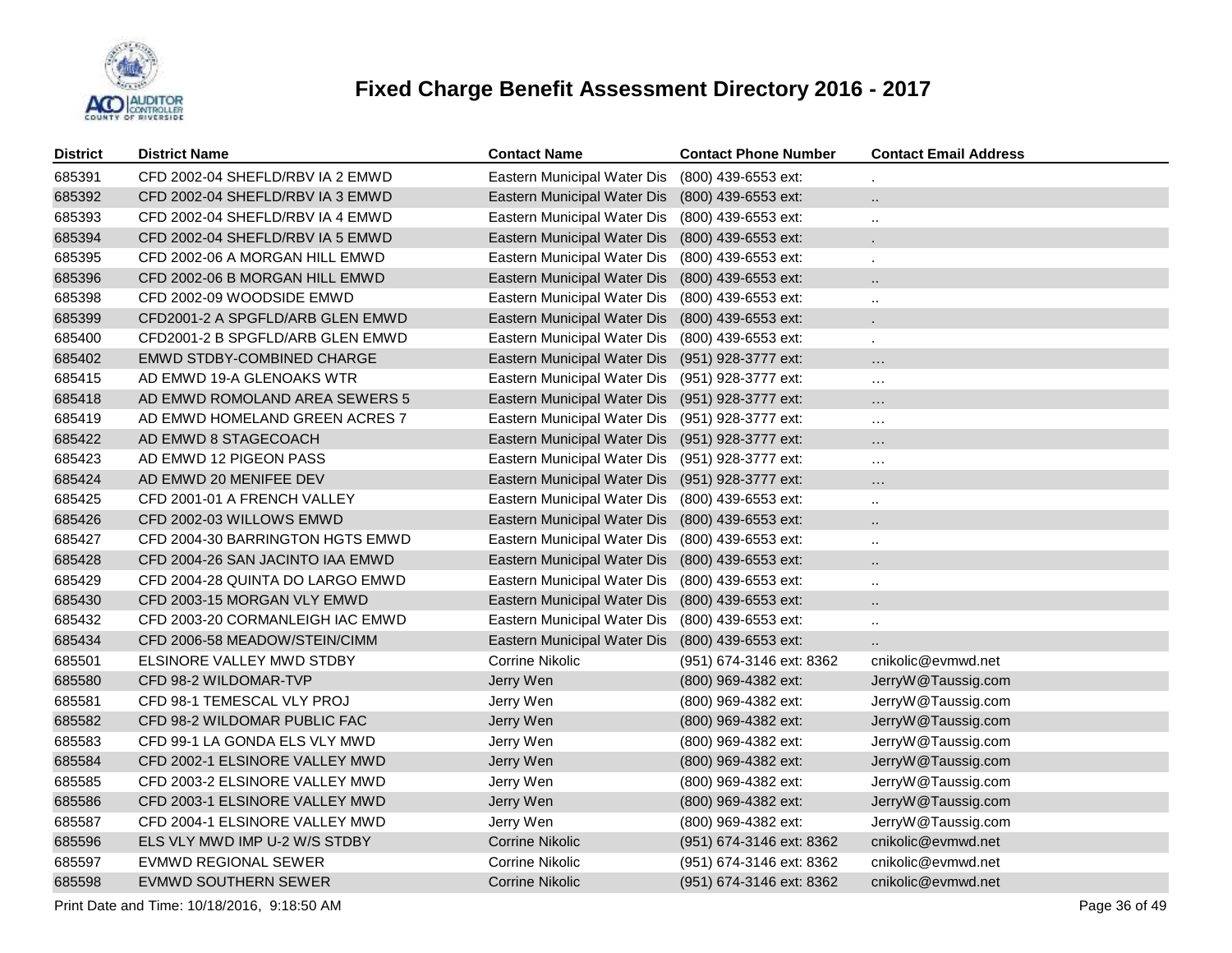

| <b>District</b> | <b>District Name</b>                   | <b>Contact Name</b>         | <b>Contact Phone Number</b> | <b>Contact Email Address</b>      |
|-----------------|----------------------------------------|-----------------------------|-----------------------------|-----------------------------------|
| 685599          | EVMWD ANNUAL SEWER SERV CHG            | Corrine Nikolic             | (951) 674-3146 ext: 8362    | cnikolic@evmwd.net                |
| 685604          | LAKE HEMET MUNI WTR IMP A STDBY        | <b>NBS</b>                  | (800) 676-7516 ext:         | info@nbsgov.com                   |
| 685611          | LAKE HEMET MUNI WTR IMP U-2 STY        | <b>NBS</b>                  | (800) 676-7516 ext:         | info@nbsgov.com                   |
| 685612          | LK HEMET MN WTR AD 2003-1 GARNER       | <b>NBS</b>                  | (800) 676-7516 ext:         | info@nbsgov.com                   |
| 685705          | WMWD FIXED SEWER CHGS                  | Anna Briones                | (951) 571-7138 ext:         | abriones@wmwd.com                 |
| 685820          | CFD 102 (THE RESERVE) CVWD             | Albert A. Webb Associates   | (800) 439-6553 ext:         |                                   |
| 685824          | CVWD AVAILABILITY-DOMESTIC ID18        | CVWD.                       | (760) 391-9600 ext:         | Customerbilling@cvwd.org          |
| 685838          | <b>CVWD AVAILABILITY-DOMESTIC ID19</b> | CVWD.                       | (760) 391-9600 ext:         | Customerbilling@cvwd.org          |
| 685858          | CVWD AVAILABILITY-SEWER ID81           | CVWD.                       | (760) 391-9600 ext:         | Customerbilling@cvwd.org          |
| 685859          | CVWD AVAILABILITY-SEWER ID55           | CVWD.                       | (760) 391-9600 ext:         | Customerbilling@cvwd.org          |
| 685919          | CFD 2005-43 IAM EMWD                   | Eastern Municipal Water Dis | (800) 439-6553 ext:         |                                   |
| 685920          | CFD 2004-34 FAIRCREST EMWD             | Eastern Municipal Water Dis | (800) 439-6553 ext:         |                                   |
| 685921          | CFD 2005-47 THE LAKES EMWD             | Albert A. Webb Associates   | (800) 439-6553 ext:         | heidi.schoeppe@webbassociates.com |
| 685923          | CFD 2002-07 IAC EMWD                   | Eastern Municipal Water Dis | (800) 439-6553 ext:         |                                   |
| 685924          | <b>EMWD SEWER CHARGES</b>              | Eastern Muni Water District | (800) 426-3693 ext:         |                                   |
| 685947          | EMWD WINE COUNTRY BENEFIT AREA         | NBS.                        | (800) 676-7516 ext:         | info@nbsgov.com                   |
| 685951          | CFD2003-25 PACIFIC COM IA C EMWD       | Eastern Municipal Water Dis | (800) 439-6553 ext:         | $\ddot{\phantom{a}}$              |
| 685952          | CFD2003-25 PACIFIC COM IA D EMWD       | Eastern Municipal Water Dis | (800) 439-6553 ext:         |                                   |
| 685953          | CFD2004-26 SAN JACINTO IA 2 EMWD       | Eastern Municipal Water Dis | (800) 439-6553 ext:         | $\ddotsc$                         |
| 685954          | CFD 2004-27 COTTONWOOD EMWD            | Eastern Municipal Water Dis | (800) 439-6553 ext:         |                                   |
| 685955          | CFD 2004-29 SUN RANCH EMWD             | Eastern Municipal Water Dis | (800) 439-6553 ext:         | $\ddotsc$                         |
| 685956          | CFD2004-32 RCH JACINTO IA A EMWD       | Eastern Municipal Water Dis | (800) 439-6553 ext:         |                                   |
| 685957          | CFD2004-32 RCH JACINTO IA B EMWD       | Eastern Municipal Water Dis | (800) 439-6553 ext:         | $\ddotsc$                         |
| 685960          | CFD 2004-35 MTN GATE IA C EMWD         | Eastern Municipal Water Dis | (800) 439-6553 ext:         | $\ddot{\phantom{a}}$              |
| 685961          | CFD 2004-36 ADELINE'S FARM EMWD        | Eastern Municipal Water Dis | (800) 439-6553 ext:         | $\ddot{\phantom{a}}$              |
| 685962          | CFD 2005-40 MAHOGANY PROM EMWD         | Eastern Municipal Water Dis | (800) 439-6553 ext:         |                                   |
| 685963          | CFD2005-42 BELICA R MOSAICO EMWD       | Eastern Municipal Water Dis | (800) 439-6553 ext:         | $\ddot{\phantom{a}}$              |
| 685965          | CFD 2005-39 MARSDEN EMWD               | Eastern Municipal Water Dis | (800) 439-6553 ext:         | $\ddotsc$                         |
| 685966          | CFD 2005-44 VISTA DEL VALLE EMWD       | Eastern Municipal Water Dis | (800) 439-6553 ext:         | $\ddotsc$                         |
| 685967          | CFD 2006-52(NELSON) EMWD               | Eastern Municipal Water Dis | (800) 439-6553 ext:         | $\ddot{\phantom{a}}$              |
| 685969          | CFD 2002-07IAA PACIFIC MAYFIELD        | Eastern Municipal Water Dis | (800) 439-6553 ext:         | $\ddotsc$                         |
| 685970          | CFD 2002-07IAB PACIFIC MAYFIELD        | Eastern Municipal Water Dis | $(800)$ 439-6553 ext:       | $\ddot{\phantom{a}}$              |
| 685973          | CFD EMWD 2006-56 RANCHO DIAMANTE       | Eastern Municipal Water Dis | (800) 439-6553 ext:         | $\ddotsc$                         |
| 685974          | CFD 2003-20IA D CORMAN LEIGH           | Eastern Municipal Water Dis | $(800)$ 439-6553 ext:       |                                   |
| 685975          | CFD EMWD 2002-06 IAC MORGAN HILL       | Eastern Municipal Water Dis | (800) 439-6553 ext:         | $\ddotsc$                         |
| 685976          | CFD 2003-25 IA B PACIFIC COMM          | Eastern Municipal Water Dis | (800) 439-6553 ext:         | Ω.                                |

Print Date and Time: 10/18/2016, 9:18:50 AM Page 37 of 49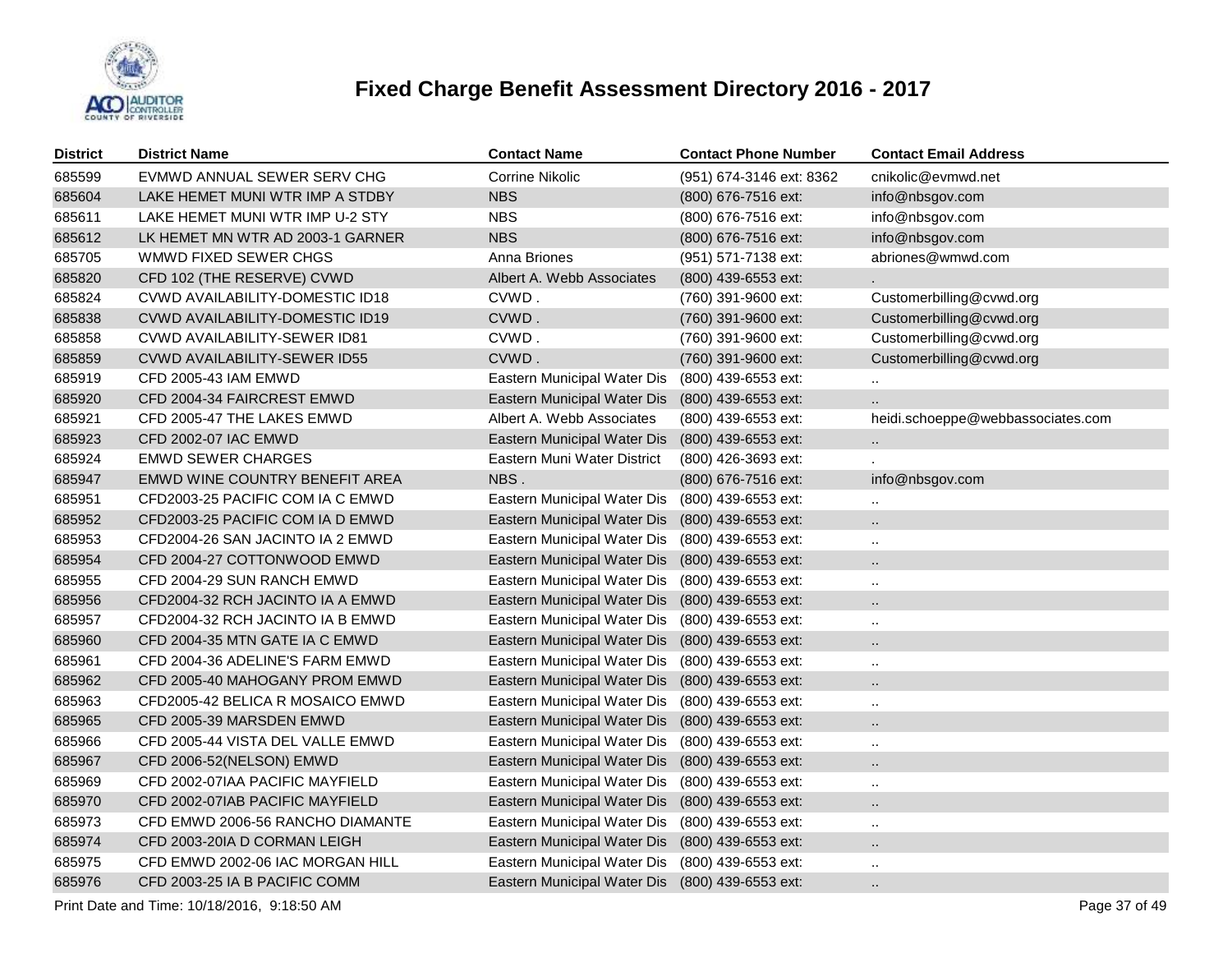

| <b>District</b> | <b>District Name</b>             | <b>Contact Name</b>                             | <b>Contact Phone Number</b> | <b>Contact Email Address</b> |
|-----------------|----------------------------------|-------------------------------------------------|-----------------------------|------------------------------|
| 685977          | CFD 2004-35 IA A MOUNTAIN GATE   | Eastern Municipal Water Dis                     | (800) 439-6553 ext:         |                              |
| 685978          | CFD 2013-64 ATHERTON AND TERRACI | Eastern Municipal Water Dis                     | (800) 439-6553 ext:         |                              |
| 685979          | CFD 2014-67 IA A THE LAKES YATES | Eastern Municipal Water Dis (800) 439-6553 ext: |                             | $\ddotsc$                    |
| 685980          | CFD 2014-67 IA B THE LAKES YATES | Eastern Municipal Water Dis                     | (800) 439-6553 ext:         |                              |
| 685981          | CFD 2015-70 MARAVILLA ESTATES    | Eastern Municipal Water Dis                     | (800) 439-6553 ext:         |                              |
| 686000          | CFD 2000-1 LAKE ELSINORE USD     | Cooperative strategies                          | (877) 250-1503 ext:         | taxinfo@coopstrategies.com   |
| 686001          | CFD 2003-1 IA-A LK ELSINORE USD  | Cooperative strategies                          | (877) 250-1503 ext:         | taxinfo@coopstrategies.com   |
| 686002          | CFD 2003-1 IA-B LK ELSINORE USD  | Cooperative strategies                          | (877) 250-1503 ext:         | taxinfo@coopstrategies.com   |
| 686003          | CFD 2004-1 LAKE ELSINORE USD     | Cooperative strategies                          | (877) 250-1503 ext:         | taxinfo@coopstrategies.com   |
| 686004          | CFD 2004-2 LAKE ELSINORE USD     | Cooperative strategies                          | (877) 250-1503 ext:         | taxinfo@coopstrategies.com   |
| 686005          | CFD 2004-3 LAKE ELSINORE USD     | Cooperative strategies                          | (877) 250-1503 ext:         | taxinfo@coopstrategies.com   |
| 686006          | CFD 2004-4 LAKE ELSINORE USD     | Cooperative strategies                          | (877) 250-1503 ext:         | taxinfo@coopstrategies.com   |
| 686007          | CFD 2005-1 IA A LK ELSINORE USD  | Cooperative strategies                          | (877) 250-1503 ext:         | taxinfo@coopstrategies.com   |
| 686008          | CFD 2005-1 IA B LK ELSINORE USD  | Cooperative strategies                          | (877) 250-1503 ext:         | taxinfo@coopstrategies.com   |
| 686009          | CFD 2005-3 LAKE ELSINORE USD     | Cooperative strategies                          | (877) 250-1503 ext:         | taxinfo@coopstrategies.com   |
| 686010          | CFD 2005-5 LAKE ELSINORE USD     | Cooperative strategies                          | (877) 250-1503 ext:         | taxinfo@coopstrategies.com   |
| 686011          | CFD 2005-6 IA A LK ELSINORE USD  | Cooperative strategies                          | (877) 250-1503 ext:         | taxinfo@coopstrategies.com   |
| 686013          | CFD 2005-7 LAKE ELSINORE USD     | Cooperative strategies                          | (877) 250-1503 ext:         | taxinfo@coopstrategies.com   |
| 686016          | CFD 2006-3 IA A LK ELSINORE USD  | Cooperative strategies                          | (877) 250-1503 ext:         | taxinfo@coopstrategies.com   |
| 686020          | CFD 2006-2 IA A LK ELSINORE USD  | Cooperative strategies                          | (877) 250-1503 ext:         | taxinfo@coopstrategies.com   |
| 686023          | CFD 2006-4 LAKE ELSINORE USD     | Cooperative strategies                          | (877) 250-1503 ext:         | taxinfo@coopstrategies.com   |
| 686025          | CFD 2006-6 LAKE ELSINORE USD     | Cooperative strategies                          | (877) 250-1503 ext:         | taxinfo@coopstrategies.com   |
| 686027          | CFD LAKE ELSINORE USD 2013-2     | Cooperative strategies                          | (877) 250-1503 ext:         | taxinfo@coopstrategies.com   |
| 686028          | CFD 2006-2 1A B LEUSD            | Cooperative strategies                          | (877) 250-1503 ext:         | taxinfo@coopstrategies.com   |
| 686100          | CFD 2004-1 IA 3 ROMOLAND SCHOOL  | David Taussig Associates                        | (800) 969-4382 ext:         |                              |
| 686101          | CFD 91-1 ROMOLAND SCHOOL DIST    | David Taussig Associates                        | (800) 969-4382 ext:         |                              |
| 686102          | CFD 2001-1 ROMOLAND SCHOOL DIST  | David Taussig Associates                        | (800) 969-4382 ext:         |                              |
| 686103          | CFD 2002-1 IA A ROMOLAND SCHOOL  | David Taussig Associates                        | (800) 969-4382 ext:         |                              |
| 686105          | CFD 2002-2 ROMOLAND SCHOOL       | David Taussig Associates                        | (800) 969-4382 ext:         |                              |
| 686106          | CFD 2004-1 ROMOLAND SCHOOL       | David Taussig Associates                        | (800) 969-4382 ext:         |                              |
| 686107          | CFD 2004-1 IA 2 ROMOLAND SCHOOL  | David Taussig Associates                        | (800) 969-4382 ext:         |                              |
| 686108          | CFD 2006-1 ROMOLAND SCHOOL       | David Taussig Associates                        | (800) 969-4382 ext:         |                              |
| 686109          | CFD ROMOLAND SD 2004-1 IA 4      | David Taussig Associates                        | (800) 969-4382 ext:         |                              |
| 686110          | CFD ROMOLAND SD NO 2006-3        | David Taussig Associates                        | (800) 969-4382 ext:         |                              |
| 686200          | CFD 2003-1 ZN1 A SAN JACINTO USD | <b>Willdan Financial Service</b>                | (866) 807-6864 ext:         | jperezmoses@willdan.com      |
| 686206          | CFD 2003-3 TAX A SAN JACINTO USD | <b>Willdan Financial Service</b>                | (866) 807-6864 ext:         | jperezmoses@willdan.com      |

Print Date and Time: 10/18/2016, 9:18:50 AM Page 38 of 49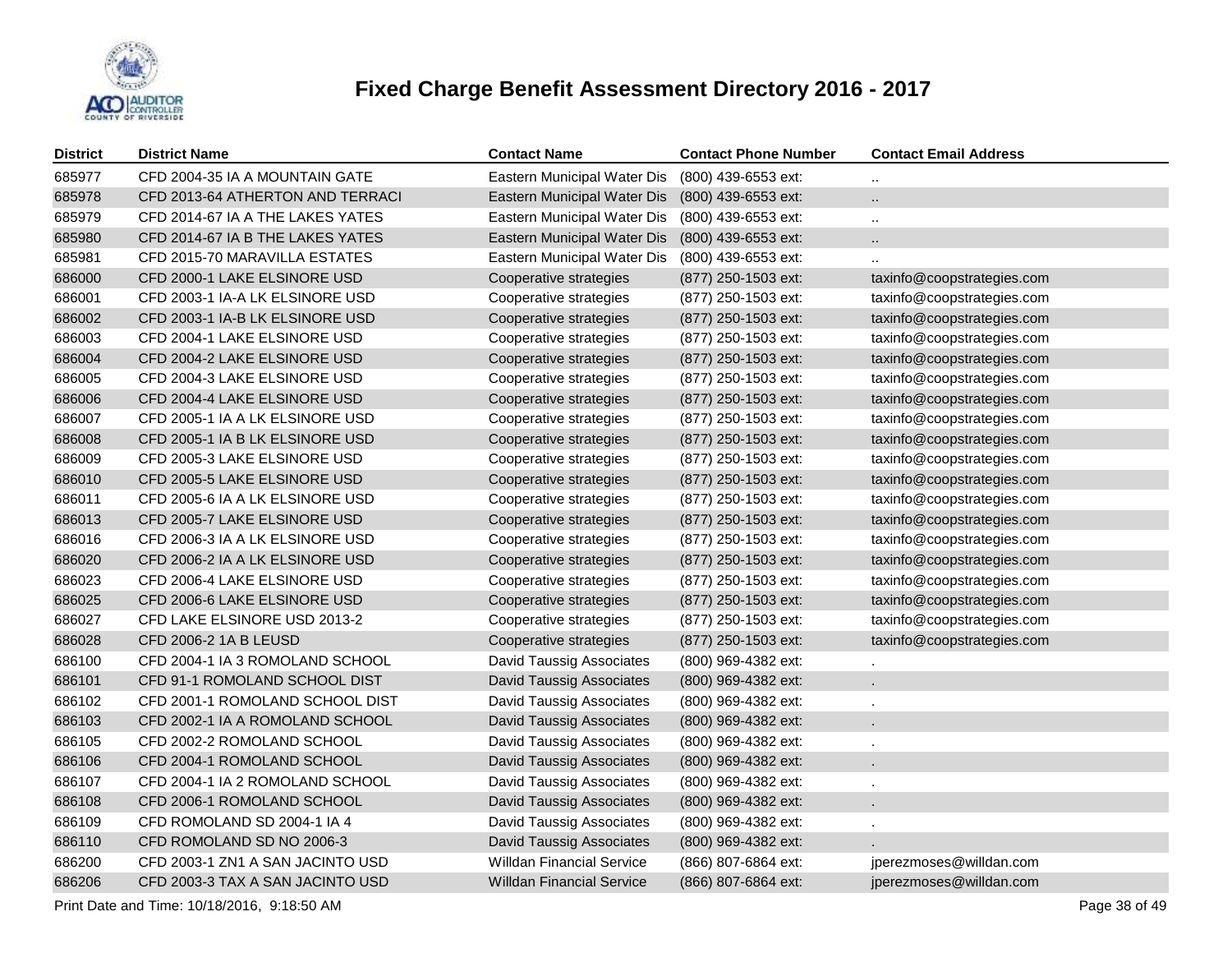

| <b>District</b> | <b>District Name</b>             | <b>Contact Name</b>              | <b>Contact Phone Number</b> | <b>Contact Email Address</b> |
|-----------------|----------------------------------|----------------------------------|-----------------------------|------------------------------|
| 686207          | CFD 2003-3 TAX B SAN JACINTO USD | <b>Willdan Financial Service</b> | (866) 807-6864 ext:         | jperezmoses@willdan.com      |
| 686209          | CFD 2003-2 SAN JACINTO USD       | <b>Willdan Financial Service</b> | (866) 807-6864 ext:         | jperezmoses@willdan.com      |
| 686210          | CFD 2004-3 SAN JACINTO USD       | <b>Willdan Financial Service</b> | (866) 807-6864 ext:         | jperezmoses@willdan.com      |
| 686211          | CFD 2004-4 SAN JACINTO USD       | <b>Willdan Financial Service</b> | (866) 807-6864 ext:         | jperezmoses@willdan.com      |
| 686212          | CFD 2004-5 SAN JACINTO USD       | <b>Willdan Financial Service</b> | (866) 807-6864 ext:         | jperezmoses@willdan.com      |
| 686215          | CFD 2005-1 TAX A SAN JACINTO USD | <b>Willdan Financial Service</b> | (866) 807-6864 ext:         | jperezmoses@willdan.com      |
| 686216          | CFD 2005-1 TAX B SAN JACINTO USD | <b>Willdan Financial Service</b> | (866) 807-6864 ext:         | jperezmoses@willdan.com      |
| 686217          | CFD 2005-2 TAX A SAN JACINTO USD | <b>Willdan Financial Service</b> | (866) 807-6864 ext:         | jperezmoses@willdan.com      |
| 686218          | CFD 2005-2 TAX B SAN JACINTO USD | <b>Willdan Financial Service</b> | (866) 807-6864 ext:         | jperezmoses@willdan.com      |
| 686221          | CFD 2005-4 TAX A SAN JACINTO USD | <b>Willdan Financial Service</b> | (866) 807-6864 ext:         | jperezmoses@willdan.com      |
| 686222          | CFD 2005-4 TAX B SAN JACINTO USD | <b>Willdan Financial Service</b> | (866) 807-6864 ext:         | jperezmoses@willdan.com      |
| 686223          | CFD 2006-1 TAX A SAN JACINTO USD | <b>Willdan Financial Service</b> | (866) 807-6864 ext:         | jperezmoses@willdan.com      |
| 686224          | CFD 2006-1 TAX B SAN JACINTO USD | <b>Willdan Financial Service</b> | (866) 807-6864 ext:         | jperezmoses@willdan.com      |
| 686225          | CFD 2006-2 TAX B SAN JACINTO USD | <b>Willdan Financial Service</b> | (866) 807-6864 ext:         | jperezmoses@willdan.com      |
| 686226          | CFD 2003-1 B SAN JACINTO USD     | <b>Willdan Financial Service</b> | (866) 807-6864 ext:         | jperezmoses@willdan.com      |
| 686227          | CFD 2003-2 B SAN JACINTO USD     | <b>Willdan Financial Service</b> | (866) 807-6864 ext:         | jperezmoses@willdan.com      |
| 686228          | CFD 2004-3 B SAN JACINTO USD     | <b>Willdan Financial Service</b> | (866) 807-6864 ext:         | jperezmoses@willdan.com      |
| 686229          | CFD 2004-4 B SAN JACINTO USD     | <b>Willdan Financial Service</b> | (866) 807-6864 ext:         | jperezmoses@willdan.com      |
| 686230          | CFD 2004-5 B SAN JACINTO USD     | <b>Willdan Financial Service</b> | (866) 807-6864 ext:         | jperezmoses@willdan.com      |
| 686231          | CFD 2006-2 A SAN JACINTO USD     | <b>Willdan Financial Service</b> | (866) 807-6864 ext:         | jperezmoses@willdan.com      |
| 686530          | CFD 89-1 TEMECULA VALLEY USD     | <b>Barbara Hale-Carter</b>       | (760) 233-2630 ext:         | barbc@sdfa.com               |
| 686531          | CFD 00-01 TEMECULA USD           | Barbara Hale-Carter              | (760) 233-2630 ext:         | barbc@sdfa.com               |
| 686532          | CFD 2002-2 TEMECULA VALLEY USD   | Barbara Hale-Carter              | (760) 233-2630 ext:         | barbc@sdfa.com               |
| 686533          | CFD 2002-1/IA-1 TEMECULA VL USD  | <b>Barbara Hale-Carter</b>       | (760) 233-2630 ext:         | barbc@sdfa.com               |
| 686534          | CFD 2002-1/IA-2 TEMECULA VL USD  | Barbara Hale-Carter              | (760) 233-2630 ext:         | barbc@sdfa.com               |
| 686535          | CFD TEMECULA VL USD 2013-1       | Barbara Hale-Carter              | (760) 233-2630 ext:         | barbc@sdfa.com               |
| 686536          | CFD TEMECULA VL USD 2011-1       | Barbara Hale-Carter              | (760) 233-2630 ext:         | barbc@sdfa.com               |
| 686537          | CFD 2003-2 TEMECULA VALLEY USD   | Barbara Hale-Carter              | (760) 233-2630 ext:         | barbc@sdfa.com               |
| 686539          | CFD 2004-1/IA-A TEMECULA VL USD  | Barbara Hale-Carter              | (760) 233-2630 ext:         | barbc@sdfa.com               |
| 686541          | CFD 2005-1 TEMECULA VALLEY USD   | <b>Barbara Hale-Carter</b>       | (760) 233-2630 ext:         | barbc@sdfa.com               |
| 686545          | CFD 2004-1 IA B TEMECULA VL USD  | Barbara Hale-Carter              | (760) 233-2630 ext:         | barbc@sdfa.com               |
| 686546          | CFD TV USD 2010-1                | <b>Barbara Hale-Carter</b>       | (760) 233-2630 ext:         | barbc@sdfa.com               |
| 686547          | <b>WRCOG HERO FINANCING</b>      | Andrea Roess                     | (949) 955-1500 ext:         | andrea@taussig.com           |
| 686548          | CFD 1 TEMECULA VLY USD           | Barbara Hale-Carter              | (760) 233-2630 ext:         | barbc@sdfa.com               |
| 686549          | CFD 2005-1 H TEMECULA VLY USD    | Barbara Hale-Carter              | (760) 233-2630 ext:         | barbc@sdfa.com               |
| 687000          | <b>COACHELLA LLD 22</b>          | City of Coachella                | (760) 398-5744 ext:         |                              |

Print Date and Time: 10/18/2016, 9:18:50 AM Page 39 of 49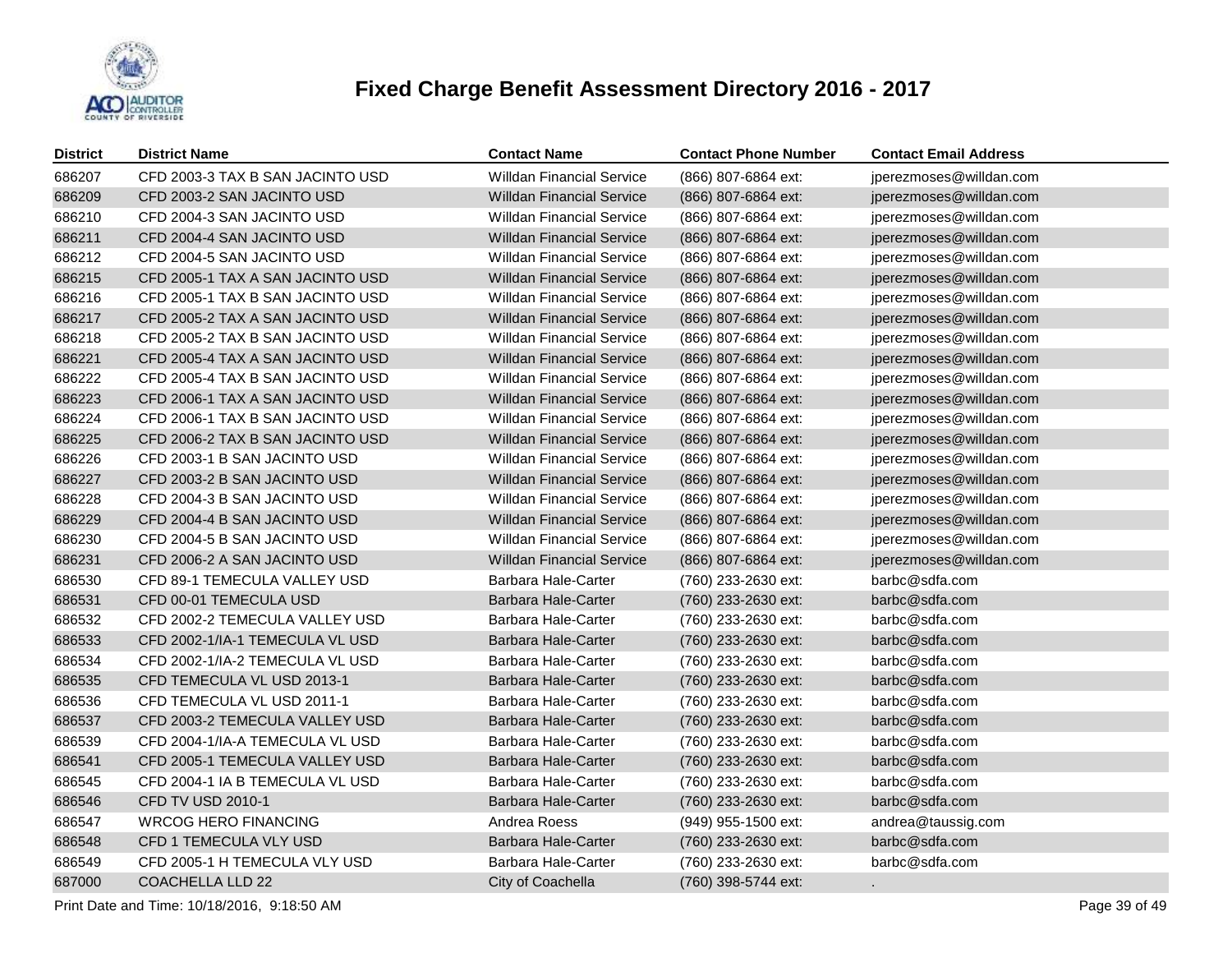

| <b>District</b> | <b>District Name</b>             | <b>Contact Name</b>              | <b>Contact Phone Number</b> | <b>Contact Email Address</b> |
|-----------------|----------------------------------|----------------------------------|-----------------------------|------------------------------|
| 687001          | COACHELLA LLD 23                 | City of Coachella                | (760) 398-5744 ext:         |                              |
| 687002          | COACHELLA LLD 24                 | City of Coachella                | (760) 398-5744 ext:         | L.                           |
| 687003          | COACHELLA LLD 25                 | City of Coachella                | (760) 398-5744 ext:         |                              |
| 687005          | <b>COACHELLA LLD 27</b>          | City of Coachella                | (760) 398-5744 ext:         | ÷.                           |
| 687006          | COACHELLA LLD 28                 | City of Coachella                | (760) 398-5744 ext:         |                              |
| 687007          | <b>COACHELLA LLD 29</b>          | City of Coachella                | (760) 398-5744 ext:         | ÷.                           |
| 687008          | COACHELLA LLD 30                 | City of Coachella                | (760) 398-5744 ext:         |                              |
| 687009          | <b>COACHELLA LLD 31</b>          | City of Coachella                | (760) 398-5744 ext:         | ÷.                           |
| 687010          | COACHELLA LLD 32                 | City of Coachella                | (760) 398-5744 ext:         |                              |
| 687011          | <b>COACHELLA LLD 33</b>          | City of Coachella                | (760) 398-5744 ext:         | ÷.                           |
| 687012          | COACHELLA LLD 34                 | City of Coachella                | (760) 398-5744 ext:         |                              |
| 687013          | <b>COACHELLA LLD 35</b>          | City of Coachella                | (760) 398-5744 ext:         | ÷.                           |
| 687014          | COACHELLA LLD 36                 | City of Coachella                | (760) 398-5744 ext:         |                              |
| 687016          | <b>COACHELLA LLD 38</b>          | City of Coachella                | (760) 398-5744 ext:         |                              |
| 687030          | CFD 2005-1 CITY OF COACHELLA     | <b>Willdan Financial Service</b> | (866) 807-6864 ext:         | sreynods@willdan.com         |
| 687150          | CFD 2004-1 BUCHANAN ST CORONA    | Shepherd & Staats, Inc.          | (800) 641-8403 ext:         | L.                           |
| 687151          | CFD 2002-1 IA DOS LAGOS CORONA   | Shepherd & Staats, Inc           | (800) 641-8403 ext:         |                              |
| 687200          | DHS PUB SAFETY SRV PARCEL TAX    | City of Desert Hot Springs.      | $(800)$ 439-6553 ext:       | u.                           |
| 687201          | CFD 2006-1 DESERT HOT SPRINGS    | City of Desert Hot Springs.      | (800) 439-6553 ext:         | Ω.                           |
| 687202          | CFD 2010-1(SERVICES) CITY OF DHS | City of Desert Hot Springs.      | (800) 439-6553 ext:         | $\ddotsc$                    |
| 687203          | CFD CITY OF DHS 2010-1 ZN 3      | City of Desert Hot Springs.      | $(800)$ 439-6553 ext:       |                              |
| 688430          | AD INDIAN WELLS DB 1             | Susana Medina                    | (866) 807-6864 ext:         | smedina@willdan.com          |
| 688431          | INDIAN WELLS LLD 91-1 ZN A26     | Susana Medina                    | (866) 807-6864 ext:         | smedina@willdan.com          |
| 688432          | INDIAN WELLS ZN C LLD 91-1       | Susana Medina                    | (866) 807-6864 ext:         | smedina@willdan.com          |
| 688433          | INDIAN WELLS ZN D LLD 91-1       | Susana Medina                    | (866) 807-6864 ext:         | smedina@willdan.com          |
| 688439          | AD INDIO 2004-1 PALAZZO          | Susana Medina                    | (866) 807-6864 ext:         | smedina@willdan.com          |
| 688440          | AD INDIO 2004-2 SHADOW3 BRISAS N | Susana Medina                    | (866) 807-6864 ext:         | smedina@willdan.com          |
| 688441          | AD INDIO 2004-3 DESERT TRACE     | Susana Medina                    | (866) 807-6864 ext:         | smedina@willdan.com          |
| 688442          | AD INDIO 2003-1                  | Susana Medina                    | (866) 807-6864 ext:         | smedina@willdan.com          |
| 688443          | AD INDIO 2003-2                  | Susana Medina                    | (866) 807-6864 ext:         | smedina@willdan.com          |
| 688444          | AD INDIO 2003-3                  | Susana Medina                    | (866) 807-6864 ext:         | smedina@willdan.com          |
| 688445          | AD INDIO 2003-5                  | Susana Medina                    | (866) 807-6864 ext:         | smedina@willdan.com          |
| 688446          | AD INDIO 2003-6                  | Susana Medina                    | (866) 807-6864 ext:         | smedina@willdan.com          |
| 688447          | AD INDIO 2002-3                  | Susana Medina                    | (866) 807-6864 ext:         | smedina@willdan.com          |
| 688448          | AD INDIO 2002-1                  | Susana Medina                    | (866) 807-6864 ext:         | smedina@willdan.com          |
| 688449          | AD INDIO 2002-02                 | Susana Medina                    | (866) 807-6864 ext:         | smedina@willdan.com          |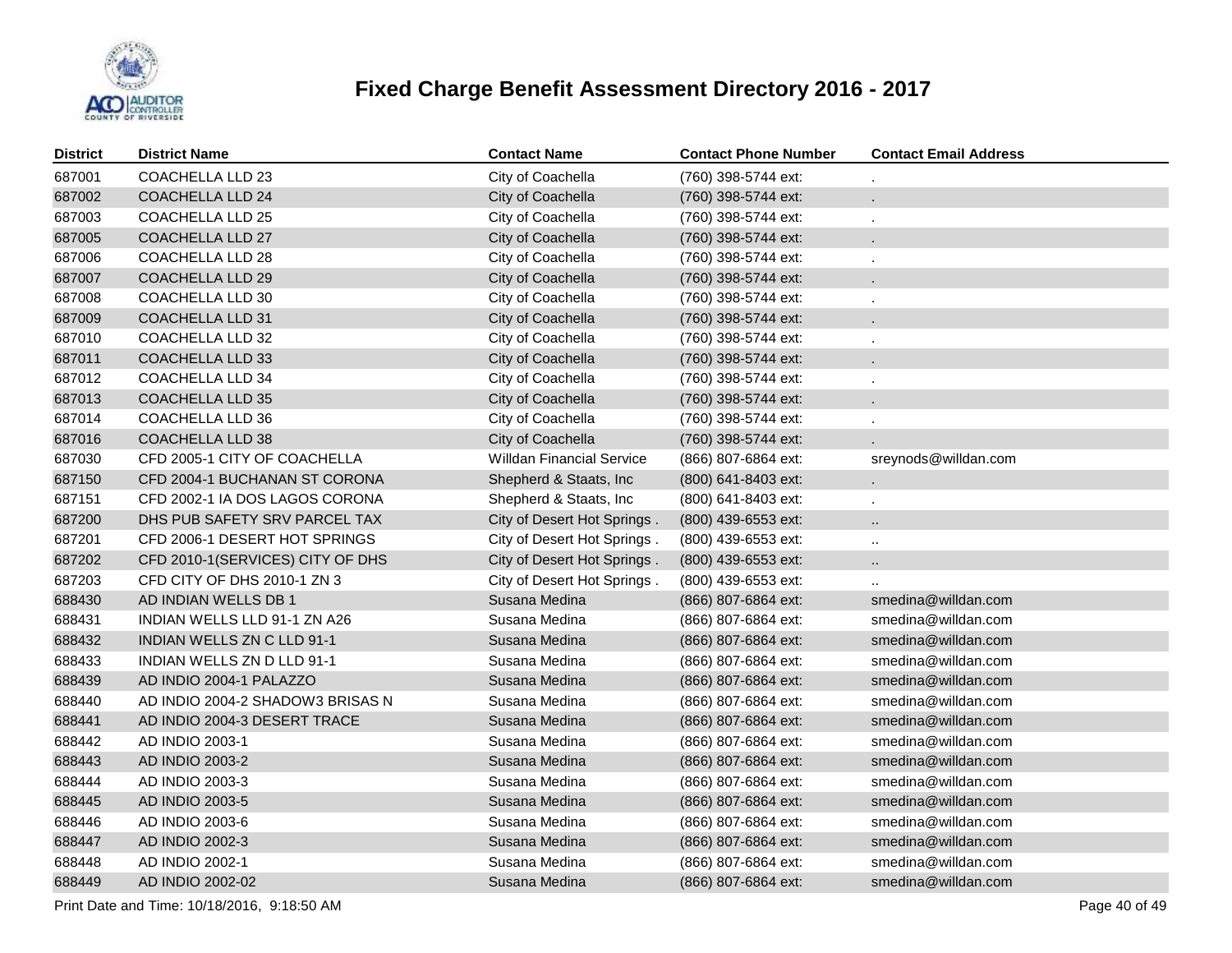

| District | <b>District Name</b>           | <b>Contact Name</b>    | <b>Contact Phone Number</b> | <b>Contact Email Address</b> |
|----------|--------------------------------|------------------------|-----------------------------|------------------------------|
| 688450   | AD INDIO 2001-1                | Susana Medina          | (866) 807-6864 ext:         | smedina@willdan.com          |
| 688451   | AD INDIO 99-1 CROWELL          | Susana Medina          | (866) 807-6864 ext:         | smedina@willdan.com          |
| 688453   | <b>INDIO LLD 24</b>            | Susana Medina          | (866) 807-6864 ext:         | smedina@willdan.com          |
| 688454   | <b>INDIO LLD 25</b>            | Susana Medina          | (866) 807-6864 ext:         | smedina@willdan.com          |
| 688455   | <b>INDIO LLD 26</b>            | Susana Medina          | (866) 807-6864 ext:         | smedina@willdan.com          |
| 688456   | <b>INDIO LLD 27</b>            | Susana Medina          | (866) 807-6864 ext:         | smedina@willdan.com          |
| 688458   | INDIO WASTE RECYCLE SURCHG     | Burrtec W & R Services | (760) 340-2113 ext:         |                              |
| 688459   | <b>INDIO LLD 28</b>            | Susana Medina          | (866) 807-6864 ext:         | smedina@willdan.com          |
| 688460   | <b>INDIO LLD 29</b>            | Susana Medina          | (866) 807-6864 ext:         | smedina@willdan.com          |
| 688462   | <b>INDIO LLD 31</b>            | Susana Medina          | (866) 807-6864 ext:         | smedina@willdan.com          |
| 688463   | <b>INDIO LLD 32</b>            | Susana Medina          | (866) 807-6864 ext:         | smedina@willdan.com          |
| 688464   | <b>INDIO LLD 33</b>            | Susana Medina          | (866) 807-6864 ext:         | smedina@willdan.com          |
| 688465   | <b>INDIO LLD 34</b>            | Susana Medina          | (866) 807-6864 ext:         | smedina@willdan.com          |
| 688466   | <b>INDIO LLD 35</b>            | Susana Medina          | (866) 807-6864 ext:         | smedina@willdan.com          |
| 688467   | <b>INDIO LLD 36</b>            | Susana Medina          | (866) 807-6864 ext:         | smedina@willdan.com          |
| 688468   | <b>INDIO LLD 37</b>            | Susana Medina          | (866) 807-6864 ext:         | smedina@willdan.com          |
| 688469   | <b>INDIO LLD 38</b>            | Susana Medina          | (866) 807-6864 ext:         | smedina@willdan.com          |
| 688470   | <b>INDIO LLD 39</b>            | Susana Medina          | (866) 807-6864 ext:         | smedina@willdan.com          |
| 688471   | <b>INDIO LLD 40</b>            | Susana Medina          | (866) 807-6864 ext:         | smedina@willdan.com          |
| 688472   | <b>INDIO LLD 41</b>            | Susana Medina          | (866) 807-6864 ext:         | smedina@willdan.com          |
| 688473   | <b>INDIO LLD 42</b>            | Susana Medina          | (866) 807-6864 ext:         | smedina@willdan.com          |
| 688474   | <b>INDIO LLD 43</b>            | Susana Medina          | (866) 807-6864 ext:         | smedina@willdan.com          |
| 688475   | <b>INDIO LLD 44</b>            | Susana Medina          | (866) 807-6864 ext:         | smedina@willdan.com          |
| 688476   | <b>INDIO LLD 45</b>            | Susana Medina          | (866) 807-6864 ext:         | smedina@willdan.com          |
| 688477   | <b>INDIO LLD 46</b>            | Susana Medina          | (866) 807-6864 ext:         | smedina@willdan.com          |
| 688478   | <b>INDIO LLD 47</b>            | Susana Medina          | (866) 807-6864 ext:         | smedina@willdan.com          |
| 688479   | <b>INDIO LLD 48</b>            | Susana Medina          | (866) 807-6864 ext:         | smedina@willdan.com          |
| 688480   | <b>INDIO LLD 49</b>            | Susana Medina          | (866) 807-6864 ext:         | smedina@willdan.com          |
| 688481   | INDIO LLD 50                   | Susana Medina          | (866) 807-6864 ext:         | smedina@willdan.com          |
| 688482   | LANDSCAPE & LTG #51            | Susana Medina          | (866) 807-6864 ext:         | smedina@willdan.com          |
| 688483   | LANDSCAPE & LTG #52            | Susana Medina          | (866) 807-6864 ext:         | smedina@willdan.com          |
| 688484   | AD LANDSCAPE AND LIGHTING 53   | Susana Medina          | (866) 807-6864 ext:         | smedina@willdan.com          |
| 688485   | LANDSCAPE & LIGHTING DIST 54   | Susana Medina          | (866) 807-6864 ext:         | smedina@willdan.com          |
| 688500   | CFD 2004-1 INDIO               | Susana Medina          | (866) 807-6864 ext:         | smedina@willdan.com          |
| 688501   | CFD 2004-2 INDIO               | Susana Medina          | (866) 807-6864 ext:         | smedina@willdan.com          |
| 688502   | CFD 2005-1 TALAVERA IA 1 INDIO | Susana Medina          | (866) 807-6864 ext:         | smedina@willdan.com          |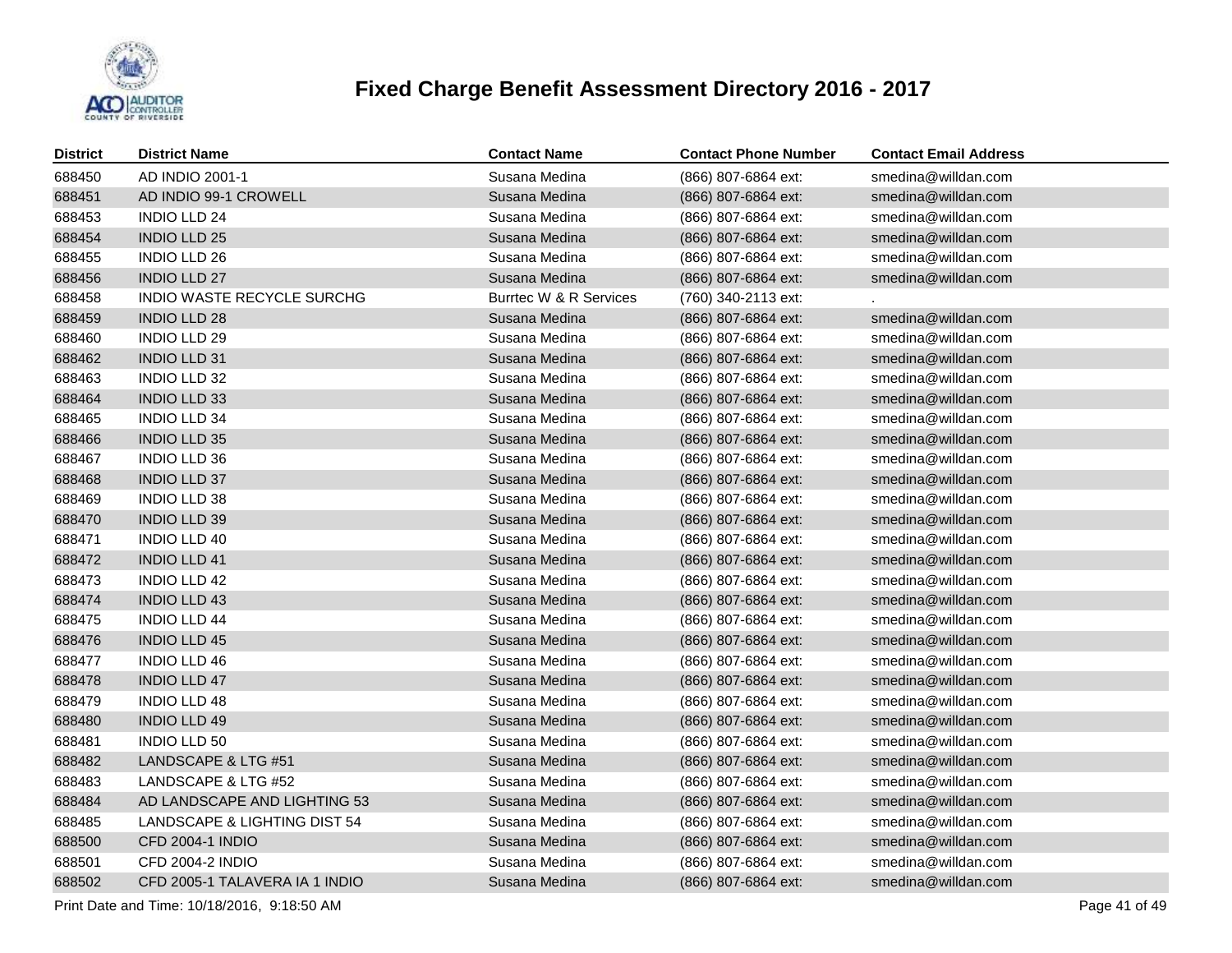

| <b>District</b> | <b>District Name</b>               | <b>Contact Name</b>               | <b>Contact Phone Number</b> | <b>Contact Email Address</b> |
|-----------------|------------------------------------|-----------------------------------|-----------------------------|------------------------------|
| 688503          | CFD 2004-3 TERRA LAGO INDIO        | Susana Medina                     | (866) 807-6864 ext:         | smedina@willdan.com          |
| 688504          | CFD 2005-1 TALAVERA IA2 INDIO      | Susana Medina                     | (866) 807-6864 ext:         | smedina@willdan.com          |
| 688505          | CFD 2006-1 SONORA WELLS INDIO      | Susana Medina                     | (866) 807-6864 ext:         | smedina@willdan.com          |
| 688599          | HEMET DIST 23 COVENANT LTG         | <b>Special District Financing</b> | (888) 683-5234 ext:         | sdf@psomas.com               |
| 688600          | HEMET DIST 23 COVENANT LDS         | <b>Special District Financing</b> | (888) 683-5234 ext:         | sdf@psomas.com               |
| 688601          | HEMET DIST 23 WILDFLOWER LDS       | <b>Special District Financing</b> | (888) 683-5234 ext:         | sdf@psomas.com               |
| 688602          | HEMET DIST 23 WOODCREST LTG        | <b>Special District Financing</b> | (888) 683-5234 ext:         | sdf@psomas.com               |
| 688603          | HEMET DIST 23 WOODCREST LDS        | <b>Special District Financing</b> | (888) 683-5234 ext:         | sdf@psomas.com               |
| 688604          | HEMET DIST 37 MONTERO LTG          | <b>Special District Financing</b> | (888) 683-5234 ext:         | sdf@psomas.com               |
| 688605          | HEMET DIST 37 MONTERO LDS          | <b>Special District Financing</b> | (888) 683-5234 ext:         | sdf@psomas.com               |
| 688606          | HEMET DIST 20 ORCHARD LTG          | <b>Special District Financing</b> | (888) 683-5234 ext:         | sdf@psomas.com               |
| 688608          | HEMET DIST 22 COTTONWOOD LTG       | <b>Special District Financing</b> | (888) 683-5234 ext:         | sdf@psomas.com               |
| 688609          | HEMET DIST 22 COTTONWOOD LDS       | <b>Special District Financing</b> | (888) 683-5234 ext:         | sdf@psomas.com               |
| 688610          | HEMET DIST 24 KALPESH LTG          | <b>Special District Financing</b> | (888) 683-5234 ext:         | sdf@psomas.com               |
| 688611          | HEMET DIST 24 KALPESH LDS          | <b>Special District Financing</b> | (888) 683-5234 ext:         | sdf@psomas.com               |
| 688612          | HEMET DIST 25 FLORIDA AVE LDS      | <b>Special District Financing</b> | (888) 683-5234 ext:         | sdf@psomas.com               |
| 688613          | HEMET DIST 20 PACIFIC GREEN LTG    | <b>Special District Financing</b> | (888) 683-5234 ext:         | sdf@psomas.com               |
| 688614          | HEMET DIST 20 PACIFIC GREEN LDS    | <b>Special District Financing</b> | (888) 683-5234 ext:         | sdf@psomas.com               |
| 688615          | HEMET DIST 23-4 AUTUMN RIDGE LTG   | <b>Special District Financing</b> | (888) 683-5234 ext:         | sdf@psomas.com               |
| 688616          | HEMET DIST 23-4 AUTUMN RIDGE LND   | <b>Special District Financing</b> | (888) 683-5234 ext:         | sdf@psomas.com               |
| 688617          | HEMET DIST 23-5 MENLO I LTG        | <b>Special District Financing</b> | (888) 683-5234 ext:         | sdf@psomas.com               |
| 688618          | HEMET DIST 23-5 MENLO I LND        | <b>Special District Financing</b> | (888) 683-5234 ext:         | sdf@psomas.com               |
| 688619          | HEMET DIST 23-5B MENLO II LTG      | <b>Special District Financing</b> | (888) 683-5234 ext:         | sdf@psomas.com               |
| 688620          | HEMET DIST 23-5B MENLO II LND      | <b>Special District Financing</b> | (888) 683-5234 ext:         | sdf@psomas.com               |
| 688621          | HEMET DIST 25 FLOWERWOOD LTG       | <b>Special District Financing</b> | (888) 683-5234 ext:         | sdf@psomas.com               |
| 688622          | HEMET DIST 27 FLOWERWOOD LND       | <b>Special District Financing</b> | (888) 683-5234 ext:         | sdf@psomas.com               |
| 688623          | <b>HEMET DIST 26 WILLOWALK LTG</b> | <b>Special District Financing</b> | (888) 683-5234 ext:         | sdf@psomas.com               |
| 688624          | HEMET DIST 26 WILLOWALK LND        | <b>Special District Financing</b> | (888) 683-5234 ext:         | sdf@psomas.com               |
| 688625          | HEMET DIST 27 DURANGO LTG          | <b>Special District Financing</b> | (888) 683-5234 ext:         | sdf@psomas.com               |
| 688626          | HEMET DIST 31 HORSESHOE LTG        | <b>Special District Financing</b> | (888) 683-5234 ext:         | sdf@psomas.com               |
| 688627          | HEMET DIST 35 ENCLAVE LTG          | <b>Special District Financing</b> | (888) 683-5234 ext:         | sdf@psomas.com               |
| 688628          | HEMET DIST 35 ENCLAVE LND          | <b>Special District Financing</b> | (888) 683-5234 ext:         | sdf@psomas.com               |
| 688629          | HEMET DIST 43 PALOMINO LTG         | <b>Special District Financing</b> | (888) 683-5234 ext:         | sdf@psomas.com               |
| 688630          | HEMET DIST 43 PALOMINO LND         | <b>Special District Financing</b> | (888) 683-5234 ext:         | sdf@psomas.com               |
| 688631          | HEMET DIST SV INVESTMENTS LTG      | <b>Special District Financing</b> | (888) 683-5234 ext:         | sdf@psomas.com               |
| 688632          | HEMET DIST SV INVESTMENTS LND      | <b>Special District Financing</b> | (888) 683-5234 ext:         | sdf@psomas.com               |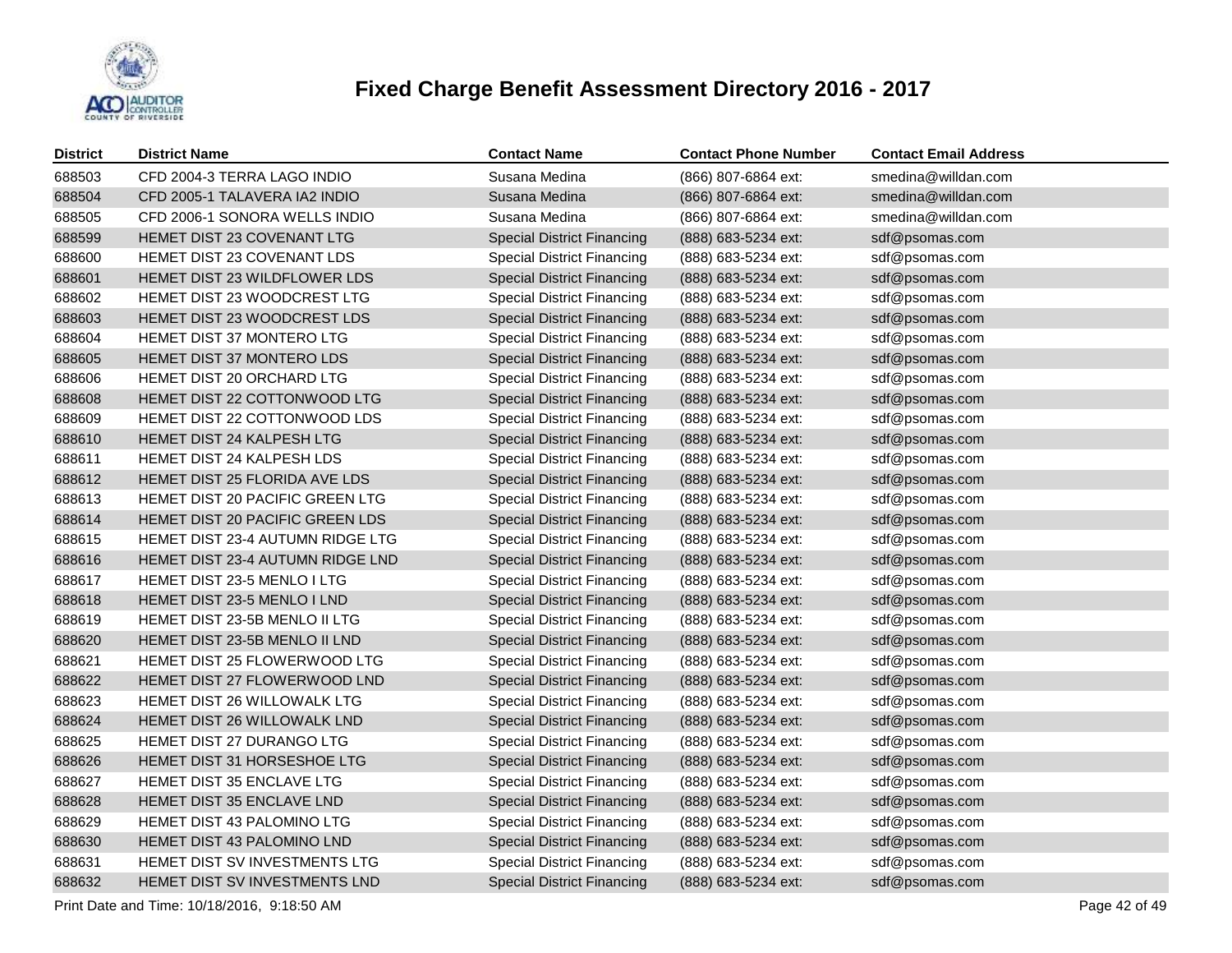

| <b>District</b> | <b>District Name</b>             | <b>Contact Name</b>               | <b>Contact Phone Number</b> | <b>Contact Email Address</b> |
|-----------------|----------------------------------|-----------------------------------|-----------------------------|------------------------------|
| 688633          | HEMET DIST 29 PEPPERTREE LTG     | <b>Special District Financing</b> | (888) 683-5234 ext:         | sdf@psomas.com               |
| 688634          | HEMET DIST 29 PEPPERTREE LND     | <b>Special District Financing</b> | (888) 683-5234 ext:         | sdf@psomas.com               |
| 688637          | HEMET DIST 36 MCSWEENEY LTG      | <b>Special District Financing</b> | (888) 683-5234 ext:         | sdf@psomas.com               |
| 688638          | HEMET DIST 36 MCSWEENEY LND      | <b>Special District Financing</b> | (888) 683-5234 ext:         | sdf@psomas.com               |
| 688639          | HEMET DIST 42 EMERSON LTG        | <b>Special District Financing</b> | (888) 683-5234 ext:         | sdf@psomas.com               |
| 688640          | HEMET DIST 42 EMERSON LND        | <b>Special District Financing</b> | (888) 683-5234 ext:         | sdf@psomas.com               |
| 688643          | HEMET DIST 46 VILL DE MADRID LND | <b>Special District Financing</b> | (888) 683-5234 ext:         | sdf@psomas.com               |
| 688644          | HEMET DST 46 VILLA DE MADRID LTG | <b>Special District Financing</b> | (888) 683-5234 ext:         | sdf@psomas.com               |
| 688645          | HEMET DST 47 RANCHO DIAMONTE LTG | <b>Special District Financing</b> | (888) 683-5234 ext:         | sdf@psomas.com               |
| 688646          | HEMET DST 47 RANCHO DIAMONTE LND | <b>Special District Financing</b> | (888) 683-5234 ext:         | sdf@psomas.com               |
| 688648          | HEMET DIST 50 LTG                | <b>Special District Financing</b> | (888) 683-5234 ext:         | sdf@psomas.com               |
| 688649          | HEMET DIST 51 SALVATION ARMY LTG | <b>Special District Financing</b> | (888) 683-5234 ext:         | sdf@psomas.com               |
| 688651          | HEMET DIST 52 SEVEN HILLS LTG    | <b>Special District Financing</b> | (888) 683-5234 ext:         | sdf@psomas.com               |
| 688652          | HEMET DIST 52 SEVEN HILLS LND    | <b>Special District Financing</b> | (888) 683-5234 ext:         | sdf@psomas.com               |
| 688655          | HEMET DIST 54 HABITAT LND        | <b>Special District Financing</b> | (888) 683-5234 ext:         | sdf@psomas.com               |
| 688656          | HEMET DIST 54 HABITAT LTG        | <b>Special District Financing</b> | (888) 683-5234 ext:         | sdf@psomas.com               |
| 688657          | HEMET DIST 55 SIERRA OASIS LND   | <b>Special District Financing</b> | (888) 683-5234 ext:         | sdf@psomas.com               |
| 688658          | HEMET DIST 55 SIERRA OASIS LTG   | <b>Special District Financing</b> | (888) 683-5234 ext:         | sdf@psomas.com               |
| 688660          | <b>CR&amp;R REFUSE PAST DUE</b>  | Rosario De La Cruz                | (800) 826-9677 ext:         | rdelacruz@haulaway.com       |
| 688701          | CFD 2005-1 SERENITY LK ELSINORE  | <b>Spicer Consulting Group</b>    | (866) 504-2067 ext:         |                              |
| 688703          | CFD 2005-4 LAKEVIEW LK ELSINORE  | <b>Spicer Consulting Group</b>    | (866) 504-2067 ext:         |                              |
| 688705          | CFD 2006-2 VISCAYA LAKE ELSINORE | <b>Spicer Consulting Group</b>    | (866) 504-2067 ext:         |                              |
| 688706          | CFD 2006-3 LA STRADA LK ELSINORE | <b>Spicer Consulting Group</b>    | (866) 504-2067 ext:         |                              |
| 688707          | CFD2006-5 PARK OS&SD LK ELSINORE | <b>Spicer Consulting Group</b>    | (866) 504-2067 ext:         |                              |
| 688708          | CFD2005-5 WASSON CYN LK ELSINORE | <b>Spicer Consulting Group</b>    | (866) 504-2067 ext:         |                              |
| 688709          | CFD2003-2 CYN IA-A LAKE ELSINORE | <b>Spicer Consulting Group</b>    | (866) 504-2067 ext:         |                              |
| 688710          | CFD2003-2 CYN IA-B LAKE ELSINORE | <b>Spicer Consulting Group</b>    | (866) 504-2067 ext:         |                              |
| 688711          | CFD2003-2 CYN IA-C LAKE ELSINORE | <b>Spicer Consulting Group</b>    | (866) 504-2067 ext:         |                              |
| 688712          | CFD 2003-2 CYN IA-D LK ELSINORE  | <b>Spicer Consulting Group</b>    | (866) 504-2067 ext:         |                              |
| 688713          | CFD2003-2 CYN FIRE LAKE ELSINORE | <b>Spicer Consulting Group</b>    | (866) 504-2067 ext:         |                              |
| 688714          | CFD2004-3 R.CYN IA-1 LK ELSINORE | <b>Spicer Consulting Group</b>    | (866) 504-2067 ext:         |                              |
| 688715          | CFD2004-3 R.CYN IA-2 LK ELSINORE | <b>Spicer Consulting Group</b>    | (866) 504-2067 ext:         |                              |
| 688716          | CFD2005-2 ALBER IA-A LK ELSINORE | <b>Spicer Consulting Group</b>    | (866) 504-2067 ext:         |                              |
| 688719          | CFD2005-2 ALBER SVCS LK ELSINORE | <b>Spicer Consulting Group</b>    | (866) 504-2067 ext:         |                              |
| 688721          | CFD2005-5 WASSON SVC LK ELSINORE | <b>Spicer Consulting Group</b>    | (866) 504-2067 ext:         |                              |
| 688722          | CFD2006-1 SUMER IA-1 LK ELSINORE | <b>Spicer Consulting Group</b>    | (866) 504-2067 ext:         |                              |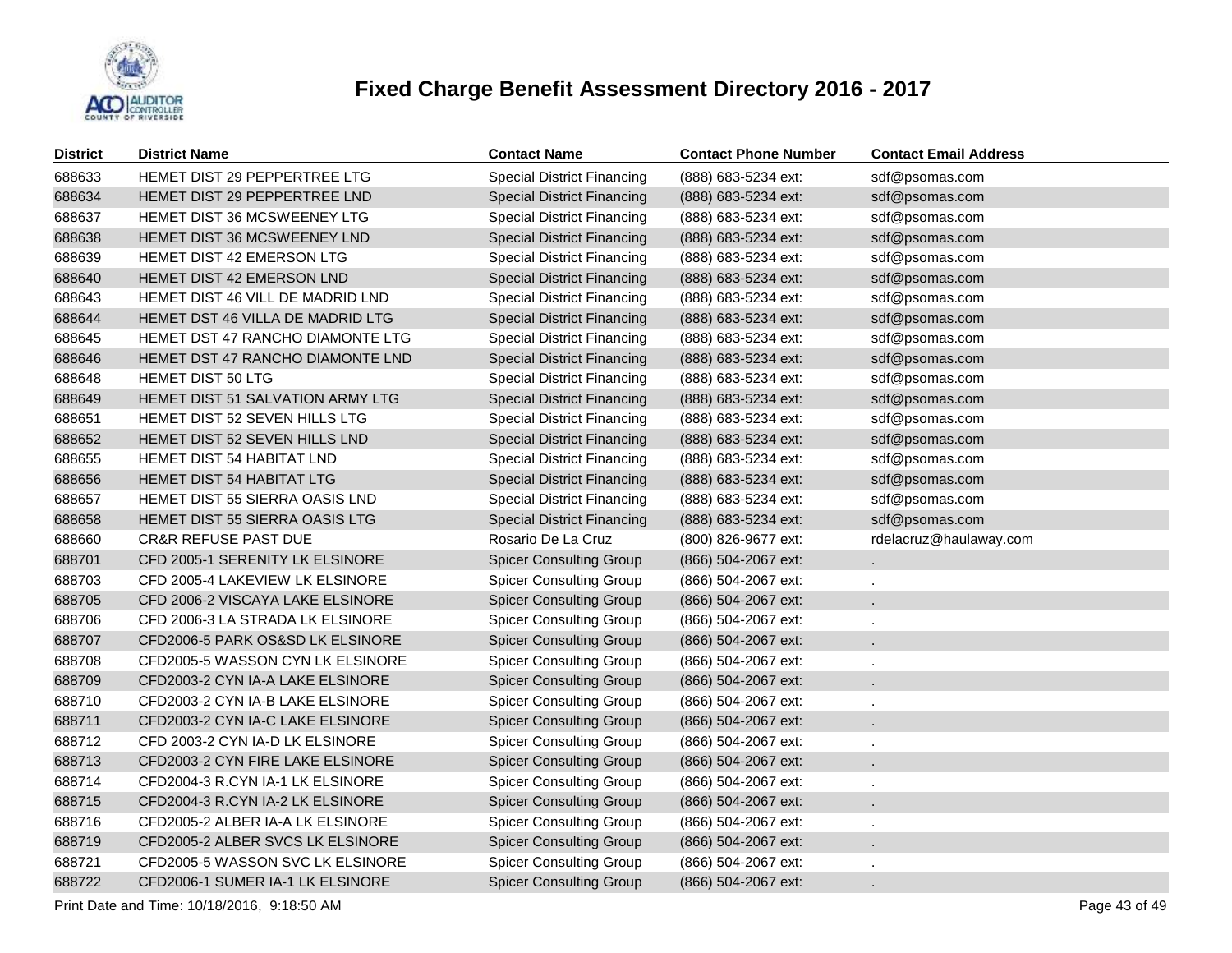

| <b>District</b> | <b>District Name</b>             | <b>Contact Name</b>            | <b>Contact Phone Number</b> | <b>Contact Email Address</b> |
|-----------------|----------------------------------|--------------------------------|-----------------------------|------------------------------|
| 688723          | CFD2006-1 SUMER IA-2 LK ELSINORE | <b>Spicer Consulting Group</b> | (866) 504-2067 ext:         |                              |
| 688724          | CFD2006-1 SUMER IA-3 LK ELSINORE | <b>Spicer Consulting Group</b> | (866) 504-2067 ext:         |                              |
| 688725          | CFD2006-1 SUMER SV LAKE ELSINORE | <b>Spicer Consulting Group</b> | (866) 504-2067 ext:         |                              |
| 688726          | CFD2006-2 VISCAYA SV LK ELSINORE | <b>Spicer Consulting Group</b> | (866) 504-2067 ext:         |                              |
| 688728          | CFD 2006-4 LAKE ELSINORE         | <b>Spicer Consulting Group</b> | (866) 504-2067 ext:         |                              |
| 688730          | CFD 2006-6 TESSERA LAKE ELSINORE | <b>Spicer Consulting Group</b> | (866) 504-2067 ext:         |                              |
| 688732          | CFD2006-8 RUNDEER LAKE ELSINORE  | <b>Spicer Consulting Group</b> | (866) 504-2067 ext:         |                              |
| 688738          | CFD2007-1 LK ELSINORE PUBLC SFTY | <b>Spicer Consulting Group</b> | (866) 504-2067 ext:         |                              |
| 688739          | CFD2007-4 MAKENNA LAKE ELSINORE  | <b>Spicer Consulting Group</b> | (866) 504-2067 ext:         |                              |
| 688741          | CFD2007-5 RED KITE LAKE ELSINORE | <b>Spicer Consulting Group</b> | (866) 504-2067 ext:         |                              |
| 688742          | CFD2007-5 REDKITE SV LK ELSINORE | <b>Spicer Consulting Group</b> | (866) 504-2067 ext:         |                              |
| 688743          | CFD2007-6 HOLIDAY INN LK ELSINOR | <b>Spicer Consulting Group</b> | (866) 504-2067 ext:         |                              |
| 688744          | CFD 2009-1 PARKS & LIGHTING      | <b>Spicer Consulting Group</b> | (866) 504-2067 ext:         |                              |
| 688747          | CFD LK ELSINORE 2006-1 IMP FF    | <b>Spicer Consulting Group</b> | (866) 504-2067 ext:         |                              |
| 688751          | LK ELSINORE LMD NO 1 ZN 1        | <b>Spicer Consulting Group</b> | (866) 504-2067 ext:         |                              |
| 688752          | LK ELSINORE LMD NO 1 ZN 2        | <b>Spicer Consulting Group</b> | (866) 504-2067 ext:         |                              |
| 688753          | LK ELSINORE LMD NO 1 ZN 3        | <b>Spicer Consulting Group</b> | (866) 504-2067 ext:         |                              |
| 688754          | LK ELSINORE LMD NO 1 ZN 4        | <b>Spicer Consulting Group</b> | (866) 504-2067 ext:         |                              |
| 688755          | LK ELSINORE LMD NO 1 ZN 5        | <b>Spicer Consulting Group</b> | (866) 504-2067 ext:         |                              |
| 688756          | LK ELSINORE LMD NO 1 ZN 6        | <b>Spicer Consulting Group</b> | (866) 504-2067 ext:         |                              |
| 688757          | LK ELSINORE LMD NO 1 ZN 7        | <b>Spicer Consulting Group</b> | (866) 504-2067 ext:         |                              |
| 688758          | LK ELSINORE LMD NO 1 ZN 8        | <b>Spicer Consulting Group</b> | (866) 504-2067 ext:         |                              |
| 688761          | LK ELSINORE LMD NO 1 ZN 11       | <b>Spicer Consulting Group</b> | (866) 504-2067 ext:         |                              |
| 688764          | LK ELSINORE LMD NO 1 ZN 14       | <b>Spicer Consulting Group</b> | (866) 504-2067 ext:         |                              |
| 688766          | LK ELSINORE LMD NO 1 ZN 16       | <b>Spicer Consulting Group</b> | (866) 504-2067 ext:         |                              |
| 688767          | LK ELSINORE LMD NO 1 ZN 17       | <b>Spicer Consulting Group</b> | (866) 504-2067 ext:         |                              |
| 688768          | LK ELSINORE LMD NO 1 ZN 18       | <b>Spicer Consulting Group</b> | (866) 504-2067 ext:         |                              |
| 688769          | LK ELSINORE LMD NO 1 ZN 19       | <b>Spicer Consulting Group</b> | (866) 504-2067 ext:         |                              |
| 688770          | LK ELSINORE LMD NO 1 ZN 20       | <b>Spicer Consulting Group</b> | (866) 504-2067 ext:         |                              |
| 688772          | LK ELSINORE LMD NO 1 ZN 22       | <b>Spicer Consulting Group</b> | (866) 504-2067 ext:         |                              |
| 688773          | LK ELSINORE LMD NO 1 ZN 23       | <b>Spicer Consulting Group</b> | (866) 504-2067 ext:         |                              |
| 688774          | LK ELSINORE LMD NO 1 ZN 24       | <b>Spicer Consulting Group</b> | (866) 504-2067 ext:         |                              |
| 688775          | LK ELSINORE LMD NO 1 ZN 25       | <b>Spicer Consulting Group</b> | (866) 504-2067 ext:         |                              |
| 688776          | CFD 2015-2 LK ELSINORE MAINT     | <b>Spicer Consulting Group</b> | (866) 504-2067 ext:         |                              |
| 689001          | <b>CFD 2002-1 AMIGA</b>          | Donna Segura                   | (951) 781-3100 ext:         | donnas@taussig.com           |
| 689002          | CALIFORNIA HERO PROGRAM ASI      | California HERO Program A      | (800) 969-4382 ext:         |                              |

Print Date and Time: 10/18/2016, 9:18:50 AM Page 44 of 49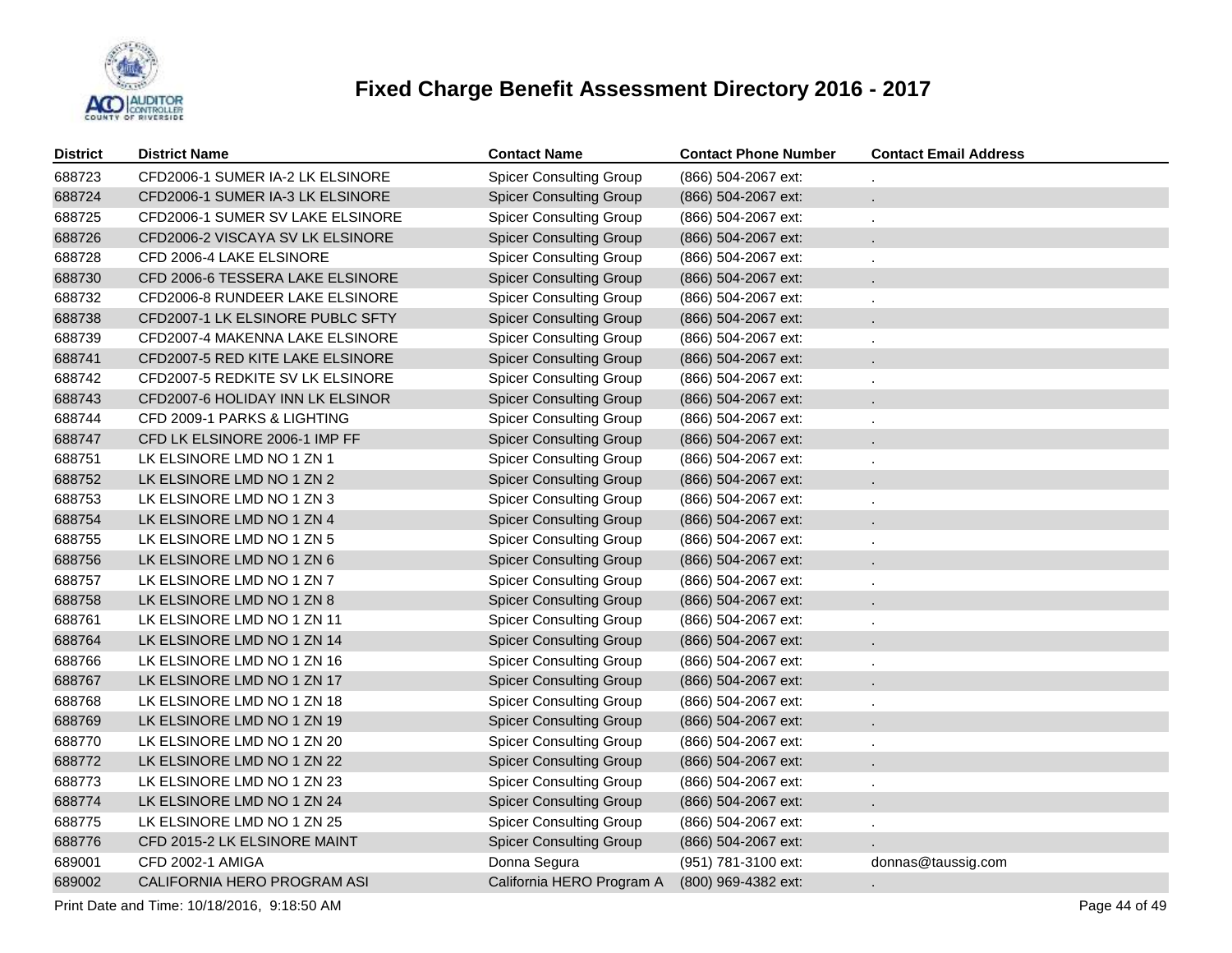

| <b>District</b> | <b>District Name</b>                        | <b>Contact Name</b>               | <b>Contact Phone Number</b> | <b>Contact Email Address</b> |
|-----------------|---------------------------------------------|-----------------------------------|-----------------------------|------------------------------|
| 689003          | AD CEDA PACE BOND SERIES 2013               | <b>Beatrice Medina</b>            | (951) 587-3554 ext:         | bmedina@willdan.com          |
| 689004          | AD WRCOG HERO FUNDED FY 12-13               | Andrea Roess                      | (949) 955-1500 ext:         | andrea@taussig.com           |
| 689005          | AD CEDA PACE BOND SERIES 2013B              | <b>Willdan Financial Services</b> | (866) 807-6864 ext:         | das-aa@willdan.com           |
| 689006          | AD CLEAN ENERGY CV UPGRADE                  | <b>Willdan Financial Services</b> | (866) 807-6864 ext:         | das-aa@willdan.com           |
| 689007          | AD WRCOG HERO COMM FUNDED 13-14             | Andrea Roess                      | (949) 955-1500 ext:         | andrea@taussig.com           |
| 689008          | AD WRCOG HERO FUNDED 13-14                  | Andrea Roess                      | (949) 955-1500 ext:         | andrea@taussig.com           |
| 689009          | <b>WRCOC HERO ASI PROGRAM</b>               | Andrea Roess                      | (949) 955-1500 ext:         | andrea@taussig.com           |
| 689010          | CALIFORNIA HERO PROGRAM                     | Andrea Roess                      | (949) 955-1500 ext:         | andrea@taussig.com           |
| 689011          | CALIFORNIA FIRST RIVERSIDE                  | David Taussig Associates          | (800) 969-4382 ext:         |                              |
| 689012          | CFD 2014-1 CHFA                             | <b>Willdan Financial Services</b> | (866) 807-6864 ext:         |                              |
| 689100          | CFD 1-S S.PUB.SAFETY CFD PERRIS             | <b>Willdan Financial Services</b> | (866) 807-6864 ext:         |                              |
| 689101          | CFD 2006-1 MERITAGE HOMES PERRIS            | <b>Willdan Financial Services</b> | (866) 807-6864 ext:         |                              |
| 689104          | CFD 2005-1 IA 3 VLLY VST PERRIS             | <b>Willdan Financial Services</b> | (866) 807-6864 ext:         |                              |
| 689105          | CFD 2005-1 IA 4 VLLY VST PERRIS             | <b>Willdan Financial Services</b> | (866) 807-6864 ext:         |                              |
| 689106          | CFD 2001-1 IA 5 MAY FARMS PERRIS            | <b>Willdan Financial Services</b> | (866) 807-6864 ext:         |                              |
| 689107          | CFD 2001-1 IA 6 MAY FARMS PERRIS            | <b>Willdan Financial Services</b> | (866) 807-6864 ext:         |                              |
| 689108          | CFD 2001-1 IA 7 MAY FARMS PERRIS            | <b>Willdan Financial Services</b> | (866) 807-6864 ext:         |                              |
| 689109          | CFD 2007-2 PACIFIC HRTG PERRIS              | <b>Willdan Financial Services</b> | (866) 807-6864 ext:         |                              |
| 689111          | CFD 2014-1 PERRIS AVELINA IA1               | <b>Willdan Financial Services</b> | (866) 807-6864 ext:         |                              |
| 689112          | CFD 2014-1 PERRIS AVELINA IA3               | <b>Willdan Financial Services</b> | (866) 807-6864 ext:         |                              |
| 689298          | AD SAN JACINTO 2003-1 ZN 33                 | <b>NBS</b>                        | (800) 676-7516 ext:         | info@nbsgov.com              |
| 689300          | AD SAN JACINTO 2003-1 ZN 1                  | <b>NBS</b>                        | (800) 676-7516 ext:         | info@nbsgov.com              |
| 689301          | SAN JACINTO 2003-1 ZN 2                     | <b>NBS</b>                        | (800) 676-7516 ext:         | info@nbsgov.com              |
| 689302          | AD SAN JACINTO 2003-1 ZN 3                  | <b>NBS</b>                        | (800) 676-7516 ext:         | info@nbsgov.com              |
| 689303          | AD AN JACINTO 2003-1 ZN 6                   | <b>NBS</b>                        | (800) 676-7516 ext:         | info@nbsgov.com              |
| 689304          | AD SAN JACINTO 2003-1 ZN 7                  | <b>NBS</b>                        | (800) 676-7516 ext:         | info@nbsgov.com              |
| 689305          | AD SAN JACINTO 2003-1 ZN 9                  | <b>NBS</b>                        | (800) 676-7516 ext:         | info@nbsgov.com              |
| 689306          | AD SAN JACINTO 2003-1 ZN 4                  | <b>NBS</b>                        | (800) 676-7516 ext:         | info@nbsgov.com              |
| 689307          | AD SAN JACINTO 2003-1 ZN 5                  | <b>NBS</b>                        | (800) 676-7516 ext:         | info@nbsgov.com              |
| 689308          | AD SAN JACINTO 2003-1 ZN 10                 | <b>NBS</b>                        | (800) 676-7516 ext:         | info@nbsgov.com              |
| 689310          | AD SAN JACINTO 2003-1 ZN 14                 | <b>NBS</b>                        | (800) 676-7516 ext:         | info@nbsgov.com              |
| 689312          | AD SAN JACINTO 2003-1 ZN 17                 | <b>NBS</b>                        | (800) 676-7516 ext:         | info@nbsgov.com              |
| 689313          | AD SAN JACINTO 2003-1 ZN 18                 | <b>NBS</b>                        | (800) 676-7516 ext:         | info@nbsgov.com              |
| 689314          | AD SAN JACINTO 2003-1 ZN 20                 | <b>NBS</b>                        | (800) 676-7516 ext:         | info@nbsgov.com              |
| 689315          | AD SAN JACINTO 2003-1 ZN 21                 | <b>NBS</b>                        | (800) 676-7516 ext:         | info@nbsgov.com              |
| 689318          | AD SAN JACINTO 2003-1 ZN 13                 | <b>NBS</b>                        | (800) 676-7516 ext:         | info@nbsgov.com              |
|                 | Print Date and Time: 10/18/2016, 9:18:50 AM |                                   |                             | Page 45 of 49                |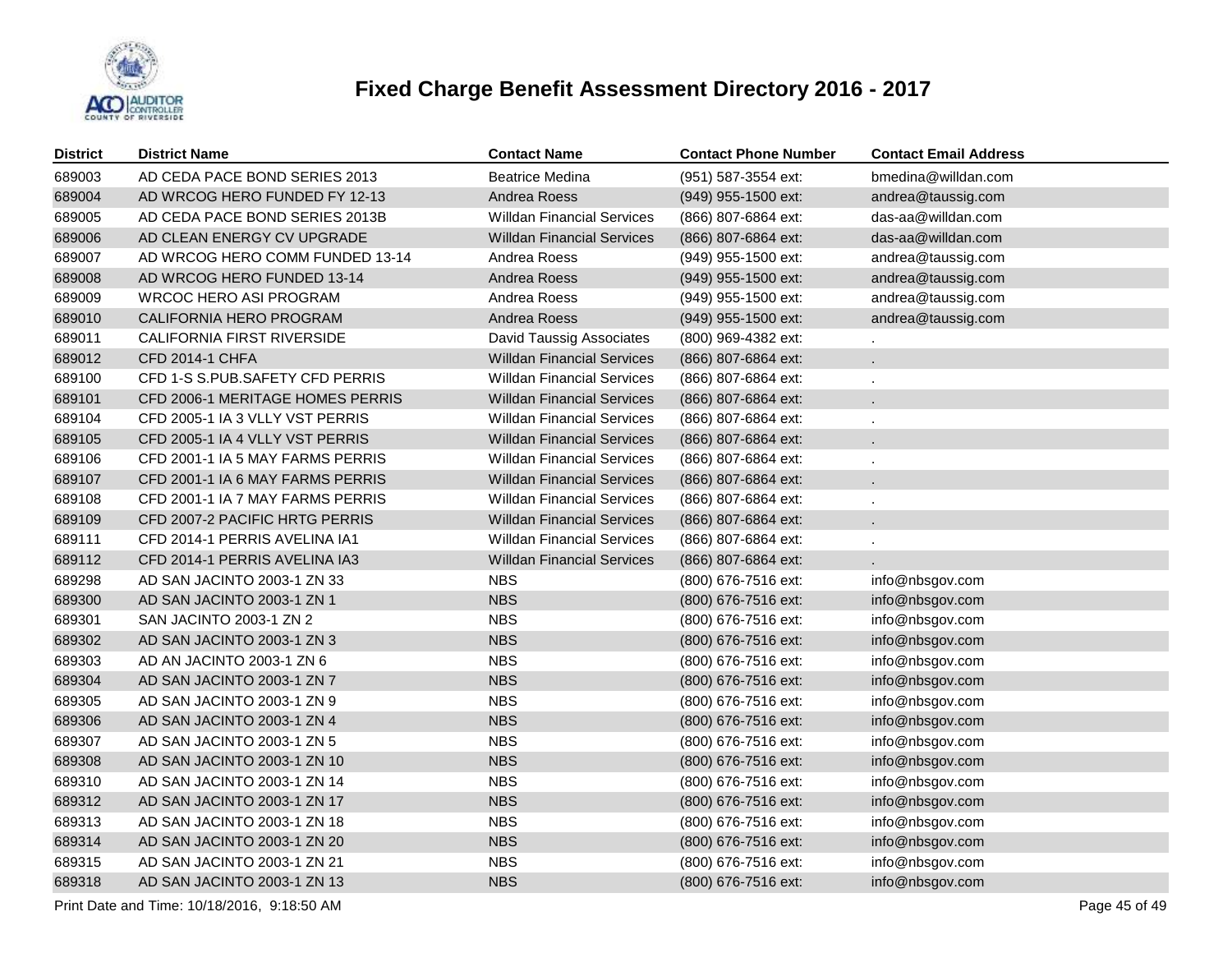

| <b>District</b> | <b>District Name</b>             | <b>Contact Name</b> | <b>Contact Phone Number</b> | <b>Contact Email Address</b> |
|-----------------|----------------------------------|---------------------|-----------------------------|------------------------------|
| 689320          | SAN JACINTO LLPD 2 ZN 11         | <b>NBS</b>          | (800) 676-7516 ext:         | info@nbsgov.com              |
| 689321          | SAN JACINTO LLPD 2 ZN 41         | <b>NBS</b>          | (800) 676-7516 ext:         | info@nbsgov.com              |
| 689322          | SAN JACINTO LLPD 2 ZN 42         | <b>NBS</b>          | (800) 676-7516 ext:         | info@nbsgov.com              |
| 689323          | SAN JACINTO LLPD 2 ZN 43         | <b>NBS</b>          | (800) 676-7516 ext:         | info@nbsgov.com              |
| 689325          | SAN JACINTO LLPD 2 ZN 45         | <b>NBS</b>          | (800) 676-7516 ext:         | info@nbsgov.com              |
| 689326          | SAN JACINTO LLPD 2 ZN 46         | <b>NBS</b>          | (800) 676-7516 ext:         | info@nbsgov.com              |
| 689328          | SAN JACINTO LLPD 2 ZN 48         | <b>NBS</b>          | (800) 676-7516 ext:         | info@nbsgov.com              |
| 689331          | SAN JACINTO LLPD 2 ZN 51         | <b>NBS</b>          | (800) 676-7516 ext:         | info@nbsgov.com              |
| 689332          | SAN JACINTO LLPD 2 ZN 52         | <b>NBS</b>          | (800) 676-7516 ext:         | info@nbsgov.com              |
| 689333          | SAN JACINTO LLPD 2 ZN 53         | <b>NBS</b>          | (800) 676-7516 ext:         | info@nbsgov.com              |
| 689334          | SAN JACINTO LLPD 2 ZN 54         | NBS.                | (800) 676-7516 ext:         | info@nbsgov.com              |
| 689335          | SAN JACINTO LLPD 2 ZN 55         | <b>NBS</b>          | (800) 676-7516 ext:         | info@nbsgov.com              |
| 689339          | SAN JACINTO LLPD 2 ZN 59         | <b>NBS</b>          | (800) 676-7516 ext:         | info@nbsgov.com              |
| 689342          | SAN JACINTO LLPD 2 ZN 62         | <b>NBS</b>          | (800) 676-7516 ext:         | info@nbsgov.com              |
| 689344          | SAN JACINTO LLPD 2 ZN 64         | <b>NBS</b>          | (800) 676-7516 ext:         | info@nbsgov.com              |
| 689345          | SAN JACINTO LLPD 2 ZN 65         | <b>NBS</b>          | (800) 676-7516 ext:         | info@nbsgov.com              |
| 689346          | SAN JACINTO LLPD 2 ZN 66         | <b>NBS</b>          | (800) 676-7516 ext:         | info@nbsgov.com              |
| 689347          | SAN JACINTO LLPD 2 ZN 67         | <b>NBS</b>          | (800) 676-7516 ext:         | info@nbsgov.com              |
| 689348          | SAN JACINTO LLPD 2 ZN 68         | <b>NBS</b>          | (800) 676-7516 ext:         | info@nbsgov.com              |
| 689353          | SAN JACINTO LLPD 2 ZN 73         | <b>NBS</b>          | (800) 676-7516 ext:         | info@nbsgov.com              |
| 689355          | SAN JACINTO LLPD 2 ZN 75         | <b>NBS</b>          | (800) 676-7516 ext:         | info@nbsgov.com              |
| 689356          | SAN JACINTO LLPD 2 ZN 76         | <b>NBS</b>          | (800) 676-7516 ext:         | info@nbsgov.com              |
| 689361          | SAN JACINTO LLPD 2 ZN 19-2       | <b>NBS</b>          | (800) 676-7516 ext:         | info@nbsgov.com              |
| 689362          | AD SAN JACINTO 2003-1 ZN 35      | <b>NBS</b>          | (800) 676-7516 ext:         | info@nbsgov.com              |
| 689364          | AD SAN JACINTO 2003-1 ZN 37      | <b>NBS</b>          | (800) 676-7516 ext:         | info@nbsgov.com              |
| 689365          | AD 2003-1 ZONE 12                | NBS.                | (800) 676-7516 ext:         | info@nbsgov.com              |
| 689366          | AD 2003-1 ZONE 16                | NBS.                | (800) 676-7516 ext:         | info@nbsgov.com              |
| 689367          | AD 2003-1 ZONE 36A               | NBS.                | (800) 676-7516 ext:         | info@nbsgov.com              |
| 689368          | AD 2003-1 ZONE 36B               | NBS.                | (800) 676-7516 ext:         | info@nbsgov.com              |
| 689369          | AD 2003-1 ZONE 15                | David Schroeder     | (951) 837-4017 ext:         | dschroeder@nbsgov.com        |
| 689371          | AD LLPD 2 ZN 88                  | David Schroeder     | (951) 837-4017 ext:         | dschroeder@nbsgov.com        |
| 689372          | LLPD 2 ZONE 89                   | NBS.                | (800) 676-7516 ext:         | info@nbsgov.com              |
| 689373          | LLPD 2 ZONE 90                   | NBS.                | (800) 676-7516 ext:         | info@nbsgov.com              |
| 689374          | SAN JACINTO LLPD 2 ZN 91         | NBS.                | (800) 676-7516 ext:         | info@nbsgov.com              |
| 689403          | CITY OF EASTVALE LLMD 89-1 ZN 10 | NBS.                | (800) 676-7516 ext:         | info@nbsgov.com              |
| 689404          | CITY OF EASTVALE LLMD 89-1 ZN 33 | NBS.                | (800) 676-7516 ext:         | info@nbsgov.com              |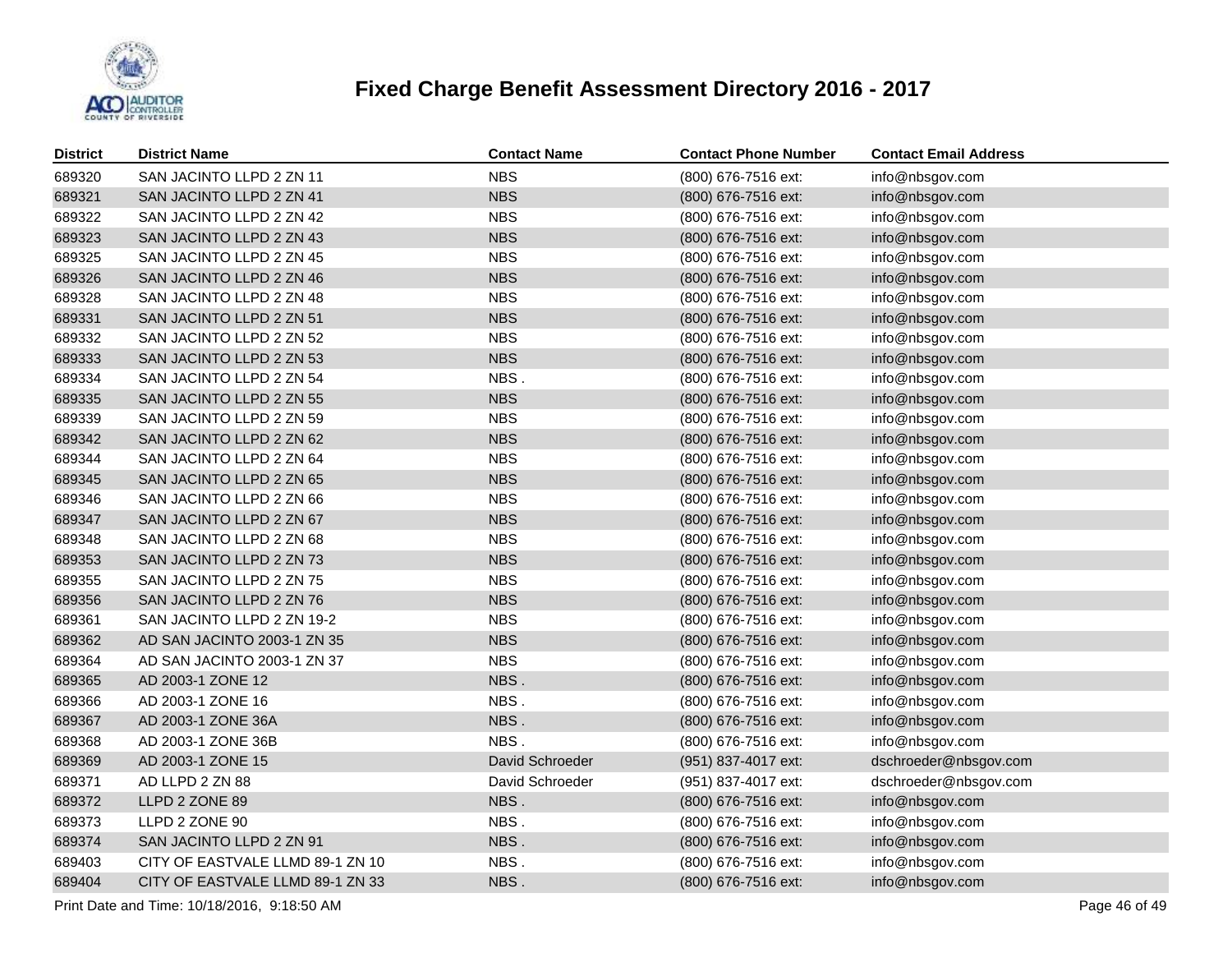

| <b>District</b> | <b>District Name</b>                  | <b>Contact Name</b>    | <b>Contact Phone Number</b> | <b>Contact Email Address</b> |
|-----------------|---------------------------------------|------------------------|-----------------------------|------------------------------|
| 689405          | CITY OF EASTVALE LLMD 89-1 ZN 41      | NBS.                   | (800) 676-7516 ext:         | info@nbsgov.com              |
| 689406          | CITY OF EASTVALE LLMD 89-1 ZN 79      | NBS.                   | (800) 676-7516 ext:         | info@nbsgov.com              |
| 689407          | CITY OF EASTVALE LLMD 89-1 ZN 85      | NBS.                   | (800) 676-7516 ext:         | info@nbsgov.com              |
| 689408          | CITY OF EASTVALE LLMD 89-1ZN 111      | NBS.                   | (800) 676-7516 ext:         | info@nbsgov.com              |
| 689409          | CITY OF EASTVALE LLMD 89-ZN 115       | NBS.                   | (800) 676-7516 ext:         | info@nbsgov.com              |
| 689410          | CITY OF EASTVALE LLMD 89-1Z 116       | NBS.                   | (800) 676-7516 ext:         | info@nbsgov.com              |
| 689411          | CITY OF EASTVALE LLMD 89-1Z 151       | NBS.                   | (800) 676-7516 ext:         | info@nbsgov.com              |
| 689412          | CITY OF EASTVALE LLMD 89-1Z 156       | NBS.                   | (800) 676-7516 ext:         | info@nbsgov.com              |
| 689413          | CITY OF EASTVALE LLMD 89-1Z 147       | NBS.                   | (800) 676-7516 ext:         | info@nbsgov.com              |
| 689414          | <b>LLMD NO 2014-1</b>                 | NBS.                   | (800) 676-7516 ext:         | info@nbsgov.com              |
| 689415          | BAD NO 2014-2                         | NBS.                   | (800) 676-7516 ext:         | info@nbsgov.com              |
| 689416          | LLMD NO 2014-3                        | NBS.                   | (800) 676-7516 ext:         | info@nbsgov.com              |
| 689417          | LLMD NO 2014-4                        | NBS.                   | (800) 676-7516 ext:         | info@nbsgov.com              |
| 689831          | CFD 2002-1 PERRIS ELEM SCHOOL         | Cooperative strategies | (877) 250-1503 ext:         | taxinfo@coopstrategies.com   |
| 689832          | <b>CR&amp;R INCORPORATED TAX ROLL</b> | Rosario De La Cruz.    | (800) 826-9677 ext:         | rdelacruz@crrmail.com        |
| 689833          | CITY OF WILDOMAR DEL TRASH CHRG       | Waste Management       | (800) 423-9986 ext:         | cslosangeles@wm.com          |
| 689834          | <b>MEASURE Z PARKS TAX</b>            | Wildomar City of       | (800) 439-6553 ext:         |                              |
| 689835          | LLMD 89-1-C ZONE 181                  | Wildomar City of       | (800) 439-6553 ext:         | $\mathcal{L}^{\mathcal{L}}$  |
| 689836          | AD WILDOMAR L&LMD 89-1 C ZN 3         | Wildomar City of       | (800) 439-6553 ext:         |                              |
| 689837          | AD WILDOMAR L&LMD 89-1 C ZN 29        | Wildomar City of       | $(800)$ 439-6553 ext:       | $\mathbf{r}$                 |
| 689838          | AD WILDOMAR L&LMD 89-1 C ZN 30        | Wildomar City of       | (800) 439-6553 ext:         |                              |
| 689839          | AD WILDOMAR L&LMD 89-1 C ZN 42        | Wildomar City of       | $(800)$ 439-6553 ext:       | $\mathbf{r}$                 |
| 689840          | AD WILDOMAR L&LMD 89-1 C ZN 51        | Wildomar City of       | (800) 439-6553 ext:         | $\mathbf{r}$                 |
| 689841          | AD WILDOMAR L&LMD 89-1 C ZN 52        | Wildomar City of       | (800) 439-6553 ext:         |                              |
| 689842          | AD WILDOMAR L&LMD 89-1 C ZN 59        | Wildomar City of       | (800) 439-6553 ext:         | $\epsilon$                   |
| 689843          | AD WILDOMAR L&LMD 89-1 C ZN 62        | Wildomar City of       | $(800)$ 439-6553 ext:       | $\mathbf{r}$                 |
| 689844          | AD WILDOMAR L&LMD 89-1 C ZN 71        | Wildomar City of       | (800) 439-6553 ext:         | $\epsilon$                   |
| 689845          | AD WILDOMAR L&LMD 89-1C STL ZN18      | Wildomar City of       | (800) 439-6553 ext:         | $\mathbf{r}$                 |
| 689846          | AD WILDOMAR L&LMD 89-1C STL ZN26      | Wildomar City of       | (800) 439-6553 ext:         | $\epsilon$                   |
| 689847          | AD WILDOMAR L&LMD 89-1C STL ZN27      | Wildomar City of       | (800) 439-6553 ext:         | $\mathbf{r}$                 |
| 689848          | AD WILDOMAR L&LMD 89-1C STL ZN35      | Wildomar City of       | (800) 439-6553 ext:         | $\epsilon$                   |
| 689849          | AD WILDOMAR L&LMD 89-1C STL ZN50      | Wildomar City of       | (800) 439-6553 ext:         | $\mathbf{r}$                 |
| 689850          | AD WILDOMAR L&LMD 89-1C STL ZN70      | Wildomar City of       | (800) 439-6553 ext:         | $\epsilon$                   |
| 689851          | AD WILDOMAR L&LMD 89-1C STL ZN71      | Wildomar City of       | (800) 439-6553 ext:         | $\mathbf{r}$                 |
| 689852          | AD WILDOMAR L&LMD 89-1C STL ZN73      | Wildomar City of       | (800) 439-6553 ext:         |                              |
| 689853          | AD WILDOMAR L&LMD 89-1C STL ZN88      | Wildomar City of       | (800) 439-6553 ext:         |                              |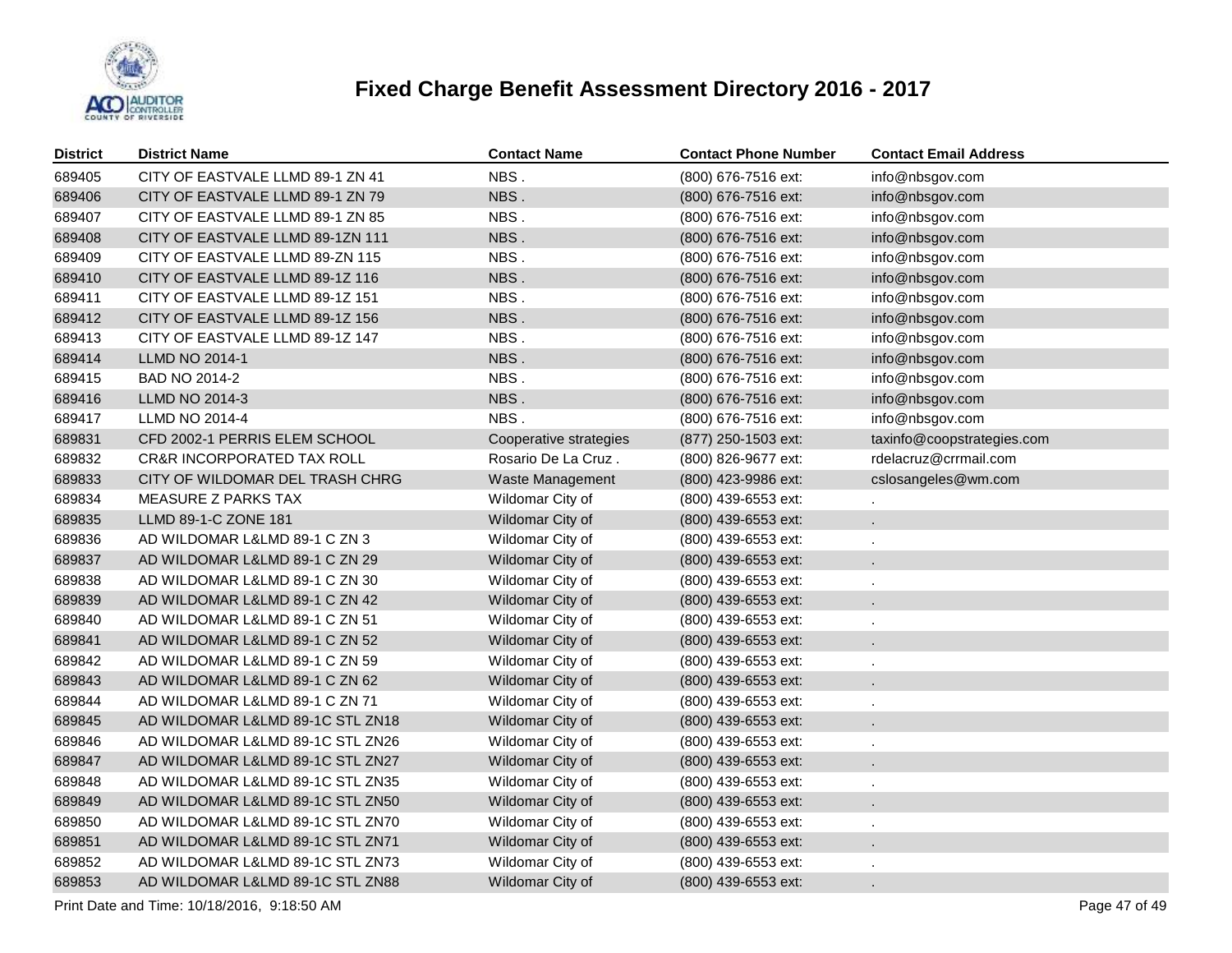

| <b>District</b> | <b>District Name</b>             | <b>Contact Name</b>        | <b>Contact Phone Number</b> | <b>Contact Email Address</b>   |
|-----------------|----------------------------------|----------------------------|-----------------------------|--------------------------------|
| 689855          | AD WILDOMAR L&LMD 89-1 C ZN 67   | Wildomar City of           | (800) 439-6553 ext:         |                                |
| 689856          | CFD WILDOMAR 2013-1 ZN 1         | Wildomar City of           | (800) 439-6553 ext:         | L.                             |
| 689857          | CFD WILDOMAR 2013-1 ZN 2         | Wildomar City of           | (800) 439-6553 ext:         |                                |
| 689858          | CFD 2013-1 ZN 3 WILDOMAR         | Wildomar City of           | (800) 439-6553 ext:         | ÷.                             |
| 689860          | CFD 2013-1 ZN 5 WILDOMAR         | Wildomar City of           | (800) 439-6553 ext:         | ä,                             |
| 689862          | CFD 2013-1 SPECIAL TAXB WILDOMAR | Wildomar City of           | (800) 439-6553 ext:         | ä,                             |
| 689864          | CFD 2013-1 ZONE 8 WILDOMAR       | Wildomar City of           | (800) 439-6553 ext:         | ä,                             |
| 689865          | CFD 2013-1 ZONE 9 WILDOMAR       | Wildomar City of           | (800) 439-6553 ext:         | a.                             |
| 689901          | JURUPA CSD LMD 2001-1 ZN W       | Albert A. Webb Associates  | (800) 439-6553 ext:         |                                |
| 689902          | JURUPA CSD LMD 2001-1 ZN X       | Albert A Webb Associates   | (800) 439-6553 ext:         | doris.domen@webbassociates.com |
| 689904          | JURUPA CSD LMD 2001-1 ZN Z       | Albert A Webb Associates   | (800) 439-6553 ext:         | doris.domen@webbassociates.com |
| 689905          | JURUPA CSD LMD 2001-2 ZN L       | Albert A Webb Associates   | $(800)$ 439-6553 ext:       | doris.domen@webbassociates.com |
| 689906          | JURUPA CSD LMD 2001-2 ZN M       | Albert A Webb Associates   | (800) 439-6553 ext:         | doris.domen@webbassociates.com |
| 689907          | JURUPA CSD LMD 2001-3 ZN DDD     | Albert A Webb Associates   | $(800)$ 439-6553 ext:       | doris.domen@webbassociates.com |
| 689908          | JURUPA CSD LMD 2001-3 ZN EEE     | Albert A Webb Associates   | (800) 439-6553 ext:         | doris.domen@webbassociates.com |
| 689909          | JURUPA CSD LMD 2003-1 COMM ZN C  | Albert A Webb Associates   | $(800)$ 439-6553 ext:       | doris.domen@webbassociates.com |
| 689910          | JURUPA CSD LMD 2003-1 COMM ZN D  | Albert A. Webb Associates  | (800) 439-6553 ext:         |                                |
| 689911          | CFD 36 DEBT JURUPA CSD           | Albert A. Webb Associates  | (800) 439-6553 ext:         |                                |
| 689912          | CFD 36 O&M JURUPA CSD            | Albert A. Webb Associates  | (800) 439-6553 ext:         |                                |
| 689913          | CFD 37 DEBT JURUPA CSD           | Albert A. Webb Associates  | (800) 439-6553 ext:         |                                |
| 689914          | CFD 37 O&M JURUPA CSD            | Albert A. Webb Associates  | (800) 439-6553 ext:         |                                |
| 689915          | CFD 38 DEBT JURUPA CSD           | Albert A Webb Associates   | (800) 439-6553 ext:         | doris.domen@webbassociates.com |
| 689916          | CFD 38 O&M JURUPA CSD            | Albert A Webb Associates   | (800) 439-6553 ext:         | doris.domen@webbassociates.com |
| 689917          | <b>CFD 39 DEBT JURUPA CSD</b>    | Albert A Webb Associates   | (800) 439-6553 ext:         | doris.domen@webbassociates.com |
| 689918          | CFD 39 O&M JURUPA CSD            | Albert A Webb Associates   | (800) 439-6553 ext:         | doris.domen@webbassociates.com |
| 689919          | CFD 40 RCFCWCD JURUPA CSD        | Albert A Webb Associates   | (800) 439-6553 ext:         | doris.domen@webbassociates.com |
| 689920          | CFD 40 O&M JURUPA CSD            | Albert A Webb Associates   | (800) 439-6553 ext:         | doris.domen@webbassociates.com |
| 689922          | JURUPA CSD LMD 2001-1 ZONE FF    | Albert A. webb Associates. | (800) 439-6553 ext:         | L.                             |
| 689923          | JURUPA CSD LMD 2001-3 ZONE HHH   | Albert A. Webb Associates  | (800) 439-6553 ext:         | L.                             |
| 689924          | CFD JURUPA CSD 3IA 2 DEBT        | Albert A. Webb Associates. | (800) 439-6553 ext:         | a.                             |
| 689925          | CFD JURUPA CSD 6 IA 2 DEBT       | Albert A. Webb Associates. | (800) 439-6553 ext:         |                                |
| 689926          | CFD JURUPA CSD 10 IA 2 DEBT      | Albert A. Webb Associate   | (800) 439-6553 ext:         | doris.domen@webbassociates.com |
| 689927          | CFD JURUPA CSD 11 IA 2 DEBT      | Albert A. Webb Associate   | (800) 439-6553 ext:         | doris.domen@webbassociates.com |
| 689928          | CFD JURUPA CSD 14 IA 2 DEBT      | Albert A. Webb Associate   | (800) 439-6553 ext:         | doris.domen@webbassociates.com |
| 689929          | CFD JURUPA CSD 18 IA 2 DEBT      | Albert A. Webb Associate   | (800) 439-6553 ext:         | doris.domen@webbassociates.com |
| 689930          | CFD JURUPA CSD 18 IA 3 DEBT      | Albert A. Webb Associate   | (800) 439-6553 ext:         | doris.domen@webbassociates.com |